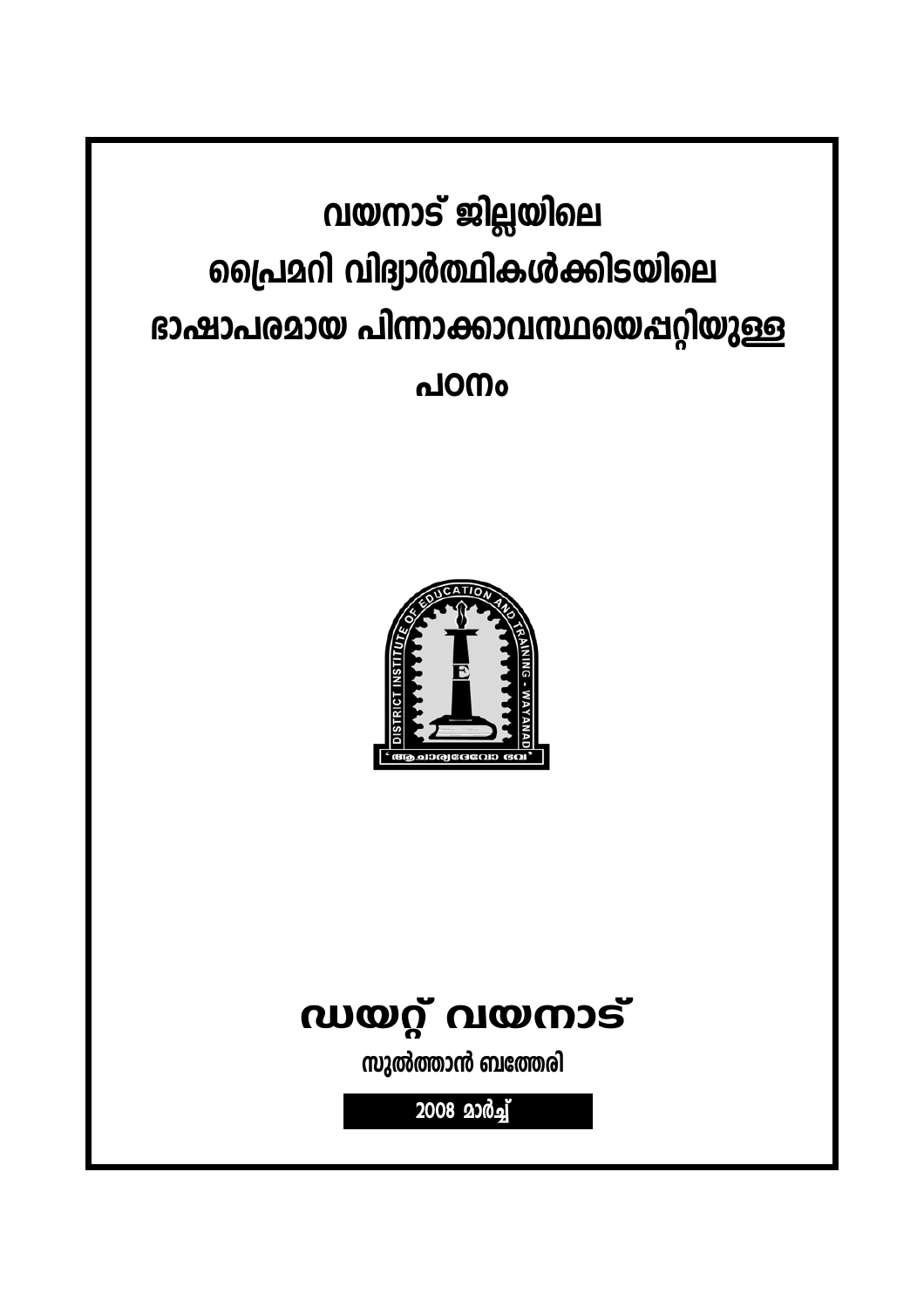# പഠനശില്പശാലയിലൂടെ

| പ്രസാധനം |                      | ശ്രീ. ജോർജ്ജ് ജോസഫ്<br>(പ്രിൻസിപ്പാൾ, ഡയറ്റ് വയനാട്)    |
|----------|----------------------|---------------------------------------------------------|
| ചുമതല    | $\ddot{\phantom{a}}$ | ഡോ. സുബ്രഹ്മണ്യൻ ടി.<br>(സീനിയർ ലക്ചറർ, ഡയറ്റ്, വയനാട്) |
|          |                      | ഡോ. എം. പത്മനാഭൻ<br>(സീനിയർ ലക്ചറർ, ഡയറ്റ്, വയനാട്)     |

# ശില്പശാലയിൽ പങ്കെടുത്തവർ

| കെ. ഇന്ദിര         | സീനീയർ ലക്ചറർ ഡയറ്റ് വയനാട്     |
|--------------------|---------------------------------|
| ഷാജി വി.എൻ.        | സീനിയർ ലക്ചറർ ഡയറ്റ് വയനാട്     |
| ഡോ. ബാലൻ           | ലക്ചറർ ഡയറ്റ് കണ്ണൂർ            |
| പി.കെ. കരീം        | ട്രെയിനർ, ബി.ആർ.സി മാനന്തവാടി   |
| കെ.എൻ. ബിനോയ്കുമാർ | ട്രെയിനർ ബി.ആർ.സി മാനന്തവാടി    |
| സുനിൽ അലക്സ്       | ട്രെയിനർ ബി.ആർ.സി വൈത്തിരി      |
| ജോസ് എം. കുര്യൻ    | ജി.എച്ച്.എസ്., ഇരുളത്ത്         |
| അനിൽ കുമാർ കെ.     | ജി.യു.പി.എസ്. കൊളഗപ്പാറ         |
| അബ്ദുള്ള കെ.       | ട്രെയ്നർ, ബി.ആർ.സി., വൈത്തിരി   |
| അനു ജെയിംസ്        | സി.എം.എസ്.എച്ച്.എസ്., അരപ്പെറ്റ |
| ജയലത കെ.കെ.        | ജി.എച്ച്.എസ്. ഇരുളത്ത്          |
| പി.എസ്. സുകുമാരി   | ജി.എച്ച്.എസ്. ഇരുളത്ത്          |
| വി. ദിനേഷ് കുമാർ   | എ.എസ്.വി.പി.എസ്. തെക്കുംതറ      |
| ദിവ്യ അഗസ്റ്റിൻ    | എസ്.എ.എൽ.പി.എസ്., തരിയോട്       |
| മഞ്ജുഷ തോമസ്       | എസ്.എ.എൽ.പി.എസ്., കുപ്പാടിത്തറ  |
| സുധീഷ് കുമാർ       | ജി.യു.പി.എസ്., പേര്യ            |
| ബിജോ പോൾ കെ.       | ജി.യു.പി.എസ്. മാനന്തവാടി        |
| എ. ശിവദാസൻ         | ജി.യു.പി.എസ്., കാപ്പിസെറ്റ്     |
| ബി. അജി കുമാർ      | ട്രെയ്നർ, ബി.ആർ.സി. വൈത്തിരി    |
| സുധീർ ലാൽ എം.കെ.   | ട്രെയ്നർ, ബി.ആർ.സി. വൈത്തിരി    |
| ബിന്ദു തോമസ്       | ജി.എൽ.പി.എസ്., കാപ്പിസെറ്റ്     |
|                    |                                 |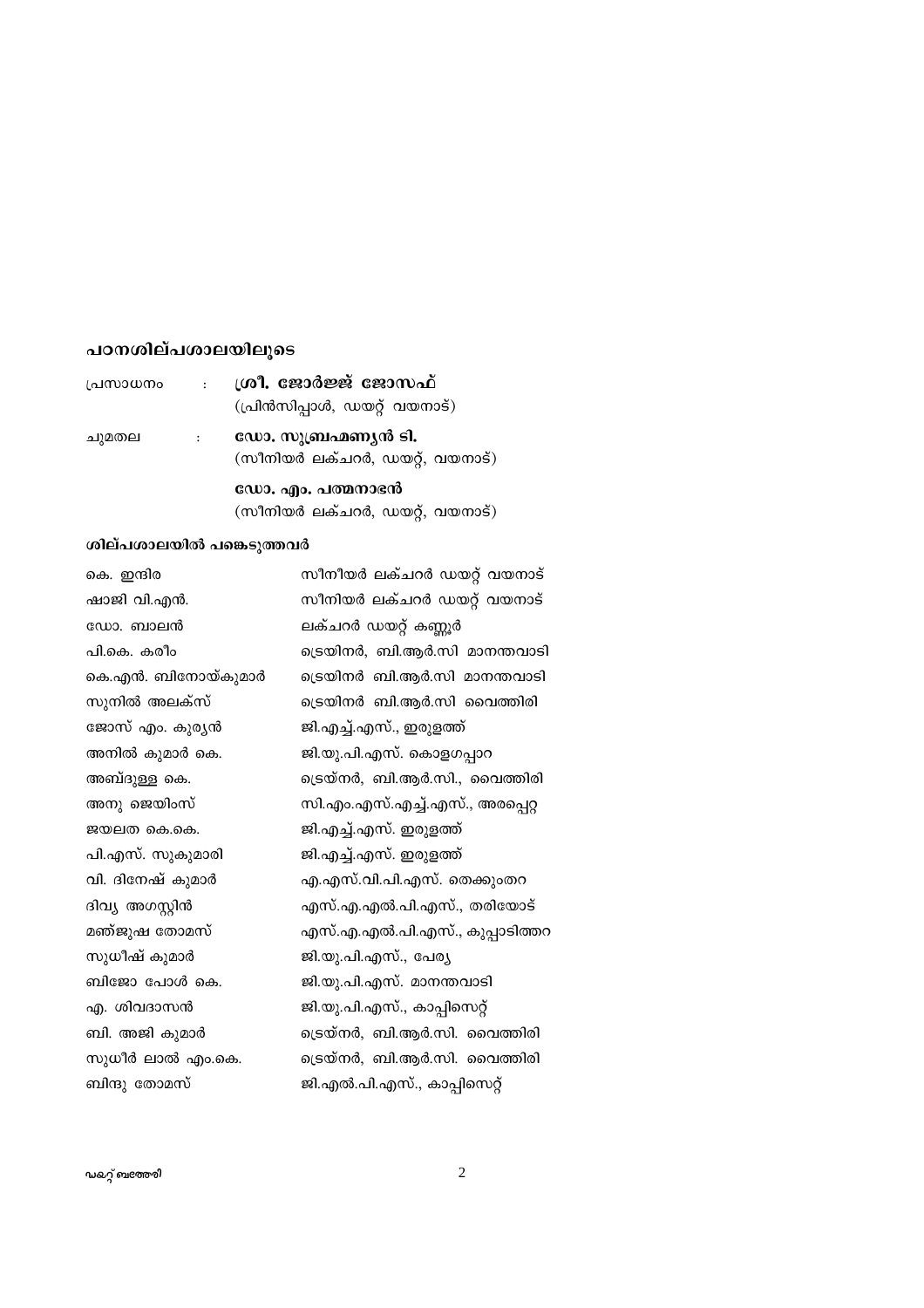സാംസ്കാരിക വിനിമേത്തിനുള്ള ശക്തമായ ഉപാധിയാണ് ഭാഷ. asloro ajoo obecasood ooolaajo amiooniconoojo moaj ഹൃവുമായ കാഴ്ചപ്പാക്കാടുകൂടി ഭാഷാപഠനത്തിൽ സമഗ്രമായ മാറ്റ ങ്ങൾ വരുത്തുകുരുണ്ടായി.

 $\sim$ o $m$ wanangino, mpo ang ko agaw ng mongkanom ങ്ങളിൽ, മെല്യമ്പറി ഉപക്കോഗമപ്പടുത്തുന്നതിൽ എല്ലാം ഈ പരി ഷ്കാരങ്ങളിൽ വരുത്തിയിട്ടുണ്ടെങ്കിലും കുട്ടികളുടെ വാഖനയിലും എഴുത്തിലും പുരോഗതി ഉണ്ടാഖിട്ടിമല്ലന്ന് ചില ആക്ഷേപങ്ങൾ വഖ നാട് ജില്ലയിലെ വിവിധ തലങ്ങളിൽ നിന്ന് ഉയർന്ന് വരുന്നുണ്ട്. ഈ ആക്ഷേപങ്ങളുടെ നിരുസ്ഥിതി കാണ്ടത്തുകയും പരിഹാരനി6ദ്ദേ ശങ്ങൾ രൂപമ്പെടുത്തുകുരും മചയ്യുന്നതിന് വഖനാട് ഡഖറ്റ് ഒരു പഠനം നടത്തുകുമുണ്ടായി. അധ്യാപകർ, രക്ഷിതാക്കൾ, കുട്ടികൾ തുടങ്ങിയവരെ പഠനത്തിന് വിധേയമാക്കിയിട്ടുണ്ട്. അധ്യാപകരു อรอบู. อามิ. ลอง. กาง อเรอะไทรของอบูอรอบู. ณอชู *200*000 สอง ങ്ങളുടെയും കൂട്ടായ്മക്കോടെയാണ് ഈ പഠനം നടത്തിയത്. പഠന ด่ไหม่อยู่ มีอาจากของอาจารณ์ สามา

> ജോർജ് ജോസഫ് പ്രിൻസിപ്പാൾ ഡയറ്റ്, വയനാട്.

സുൽത്താൻ ബഭത്തരി  $31 - 03 - 2008$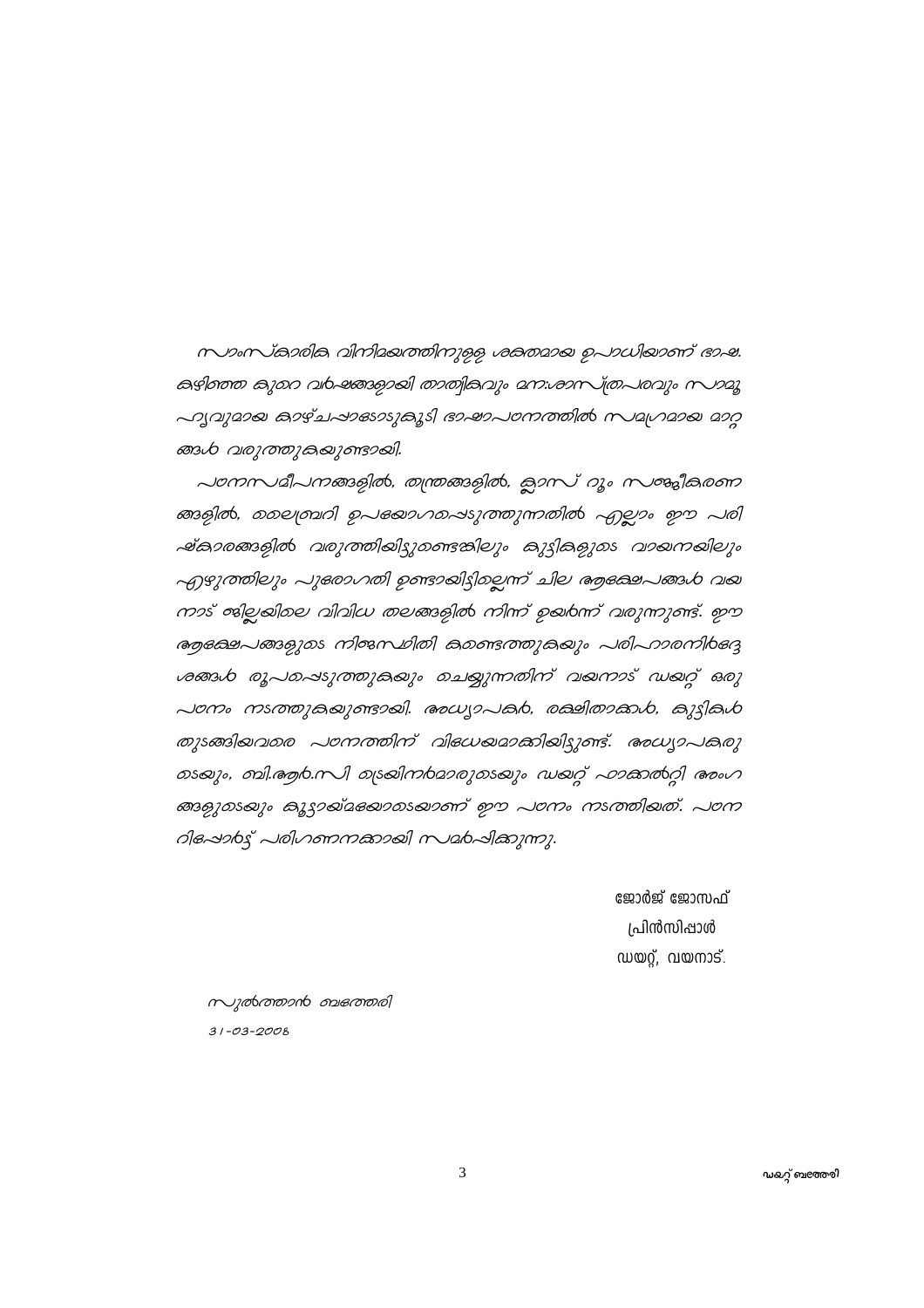# <u>ഉള്</u>ക്ക്കം

- ആമുഖം  $\overline{1}$ .
- ഉദ്ദേശ്വങ്ങൾ  $2.$
- പഠനരിതി  $3.$
- ദത്തങ്ങളുടെ അപഗ്രഥനം  $\overline{4}$ .
- കണ്ടെത്തലുകൾ 5.
- നിർദ്ദേശങ്ങൾ 6.
- $\overline{1}$ . അനുബന്ധം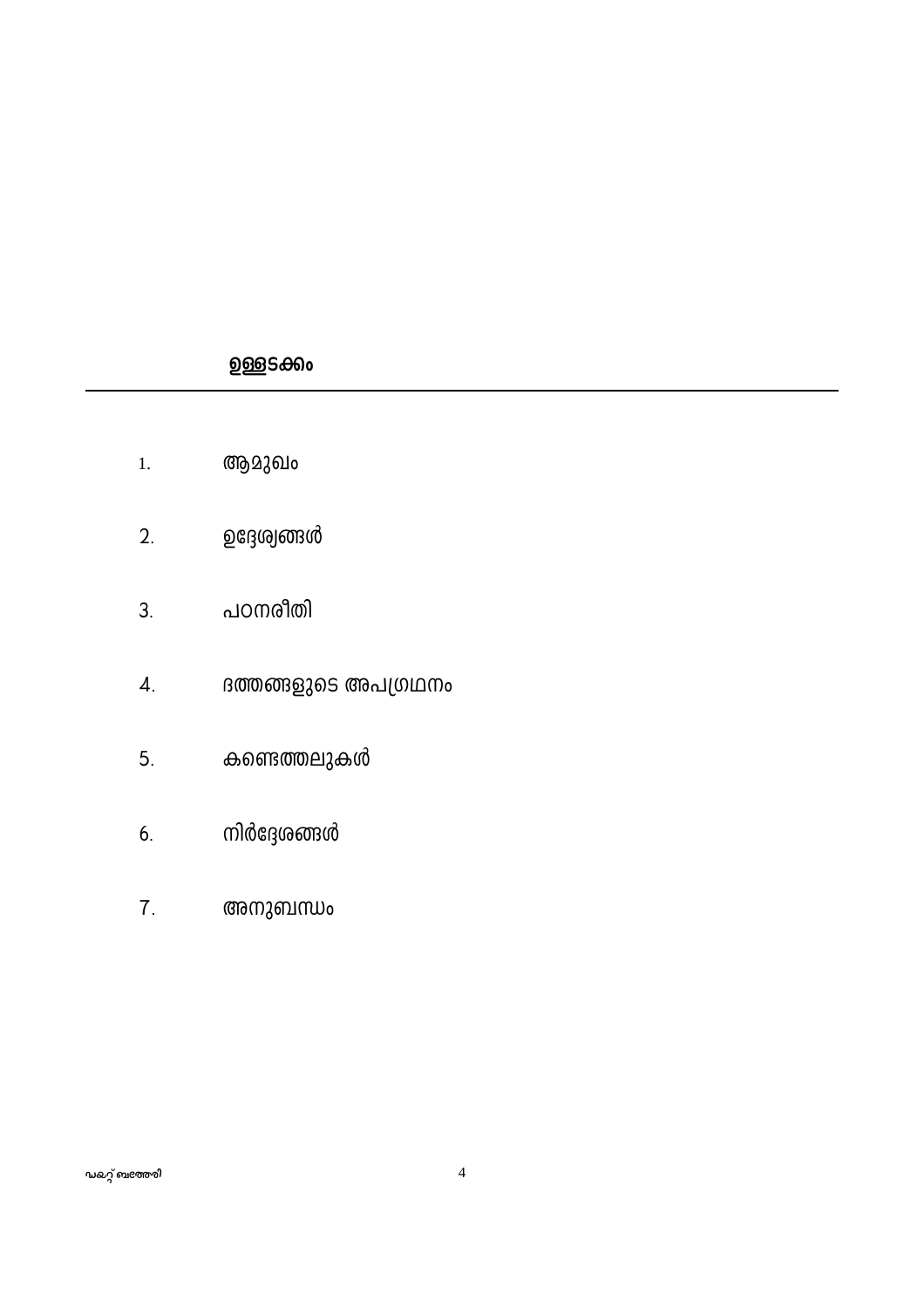#### ആമുഖം

പ്രത്യക്ഷവും പരോക്ഷവുമായ ആശയവിനിമയത്തിന്റെ അടിസ്ഥാന ഉപാധിയാണ് ഭാഷ. ആധുനിക മനഃശാസ്ത്ര ചിന്താധാരകളെയും സാമൂഹ്യകാഴ്ചപ്പാടുകളെയും ഗൗരവപൂർവ്വം പരിഗണിച്ചുകൊണ്ട് രൂപകൽപ്പന ചെയ്തിട്ടുള്ള വിദ്യാഭ്യാസനയങ്ങളുടെ അടിസ്ഥാനത്തിൽ ഭാഷാപഠനരീതിയിൽ കാത ലായ മാറ്റങ്ങൾ വന്നുചേർന്നിട്ടുണ്ട്. കേവലം എഴുത്തും വായനയും എന്നതിനേക്കാൾ സർഗ്ഗാത്മക ശേഷിവികസനം അടിസ്ഥാനപ്പെടുത്തിയുള്ള വൈയക്തിക, ബൗദ്ധികശാക്തീകരണം ലക്ഷ്യമാക്കി ക്കൊണ്ടുള്ള ധാരാളം പഠനപ്രവർത്തനങ്ങൾ ക്ലാസ്സ് മുറികളിൽ സജ്ജീകരിച്ചാണ് പാഠ്യപദ്ധതി ലക്ഷ്യം കൈവരിക്കുന്നതിനുള്ള ശ്രമങ്ങൾ ആസൂത്രണം ചെയ്തിരിക്കുന്നത്. എന്നാൽ ഏതൊക്കെയോ തലങ്ങ ളിൽ സംഭവിക്കുന്ന ചോർച്ച മൂലം പ്രഖ്യാപിതലക്ഷ്യം കൈവരിക്കാൻ കഴിയാതിരിക്കുന്നതായി ചില ആക്ഷേപങ്ങൾ ഉയർന്നുവരുന്നുമുണ്ട്. ഇത് കണ്ടെത്തുകയും ഫലപ്രദമായ ഇടപെടലുകളിലൂടെ ലക്ഷ്യ പ്രാപ്തിയിലെത്തുകയും ചെയ്യുക എന്നതാണ് ഈ പഠനം കൊണ്ടുദ്ദേശിക്കുന്നത്.

ആദിവാസിജനസമൂഹത്തിന്റെ സാന്നിദ്ധ്യവും ഭാഷാഭേദങ്ങളുടെയും മിശ്രഭാഷയുടെയും ഈറ്റില്ല വുമായ വയനാട് ജില്ലയിലെ ഭാഷാപ്രതിസന്ധി മറ്റു ജില്ലകളിലേക്കാൾ രൂക്ഷമാണ്. അതുകൊണ്ടുതന്നെ ഈ ജില്ലയിലെ പ്രൈമറി ക്ലാസ്സുകളിലെ ഭാഷാപഠനപ്രശ്നങ്ങൾ കേന്ദ്രമാക്കിക്കൊണ്ട്, വിദ്യാർത്ഥികൾ, അധ്യാപകർ, രക്ഷിതാക്കൾ തുടങ്ങിയവരെ ഉൾപ്പെടുത്തിയുള്ള സമഗ്രമായ പഠനം നടത്തുകയാണ് ഇവിടെ. ഈ പഠനത്തിന്റെ അന്തഃസത്ത ഉൾക്കൊണ്ടുകൊണ്ട് ജില്ലയിലും കേരളത്തിലെമ്പാടുമുള്ള ഭാഷാ പഠനബോധനതന്ത്രങ്ങളുടെ ആന്തരികഔന്നത്യം വർദ്ധിപ്പിക്കാൻ കഴിയുമെന്നാണ് പ്രതീക്ഷ.

#### ഉദ്ദേശ്വങ്ങൾ

- ক্ত ഭാഷാപരമായ പിന്നാക്കാവസ്ഥ നിലവിലുണ്ടൊ എന്ന് തിരിച്ചറിയുന്നതിന്
- ☞ ഭാഷപരമായ പിന്നാക്കവസ്ഥ എന്തുകൊണ്ട് സംഭവിക്കുന്നു എന്ന് കണ്ടെത്തുന്നതിന്
- œ പരിഹാരനിർദ്ദേശങ്ങൾ, തന്ത്രങ്ങൾ ആവിഷ്കരിക്കുന്നതിന്.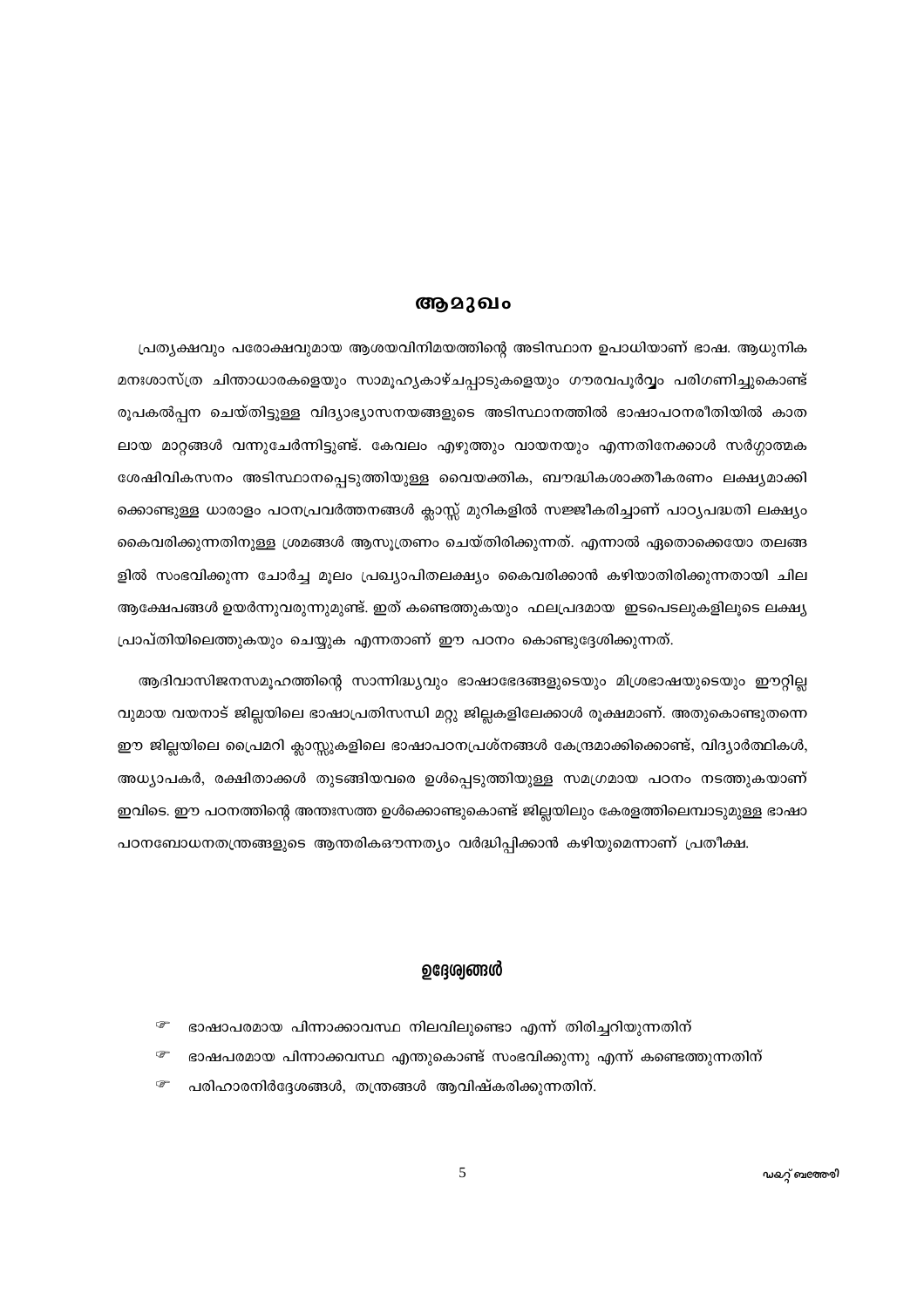# പഠനരീതി

വയനാട് ജില്ലയിലെ പ്രൈമറി വിദ്യാർത്ഥികൾക്കിടയിലെ ഭാഷാപരമായ പിന്നാക്കാവസ്ഥയെപ്പറ്റിയുള്ള പഠനത്തിന്റെ ഭാഗമായി പഠനരീതികളെ താഴെപ്പറയുന്ന മേഖലയാക്കി തിരിച്ചു.

### 1. സാമ്പിൾ

2. പ്രവർത്തനക്രമം

# 3. മൂല്വനിർണ്ണയോപാധികൾ

ഓരോന്നും വിശദീകരിക്കുന്നു.

### I. സാമ്പിൾ (സ്റ്റാറ്റിഫൈഡ് സാമ്പ്ളിംഗ് രീതി)

- സ്കൂളുകളെ പഠനത്തിനായി തെരഞ്ഞെടുത്തു.അക്കാദമികനിലവാര മനുസരിച്ച് എ.ബി.സി എന്നീ ഗ്രേഡു എ. കൾ നൽകി വിവിധ ഗ്രേഡിലുള്ള വിദ്യാലയങ്ങളെയാണ് തെരഞ്ഞെടുത്തത്.
- ബി. വിദ്യാലയങ്ങൾ സ്ഥിതിചെയ്യുന്നസ്ഥലം, (നഗരം, ഗ്രാമം), മാനേജ്മെന്റിന്റെ സ്വഭാവം (ഗവൺമെന്റ് എയിഡഡ്) എന്നീ മാനദണ്ഡങ്ങൾ പരിഗണിച്ചു.

പട്ടിക (1)

### പഠനത്തിനായി തെരഞ്ഞെടുത്ത സ്കൂളുകളുടെ ലിസ്റ്റ്

| ക്രമ<br>നമ്പർ    | സ്കൂളിന്റെ പേര്              | ഉപജില്ല    | ഗവൺമെന്റ് / എയിഡഡ് |
|------------------|------------------------------|------------|--------------------|
| 1.               | ഗവ.എൽ.പി.സ്കൂൾ കരിങ്ങാരി     | മാനന്തവാടി | ഗവൺമെന്റ്          |
| $\overline{2}$ . | ഗവ.യു.പി.സ്കൂൾ പേരിയ         | മാനന്തവാടി | ഗവൺമെന്റ്          |
| 3.               | എ.യു.പി.എസ് വാഴത്തോട്        | മാനന്തവാടി | എയിഡഡ്             |
| $\overline{4}$ . | ഗവ.യു.പി.സ്കൂൾ കാപ്പിസെറ്റ്  | സു.ബത്തേരി | ഗവൺമെന്റ്          |
| 5 <sub>1</sub>   | ഗവ.യു.പി.സ്കൂൾ പൂതാടി        | സു.ബത്തേരി | ഗവൺമെന്റ്          |
| 6.               | എ.യു.പി.എസ് ചീരാൽ            | സു.ബത്തേരി | എയിഡഡ്             |
| 7.               | ഗവ.യു.പി.എസ് കോട്ടനാട്       | വൈത്തിരി   | ഗവൺമെന്റ്          |
| 8.               | എ.യു.പി.എസ് കോട്ടത്തറ        | വൈത്തിരി   | എയിഡഡ്             |
| 9.               | എച്ച്.ജെ.എം.യു.പി.എസ് കൽപറ്റ | വൈത്തിരി   | എയിഡഡ്             |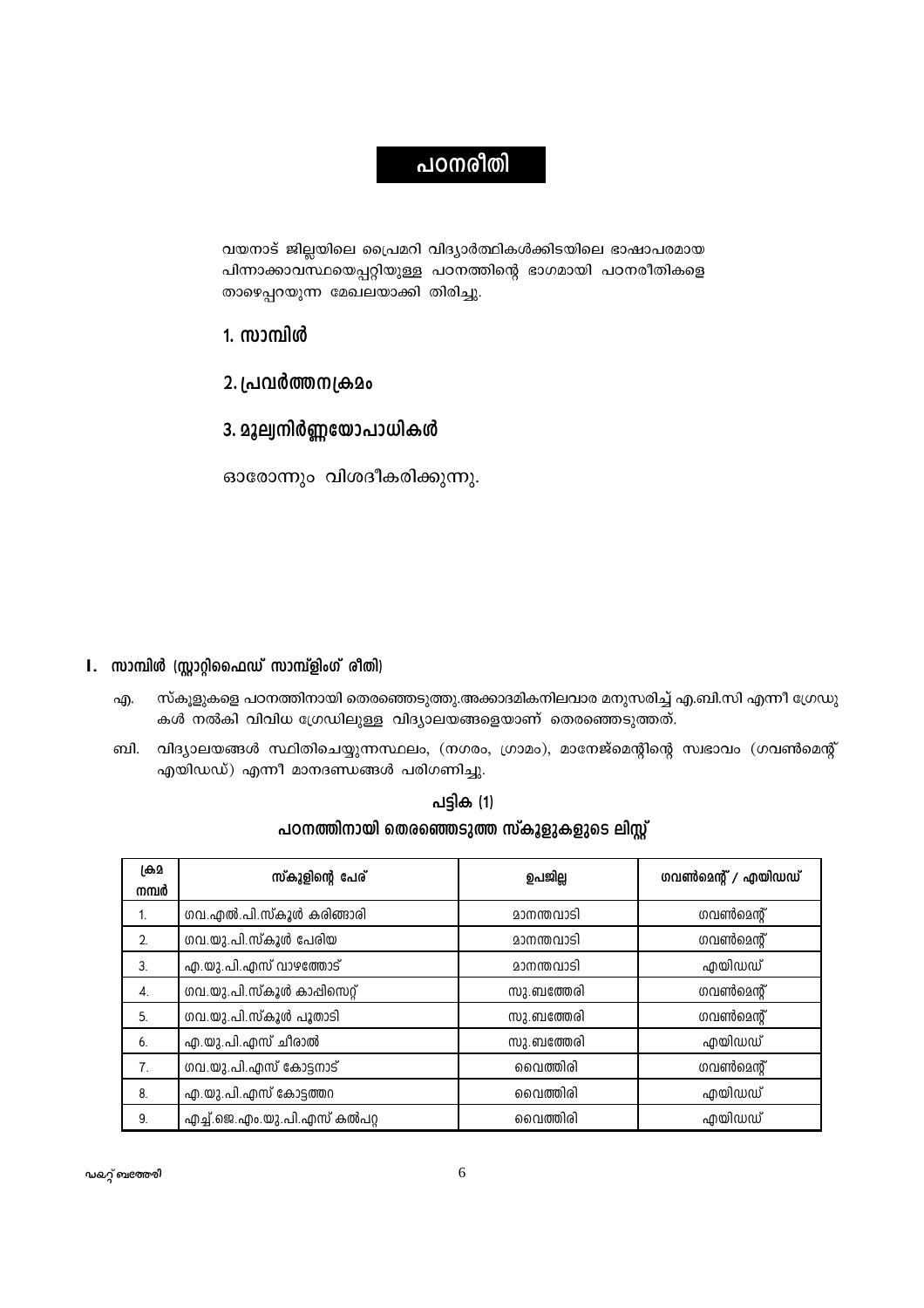#### $\mathbf{1}$ വിദ്വാർത്ഥികൾ

തെരഞ്ഞെടുത്ത വിദ്യാലയങ്ങളിലെ നാല്, ആറ് ക്ലാസ്സുകളിലെ ഓരോ ഡിവിഷനുകളിലെ മുഴുവൻ വിദ്യാർത്ഥികളും

|       |                                     | <b>Sub</b>      | Govt./ | No. of Students |              |     |     |               |     |  |
|-------|-------------------------------------|-----------------|--------|-----------------|--------------|-----|-----|---------------|-----|--|
| SlNo. | Name of the School                  | <b>District</b> | Aided  |                 | <b>STDIV</b> |     |     | <b>STD VI</b> |     |  |
|       |                                     |                 |        | B               | G            | T   | B   | G             | T   |  |
| 1     | Govt. A.U.P School Poothadi         | <b>Bathery</b>  | Govt.  | 14              | 26           | 40  | 15  | 25            | 40  |  |
| 2.    | St. Antonies U.P. School, Kothagiri | Vythiri         | Aided  | 10              | 16           | 26  | 23  | 18            | 41  |  |
| 3.    | Govt. U.P.School Karingari          | Mananthavady    | Govt.  | 8               | 18           | 26  | 20  | 20            | 40  |  |
| 4.    | A.U.P.School Cheeral                | <b>Bathery</b>  | Aided  | 12              | 28           | 40  | 18  | 22            | 40  |  |
| 5.    | Govt. A.U.P.School Kottanad         | Vythiri         | Govt.  | 24              | 14           | 38  | 19  | 24            | 43  |  |
| 6.    | Govt. School Peria                  | Mananthavady    | Govt.  | 24              | 17           | 41  | 18  | 19            | 37  |  |
| 7.    | <b>HIMUP School Kalpetta</b>        | <b>Vythiri</b>  | Aided  | 13              | 14           | 27  | 12  | 13            | 25  |  |
| 8.    | Govt. U.P.School Kappiset           | <b>Bathery</b>  | Govt.  | 20              | 18           | 38  | 24  | 16            | 40  |  |
| 9.    | A.U.P.School Vanchod                | Mananthavady    | Aided  | 17              | 23           | 40  | 30  | 10            | 40  |  |
|       |                                     |                 |        | 142             | 174          | 316 | 179 | 167           | 346 |  |

പട്ടിക 2

#### $3.$ അധ്വാപകർ

തെരഞ്ഞെടുത്ത ക്ലാസ്സിലെ ഭാഷാധ്യാപകർ

#### രക്ഷിതാക്കൾ 4.

തെരഞ്ഞെടുത്ത വിദ്യാലയങ്ങളിലെ പത്ത് രക്ഷിതാക്കൾ വീതം

#### II. പഠനപ്രവർത്തനങ്ങൾ

 $\overline{1}$ മൂല്യനിർണ്ണയ ഉപാധികൾ തയ്യാറാക്കുന്നതിനുള്ള ശിൽപ്പശാല അധ്യാപകർ, ബി.ആർ.സി ട്രെയിനർമാർ, ഡയറ്റ് ഫാക്കൽട്ടി അംഗങ്ങൾ ഉൾപ്പെടുന്ന ശിൽപ്പശാലയിൽ താഴെപ്പറയുന്ന മൂല്യനിർണ്ണയ ഉപാധി കൾ തയ്യാറാക്കി.

കുട്ടികൾക്ക് നൽകാനുള്ള വായന/ലേഖനപ്രവർത്തനങ്ങൾ അടങ്ങിയ മുല്യനിർണ്ണയ ഉപാധികൾ (ക്ലാസ്സ് IV, VI)

ചോദ്യാവലി-അധ്യാപകർക്ക്, പ്രധാന അദ്ധ്യാപകർക്ക്, രക്ഷിതാക്കൾക്ക്, കുട്ടികൾക്ക്

ക്ലാസ്സ് നിരീക്ഷണത്തിനുള്ള ഷെഡ്യൂൾ

സാമൂഹ്യസാമ്പത്തിക സർവ്വേ ഫോറം

ഫോക്കസ് ഗ്രൂപ്പ് ചർച്ചയ്ക്കുള്ള സൂചകങ്ങൾ

ഡോക്യുമെന്റ് അനാലിസിസിനുള്ള ഫോർമാറ്റ്

- $2.$ മൂല്യനിർണ്ണയ ഉപാധികളുടെ നിർവ്വഹണത്തിനായി സ്കൂൾ സന്ദർശനം രണ്ട് പേർ വീതമുള്ള 9 ടീമു കൾ രണ്ട് ദിവസങ്ങളിലായി സ്കൂളിലെത്തി. മൂല്യനിർണ്ണയോപാധികൾ വച്ച് ദത്തങ്ങൾ ശേഖരിച്ചു. രണ്ടാം ടേം മൂല്യനീർണ്ണയത്തിന്റെ ഉത്തരക്കടലാസുകൾ ശേഖരിച്ചു.
- മൂല്യനിർണ്ണയോപാധികളുടെ വിശകലനശിൽപ്പശാലയിൽ 46 പേർ പങ്കെടുത്തു. തയ്യാറാക്കിയ മൂല്യ  $\overline{3}$ . നിർണ്ണയ ഉപാധികൾ ഉപയോഗിച്ച് ശേഖരിച്ച ദത്തങ്ങളും രണ്ടാം ടേം മൂല്യനിർണ്ണയത്തിന്റെ ഉത്തരക്ക ടലാസുകൾ പരിശോധിച്ചതിൽ നിന്നും എത്തിച്ചേർന്ന വിവരങ്ങളും ക്രോഡീകരിച്ചു.
- വിവരങ്ങൾ അപഗ്രഥിച്ച് നിഗമനങ്ങൾ രുപപ്പെടുത്തുന്നതിനും റിപ്പോർട്ട് തയ്യാറാക്കുന്നതിനും ഉള്ള  $\mathbf{A}$ ശിൽപ്പശാല.

നിലവിലുള്ള പ്രശ്നങ്ങൾ, കണ്ടെത്തലുകൾ, കാരണങ്ങൾ, നിർദ്ദേശങ്ങൾ എന്നിവ ഉൾപെടുത്തിക്കൊണ്ട് റിപ്പോർട്ട് തയ്യാറാക്കി.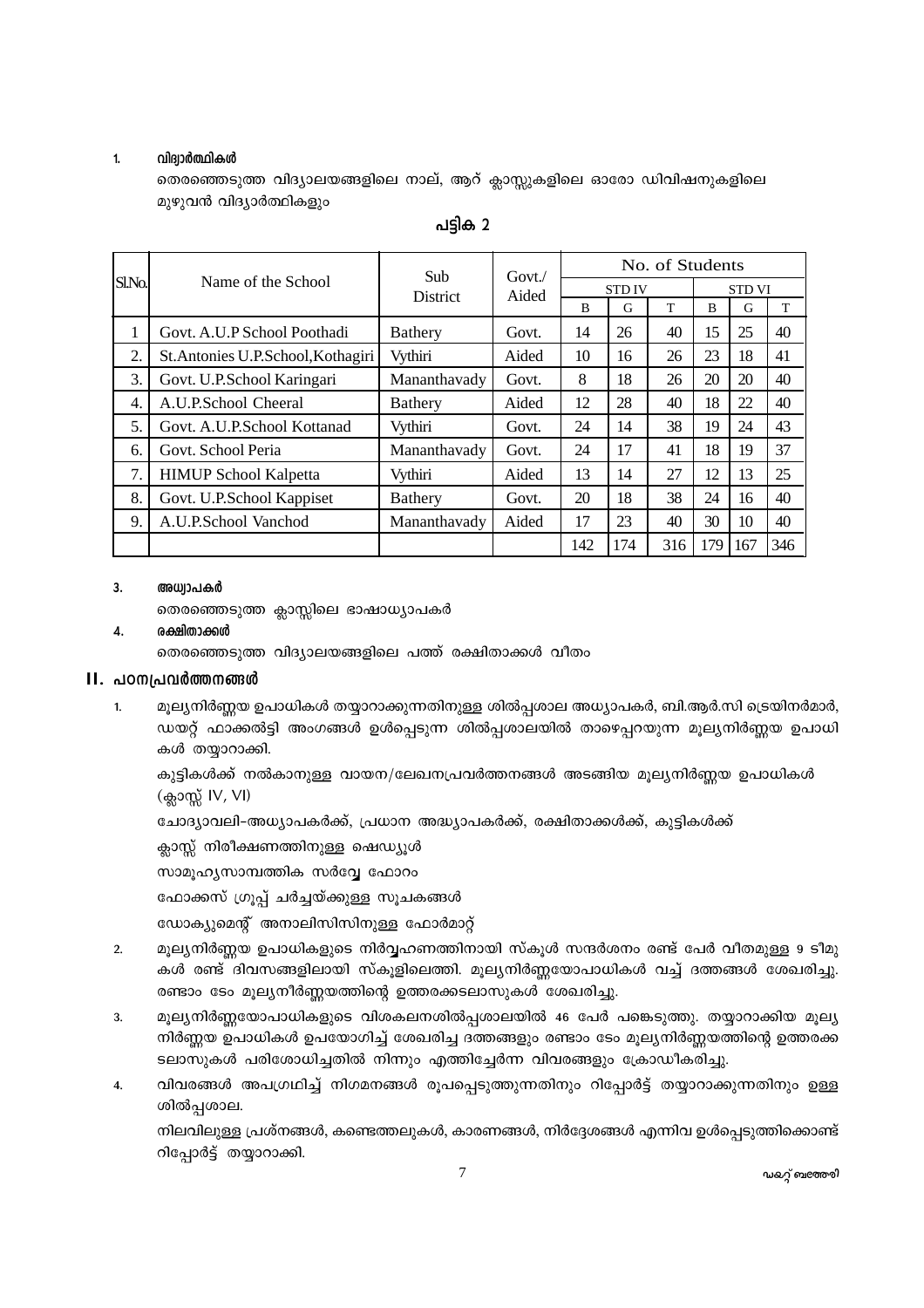# **മൂല്വനിർണ്ണയോപാധികളെക്കുറിച്ചുള്ള വി**ശദീകരണം

#### T1- ക്ലാസ്സ് IV വായന/ ലേഖനം

ഇതിൽ വായനയ്ക്ക് മുന്നും ലേഖനത്തിന് ഒന്നും പ്രവർത്തനങ്ങളാണുള്ളത്. രണ്ടുമണിക്കുർ സമയമാണുള്ളത്. ഓരോ പ്രവർത്തനവും ഗ്രേഡിംഗ് സൂചനകൾക്കനുസരിച്ചാണ് വിലയിരുത്തുന്നത്. *(അനുബന്ധം 1)* 

#### T2-ക്ലാസ്സ് VI വായന/ ലേഖനം

ഇതിൽ വായനയ്ക്കും ലേഖനത്തിനും ഓരോ പ്രവർത്തനങ്ങളാണുള്ളത്. ഒരു മണിക്കുർ സമയമാണുള്ളത്. ഓരോ പ്രവർത്തനവും ഗ്രേഡിംഗ് സുചകങ്ങൾക്കനുസരിച്ചാണ് വിലയിരുത്തുന്നത്.

അധ്യാപകർക്കുള്ള നിർദ്ദേശങ്ങൾ ഈ മൂല്യനിർണ്ണയോപാധികൾക്കൊപ്പം കൊടുത്തിട്ടുണ്ട്. *(അനുബന്ധം 2)* T3-ഫോക്കസ് ഗ്രൂപ്പ് ചർച്ച

### ഭാഷാപരമായ പിന്നാക്കാവസ്ഥയെപ്പറ്റിയുള്ള പഠനത്തിന്റെ ഭാഗമായി അധ്യാപകർ, രക്ഷിതാക്കൾ, കുട്ടികൾ എന്നി ങ്ങനെ 3 ഫോക്കസ് ഗ്രൂപ്പുകൾ തയ്യാറാക്കി. ഓരോ ഫോക്കസ് ഗ്രൂപ്പിനോടും വായന, ലേഖനം എന്നീ മേഖല കളെ അടിസ്ഥാനമാക്കി സൂചകവും ഉപസൂചകങ്ങളും തയ്യാറാക്കി. ചർച്ചാസൂചകങ്ങൾക്കനുസരിച്ച് വസ്തുനിഷ്ഠ മായി രേഖപ്പെടുത്തുന്ന യാഥാർത്ഥ്യങ്ങൾ വേർതിരിച്ചെടുത്ത് റിപ്പോർട്ട് തയ്യാറാക്കുന്നു. *(അനുബന്ധം 3)*

#### T4- ചോദ്യാവലി-പ്രധാന അധ്യാപകനോട്

ഇതിൽ 12 ചോദ്യ പ്രസ്താവനകളാണുള്ളത്. ഉണ്ട് / ഇല്ല എന്നിങ്ങനെ രണ്ട് പോയന്റ് സ്കേയിലിലാണ് പ്രസ്താ വനകൾ തയ്യാറാക്കിയിട്ടുള്ളത്. ഓരോ പ്രസ്താവനയ്ക്ക് വിശദീകരണം രേഖപ്പെടുത്തുന്നതിനുള്ള സ്ഥലവും കൊടുത്തിട്ടുണ്ട്. *(അനുബന്ധം 4)* 

#### T5-ചോദ്യാവലി-അധ്യാപകനോട്

ഇതിൽ 18 ചോദ്യപ്രസ്താവനകളാണുള്ളത്. ഉണ്ട് / ഇല്ല എന്നിങ്ങനെ 2 പോയന്റ് സെകെയിലിലാണ് പ്രസ്താ വനകൾ തയ്യാറാക്കിയിട്ടുള്ളത്. ഓരോ പ്രസ്താവനയ്ക്കും വിശദീകരണം രേഖപ്പെടുത്താനുള്ള സ്ഥലവും അനു വദിച്ചിട്ടുണ്ട്.  $(mn n)$ ബന്ധം 5)

#### T6-ചോദ്യാവലി രക്ഷിതാക്കളോട്

ഇതിൽ 16 പ്രസ്താവനകളാണുള്ളത്. 3, 4, 14, 15, 16 ഒഴികെയുള്ള പ്രസ്താവനകൾ ഉണ്ട് / ഇല്ല എന്നിങ്ങനെ 2 പോയന്റ് സ്കെയിലിലാണ് തയ്യാറാക്കിയിട്ടുള്ളത്. മുന്നാം ഇനം സാധിക്കുന്നു/ വല്ലപ്പോഴും /ഇല്ല എന്നിങ്ങ നെയും നാലാം ഇനം ഉണ്ട്/ ഇല്ല, സമയകൃത്യങ്ങളല്ല എന്നിങ്ങനെയും പതിനഞ്ചാം ഇനം നടന്ന്/പ്രത്യേകവാ ഹനം / ബസ് എന്നിങ്ങനെയും. പതിനാറാം ഇനം വിശദീകരണരുപത്തിലുമാണ് തയ്യാറാക്കിയിട്ടുള്ളത്.

(അനുബന്ധം 6)

### T7 ചോദ്യാവലി-കുട്ടികളോട്

ഇതിൽ 15 ചോദ്യപ്രസ്താവനകളാണുള്ളത്. ഉണ്ട്/ ഇല്ല എന്നിങ്ങനെ 2 പോയന്റ് സ്കെയിലിലാണ് പ്രസ്താവന കൾ തയ്യാറാക്കിയിട്ടുള്ളത്. ഓരോ പ്രസ്താവനയോടൊപ്പം വിശദീകരണം രേഖപ്പെടുത്താൻ സ്ഥലം കൊടുത്തി ട്ടുണ്ട്. *(അനുബന്ധം 7)* 

#### T8- സാമുഹിക-സാമ്പത്തിക സർവ്വേ

പഠനത്തിനു വിധേയമായ കുട്ടികളുടെ സാമൂഹിക-സാമ്പത്തിക പശ്ചാത്തലം അറിയുന്നതിനുവേണ്ടി തയ്യാറാ ക്കിയിട്ടുള്ളതാണിത്. കുട്ടിയുടെ വീട്ടിലെ കുടുംബാംഗങ്ങൾ, ഓരോരുത്തരുടെയും വിദ്യാഭ്യാസ യോഗൃത, തൊഴിൽ, വാർഷികവരുമാനം എന്നിവയാണ് ഇതിൽ തയ്യാറാക്കിയിട്ടുള്ളത്. ഓരോ മേഖലയും താഴെപ്പറയുന്ന രീതിയി ലാണ് വർഗ്ഗീകരിച്ചിട്ടുള്ളത്. *(അനുബന്ധം 8)* 

#### a. വിദ്യാഭ്യാസനിലവാരം

1. നിരക്ഷരർ, 2. സാക്ഷരർ

### b. തൊഴിൽ

1. കുലി 2. കൃഷി

3. സർക്കാർ, 4. മറ്റുതൊഴിൽ

#### c. വാർഷികവരുമാനം

- 1. 4000 നു താഴെ, 2. 4000-6000
- $3.600 12000$ 4. 12000-മുകളിൽ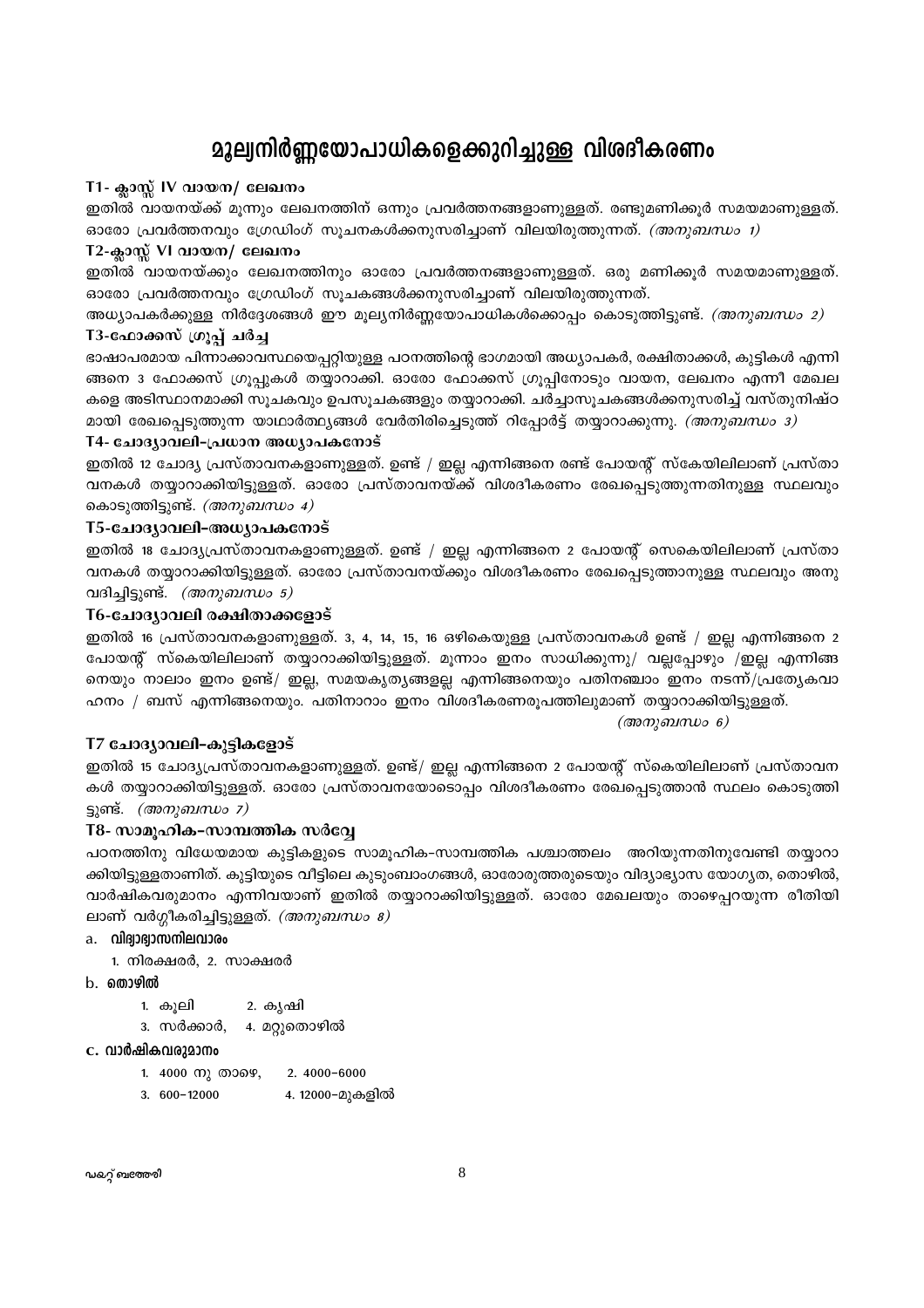#### T9-ഡോകൃമെന്റ് അനാലിസിസ്

പഠനത്തിന്റെ ഭാഗമായി കുട്ടി, അധ്യാപിക,ഹെഡ്മാസ്റ്റർ എന്നിവരുടെ റിക്കാർഡുകളും ലേഖനസാമഗ്രികളും എന്തൊ ക്കെയാണെന്നുള്ളതാണ് ഡോക്യുമെന്റ് അനാലിസിസ് എങ്ങനെ വിലയിരുത്തണമെന്നും ഗ്രേഡിംഗ് സൂചക ങ്ങൾ എന്തൊക്കെയാണെന്നും ഇതിൽ വിശദീകരിച്ചിട്ടുണ്ട്. *(അനുബന്ധം 9)* 

#### T10-ക്ലാസ്സ് നിരീക്ഷണഷെഡ്യൂൾ

ഇതിൽ പഠനാന്തരീക്ഷം, ആസൂത്രണം, നിർവ്വഹണം മെറ്റീരിയൽ എന്നീ 4 മേഖലകളിലായി നിരീക്ഷണ പ്രസ്താ വനകൾ തയ്യാറാക്കിയിട്ടുള്ളത്. ഉണ്ട് / ഇല്ല 2 പോയന്റ് സ്കെയിൽ രൂപത്തിലാണ് തയ്യാറാക്കിയിട്ടുണ്ട്. ഓരോ ന്നിനും വിശദീകരണത്തിനുള്ള സ്ഥലവും നൽകിയിട്ടുണ്ട്. (അ*നുബന്ധം 10)* 

|              | ദത്തങ്ങളുടെ അപഗ്രഥനം                                                             |                      |              |                          |      |                |                |       |                |  |
|--------------|----------------------------------------------------------------------------------|----------------------|--------------|--------------------------|------|----------------|----------------|-------|----------------|--|
|              | പട്ടിക 3:                                                                        |                      |              |                          |      |                |                |       |                |  |
|              |                                                                                  | ഓവർ ഓൾ ம്രേഡ് STD IV |              |                          |      |                |                |       |                |  |
| Sl.No        | <b>School</b>                                                                    | Govt.                | <b>Total</b> |                          | വായന |                |                | ലേഖനം |                |  |
|              |                                                                                  | <b>Aided</b>         | No.          | A                        | B    | $\mathcal{C}$  | A              | B     | C              |  |
| $\mathbf{1}$ | G.U.P.S. Poothadi                                                                | Govt.                | 40           | 14                       | 14   | 12             | 10             | 19    | 11             |  |
| 2.           | St. Antony's Kotathara                                                           | Aided                | 26           | 7                        | 11   | 8              | 5              | 11    | 10             |  |
| 3.           | <b>GUPS Karingari</b>                                                            | Govt.                | 26           | 5                        | 12   | 9              | 5              | 11    | 10             |  |
| 4.           | <b>AUPS Cheeral</b>                                                              | Aided                | 40           | 10                       | 25   | 5              | 8              | 28    | $\overline{4}$ |  |
| 5.           | <b>GUPS Koottanad</b>                                                            | Govt.                | 38           | 7                        | 28   | 23             | $\Omega$       | 19    | 19             |  |
| 6.           | <b>GUPS</b> Peria                                                                | Govt.                | 41           | 14                       | 25   | $\overline{2}$ | 14             | 24    | 3              |  |
| 7.           | <b>HIMUPS Kalpetta</b>                                                           | Aided                | 27           | $\overline{2}$           | 14   | 11             | 1              | 14    | 12             |  |
| 8.           | <b>GUPS Kappiset</b>                                                             | Govt.                | 38           | $\overline{\mathcal{A}}$ | 19   | 15             | $\overline{4}$ | 19    | 15             |  |
| 9.           | 3<br>$\overline{2}$<br><b>AUPS Vanhod</b><br>20<br>18<br>Aided<br>40<br>26<br>11 |                      |              |                          |      |                |                |       |                |  |
|              |                                                                                  |                      | 316          | 74                       | 154  | 88             | 67             | 168   | 81             |  |
|              |                                                                                  |                      |              | 23.4                     | 48.7 | 27.8           | 21.2           | 53.1  | 25.6           |  |

പട്ടിക 4 ഓവർ ഓൾ ശ്രേഡ് STD VI

| Sl.No | <b>School</b>          | Govt.        | <b>Total</b> | വായന          |      |      | ലേഖനം    |      |                |
|-------|------------------------|--------------|--------------|---------------|------|------|----------|------|----------------|
|       |                        | <b>Aided</b> | No.          | A             | B    | C    | A        | B    | $\mathcal{C}$  |
| 1     | G.U.P.S Poothadi       | Govt.        | 40           | 6             | 23   | 11   | 5        | 23   | 12             |
| 2.    | St.Antony's Kotathara  | Aided        | 41           | 8             | 16   | 17   | 21       | 16   | $\overline{4}$ |
| 3.    | <b>GUPS Karingari</b>  | Govt.        | 40           | 8             | 14   | 18   | 5        | 17   | 18             |
| 4.    | <b>AUPS Cheeral</b>    | Aided        | 40           | $\mathcal{R}$ | 24   | 13   | 1        | 14   | 25             |
| 5.    | <b>GUPS Koottanad</b>  | Govt.        | 43           | $\Omega$      | 33   | 10   |          | 19   | 23             |
| 6.    | <b>GUPS</b> Peria      | Govt.        | 37           | 6             | 19   | 12   | 6        | 20   | 11             |
| 7.    | <b>HIMUPS Kalpetta</b> | Aided        | 25           | 6             | 11   | 8    | 4        | 16   | 5              |
| 8.    | <b>GUPS Kappiset</b>   | Govt.        | 40           |               | 21   | 18   | 1        | 20   | 19             |
| 9.    | <b>AUPS Vanhod</b>     | Aided        | 40           | $\Omega$      | 21   | 19   | $\Omega$ | 17   | 23             |
|       |                        |              | 346          | 38            | 182  | 126  | 47       | 162  | 140            |
|       |                        |              |              | 10.9.         | 52.6 | 36.4 | 13.5     | 46.8 | 40.4           |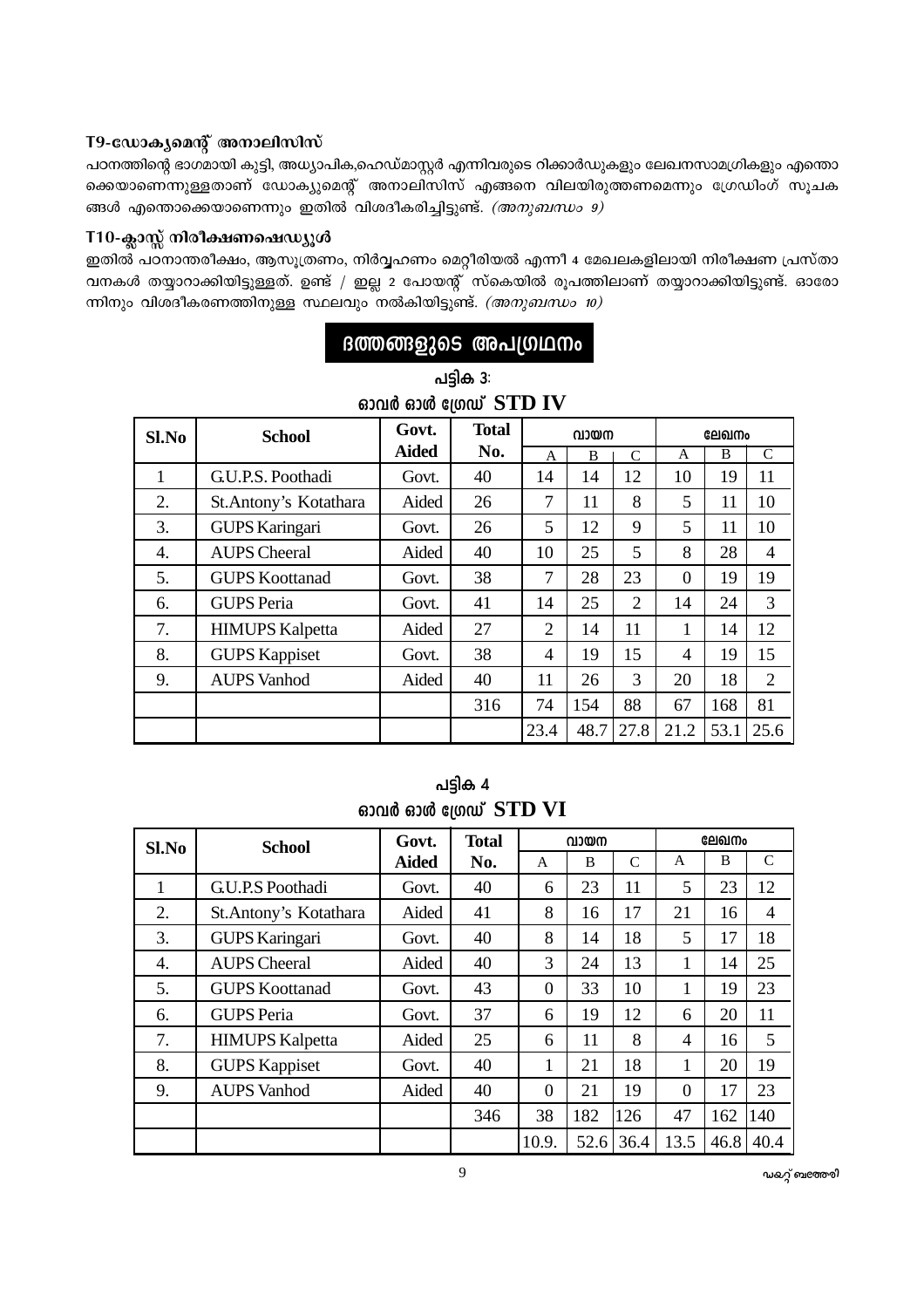|   | ພບເບເຟຊະເພະ      |
|---|------------------|
|   |                  |
|   |                  |
|   |                  |
|   |                  |
|   |                  |
|   |                  |
|   | ່ນອບເອຍພອງຕັນ ເພ |
|   |                  |
|   |                  |
|   |                  |
|   |                  |
|   |                  |
|   |                  |
|   |                  |
|   |                  |
|   |                  |
|   |                  |
|   |                  |
| J |                  |
|   |                  |
|   | mlainna          |
|   |                  |
|   |                  |
|   |                  |
|   |                  |
|   |                  |
|   |                  |
|   |                  |
|   |                  |
|   |                  |
|   |                  |
|   |                  |
|   |                  |
|   |                  |
|   | າຣ ແກລ ລວດ       |

| 68.5<br>സൂചകം 3<br>22.5<br>$\overline{10}$<br>$\equiv$<br>$\overline{1}$<br>$\overline{1}$<br>$\overline{10}$<br>78<br>$\sim$<br>$\overline{a}$<br>$\sim$<br>S<br>$\sim$<br>8.9<br>$\overline{1}$<br>$\overline{\mathfrak{z}}$<br>$\overline{5}$<br>3<br>$\overline{5}$<br>$\sim$<br>$\circ$<br>$\overline{\phantom{0}}$<br>$\overline{\phantom{0}}$<br>60.6<br>211<br>26<br>$\frac{9}{1}$<br>25<br>27<br>35<br>34<br>32<br>$\overline{a}$<br>$\circ$<br>സൂചകം 2<br><b>IN GLS</b><br>32.3<br>112<br>$\approx$<br>$\overline{1}$<br>$\frac{9}{1}$<br>$\overline{15}$<br>$\overline{4}$<br>$\overline{21}$<br>$\sim$<br>$\overline{5}$<br>$\infty$<br>$\circ$<br>6.6<br>$\overline{1}$<br>23<br>$\circ$<br>3<br>$\circ$<br>$\circ$<br>$\overline{5}$<br>$\sim$<br>$\circ$<br>$\circ$<br>$\sim$<br>51.4<br>178<br>$\overline{1}$<br>26<br>38<br>$\overline{15}$<br>28<br>$\overline{2}$<br>$\circ$<br>$\overline{\phantom{a}}$<br>$\overline{z}$<br>സൂചകം 1<br>37.8<br>131<br>25<br>$\overline{15}$<br>$\overline{15}$<br>$\overline{4}$<br>$\overline{4}$<br>$\frac{8}{2}$<br>$\overline{12}$<br>$\sim$<br>$\overline{4}$<br>4<br>ലേഖനം<br>$\overline{38}$<br>20<br>$\equiv$<br>$\circ$<br>$\circ$<br>$\mathbf 0$<br>4<br>$\circ$<br>3<br>3<br>$\overline{ }$<br>57.2<br>181<br>$\frac{9}{1}$<br>$\frac{8}{16}$<br>$\frac{6}{2}$<br>$\overline{15}$<br>36<br>$\overline{19}$<br>25<br>25<br>$\equiv$<br>സൂചകം 3<br>കുട്ടികളുടെ അക്കാദമിക നിലവാരം : സൂചകങ്ങളുടെ അടിസ്ഥാനത്തിൽ<br>34.2<br>108<br>20<br>$\frac{9}{2}$<br>$\overline{1}$<br>$\sim$<br>$\overline{21}$<br>$\overline{21}$<br>$\circ$<br>$\overline{ }$<br>$\sim$<br>$\sim$<br>8.5<br>$\overline{27}$<br>$\circ$<br>$\circ$<br>$\circ$<br>$\circ$<br>4<br>S<br>$\infty$<br>3<br>$\overline{ }$<br>3<br>40.6<br>128<br>$30\,$<br>$\frac{8}{16}$<br>$\overline{1}$<br>$\tilde{1}$<br>$\equiv$<br>Ξ<br>$\overline{21}$<br>4<br>$\circ$<br>സൂചകം 2<br>43.9<br>139<br>$18$<br>$\approx$<br>$\overline{4}$<br>26<br>$\overline{19}$<br>$\sim$<br>$\mathbf{\hat{e}}$<br>$\infty$<br>$\circ$<br>$\overline{z}$<br>15.5<br><b>STD IV</b><br>49<br>$\approx$<br>$\overline{c}$<br>$\overline{1}$<br>$\circ$<br>$\infty$<br>4<br>$\circ$<br>$\sim$<br>49.6 30.3<br>$96$<br>$\frac{6}{1}$<br>$\overline{19}$<br>$\overline{12}$<br>$\overline{15}$<br>$\equiv$<br>4<br>$\Theta$<br>$\infty$<br>$\overline{\mathcal{C}}$<br>സൂചകം 1<br>157<br>$\overline{19}$<br>$\frac{15}{1}$<br>$\overline{1}$<br>$\overline{1}$<br>26<br>$\overline{19}$<br>$\overline{19}$<br>$\overline{19}$<br>$\sim$<br>$\sigma$<br>26.6 65.6 19.9<br>$\supseteq$<br>$\mathbb{G}$<br>$\overline{1}$<br>$\overline{19}$<br>$\circ$<br>$\circ$<br>$\circ$<br>$\overline{\phantom{a}}$<br>4<br>4<br>3<br>227<br>$\overline{4}$<br>33<br>35<br>35<br>$\Omega$<br>$^{24}$<br>29<br>23<br>$\overline{4}$<br>പട്ടിക 5<br>സൂചകം 3<br>$\overline{1}$<br>$\overline{17}$<br>$\overline{1}$<br>$\overline{4}$<br>92<br>$\sim$<br>$\circ$<br>$\mathbf 0$<br>$\infty$<br>S<br>S<br>7.8<br>$\overline{10}$<br>$\overline{z}$<br>$\circ$<br>$\overline{5}$<br>$\overline{5}$<br>$\overline{\phantom{a}}$<br>$\circ$<br>$\circ$<br>3<br>3<br>$\overline{\phantom{0}}$<br>55.5<br>192<br>$\overline{1}$<br>28<br>25<br>$\overline{ }$<br>28<br>$\overline{27}$<br>$\overline{1}$<br>$\mathbf{r}$<br>33<br>$\approx$<br>സൂചകം 2<br>mooru<br><b>IN GIS</b><br>37.3<br>129<br>$\overline{19}$<br>$30\,$<br>28<br>$\equiv$<br>$\sim$<br>$\sigma$<br>$\infty$<br>$\sigma$<br>$\infty$<br>$\overline{\phantom{a}}$<br>7.2<br>25<br>$\circ$<br>3<br>4<br>$\circ$<br>$\circ$<br>4<br>4<br>$\circ$<br>3<br>46.4<br>161<br>$\overline{19}$<br>$\frac{4}{3}$<br>$\overline{c}$<br>22<br>29<br>$\overline{21}$<br>$\overline{31}$<br>S<br>$\infty$<br>സൂചകം 1<br>44.2<br>153<br>$\approx$<br>$\overline{\phantom{0}}$<br>$\overline{c}$<br>$\approx$<br>25<br>$\overline{24}$<br>$\equiv$<br>$\sim$<br>23<br>$\overline{z}$<br>9.2<br>32<br>$\frac{3}{2}$<br>$\circ$<br>S<br>$\overline{\phantom{a}}$<br>$\circ$<br>$\circ$<br>$\sim$<br>4<br>$\overline{ }$<br>3<br>6<br>198<br>22<br>$\frac{8}{18}$<br>$\frac{8}{18}$<br>22<br>29<br>20<br>$\overline{21}$<br>29<br>$\overline{19}$<br>$\mathcal{S}$<br>സൂചകം 3<br>53.1   16.4   20.9<br>$\rm ^{66}$<br>$\equiv$<br>$\overline{\phantom{0}}$<br>$\overline{1}$<br>$\sim$<br>$\sim$<br>$\overline{\phantom{a}}$<br>$\circ$<br>4<br>$\infty$<br>4<br>$\overline{\phantom{0}}$<br>$\mathbb S$<br>$\equiv$<br>$\infty$<br>$\mathsf{L}\cap$<br>$\mathsf{L}\cap$<br>$\infty$<br>$\overline{\phantom{0}}$<br>$\sim$<br>$\sim$<br>$\sim$<br>168<br>$18$<br>$\overline{1}$<br>$\overline{1}$<br>26<br>$\frac{6}{2}$<br>$\overline{19}$<br>$\overline{1}$<br>20<br>$\overline{ }$<br>22<br>സൂചകം 2<br><b>STDIV</b><br>mocro<br>21.8 43.6 34.5 14.2 32.6<br>103<br>$\overline{15}$<br>$\overline{15}$<br>$\overline{\phantom{a}}$<br>$\overline{4}$<br>$\overline{1}$<br>$\overline{\phantom{a}}$<br>$\sim$<br>$\infty$<br>$\overline{\phantom{a}}$<br>$^{\circ}$<br>45<br>$\overline{\phantom{0}}$<br>$\Xi$<br>$\circ$<br>$\infty$<br>4<br>4<br>$\overline{\phantom{0}}$<br>$\sim$<br>$\overline{ }$<br>109<br>$\frac{9}{1}$<br>$\approx$<br>$\equiv$<br>$\overline{\phantom{0}}$<br>25<br>$\overline{15}$<br>$\overline{\phantom{0}}$<br>$\equiv$<br>LN.<br>4<br>സൂചകം 1<br>138<br>$\overline{19}$<br>15<br>$\overline{c}$<br>$\overline{\phantom{0}}$<br>25<br>$\equiv$<br>$\sim$<br>$\mathfrak{S}$<br>$\overline{21}$<br>$\circ$<br>$\overline{12}$<br>$\supseteq$<br>$\overline{1}$<br>$\mathbb{G}^9$<br>$\equiv$<br>$\mathbb N$<br>S<br>$\sim$<br>$\circ$<br>$\overline{\phantom{0}}$<br>$\sim$<br>St. Antony s<br><b>CUP</b> School<br>Name of<br>School<br>Kottathara<br>UPS<br>Poothadi<br>CUP<br>Karingeri<br>Kottanad<br>Kappiset<br>Kalpetta<br>Cheeral<br>AUPS,<br>Venjod<br>GUPS,<br>GUPS,<br>GUPS,<br>Peria<br>$\sum\limits_{i=1}^{n}$<br>$\overline{\mathsf{AUP}}$<br>Total<br>$\%$ |
|----------------------------------------------------------------------------------------------------------------------------------------------------------------------------------------------------------------------------------------------------------------------------------------------------------------------------------------------------------------------------------------------------------------------------------------------------------------------------------------------------------------------------------------------------------------------------------------------------------------------------------------------------------------------------------------------------------------------------------------------------------------------------------------------------------------------------------------------------------------------------------------------------------------------------------------------------------------------------------------------------------------------------------------------------------------------------------------------------------------------------------------------------------------------------------------------------------------------------------------------------------------------------------------------------------------------------------------------------------------------------------------------------------------------------------------------------------------------------------------------------------------------------------------------------------------------------------------------------------------------------------------------------------------------------------------------------------------------------------------------------------------------------------------------------------------------------------------------------------------------------------------------------------------------------------------------------------------------------------------------------------------------------------------------------------------------------------------------------------------------------------------------------------------------------------------------------------------------------------------------------------------------------------------------------------------------------------------------------------------------------------------------------------------------------------------------------------------------------------------------------------------------------------------------------------------------------------------------------------------------------------------------------------------------------------------------------------------------------------------------------------------------------------------------------------------------------------------------------------------------------------------------------------------------------------------------------------------------------------------------------------------------------------------------------------------------------------------------------------------------------------------------------------------------------------------------------------------------------------------------------------------------------------------------------------------------------------------------------------------------------------------------------------------------------------------------------------------------------------------------------------------------------------------------------------------------------------------------------------------------------------------------------------------------------------------------------------------------------------------------------------------------------------------------------------------------------------------------------------------------------------------------------------------------------------------------------------------------------------------------------------------------------------------------------------------------------------------------------------------------------------------------------------------------------------------------------------------------------------------------------------------------------------------------------------------------------------------------------------------------------------------------------------------------------------------------------------------------------------------------------------------------------------------------------------------------------------------------------------------------------------------------------------------------------------------------------------------------------------------------------------------------------------------------------------------------------------------------------------------------------------------------------------------------------------------------------------------------------------------------------------------------------------------------------------------------------------------------------------------------------------------------------------------------------------------------------------------------------------------------------------------------------------------------------------------------------------------------------------------------------------------------------------------------------------------------------------------------------------------------------------------------------------------------------------------------------------------------------------------------------------------------------------------------------------------------------------------------------------------------------------------------------------------------------------------------------------------------------------------------------------------------------------------------------------|
|                                                                                                                                                                                                                                                                                                                                                                                                                                                                                                                                                                                                                                                                                                                                                                                                                                                                                                                                                                                                                                                                                                                                                                                                                                                                                                                                                                                                                                                                                                                                                                                                                                                                                                                                                                                                                                                                                                                                                                                                                                                                                                                                                                                                                                                                                                                                                                                                                                                                                                                                                                                                                                                                                                                                                                                                                                                                                                                                                                                                                                                                                                                                                                                                                                                                                                                                                                                                                                                                                                                                                                                                                                                                                                                                                                                                                                                                                                                                                                                                                                                                                                                                                                                                                                                                                                                                                                                                                                                                                                                                                                                                                                                                                                                                                                                                                                                                                                                                                                                                                                                                                                                                                                                                                                                                                                                                                                                                                                                                                                                                                                                                                                                                                                                                                                                                                                                                                                                                  |
|                                                                                                                                                                                                                                                                                                                                                                                                                                                                                                                                                                                                                                                                                                                                                                                                                                                                                                                                                                                                                                                                                                                                                                                                                                                                                                                                                                                                                                                                                                                                                                                                                                                                                                                                                                                                                                                                                                                                                                                                                                                                                                                                                                                                                                                                                                                                                                                                                                                                                                                                                                                                                                                                                                                                                                                                                                                                                                                                                                                                                                                                                                                                                                                                                                                                                                                                                                                                                                                                                                                                                                                                                                                                                                                                                                                                                                                                                                                                                                                                                                                                                                                                                                                                                                                                                                                                                                                                                                                                                                                                                                                                                                                                                                                                                                                                                                                                                                                                                                                                                                                                                                                                                                                                                                                                                                                                                                                                                                                                                                                                                                                                                                                                                                                                                                                                                                                                                                                                  |
|                                                                                                                                                                                                                                                                                                                                                                                                                                                                                                                                                                                                                                                                                                                                                                                                                                                                                                                                                                                                                                                                                                                                                                                                                                                                                                                                                                                                                                                                                                                                                                                                                                                                                                                                                                                                                                                                                                                                                                                                                                                                                                                                                                                                                                                                                                                                                                                                                                                                                                                                                                                                                                                                                                                                                                                                                                                                                                                                                                                                                                                                                                                                                                                                                                                                                                                                                                                                                                                                                                                                                                                                                                                                                                                                                                                                                                                                                                                                                                                                                                                                                                                                                                                                                                                                                                                                                                                                                                                                                                                                                                                                                                                                                                                                                                                                                                                                                                                                                                                                                                                                                                                                                                                                                                                                                                                                                                                                                                                                                                                                                                                                                                                                                                                                                                                                                                                                                                                                  |
|                                                                                                                                                                                                                                                                                                                                                                                                                                                                                                                                                                                                                                                                                                                                                                                                                                                                                                                                                                                                                                                                                                                                                                                                                                                                                                                                                                                                                                                                                                                                                                                                                                                                                                                                                                                                                                                                                                                                                                                                                                                                                                                                                                                                                                                                                                                                                                                                                                                                                                                                                                                                                                                                                                                                                                                                                                                                                                                                                                                                                                                                                                                                                                                                                                                                                                                                                                                                                                                                                                                                                                                                                                                                                                                                                                                                                                                                                                                                                                                                                                                                                                                                                                                                                                                                                                                                                                                                                                                                                                                                                                                                                                                                                                                                                                                                                                                                                                                                                                                                                                                                                                                                                                                                                                                                                                                                                                                                                                                                                                                                                                                                                                                                                                                                                                                                                                                                                                                                  |
|                                                                                                                                                                                                                                                                                                                                                                                                                                                                                                                                                                                                                                                                                                                                                                                                                                                                                                                                                                                                                                                                                                                                                                                                                                                                                                                                                                                                                                                                                                                                                                                                                                                                                                                                                                                                                                                                                                                                                                                                                                                                                                                                                                                                                                                                                                                                                                                                                                                                                                                                                                                                                                                                                                                                                                                                                                                                                                                                                                                                                                                                                                                                                                                                                                                                                                                                                                                                                                                                                                                                                                                                                                                                                                                                                                                                                                                                                                                                                                                                                                                                                                                                                                                                                                                                                                                                                                                                                                                                                                                                                                                                                                                                                                                                                                                                                                                                                                                                                                                                                                                                                                                                                                                                                                                                                                                                                                                                                                                                                                                                                                                                                                                                                                                                                                                                                                                                                                                                  |
|                                                                                                                                                                                                                                                                                                                                                                                                                                                                                                                                                                                                                                                                                                                                                                                                                                                                                                                                                                                                                                                                                                                                                                                                                                                                                                                                                                                                                                                                                                                                                                                                                                                                                                                                                                                                                                                                                                                                                                                                                                                                                                                                                                                                                                                                                                                                                                                                                                                                                                                                                                                                                                                                                                                                                                                                                                                                                                                                                                                                                                                                                                                                                                                                                                                                                                                                                                                                                                                                                                                                                                                                                                                                                                                                                                                                                                                                                                                                                                                                                                                                                                                                                                                                                                                                                                                                                                                                                                                                                                                                                                                                                                                                                                                                                                                                                                                                                                                                                                                                                                                                                                                                                                                                                                                                                                                                                                                                                                                                                                                                                                                                                                                                                                                                                                                                                                                                                                                                  |
|                                                                                                                                                                                                                                                                                                                                                                                                                                                                                                                                                                                                                                                                                                                                                                                                                                                                                                                                                                                                                                                                                                                                                                                                                                                                                                                                                                                                                                                                                                                                                                                                                                                                                                                                                                                                                                                                                                                                                                                                                                                                                                                                                                                                                                                                                                                                                                                                                                                                                                                                                                                                                                                                                                                                                                                                                                                                                                                                                                                                                                                                                                                                                                                                                                                                                                                                                                                                                                                                                                                                                                                                                                                                                                                                                                                                                                                                                                                                                                                                                                                                                                                                                                                                                                                                                                                                                                                                                                                                                                                                                                                                                                                                                                                                                                                                                                                                                                                                                                                                                                                                                                                                                                                                                                                                                                                                                                                                                                                                                                                                                                                                                                                                                                                                                                                                                                                                                                                                  |
|                                                                                                                                                                                                                                                                                                                                                                                                                                                                                                                                                                                                                                                                                                                                                                                                                                                                                                                                                                                                                                                                                                                                                                                                                                                                                                                                                                                                                                                                                                                                                                                                                                                                                                                                                                                                                                                                                                                                                                                                                                                                                                                                                                                                                                                                                                                                                                                                                                                                                                                                                                                                                                                                                                                                                                                                                                                                                                                                                                                                                                                                                                                                                                                                                                                                                                                                                                                                                                                                                                                                                                                                                                                                                                                                                                                                                                                                                                                                                                                                                                                                                                                                                                                                                                                                                                                                                                                                                                                                                                                                                                                                                                                                                                                                                                                                                                                                                                                                                                                                                                                                                                                                                                                                                                                                                                                                                                                                                                                                                                                                                                                                                                                                                                                                                                                                                                                                                                                                  |
|                                                                                                                                                                                                                                                                                                                                                                                                                                                                                                                                                                                                                                                                                                                                                                                                                                                                                                                                                                                                                                                                                                                                                                                                                                                                                                                                                                                                                                                                                                                                                                                                                                                                                                                                                                                                                                                                                                                                                                                                                                                                                                                                                                                                                                                                                                                                                                                                                                                                                                                                                                                                                                                                                                                                                                                                                                                                                                                                                                                                                                                                                                                                                                                                                                                                                                                                                                                                                                                                                                                                                                                                                                                                                                                                                                                                                                                                                                                                                                                                                                                                                                                                                                                                                                                                                                                                                                                                                                                                                                                                                                                                                                                                                                                                                                                                                                                                                                                                                                                                                                                                                                                                                                                                                                                                                                                                                                                                                                                                                                                                                                                                                                                                                                                                                                                                                                                                                                                                  |
|                                                                                                                                                                                                                                                                                                                                                                                                                                                                                                                                                                                                                                                                                                                                                                                                                                                                                                                                                                                                                                                                                                                                                                                                                                                                                                                                                                                                                                                                                                                                                                                                                                                                                                                                                                                                                                                                                                                                                                                                                                                                                                                                                                                                                                                                                                                                                                                                                                                                                                                                                                                                                                                                                                                                                                                                                                                                                                                                                                                                                                                                                                                                                                                                                                                                                                                                                                                                                                                                                                                                                                                                                                                                                                                                                                                                                                                                                                                                                                                                                                                                                                                                                                                                                                                                                                                                                                                                                                                                                                                                                                                                                                                                                                                                                                                                                                                                                                                                                                                                                                                                                                                                                                                                                                                                                                                                                                                                                                                                                                                                                                                                                                                                                                                                                                                                                                                                                                                                  |
|                                                                                                                                                                                                                                                                                                                                                                                                                                                                                                                                                                                                                                                                                                                                                                                                                                                                                                                                                                                                                                                                                                                                                                                                                                                                                                                                                                                                                                                                                                                                                                                                                                                                                                                                                                                                                                                                                                                                                                                                                                                                                                                                                                                                                                                                                                                                                                                                                                                                                                                                                                                                                                                                                                                                                                                                                                                                                                                                                                                                                                                                                                                                                                                                                                                                                                                                                                                                                                                                                                                                                                                                                                                                                                                                                                                                                                                                                                                                                                                                                                                                                                                                                                                                                                                                                                                                                                                                                                                                                                                                                                                                                                                                                                                                                                                                                                                                                                                                                                                                                                                                                                                                                                                                                                                                                                                                                                                                                                                                                                                                                                                                                                                                                                                                                                                                                                                                                                                                  |
|                                                                                                                                                                                                                                                                                                                                                                                                                                                                                                                                                                                                                                                                                                                                                                                                                                                                                                                                                                                                                                                                                                                                                                                                                                                                                                                                                                                                                                                                                                                                                                                                                                                                                                                                                                                                                                                                                                                                                                                                                                                                                                                                                                                                                                                                                                                                                                                                                                                                                                                                                                                                                                                                                                                                                                                                                                                                                                                                                                                                                                                                                                                                                                                                                                                                                                                                                                                                                                                                                                                                                                                                                                                                                                                                                                                                                                                                                                                                                                                                                                                                                                                                                                                                                                                                                                                                                                                                                                                                                                                                                                                                                                                                                                                                                                                                                                                                                                                                                                                                                                                                                                                                                                                                                                                                                                                                                                                                                                                                                                                                                                                                                                                                                                                                                                                                                                                                                                                                  |
|                                                                                                                                                                                                                                                                                                                                                                                                                                                                                                                                                                                                                                                                                                                                                                                                                                                                                                                                                                                                                                                                                                                                                                                                                                                                                                                                                                                                                                                                                                                                                                                                                                                                                                                                                                                                                                                                                                                                                                                                                                                                                                                                                                                                                                                                                                                                                                                                                                                                                                                                                                                                                                                                                                                                                                                                                                                                                                                                                                                                                                                                                                                                                                                                                                                                                                                                                                                                                                                                                                                                                                                                                                                                                                                                                                                                                                                                                                                                                                                                                                                                                                                                                                                                                                                                                                                                                                                                                                                                                                                                                                                                                                                                                                                                                                                                                                                                                                                                                                                                                                                                                                                                                                                                                                                                                                                                                                                                                                                                                                                                                                                                                                                                                                                                                                                                                                                                                                                                  |
|                                                                                                                                                                                                                                                                                                                                                                                                                                                                                                                                                                                                                                                                                                                                                                                                                                                                                                                                                                                                                                                                                                                                                                                                                                                                                                                                                                                                                                                                                                                                                                                                                                                                                                                                                                                                                                                                                                                                                                                                                                                                                                                                                                                                                                                                                                                                                                                                                                                                                                                                                                                                                                                                                                                                                                                                                                                                                                                                                                                                                                                                                                                                                                                                                                                                                                                                                                                                                                                                                                                                                                                                                                                                                                                                                                                                                                                                                                                                                                                                                                                                                                                                                                                                                                                                                                                                                                                                                                                                                                                                                                                                                                                                                                                                                                                                                                                                                                                                                                                                                                                                                                                                                                                                                                                                                                                                                                                                                                                                                                                                                                                                                                                                                                                                                                                                                                                                                                                                  |
|                                                                                                                                                                                                                                                                                                                                                                                                                                                                                                                                                                                                                                                                                                                                                                                                                                                                                                                                                                                                                                                                                                                                                                                                                                                                                                                                                                                                                                                                                                                                                                                                                                                                                                                                                                                                                                                                                                                                                                                                                                                                                                                                                                                                                                                                                                                                                                                                                                                                                                                                                                                                                                                                                                                                                                                                                                                                                                                                                                                                                                                                                                                                                                                                                                                                                                                                                                                                                                                                                                                                                                                                                                                                                                                                                                                                                                                                                                                                                                                                                                                                                                                                                                                                                                                                                                                                                                                                                                                                                                                                                                                                                                                                                                                                                                                                                                                                                                                                                                                                                                                                                                                                                                                                                                                                                                                                                                                                                                                                                                                                                                                                                                                                                                                                                                                                                                                                                                                                  |
|                                                                                                                                                                                                                                                                                                                                                                                                                                                                                                                                                                                                                                                                                                                                                                                                                                                                                                                                                                                                                                                                                                                                                                                                                                                                                                                                                                                                                                                                                                                                                                                                                                                                                                                                                                                                                                                                                                                                                                                                                                                                                                                                                                                                                                                                                                                                                                                                                                                                                                                                                                                                                                                                                                                                                                                                                                                                                                                                                                                                                                                                                                                                                                                                                                                                                                                                                                                                                                                                                                                                                                                                                                                                                                                                                                                                                                                                                                                                                                                                                                                                                                                                                                                                                                                                                                                                                                                                                                                                                                                                                                                                                                                                                                                                                                                                                                                                                                                                                                                                                                                                                                                                                                                                                                                                                                                                                                                                                                                                                                                                                                                                                                                                                                                                                                                                                                                                                                                                  |
|                                                                                                                                                                                                                                                                                                                                                                                                                                                                                                                                                                                                                                                                                                                                                                                                                                                                                                                                                                                                                                                                                                                                                                                                                                                                                                                                                                                                                                                                                                                                                                                                                                                                                                                                                                                                                                                                                                                                                                                                                                                                                                                                                                                                                                                                                                                                                                                                                                                                                                                                                                                                                                                                                                                                                                                                                                                                                                                                                                                                                                                                                                                                                                                                                                                                                                                                                                                                                                                                                                                                                                                                                                                                                                                                                                                                                                                                                                                                                                                                                                                                                                                                                                                                                                                                                                                                                                                                                                                                                                                                                                                                                                                                                                                                                                                                                                                                                                                                                                                                                                                                                                                                                                                                                                                                                                                                                                                                                                                                                                                                                                                                                                                                                                                                                                                                                                                                                                                                  |
|                                                                                                                                                                                                                                                                                                                                                                                                                                                                                                                                                                                                                                                                                                                                                                                                                                                                                                                                                                                                                                                                                                                                                                                                                                                                                                                                                                                                                                                                                                                                                                                                                                                                                                                                                                                                                                                                                                                                                                                                                                                                                                                                                                                                                                                                                                                                                                                                                                                                                                                                                                                                                                                                                                                                                                                                                                                                                                                                                                                                                                                                                                                                                                                                                                                                                                                                                                                                                                                                                                                                                                                                                                                                                                                                                                                                                                                                                                                                                                                                                                                                                                                                                                                                                                                                                                                                                                                                                                                                                                                                                                                                                                                                                                                                                                                                                                                                                                                                                                                                                                                                                                                                                                                                                                                                                                                                                                                                                                                                                                                                                                                                                                                                                                                                                                                                                                                                                                                                  |
|                                                                                                                                                                                                                                                                                                                                                                                                                                                                                                                                                                                                                                                                                                                                                                                                                                                                                                                                                                                                                                                                                                                                                                                                                                                                                                                                                                                                                                                                                                                                                                                                                                                                                                                                                                                                                                                                                                                                                                                                                                                                                                                                                                                                                                                                                                                                                                                                                                                                                                                                                                                                                                                                                                                                                                                                                                                                                                                                                                                                                                                                                                                                                                                                                                                                                                                                                                                                                                                                                                                                                                                                                                                                                                                                                                                                                                                                                                                                                                                                                                                                                                                                                                                                                                                                                                                                                                                                                                                                                                                                                                                                                                                                                                                                                                                                                                                                                                                                                                                                                                                                                                                                                                                                                                                                                                                                                                                                                                                                                                                                                                                                                                                                                                                                                                                                                                                                                                                                  |
|                                                                                                                                                                                                                                                                                                                                                                                                                                                                                                                                                                                                                                                                                                                                                                                                                                                                                                                                                                                                                                                                                                                                                                                                                                                                                                                                                                                                                                                                                                                                                                                                                                                                                                                                                                                                                                                                                                                                                                                                                                                                                                                                                                                                                                                                                                                                                                                                                                                                                                                                                                                                                                                                                                                                                                                                                                                                                                                                                                                                                                                                                                                                                                                                                                                                                                                                                                                                                                                                                                                                                                                                                                                                                                                                                                                                                                                                                                                                                                                                                                                                                                                                                                                                                                                                                                                                                                                                                                                                                                                                                                                                                                                                                                                                                                                                                                                                                                                                                                                                                                                                                                                                                                                                                                                                                                                                                                                                                                                                                                                                                                                                                                                                                                                                                                                                                                                                                                                                  |
|                                                                                                                                                                                                                                                                                                                                                                                                                                                                                                                                                                                                                                                                                                                                                                                                                                                                                                                                                                                                                                                                                                                                                                                                                                                                                                                                                                                                                                                                                                                                                                                                                                                                                                                                                                                                                                                                                                                                                                                                                                                                                                                                                                                                                                                                                                                                                                                                                                                                                                                                                                                                                                                                                                                                                                                                                                                                                                                                                                                                                                                                                                                                                                                                                                                                                                                                                                                                                                                                                                                                                                                                                                                                                                                                                                                                                                                                                                                                                                                                                                                                                                                                                                                                                                                                                                                                                                                                                                                                                                                                                                                                                                                                                                                                                                                                                                                                                                                                                                                                                                                                                                                                                                                                                                                                                                                                                                                                                                                                                                                                                                                                                                                                                                                                                                                                                                                                                                                                  |
|                                                                                                                                                                                                                                                                                                                                                                                                                                                                                                                                                                                                                                                                                                                                                                                                                                                                                                                                                                                                                                                                                                                                                                                                                                                                                                                                                                                                                                                                                                                                                                                                                                                                                                                                                                                                                                                                                                                                                                                                                                                                                                                                                                                                                                                                                                                                                                                                                                                                                                                                                                                                                                                                                                                                                                                                                                                                                                                                                                                                                                                                                                                                                                                                                                                                                                                                                                                                                                                                                                                                                                                                                                                                                                                                                                                                                                                                                                                                                                                                                                                                                                                                                                                                                                                                                                                                                                                                                                                                                                                                                                                                                                                                                                                                                                                                                                                                                                                                                                                                                                                                                                                                                                                                                                                                                                                                                                                                                                                                                                                                                                                                                                                                                                                                                                                                                                                                                                                                  |
|                                                                                                                                                                                                                                                                                                                                                                                                                                                                                                                                                                                                                                                                                                                                                                                                                                                                                                                                                                                                                                                                                                                                                                                                                                                                                                                                                                                                                                                                                                                                                                                                                                                                                                                                                                                                                                                                                                                                                                                                                                                                                                                                                                                                                                                                                                                                                                                                                                                                                                                                                                                                                                                                                                                                                                                                                                                                                                                                                                                                                                                                                                                                                                                                                                                                                                                                                                                                                                                                                                                                                                                                                                                                                                                                                                                                                                                                                                                                                                                                                                                                                                                                                                                                                                                                                                                                                                                                                                                                                                                                                                                                                                                                                                                                                                                                                                                                                                                                                                                                                                                                                                                                                                                                                                                                                                                                                                                                                                                                                                                                                                                                                                                                                                                                                                                                                                                                                                                                  |
|                                                                                                                                                                                                                                                                                                                                                                                                                                                                                                                                                                                                                                                                                                                                                                                                                                                                                                                                                                                                                                                                                                                                                                                                                                                                                                                                                                                                                                                                                                                                                                                                                                                                                                                                                                                                                                                                                                                                                                                                                                                                                                                                                                                                                                                                                                                                                                                                                                                                                                                                                                                                                                                                                                                                                                                                                                                                                                                                                                                                                                                                                                                                                                                                                                                                                                                                                                                                                                                                                                                                                                                                                                                                                                                                                                                                                                                                                                                                                                                                                                                                                                                                                                                                                                                                                                                                                                                                                                                                                                                                                                                                                                                                                                                                                                                                                                                                                                                                                                                                                                                                                                                                                                                                                                                                                                                                                                                                                                                                                                                                                                                                                                                                                                                                                                                                                                                                                                                                  |
|                                                                                                                                                                                                                                                                                                                                                                                                                                                                                                                                                                                                                                                                                                                                                                                                                                                                                                                                                                                                                                                                                                                                                                                                                                                                                                                                                                                                                                                                                                                                                                                                                                                                                                                                                                                                                                                                                                                                                                                                                                                                                                                                                                                                                                                                                                                                                                                                                                                                                                                                                                                                                                                                                                                                                                                                                                                                                                                                                                                                                                                                                                                                                                                                                                                                                                                                                                                                                                                                                                                                                                                                                                                                                                                                                                                                                                                                                                                                                                                                                                                                                                                                                                                                                                                                                                                                                                                                                                                                                                                                                                                                                                                                                                                                                                                                                                                                                                                                                                                                                                                                                                                                                                                                                                                                                                                                                                                                                                                                                                                                                                                                                                                                                                                                                                                                                                                                                                                                  |
|                                                                                                                                                                                                                                                                                                                                                                                                                                                                                                                                                                                                                                                                                                                                                                                                                                                                                                                                                                                                                                                                                                                                                                                                                                                                                                                                                                                                                                                                                                                                                                                                                                                                                                                                                                                                                                                                                                                                                                                                                                                                                                                                                                                                                                                                                                                                                                                                                                                                                                                                                                                                                                                                                                                                                                                                                                                                                                                                                                                                                                                                                                                                                                                                                                                                                                                                                                                                                                                                                                                                                                                                                                                                                                                                                                                                                                                                                                                                                                                                                                                                                                                                                                                                                                                                                                                                                                                                                                                                                                                                                                                                                                                                                                                                                                                                                                                                                                                                                                                                                                                                                                                                                                                                                                                                                                                                                                                                                                                                                                                                                                                                                                                                                                                                                                                                                                                                                                                                  |
|                                                                                                                                                                                                                                                                                                                                                                                                                                                                                                                                                                                                                                                                                                                                                                                                                                                                                                                                                                                                                                                                                                                                                                                                                                                                                                                                                                                                                                                                                                                                                                                                                                                                                                                                                                                                                                                                                                                                                                                                                                                                                                                                                                                                                                                                                                                                                                                                                                                                                                                                                                                                                                                                                                                                                                                                                                                                                                                                                                                                                                                                                                                                                                                                                                                                                                                                                                                                                                                                                                                                                                                                                                                                                                                                                                                                                                                                                                                                                                                                                                                                                                                                                                                                                                                                                                                                                                                                                                                                                                                                                                                                                                                                                                                                                                                                                                                                                                                                                                                                                                                                                                                                                                                                                                                                                                                                                                                                                                                                                                                                                                                                                                                                                                                                                                                                                                                                                                                                  |
|                                                                                                                                                                                                                                                                                                                                                                                                                                                                                                                                                                                                                                                                                                                                                                                                                                                                                                                                                                                                                                                                                                                                                                                                                                                                                                                                                                                                                                                                                                                                                                                                                                                                                                                                                                                                                                                                                                                                                                                                                                                                                                                                                                                                                                                                                                                                                                                                                                                                                                                                                                                                                                                                                                                                                                                                                                                                                                                                                                                                                                                                                                                                                                                                                                                                                                                                                                                                                                                                                                                                                                                                                                                                                                                                                                                                                                                                                                                                                                                                                                                                                                                                                                                                                                                                                                                                                                                                                                                                                                                                                                                                                                                                                                                                                                                                                                                                                                                                                                                                                                                                                                                                                                                                                                                                                                                                                                                                                                                                                                                                                                                                                                                                                                                                                                                                                                                                                                                                  |
|                                                                                                                                                                                                                                                                                                                                                                                                                                                                                                                                                                                                                                                                                                                                                                                                                                                                                                                                                                                                                                                                                                                                                                                                                                                                                                                                                                                                                                                                                                                                                                                                                                                                                                                                                                                                                                                                                                                                                                                                                                                                                                                                                                                                                                                                                                                                                                                                                                                                                                                                                                                                                                                                                                                                                                                                                                                                                                                                                                                                                                                                                                                                                                                                                                                                                                                                                                                                                                                                                                                                                                                                                                                                                                                                                                                                                                                                                                                                                                                                                                                                                                                                                                                                                                                                                                                                                                                                                                                                                                                                                                                                                                                                                                                                                                                                                                                                                                                                                                                                                                                                                                                                                                                                                                                                                                                                                                                                                                                                                                                                                                                                                                                                                                                                                                                                                                                                                                                                  |
|                                                                                                                                                                                                                                                                                                                                                                                                                                                                                                                                                                                                                                                                                                                                                                                                                                                                                                                                                                                                                                                                                                                                                                                                                                                                                                                                                                                                                                                                                                                                                                                                                                                                                                                                                                                                                                                                                                                                                                                                                                                                                                                                                                                                                                                                                                                                                                                                                                                                                                                                                                                                                                                                                                                                                                                                                                                                                                                                                                                                                                                                                                                                                                                                                                                                                                                                                                                                                                                                                                                                                                                                                                                                                                                                                                                                                                                                                                                                                                                                                                                                                                                                                                                                                                                                                                                                                                                                                                                                                                                                                                                                                                                                                                                                                                                                                                                                                                                                                                                                                                                                                                                                                                                                                                                                                                                                                                                                                                                                                                                                                                                                                                                                                                                                                                                                                                                                                                                                  |
|                                                                                                                                                                                                                                                                                                                                                                                                                                                                                                                                                                                                                                                                                                                                                                                                                                                                                                                                                                                                                                                                                                                                                                                                                                                                                                                                                                                                                                                                                                                                                                                                                                                                                                                                                                                                                                                                                                                                                                                                                                                                                                                                                                                                                                                                                                                                                                                                                                                                                                                                                                                                                                                                                                                                                                                                                                                                                                                                                                                                                                                                                                                                                                                                                                                                                                                                                                                                                                                                                                                                                                                                                                                                                                                                                                                                                                                                                                                                                                                                                                                                                                                                                                                                                                                                                                                                                                                                                                                                                                                                                                                                                                                                                                                                                                                                                                                                                                                                                                                                                                                                                                                                                                                                                                                                                                                                                                                                                                                                                                                                                                                                                                                                                                                                                                                                                                                                                                                                  |
|                                                                                                                                                                                                                                                                                                                                                                                                                                                                                                                                                                                                                                                                                                                                                                                                                                                                                                                                                                                                                                                                                                                                                                                                                                                                                                                                                                                                                                                                                                                                                                                                                                                                                                                                                                                                                                                                                                                                                                                                                                                                                                                                                                                                                                                                                                                                                                                                                                                                                                                                                                                                                                                                                                                                                                                                                                                                                                                                                                                                                                                                                                                                                                                                                                                                                                                                                                                                                                                                                                                                                                                                                                                                                                                                                                                                                                                                                                                                                                                                                                                                                                                                                                                                                                                                                                                                                                                                                                                                                                                                                                                                                                                                                                                                                                                                                                                                                                                                                                                                                                                                                                                                                                                                                                                                                                                                                                                                                                                                                                                                                                                                                                                                                                                                                                                                                                                                                                                                  |
|                                                                                                                                                                                                                                                                                                                                                                                                                                                                                                                                                                                                                                                                                                                                                                                                                                                                                                                                                                                                                                                                                                                                                                                                                                                                                                                                                                                                                                                                                                                                                                                                                                                                                                                                                                                                                                                                                                                                                                                                                                                                                                                                                                                                                                                                                                                                                                                                                                                                                                                                                                                                                                                                                                                                                                                                                                                                                                                                                                                                                                                                                                                                                                                                                                                                                                                                                                                                                                                                                                                                                                                                                                                                                                                                                                                                                                                                                                                                                                                                                                                                                                                                                                                                                                                                                                                                                                                                                                                                                                                                                                                                                                                                                                                                                                                                                                                                                                                                                                                                                                                                                                                                                                                                                                                                                                                                                                                                                                                                                                                                                                                                                                                                                                                                                                                                                                                                                                                                  |
|                                                                                                                                                                                                                                                                                                                                                                                                                                                                                                                                                                                                                                                                                                                                                                                                                                                                                                                                                                                                                                                                                                                                                                                                                                                                                                                                                                                                                                                                                                                                                                                                                                                                                                                                                                                                                                                                                                                                                                                                                                                                                                                                                                                                                                                                                                                                                                                                                                                                                                                                                                                                                                                                                                                                                                                                                                                                                                                                                                                                                                                                                                                                                                                                                                                                                                                                                                                                                                                                                                                                                                                                                                                                                                                                                                                                                                                                                                                                                                                                                                                                                                                                                                                                                                                                                                                                                                                                                                                                                                                                                                                                                                                                                                                                                                                                                                                                                                                                                                                                                                                                                                                                                                                                                                                                                                                                                                                                                                                                                                                                                                                                                                                                                                                                                                                                                                                                                                                                  |
| 237<br>25<br>$\frac{9}{1}$<br>37<br>$\frac{15}{1}$<br>$\overline{4}$<br>32<br>38<br>23<br>37                                                                                                                                                                                                                                                                                                                                                                                                                                                                                                                                                                                                                                                                                                                                                                                                                                                                                                                                                                                                                                                                                                                                                                                                                                                                                                                                                                                                                                                                                                                                                                                                                                                                                                                                                                                                                                                                                                                                                                                                                                                                                                                                                                                                                                                                                                                                                                                                                                                                                                                                                                                                                                                                                                                                                                                                                                                                                                                                                                                                                                                                                                                                                                                                                                                                                                                                                                                                                                                                                                                                                                                                                                                                                                                                                                                                                                                                                                                                                                                                                                                                                                                                                                                                                                                                                                                                                                                                                                                                                                                                                                                                                                                                                                                                                                                                                                                                                                                                                                                                                                                                                                                                                                                                                                                                                                                                                                                                                                                                                                                                                                                                                                                                                                                                                                                                                                     |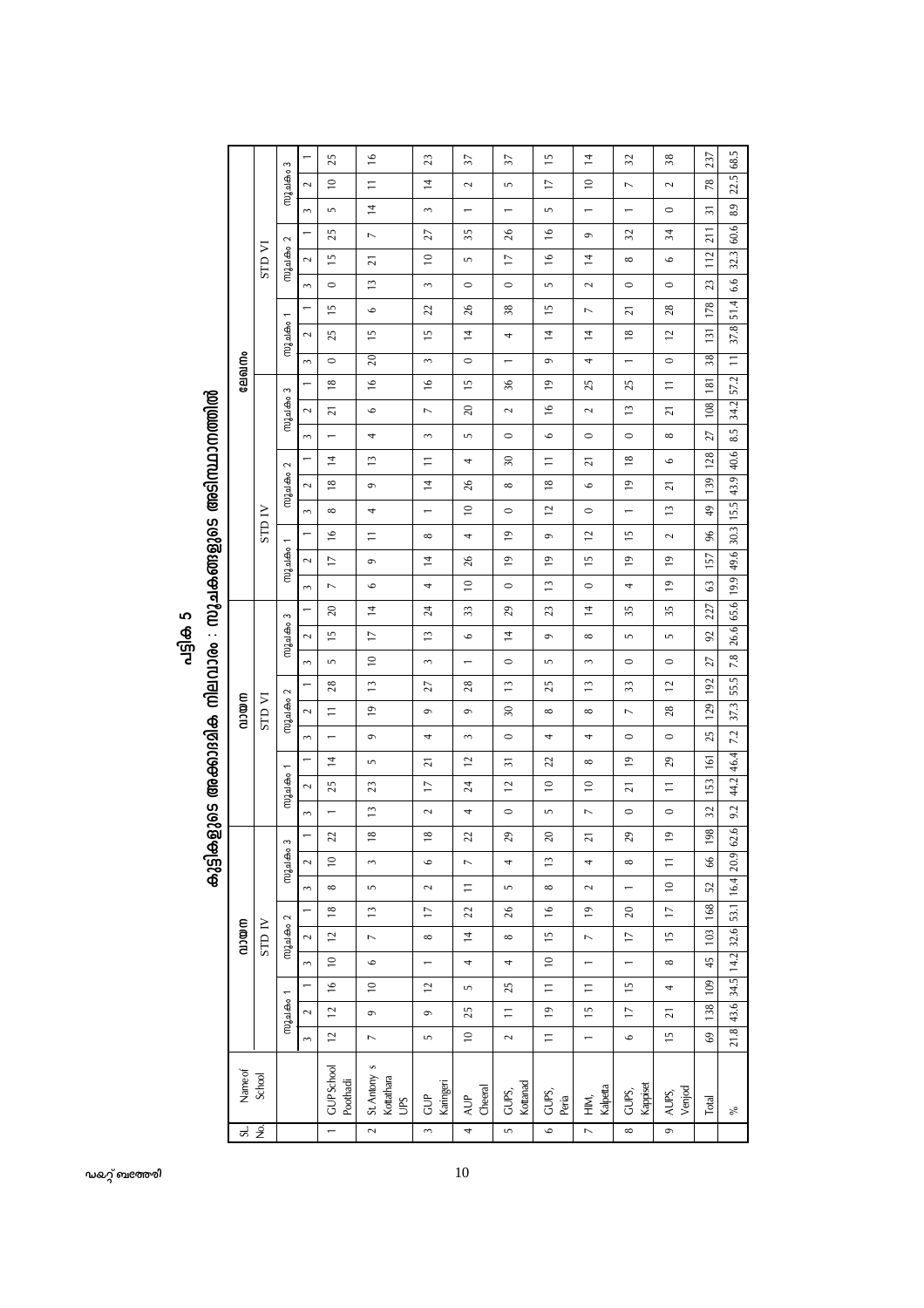### $STD IV : 20000$

ആകെ 100 പോയിന്റ് അടിസ്ഥാനമാക്കി 70നും 100നും ഇടയിൽ പോയിന്റെ ലഭിച്ചവർക്ക് A ഗ്രേഡ്, 40–70 ഇട യിൽ B ഗ്രേഡ്, 40 നു താഴെ C ഗ്രേഡ് എന്നു കണക്കാക്കിയാണ് കുട്ടികളുടെ നിലവാരം പരിശോധിച്ചിട്ടുള്ളത്.

| പോയൻ്     | <b>GLOQU</b> |
|-----------|--------------|
| 70-100    | A(3 score)   |
| $40 - 70$ | B(2 score)   |
| Below 40  | C(1 score)   |

| പടിക | n |
|------|---|
|      |   |

- $\bm{\hat{V}}$  വായന എന്ന മേഖലയിലെ പ്രധാനാശയം കണ്ടെത്തുന്നു എന്ന സൂചകത്തിന്റെ 21.8% എ ഗ്രേഡും 43.6% ബി ഗ്രേഡും നേടിയിട്ടുണ്ട്. അതായത് 64.4% കുട്ടികളുടെ മിനിമം യോഗൃതയ്ക്കു മുകളിലാണ്. 34.6% C ഗ്രേഡ് നേടിയിരിക്കുന്നു.
- ❖ പരസ്പരബന്ധം കണ്ടെത്തുന്നു എന്ന രണ്ടാം സൂചകത്തിൽ A ഗ്രേഡ് 14.2% ബി ഗ്രേഡ് 32.6% കുട്ടികൾക്കും ലഭിച്ചിട്ടുണ്ട്. ആകെ 46.8% മിനിമം യോഗൃതയ്ക്കു മുകളിലും 53.2% മിനിമം യോഗൃതയില്ലാത്ത സി ഗ്രേഡ് നേടിയവരുടെ കുട്ടത്തിലുമാണ്.
- ❖ വായിച്ച് ഗ്രഹിച്ച് ആശയത്തെ വ്യത്യസ്തരീതിയിൽ പ്രകടിപ്പിക്കുന്നു എന്ന മൂന്നാം സൂചകത്തിൽ 16.4% എ ഗ്രേഡും 20.9% ബി ഗ്രേഡും ലഭിച്ചിരിക്കുന്നു. ആകെ 37.3% മിനിമം യോഗ്യതയ്ക്കു മുകളിലും 62.7% സി ഗ്രേഡ് നേടിയവരുമാണ്.

# വായന എന്ന മേഖലയിലെ മൂന്ന് സൂചകങ്ങളെ പഠനവിധേയമാക്കിയതിന്റെ വിവരങ്ങളാണ് മുകളിൽ കൊടുത്തിരിക്കുന്നത്. ഇവയുടെ ആവറേജ് താഴെക്കൊടുക്കുന്നത്

| സൂചകം          | 40%-100% | 40 %ത്തിന് താഴെ | ആകെ |
|----------------|----------|-----------------|-----|
|                | 64.4     | 34.6            | 100 |
| $\overline{2}$ | 46.8     | 53.2            | 100 |
| 3              | 37.3     | 62.6            | 100 |
| ആകെ            | 148.5/3  | 150.5/3         | 300 |
| ശതമാനം         | 49.5     | 50.5            | 100 |

| പട്ടിക 7                                  |  |
|-------------------------------------------|--|
| വായന– പഠനവിധേയമാക്കിയ 3 സൂചകങ്ങളുടെ വിവരം |  |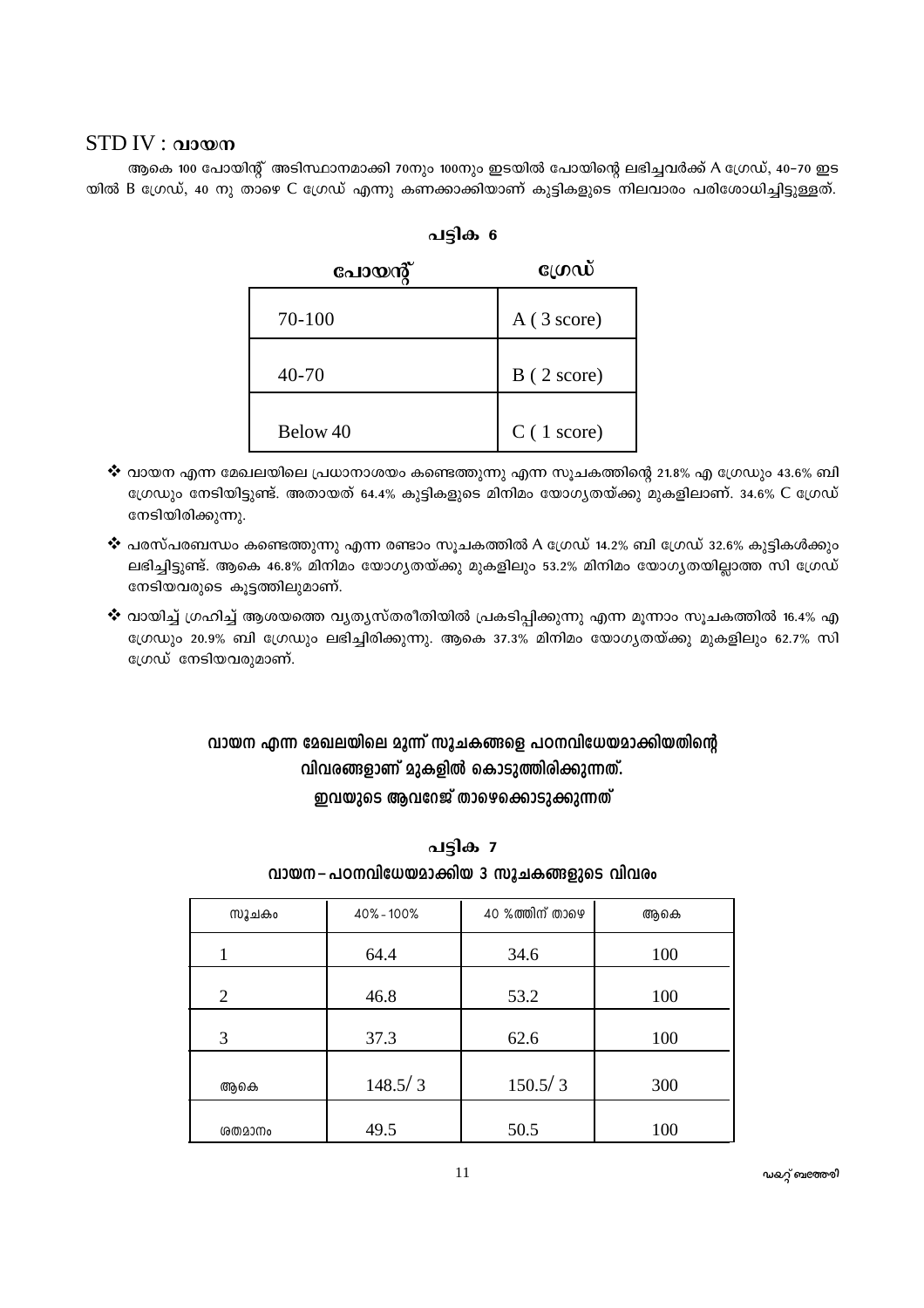

**hmb\ 4**

**hmb\ 6**



 $w$ കറ്റ് ബത്തേരി സാധാന സാധി വി $2$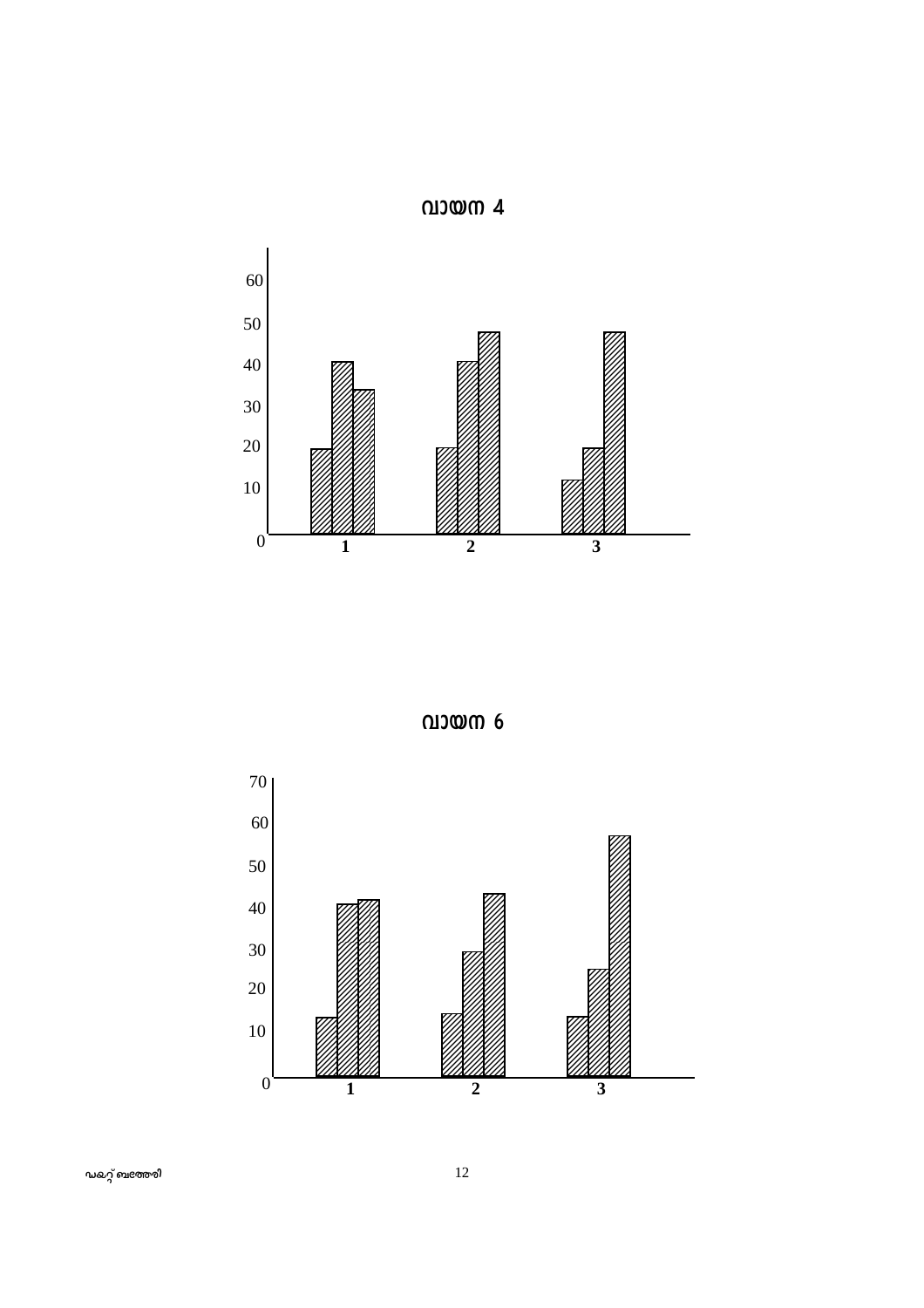### എന്നാൽ വായന എന്ന മേഖലയിലെ പ്രസക്തമായ മൊത്തം സൂചകങ്ങളുടെയും ആധാരമാക്കിയ ദത്തങ്ങൾ ചുവടെ കാണിച്ചിരിക്കുന്നു.

| എ ഗ്രേഡ്          |                | 23.4% കുട്ടികൾ |
|-------------------|----------------|----------------|
| ബി ഗ്രേഡ്         |                | 48.7% കുട്ടികൾ |
| സി ഗ്രേഡ          | $\ddot{\cdot}$ | 27.8% കുട്ടികൾ |
| എ + ബി ഗ്രേഡുകൾ : |                | 72.2% ആണ്.     |

മിനിമം യോഗ്യതയ്ക്കു മുകളിൽ 72.2% കുട്ടികളും മിനിമം യോഗ്യതയ്ക്കു താഴെ 27.8% കുട്ടികളുമാണ്.

#### ലേഖനം

ലേഖനം എന്ന മേഖലയിൽ മൂന്ന് സൂചകങ്ങൾ പഠനവിധേയമാക്കി ആശയപൂർണതയോടെ രചന നിർവ്വഹിക്കുന്നു. എന്ന സൂചകത്തിൽ 19.9% കുട്ടികൾക്ക് എ ഗ്രേഡും 49.6% കുട്ടികൾക്ക് ബി ഗ്രേഡും ലഭിച്ചു. ആകെ 69.5% പേരാണ് മിനിമം യോഗ്യതയുള്ളവർ. ബാക്കിയുള്ള 30.5% പേർ മിനിമം യോഗ്യതയില്ലാത്ത സി ഗ്രേഡ് വിഭാഗത്തിൽപെടുന്നു.

- ❖ രണ്ടാമത്ത സൂചകം, വാകൃഘടനാക്രമം പാലിച്ചുകൊണ്ട് രചന നിർവ്വഹിക്കുന്നു എന്ന ശേഷിയിൽ 15.5% കുട്ടികൾക്ക് എ ഗ്രേഡും 43.9% കുട്ടികൾക്ക് ബി ഗ്രേഡും കുടി ആകെ 59.4% കുട്ടികൾ മിനിമം യോഗ്യതയ്ക്കു മുകളിലും 40.6% കുട്ടികൾ സി ഗ്രേഡ് നേടി മിനിമം യോഗൃതയില്ലാത്തവരുമാണെന്നും കാണാം.
- ❖ 'തെറ്റുകൂടാതെ എഴുതുന്നു' എന്നതാണ് അടുത്ത സുചകം. 8.5% കുട്ടികൾക്ക് എ ഗ്രേഡും 35.2% കുട്ടികൾക്ക് ബി ഗ്രേഡും കൂടി ആകെ 42.7% കൂട്ടികൾ മിനിമം യോഗ്യതയ്ക്കു മുകളിലും 57.3% കൂട്ടികൾ മിനിമം യോഗ്യത കൈവരി ക്കാതെ സി ഗ്രേഡ് നേടിയവരുമാണ്.

### പടിക 8

#### ലേഖനം പഠന വിധേയമാക്കിയ 3 സൂചകങ്ങളുടെ വിവരങ്ങൾ

| സൂചകം          | 40%-100% | 40 %ത്തിന് താഴെ | ആകെ |
|----------------|----------|-----------------|-----|
|                | 69.5     | 30.5            | 100 |
| $\overline{2}$ | 59.4     | 40.6            | 100 |
| 3              | 42.7     | 57.3            | 100 |
| ആകെ            | 171.6/3  | 128.4/3         | 300 |
| ശതമാനം         | 57.2     | 42.8            |     |

എന്നാൽ ലേഖനം എന്ന മേഖലയിലെ പ്രസക്തമായ മൊത്തം സുചകങ്ങളെയും ആധാരമാക്കിയ ദത്തങ്ങൾ ചുവടെ കാണിച്ചിരിക്കുന്നു.

 $: 21.2\%$ എ ഗ്രേഡ്

ബി ഗ്രേഡ്  $: 53.1%$ 

സി ഗ്രേഡ് 25.7%

എ ഗ്രേഡ്+ബി ഗ്രേഡ് =21.2+53.1= 74.3%

സി ഗ്രേഡ്=25.7%

അതായത് മിനിമം യോഗ്യതയ്ക്കുമുകളിൽ 74.3%ഉം മിനിമം യോഗ്യതയ്ക്കു താഴെ 25.7% ഉം ആണുള്ളത്.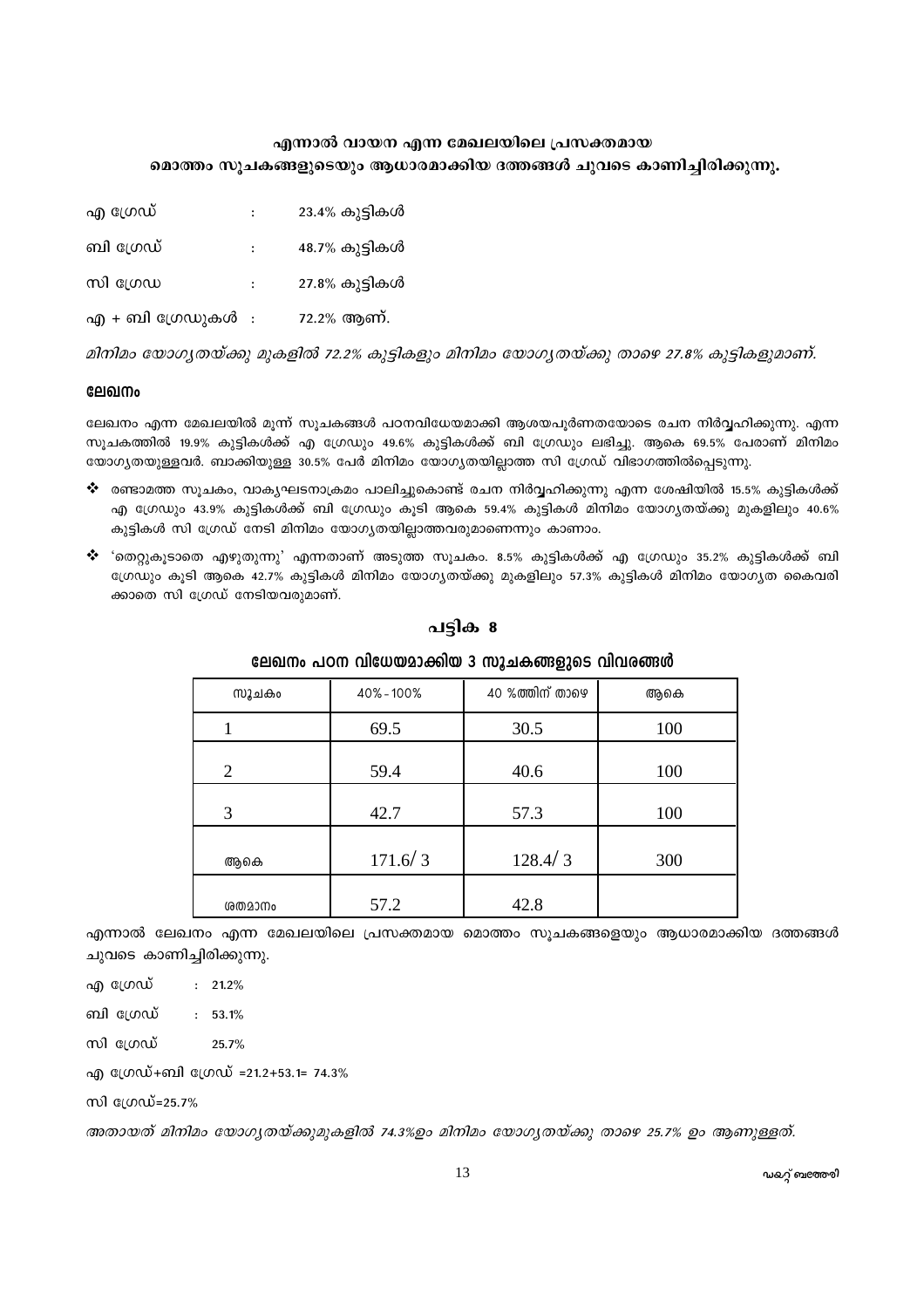### **STD VI வல**ை

ആകെ 100 പോയന്റ് അടിസ്ഥാനമാക്കി 70–100 നും ഇടയിൽ പോയന്റ് ലഭിച്ചവർക്ക് എ ഗ്രേഡും, 40–70 നു ഇടയിൽ പോയന്റ് ലഭിച്ചവർ ബി ഗ്രേഡ്, 40 നു താഴെ സി ഗ്രേഡ് എന്ന് കണക്കാക്കിയാണ് കുട്ടികളുടെ നിലവാരം പരി ശോധിചത്.

| പോയന്റ്       | cow                                      |
|---------------|------------------------------------------|
| 70-100        | A ഗ്രേഡ് $(3 \text{ m} \times \text{m})$ |
| $40 - 70$     | B ഗ്രേഡ് $(2 \text{ m} \times \text{m})$ |
| 40<br>നു താഴെ | C ഗ്രേഡ് $(1 \text{ m} \times \text{m})$ |

പട്ടിക 9

- $\bm{\hat{P}}$  വായന എന്ന മേഖലയിലെ 'പ്രധാനാശയം കണ്ടത്തുക' എന്ന ഒന്നാം സൂചകത്തിൽ 9.2% കുട്ടികൾ എ ഗ്രേഡും 44.2% കുട്ടികൾ ബി ഗ്രേഡും നേടിയിട്ടുണ്ട്. അതായത് 53.4% കുട്ടികൾ മിനിമം യോഗൃതയ്ക്ക് മുക ളിലാണ്. 46.6% മിനിമം യോഗ്യത നേടാതെ സി ഗ്രേഡ് മാത്രം കരസ്ഥമാക്കിയവരാണ്.
- $\bm{\cdot}$  വായനാസാമഗ്രിയിലെ 'ഗ്രഹിച്ച ആശയത്തിൽനിന്നും പ്രസക്തമായ ചോദ്യങ്ങൾ നിർമ്മിക്കുക' എന്ന രണ്ടാം സൂചകത്തിൽ 7.2% കുട്ടികൾ എ ഗ്രേഡും 37.3 % കുട്ടികൾ ബി ഗ്രേഡും നേടിയിട്ടുണ്ട്. അതായത് 44.5% കുട്ടി കൾ മിനിമം യോഗൃതയ്ക്ക് മുകളിലാണ്. ബാക്കിയുള്ള 55.5% കുട്ടികൾ മിനിമം യോഗൃത നേടിയിട്ടില്ല.
- $\bm{\hat{P}}$  വായനാസാമഗ്രിയിലെ ഉള്ളടക്കത്തെ കേന്ദ്രീകരിച്ച് വൈവിധ്യമാർന്ന ചോദ്യങ്ങൾ നിർമ്മിക്കുക' എന്ന സൂച കത്തിൽ 7.8% കുട്ടികൾ എ ഗ്രേഡും 26.6% കുട്ടികൾ ബി ഗ്രേഡും നേടിയിട്ടുണ്ട്. 34.4% കുട്ടികൾ മിനിമം യോഗ്യ തയ്ക്ക് മുകളിലും 65.6% കുട്ടികൾ മിനിമം യോഗ്യത നേടിയിട്ടില്ല.

വായന എന്ന മേഖലയിലെ മുന്ന് സുചകങ്ങളെയും പഠനവിധേയമാക്കിയതിന്റെ വിവരങ്ങളാണു മുകളിൽ കൊടു ത്തിട്ടുള്ളത്. ഇവയുടെ ശരാശരി താഴെ കൊടുക്കുന്നു.

| സൂചകം                       | 40%-100% | 40 %ത്തിന് താഴെ | ആകെ |
|-----------------------------|----------|-----------------|-----|
|                             | 53.4 %   | 46.6%           | 100 |
| $\mathcal{D}_{\mathcal{A}}$ | 44.5 %   | 55.5 %          | 100 |
| 3                           | 34.4 %   | 65.6 %          | 100 |
| ആകെ                         | 132.3/3  | 167.7/3         | 300 |
| രരാരരി                      | 44.1     | 55.9            | 100 |

| പട്ടിക 10 |  |  |  |                                                  |  |
|-----------|--|--|--|--------------------------------------------------|--|
|           |  |  |  | വായന – പഠന വിധേയമാക്കിയ മൂന്ന് സൂചകങ്ങളുടെ വിവരം |  |

എന്നാൽ വായന എന്ന മേഖലയിലെ പ്രസക്തമായ മൊത്തം സൂചകങ്ങളെയും ആധാരമാക്കിയുള്ള ദത്തങ്ങൾ ചുവടെ ചേർക്കുന്നു.

എ ഗ്രേഡ് 10.9%

ബി ഗ്രേഡ് 52.6%  $\ddot{\phantom{a}}$ 

സി ഗ്രേഡ് 36.5%  $\Box$ 

എ + ബി ഗ്രേഡുകൾ 63.5%. മിനിമം ഗ്രേഡിന് മുകളിൽ 63.5% കുട്ടികളും താഴെ 36.5% കുട്ടികളുമാണ്.

**ഡ**കറ്റ് ബത്തേരി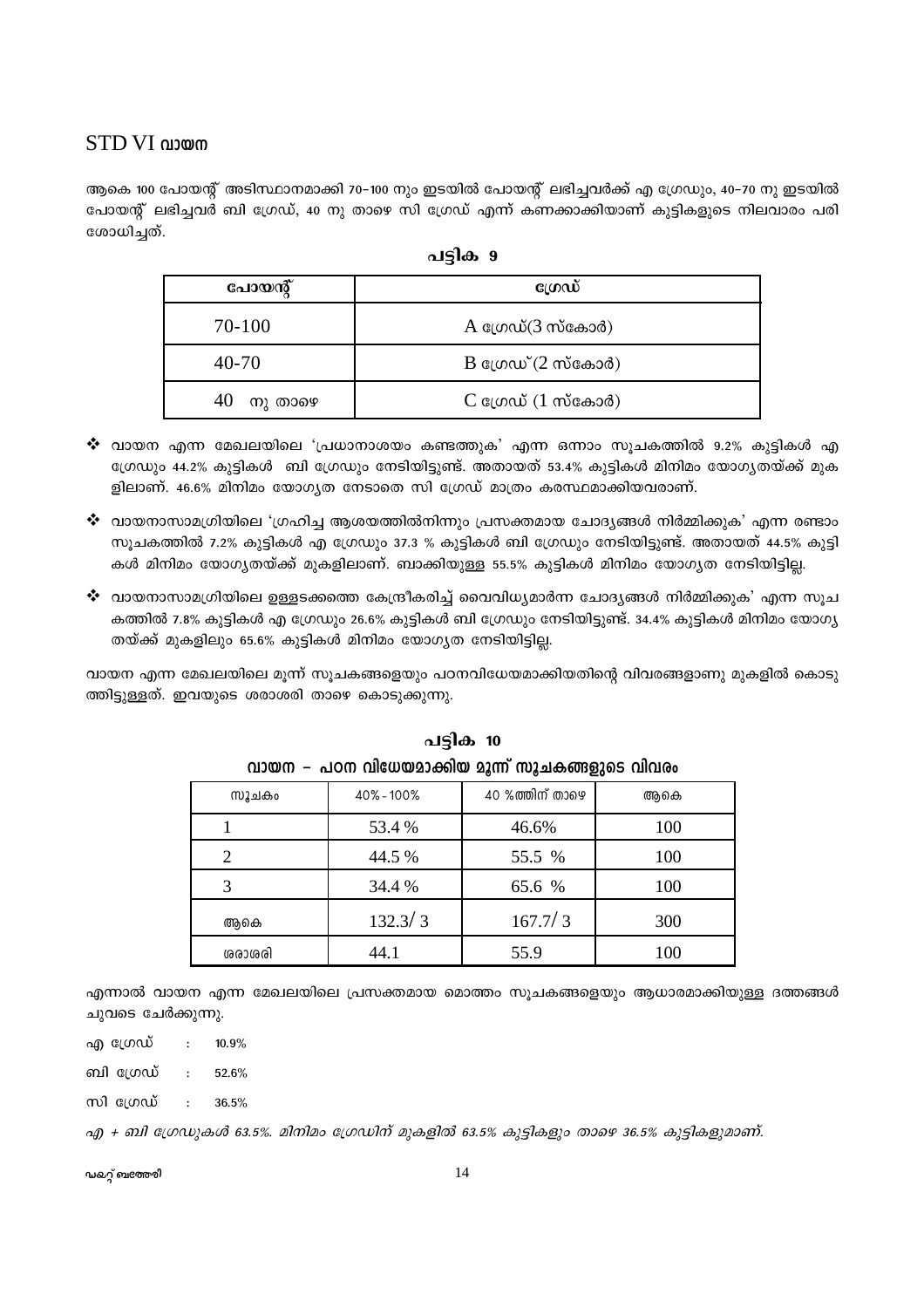#### ലേഖനം

ലേഖനം എന്ന മേഖലയിൽ 3 സൂചകങ്ങളാണ് പഠന വിധേയമാക്കിയത്. 'അനുയോജ്യമായ ഭാഷയിൽ അനുഭവ ക്കുറിപ്പ് തയ്യാറാക്കുക' എന്ന സുചകത്തിൽ 11 % കുട്ടികൾക്ക് എ ഗ്രേഡും 37.8% കുട്ടികൾക്ക് ബി ഗ്രേഡും ലഭിച്ചു. ആകെ 48.8% കുട്ടികളാണ് മിനിമം യോഗൃത കൈവരിച്ചിട്ടുള്ളത്.

51.2% കുട്ടികൾ സി ഗ്രേഡ് നേടി മിനിമം യോഗൃതയ്ക്ക് താഴെയാണ്.

- $\bm{\hat{\cdot}}$  ആശയക്രമീകരണത്തോടെ രചന നിർവ്വഹിക്കുന്നു എന്ന സുചകത്തിൽ 6.6% കുട്ടികൾക്ക് എ ഗ്രേഡ് 32.3% കുട്ടികൾക്ക് ബി ഗ്രേഡും ലഭിച്ചു. ആകെ 38.9% കുട്ടികൾ മാത്രം മിനിമം യോഗ്യത നേടി. 61.1% കുട്ടികൾ മിനിമം യോഗൃത ലഭിക്കാത്തവരാണ്.
- ❖ സ്വന്തം ശൈലിയിൽ അനുഭവക്കുറിപ്പ് എഴുതുക എന്ന സൂചകത്തിൽ 6.6% പേർ എ ഗ്രേഡും 32.3% കുട്ടികൾ ബി ഗ്രേഡും നേടി. ആകെ 38.9% കൂട്ടികളാണ് മിനിമം യോഗ്യതയ്ക്ക് മുകളിൽ. ബാക്കി 61.1% കൂട്ടികൾ മിനിമം ലഭിക്കാത്തവരാണ്

| സൂചകം  | 40%-100% | 40 %ത്തിന് താഴെ | ആകെ |
|--------|----------|-----------------|-----|
|        | 48.8%    | 51.2%           | 100 |
| 2      | 38.9 %   | 61.1 %          | 100 |
| 3      | 38.9%    | 61.1 %          | 100 |
| രരാരരി | 126.6/3  | 173.4/3         | 300 |
| ശതമാനം | 42.2     | 57.8            | 100 |

പട്ടിക 11 ലേഖനം – പഠന വിധേയമാക്കിയ മൂന്ന് സൂചകങ്ങളുടെ വിവരം

ലേഖനം എന്ന മേഖലയിൽ പ്രസക്തമായ മൊത്തം സുചകങ്ങളെയും ആധാരമാക്കിയ ദത്തങ്ങൾ ചുവടെ കാണി ച്ചിരിക്കുന്നു.

എ ഗ്രേഡ്  $: 13.5\%$ ബി ശേഡ്  $: 46.05\%$ സി ഗ്രേഡ്  $:40%$ 

എ+ ബി ഗ്രേഡ് ലഭിച്ചവർ 60% കുട്ടികൾ മിനിമം യോഗ്യതയ്ക്ക് മുകളിലും 40% കുട്ടികൾ സി ഗ്രേഡ് നേടിയ മിനിമം യോഗ്യതയ്ക്ക് താഴെയുമാണ്.

#### വായന– താരതമ്യം IV- VI

IV-ാം ക്ലാസ്സിലെ വായന എന്ന മേഖലയിലെ ഒന്നാം സൂചകം പ്രധാനാശയം കണ്ടെത്തുന്നു എന്നതിൽ 64.4% കുട്ടികൾ മിനിമം യോഗ്യതയ്ക്ക് മുകളിലും 34.6% കുട്ടികൾ മിനിമം യോഗ്യതയ്ക്ക് താഴെയുമാണ്. Vloo ക്ലാസ്സിലെ വായന എന്ന മേഖലയിലെ പ്രധാശയം കണ്ടെത്തുക എന്ന സുചകത്തിൽ 53.4% കുട്ടികൾ മിനിമം യോഗ്യതയ്ക്ക് മുകളിലും 46.6% കുട്ടികൾ മിനിമം യോഗ്യതയ്ക്ക് താഴെയുമാണ്. ഇത് സംബന്ധിച്ച പട്ടിക താഴെ കൊടുക്കുന്നു.

| വായന-ഒന്നാം സൂചകം-ക്ലാസ്സ് താരതമ്യം |                |                 |     |
|-------------------------------------|----------------|-----------------|-----|
| ക്ലാസ്സ്                            | $40\% - 100\%$ | 40 %ത്തിന് താഴെ | ആകെ |
|                                     | 64.4           | 34.6            | 100 |
|                                     | 534            | 46.6            | 100 |

പടിക 12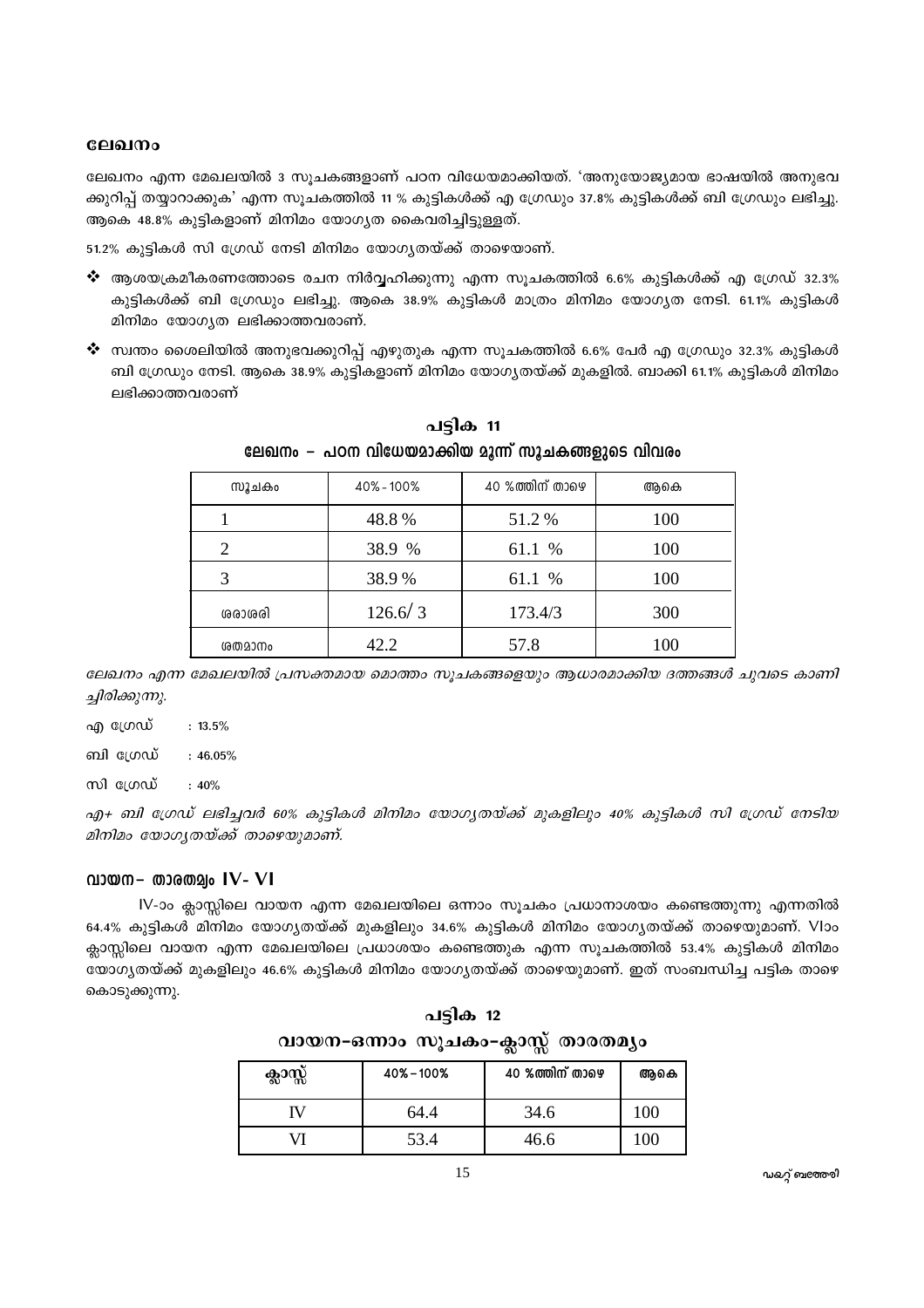IV-ാം ക്ലാസ് കുട്ടികളെയും VI-ാം ക്ലാസ്സ് കുട്ടികളെയും താരതമ്യപ്പെടുത്തുമ്പോൾ വായനയിലെ ഒന്നാം സൂചക ത്തിൽ മിനിമം യോഗൃത നേടുന്നവരുടെ ശതമാനം ആറാം ക്ലാസ്സിലെത്തുമ്പോൾ കുറവ് വരുന്നതായി കാണുന്നു.

 $\boldsymbol{\boldsymbol{\cdot}}$ നോലാം ക്ലാസ്സിലെ വായന എന്ന മേഖലയിൽ രണ്ടാം സൂചകം 'പരസ്പരബന്ധം കണ്ടെത്തുന്നു' എന്നതിൽ 46.8% കുട്ടികൾ മിനിമം യോഗ്യതക്ക് മുകളിലും 53.2% മിനിമം യോഗ്യതയ്ക്ക് താഴെയുമാണ്. ആറാം ക്ലാസ്സിലെ വായനയുടെ രണ്ടാം സുചകം' ഗ്രഹിച്ച ആശയത്തിൽ നിന്നും പ്രസക്തമായ ചോദ്യം നിർമ്മിക്കുക' എന്നതിൽ 44.5 % കൂട്ടികൾ മിനിമം യോഗ്യതയ്ക്ക് മുകളിലാണ്. 55.5% കൂട്ടികൾ മിനിമം യോഗ്യതക്ക് താഴെയുമാണ്. ഇത് സൂചിപ്പിക്കുന്ന പട്ടിക താഴെ കൊടുക്കുന്നു.

|          | . .            | σU.<br>w        | . . |
|----------|----------------|-----------------|-----|
| ക്ലാസ്സ് | $40\% - 100\%$ | 40 %ത്തിന് താഴെ | ആകെ |
|          | 46.8           | 53.2            | 100 |
|          | 44.5           | 55.5            | 100 |

| പട്ടിക 13                           |  |
|-------------------------------------|--|
| വായന−രണ്ടാം സൂചകം−ക്ലാസ്സ് താരതമ്യം |  |

രണ്ടു സൂചകത്തിലും നാലാം ക്ലാസ്സിലെ കുട്ടികളെ അപേക്ഷിച്ച് ആറാം ക്ലാസ്സിലെ കുട്ടികളുടെ മികവ് കുറയുന്ന തായി കാണുന്നു. ശതമാനനിരക്കിൽ വിലയ അന്തരം ഉള്ളതായി കാണുന്നില്ല.

❖ നാലാം ക്ലാസ്സിലെ വായനയിലെ മൂന്നാം സൂചകമായ വായിച്ച് ഗ്രഹിച്ച ആശയത്തെ വ്യത്യസ്തരീതിയിൽ പ്രക ടിപ്പിക്കുന്നു എന്നതിൽ 37.3% കുട്ടികൾ മിനിമം യോഗൃതയ്ക്ക് മുകളിലും 62.7% കുട്ടികൾ മിനിമം യോഗൃതയ്ക്ക് താഴെയുമാണ്. ആറാം ക്ലാസ്സിലെ 'വായനാസാമഗ്രിയിലെ ഉള്ളടക്കത്തെ കേന്ദ്രീകരിച്ച് വൈവിധ്യമാർന്ന ചോദ്യ ങ്ങൾ നിർമ്മിക്കുക' എന്ന സൂചകത്തിൽ 34.4% കുട്ടികൾ മിനിമം യോഗ്യതയ്ക്ക് മുകളിലും 65.6% കുട്ടികൾ മിനിമം യോഗ്യതയ്ക്ക് മുകളിലുമാണ്. ഇത് സംബന്ധിച്ച പട്ടിക താഴെക്കൊടുക്കുന്നു.

പട്ടിക 14 വായന-രണ്ടാം സൂചകം-ക്ലാസ്സ് താരതമൃം

| ക്ലാസ്സ് | 40%-100% | 40%ത്തിന് താഴെ | ആകെ           |
|----------|----------|----------------|---------------|
|          | 37.3     | 62.1           | 100           |
|          | 34.4     | 65.6           | $100^{\circ}$ |

മൂന്നാം സൂചകത്തിലും കുട്ടികളുടെ മികവ് നാലാം ക്ലാസ്സിലെ അപേക്ഷിച്ച് ആറാം ക്ലാസ്സിൽ കുറവായി കാണുന്നു.

- ❖ നാലാം ക്ലാസ്സിലെ വായന എന്ന മേഖലയിലെ പ്രസക്തമായ മൊത്തം സൂചകങ്ങളെയും ആധാരമാക്കിയ പ്പോൾ 72.2% കുട്ടികൾ മിനിമം യോഗ്യതയ്ക്ക് മുകളിലാണ്. 27.8% കുട്ടികൾ മിനിമം യോഗ്യതയ്ക്ക് താഴെയു മാണ്.
- ❖ ആറാം ക്ലാസ്സിലെ വായന എന്ന മേഖലയിലെ പ്രസക്തമായ മൊത്തം സൂചകങ്ങളെ ആധാരമാക്കിയുള്ള കണക്കുകൾ പരിശോധിച്ചപ്പോൾ 63.5% കുട്ടികൾ മിനിമം യോഗ്യതയ്ക്ക് മുകളിലാണ്. 36.5% കുട്ടികൾ മിനിമം യോഗ്യതയ്ക്ക് താഴെയുമാണ്. ഇത് സംബന്ധിച്ച പട്ടിക താഴെകൊടുക്കുന്നു.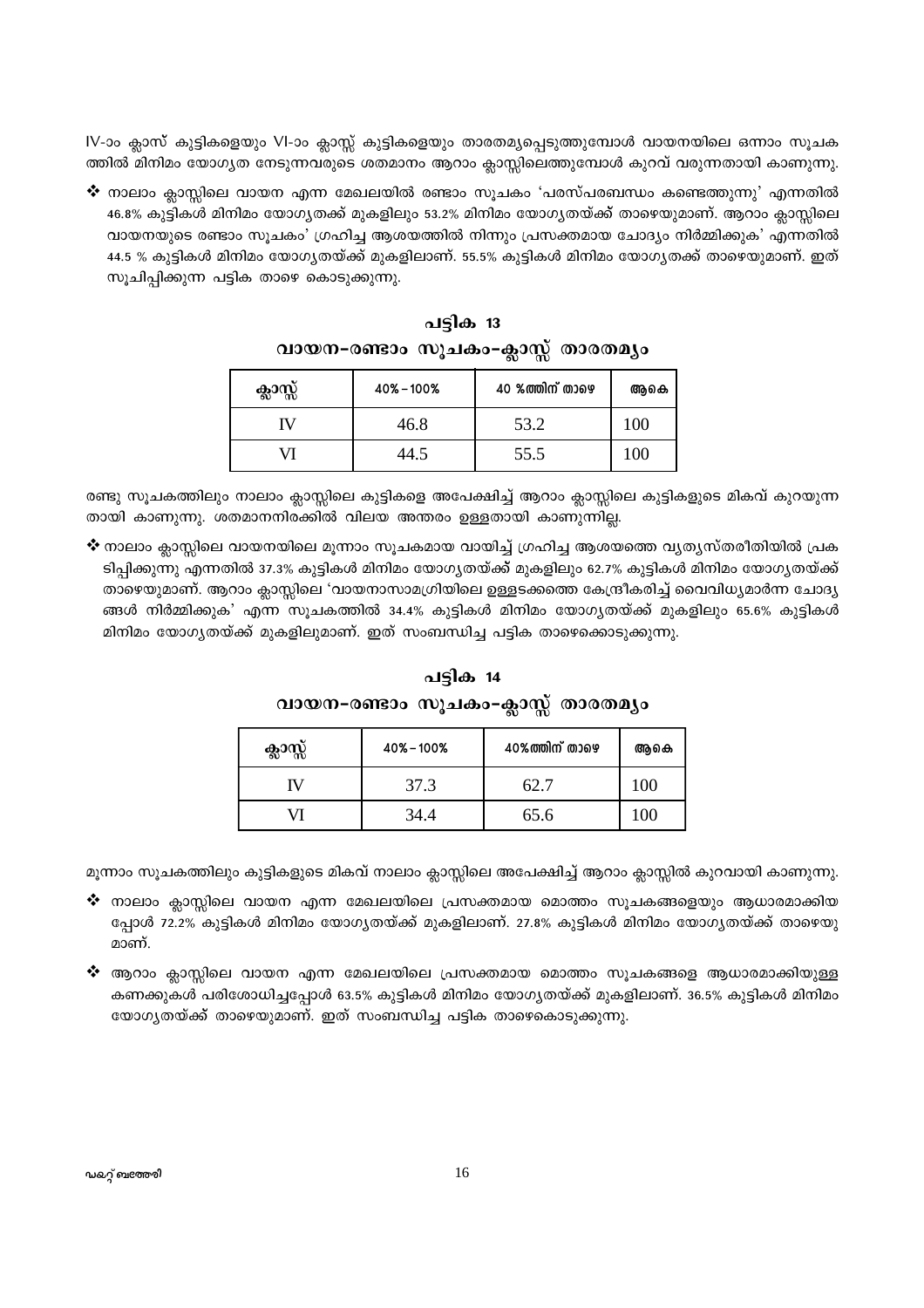|          | ່ວບ            |                 |     |
|----------|----------------|-----------------|-----|
| ക്ലാസ്സ് | $40\% - 100\%$ | 40 %ത്തിന് താഴെ | ആകെ |
|          | 72.2           | 27.8            | 100 |
|          | 63.5           | 36.5            | 100 |

പട്ടിക 15 വായന – കാസ് താരതമ്യം

നാലാം ക്ലാസ്സിൽ നിന്നും ആറാം ക്ലാസ്സിൽ എത്തുമ്പോൾ വായനയുടെ മൊത്തം നിലവാരം കുറഞ്ഞ് വരുന്ന തായി കാണുന്നു.

#### ലേഖനം താരതമ്യം  $IV/VI$

നാലാം ക്ലാസ്സിലെ ലേഖനം എന്ന മേഖലയിൽ പഠന വിധേയമാക്കിയ ഒന്നാം സൂചകം 'ആശയപൂർണതയോടെ രചന നിർവ്വഹിക്കുന്നു' എന്നതിൽ 69.5% കുട്ടികൾ മിനിമം യോഗ്യതക്ക് മുകളിലും 30.5% കുട്ടികൾ മിനിമം യോഗ്യ തയ്ക്ക് താഴെയുമാണ്. നാലാം ക്ലാസ്സിലെ ലേഖനം എന്ന മേഖലയിലെ 'അനുയോജ്യമായ ഭാഷയിൽ അനുഭവ ക്കുറിപ്പ് തയ്യാറാക്കുക' എന്ന സൂചകത്തിൽ 48.8% കുട്ടികൾക്ക് മിനിമം യോഗൃതയുണ്ട്. 51.2% കുട്ടികൾ മിനിമം യോഗൃതയ്ക്ക് താഴെയാണ്. ഇത് സംബന്ധിച്ച പട്ടിക താഴെകൊടുക്കുന്നു.

പട്ടിക 16 ലേഖനം ഒന്നാം സൂചകം – ക്ലാസ് താരതമ്യം

| ക്ലാസ്സ് | 40%-100% | 40 %ത്തിന് താഴെ | ആകെ |
|----------|----------|-----------------|-----|
|          | 69.5     | 30.8            | 100 |
|          | 48.8     | 51.2            | .00 |

ലേഖനത്തിലെ ഒന്നാം സൂചകത്തിൽ നാലാം ക്ലാസ്സിലെ കുട്ടികളും ആറാം ക്ലാസ്സിലെ കുട്ടികളും തമ്മിൽ കാര്യ മായ അന്തരം നിലനിൽക്കുന്നതായി കാണാം. ആറാം ക്ലാസ്സിലെത്തുമ്പോൾ മിനിമം യോഗൃത നേടുന്നവരുടെ ശതമാനം കാര്യമായി കുറയുന്നു.

❖ നാലാം ക്ലാസ്സിലെ ലേഖനത്തിലെ രണ്ടാം സൂചകം 'വാകൃഘടനാക്രമം പാലിച്ചുകൊണ്ട് രചന നിർവ്വഹി ക്കുന്നു' എന്നതിൽ 59.4% കുട്ടികൾ മിനിമം യോഗ്യതയ്ക്ക് മുകളിൽ 40.6% കുട്ടികൾ മിനിമം യോഗ്യതയ്ക്ക് താഴെയുമാണ്. ആറാം ക്ലാസ്സിലെ 'ആശയക്രമീകരണത്തോടെ രചന നിർവ്വഹിക്കുന്നു' എന്ന സുചകത്തിൽ 38.9% കുട്ടികൾ മിനിമം യോഗൃത നേടി. 61.1% കുട്ടികൾ മിനിമം യോഗൃത നേടാത്തവരാണ്. ഇത് സംബന്ധിച്ച പട്ടിക താഴെകൊടുക്കുന്നു.

പടിക 17 ലേഖനം രണ്ടാം സൂചകം താരതമ്യം

| ക്ലാസ്സ് | $40\% - 100\%$ | 40 %ത്തിന് താഴെ | ആകെ |  |
|----------|----------------|-----------------|-----|--|
|          | 59.4           | 40.6            | 100 |  |
|          | 38.9           | 61 1            | 100 |  |

ലേഖനത്തിലെ രണ്ടാം സുചകത്തിലും മിനിമം യോഗ്യത നേടിയവരുടെ ശതമാനം നാലാം ക്ലാസ്സിനെ അപേ ക്ഷിച്ച് ആറാം ക്ലാസ്സിലെ കുട്ടികളിൽ കുറഞ്ഞ് വരുന്നതായി കാണുന്നു.

❖ നാലാം ക്ലാസ്സിലെ ലേഖനം എന്ന മേഖലയിലെ മുന്നാം സുചകം തെറ്റ് കുടാതെ എഴുതുന്നു എന്നതിൽ 42.7% മിനിമം യോഗ്യതക്ക് മുകളിലും 57.3% പേർ മിനിമം യോഗ്യതയ്ക്ക് താഴെയുമാണ്. ആറാം ക്ലാസ്സിലെ ലേഖന ത്തിലെ മൂന്നാം സൂചകമായ സ്വന്തം ശൈലിയിൽ അനുഭവക്കുറിപ്പ് തയ്യാറാക്കുക എന്നതിൽ 38.9% പേർ മിനിമം യോഗൃതയ്ക്ക് മുകളിലും 61.1 % പേർ മിനിമം യോഗൃതയില്ലാത്തവരുമാണ്. ഇത് സംബന്ധിച്ച പട്ടിക താഴെകൊടുക്കുന്നു.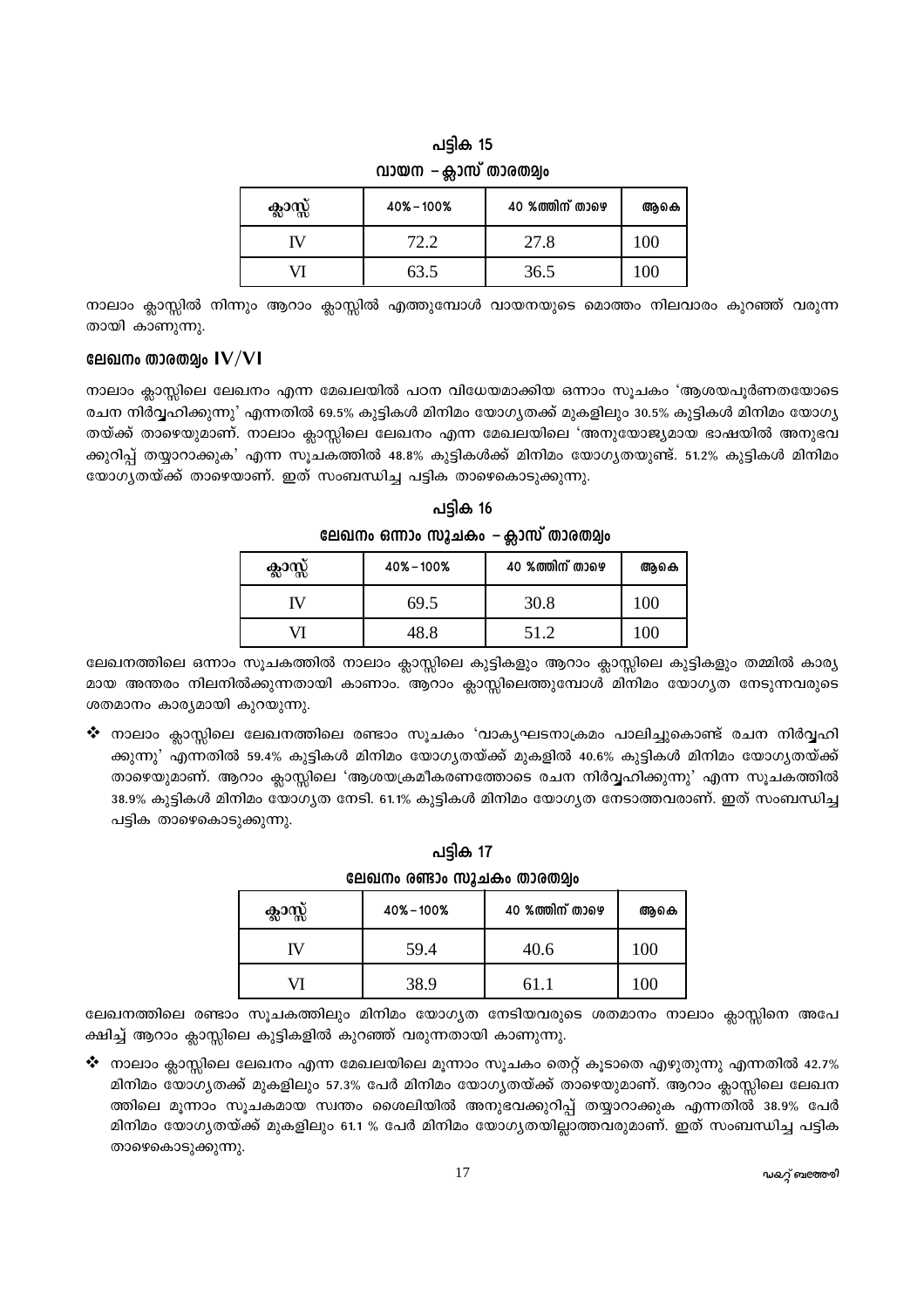| ക്ലാസ്സ് | $40\% - 100\%$ | 40 %ത്തിന് താഴെ | ആകെ             |  |
|----------|----------------|-----------------|-----------------|--|
|          | 42. J          | 57.3            | 100             |  |
|          | 38.9           | 61 <sub>1</sub> | 00 <sub>1</sub> |  |

|                                       | പട്ടിക 18 |  |
|---------------------------------------|-----------|--|
| ലേഖനം മൂന്നാം സൂചകം ക്ലാസ്സ് താരതമ്യം |           |  |

IV നെ അപേക്ഷിച്ച് ആറാം ക്ലാസ്സിലെത്തുമ്പോൾ നേരിയ കുറവുണ്ടെങ്കിലും കാര്യമായ വ്യതിയാനം കാണുന്നില്ല.

നാലാം ക്ലാസ്സിലെ ലേഖനം എന്ന മേഖലയിലെ പ്രസക്തമായ മൊത്തം സൂചകങ്ങളെയും ആധാരമാക്കി ദത്ത ങ്ങൾ പരിശോധിച്ചപ്പോൾ 74.3% കുട്ടികൾ മിനിമം യോഗൃതയ്ക്ക് മുകളിലും 25.7% കുട്ടികൾ മിനിമം യോഗൃ തയ്ക്ക് താഴെയുള്ള ആറാം ക്ലാസ്സിലെ ലേഖനം പ്രസക്തമായ മൊത്തം സൂചകങ്ങളെയും ആധാരമാക്കിയ ദത്ത ങ്ങൾ സൂചിപ്പിക്കുന്നത്

60% കുട്ടികൾ മിനിമം യോഗൃതയ്ക്ക് മുകളിലും 40% കുട്ടികൾ മിനിമം യോഗൃതയ്ക്ക് താഴെയുമാണ്. ഇത് സംബ ന്ധമായ ദത്തങ്ങൾ താഴെകൊടുക്കുന്നു.

| ക്ലാസ്സ് | 40%-100% | 40 %ത്തിന് താഴെ | ആകെ |
|----------|----------|-----------------|-----|
|          | 74.3     | 25.7            | 100 |
|          | 61       |                 | LOO |

പട്ടിക – 19

ലേഖനത്തിന്റെ മൊത്തം അവസ്ഥ പരിശോധിച്ചാൽ IV ൽനിന്നും VIൽ എത്തുമ്പോഴേക്കും ക്രമാനുഗതമായ കുറവ് ദൃശ്യമാണ്.



ലേഖനം 4 & 6 ക്ലാസ്സുകൾ

**ഡ**കറ്റ് ബത്തേരി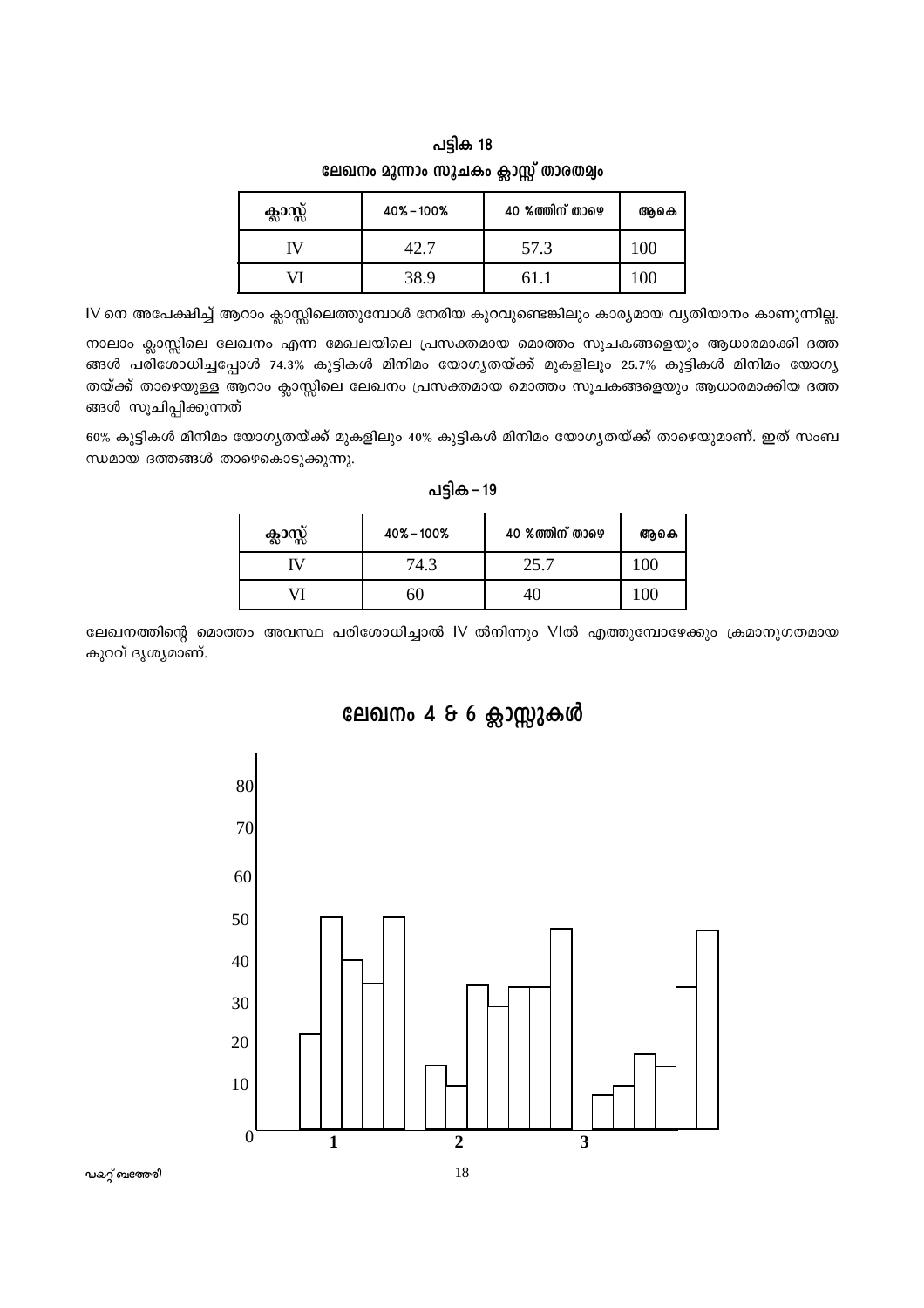# കണ്ടെത്തലുകൾ

- $\ddot{\bullet}$ നാലാം ക്ലാസ്സിലെ കുട്ടികളിൽ നടത്തിയ പഠനത്തിൽ ഗ്രഹിച്ച ആശയം വ്യത്യസ്തരീതിയിൽ പ്രകടിപ്പിക്കു ന്നതിൽ ഭൂരിപക്ഷം കുട്ടികളും മിനിമം യോഗൃത കൈവരിക്കാൻ കഴിയാത്തവരാണ്. (62.7%)
- $\frac{1}{2}$ പ്രധാനാശയം കണ്ടെത്താൻ 65% കുട്ടികൾക്കും കഴിവുണ്ട്.
- ÷ ലേഖനത്തിൽ 'തെറ്റുകൂടാതെ എഴുതുന്നു'എന്നതാണ് 57.3% കുട്ടികൾക്കും 40% സ്കോർ നേടാൻ കഴി യാത്തവരാണ്.
- 'ആശയപൂർണ്ണതയോടെ രചന നിർവ്വഹിക്കുന്നു' എന്ന സൂചകത്തിൽ 69.6% കുട്ടികൾക്കും മിനിമം യോഗ്യ  $\frac{1}{2}$ തയായ 40% സ്കോറിനുമുകളിലെത്താൻ കഴിയുന്നു.
- $\frac{1}{2}$ വായനയെ അപേക്ഷിച്ച് രചനാമികവിൽ നേരിയ തോതിലുള്ള മുൻതുക്കം പുലർത്തുന്നതായി കാണാം.
- $\mathbf{r}^{\star}_{\mathbf{r}^{\star}}$ ആറാം ക്ലാസ്സിലെ കുട്ടികളിൽ വായനയിൽ 40% സ്കോർ നേടാൻ കഴിഞ്ഞത് ഒന്നാം സുചകമായ 'പ്രധാനാ ശയം കണ്ടെത്തുക' എന്ന ഇനത്തിലാണ്.
- $\frac{1}{2}$ വായനാസാമഗ്രിയിലെ 'ഉള്ളടക്കത്തെ കേന്ദ്രീകരിച്ച് വൈവിധ്യമാർന്ന ചോദ്യങ്ങൾ നിർമ്മിക്കുക' എന്ന സൂചകത്തിൽ 35 ശതമാനം കുട്ടികൾക്കേ 40%ൽ കൂടുതൽ സ്കോർ നേടാൻ കഴിയുന്നുള്ളു.
- ആറാം ക്ലാസ്സിലെ ലേഖനം എന്ന മേഖലയിൽ 40% സ്കോർ നേടാൻ കഴിയാത്ത കുട്ടികളാണ് കുടുതൽ. ❖
- ❖ ആശയക്രമീകരണത്തോടെ രചന നിർവ്വഹിക്കുന്നു. സ്വന്തം ശൈലിയിൽ ആശയം ലിഖിതരൂപത്തിൽ പ്രക ടിപ്പിക്കുക എന്നീ സൂചകങ്ങളിൽ 61 ശതമാനം കുട്ടികൾക്കും 40% സ്കോർ നേടാൻ കഴിഞ്ഞിട്ടില്ല.
- $\cdot$ നാലാം ക്ലാസ്സും ആറാം ക്ലാസ്സും താരതമ്യം ചെയ്താൽ വായനയിലും ലേഖനത്തിലും ക്രമാനുഗതമായ പിന്നാക്കം ആറാം ക്ലാസ്സിലേക്കെത്തുമ്പോൾ ഉണ്ടാകുന്നതായി കാണുന്നു.
- $\mathbf{r}^{\star}_{\bullet}$ നാലാം ക്ലാസ്സിൽ രചനാമികവ് വായനയെ അപേക്ഷിച്ച് പുലർത്തുമ്പോൾ ആറാം ക്ലാസ്സിൽ രചന എന്ന മേഖലയിൽ വായനയെ അപേക്ഷിച്ച് പിന്നാക്കമാണ് കാണുന്നത്.
- $\frac{1}{2}$ വായനയുടെ മൂന്നു സൂചകങ്ങളിലും നാലാം ക്ലാസ്സിനെ അപേക്ഷിച്ച് നാൽപ്പത് ശതമാനം സ്കോർ നേടുന്ന കുട്ടികളുടെ ശതമാനം ആറാം ക്ലാസ്സിൽ കുറവുണ്ട്.
- $\frac{1}{2}$ ലേഖനത്തിലെ മൂന്നു സൂചകങ്ങളിലും നാലാം ക്ലാസ്സിനെ അപേക്ഷിച്ച് നാൽപ്പത് ശതമാനം സ്കോർ നേടുന്ന കുട്ടികളുടെ ശതമാനം ആറാം ക്ലാസ്സിൽ ഉയർന്നതോതിലുള്ള കുറവ് കാണുന്നു.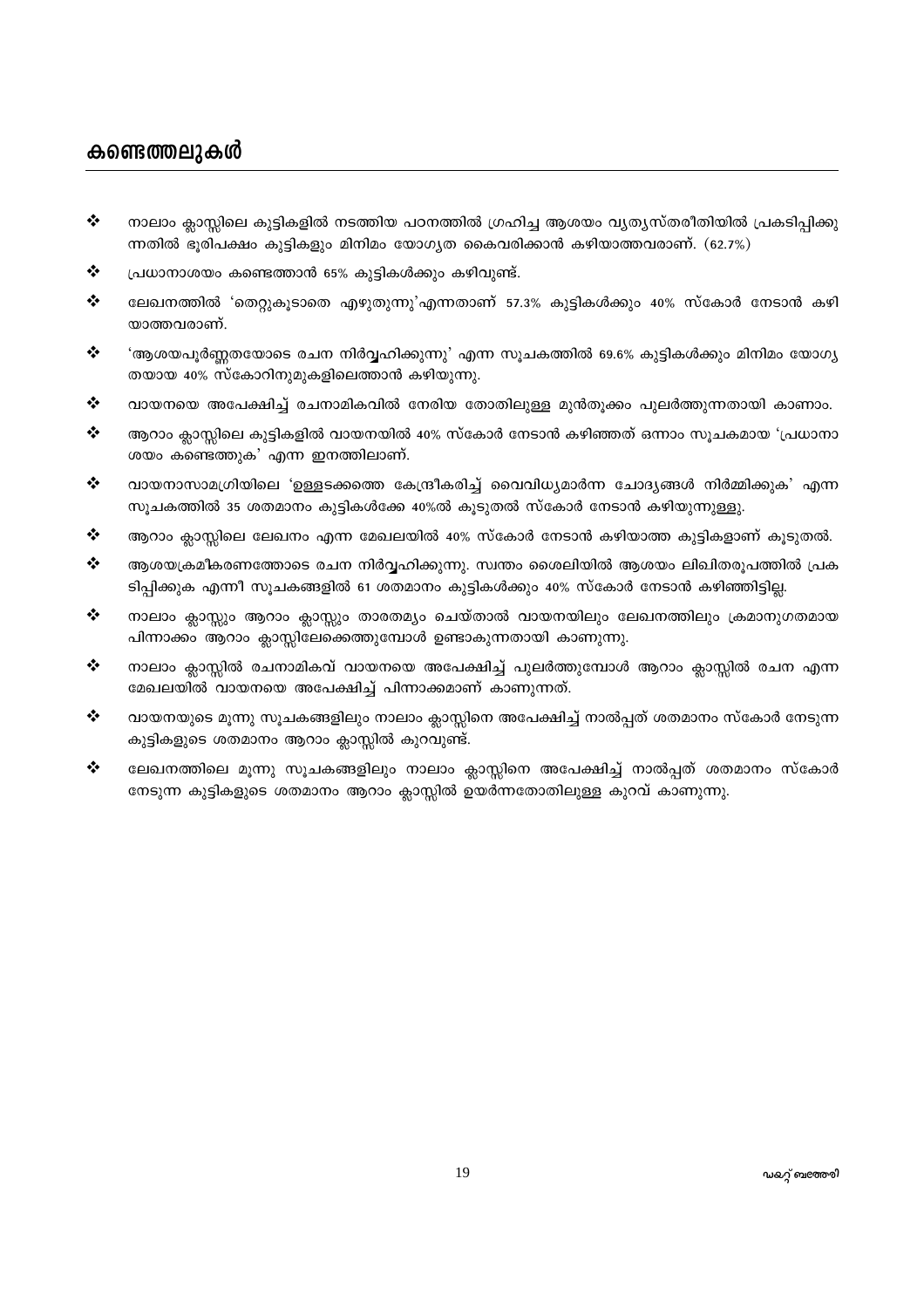# പട്ടിക 20<br>ചോദ്യാവലി– കുട്ടികളോട് വേദ്വാവലി– കുട്ടികളോട്

|                                                                                                          |                               | ഗ്രതന                        |                                             |                                  |                               |                                       |                          |                                    |                               |                            |                                     |                                 |                                          |                                             |                          |                                          |                                 |                               |                                |                                   |                         |                                    |
|----------------------------------------------------------------------------------------------------------|-------------------------------|------------------------------|---------------------------------------------|----------------------------------|-------------------------------|---------------------------------------|--------------------------|------------------------------------|-------------------------------|----------------------------|-------------------------------------|---------------------------------|------------------------------------------|---------------------------------------------|--------------------------|------------------------------------------|---------------------------------|-------------------------------|--------------------------------|-----------------------------------|-------------------------|------------------------------------|
|                                                                                                          | 5<br>$\overline{\phantom{0}}$ | <b>Scrv</b>                  | $\Xi$                                       | $\approx$                        | 28                            | $\overline{4}$                        | 24                       | $^\infty$                          | $\triangleright$              | $\triangleright$           | $\equiv$                            | $\overline{1}$                  | 25                                       | $\overline{1}$                              | $\overline{1}$           | $20\,$                                   | $\circ$                         | $\overline{1}$                | Þ                              | $\frac{8}{16}$                    | $6+1$                   | 771                                |
|                                                                                                          |                               | തിനക                         | 25                                          | $\overline{1}$                   | 25                            | $\overline{19}$                       | $\frac{6}{1}$            | $2\,8$                             | $\frac{15}{2}$                | $\infty$                   | $\overline{1}$                      | $\overline{1}$                  | $\overline{19}$                          | 23                                          | 28                       | 29                                       | $\sim$                          | Ξ                             | $\overline{1}$                 | $\infty$                          | 991                     | 6 S I                              |
|                                                                                                          |                               | ПΘ                           | 29                                          | $\overline{1}$                   | 37                            | 27                                    | 36                       | $22\,$                             | $\frac{4}{4}$                 | $\overline{12}$            | $\overline{c}$                      | $\frac{6}{2}$                   | $\overline{31}$                          | 27                                          | $30\,$                   | 26                                       | S                               | 28                            | $\overline{a}$                 | 20                                | IJΖ                     | 76I                                |
|                                                                                                          | 4<br>$\overline{\phantom{0}}$ | N<br>$\overline{\mathbf{A}}$ | $\frac{6}{2}$<br>$24\,$                     | $\frac{6}{1}$<br>$\overline{21}$ | $\overline{1}$<br>26          | $\overline{10}$<br>$\approx$          | $\overline{0}$<br>$22\,$ | $\overline{\phantom{a}}$<br>$25\,$ | $\circ$<br>$\overline{18}$    | $\overline{1}$             | $\circ$                             | $\frac{5}{1}$<br>25             | $\mathrel{\mathop{\mathsf{q}}\nolimits}$ | $\triangleright$<br>33                      | 4<br>35                  | $^\infty$<br>$\boldsymbol{\mathfrak{Z}}$ | Ξ                               | $\circ$                       | $\overline{\phantom{a}}$<br>25 | 25                                | 78<br>LEZ               | 9 I I<br>$\epsilon\tau\tau$        |
|                                                                                                          |                               | $\mathbf N$                  | 34                                          | 35                               | $\overline{40}$               | 32                                    | $\sqrt{4}$               | $20\,$                             | 26                            | $\equiv$<br>25             | 20<br>26                            | $\equiv$                        | $40$                                     | 34                                          | 57                       | $26\,$                                   | 27<br>57                        | $\overline{\mathbf{3}}$<br>35 | 27                             | $\overline{15}$<br>39             | 808                     | $LSZ$                              |
| േപാദ്യാലിയിൽ വായനയും                                                                                     | $\epsilon$<br>$\overline{ }$  | $\overline{\lambda}$         | $\circ$                                     | $\sim$                           |                               | $\infty$                              |                          | $\overline{1}$                     | $\overline{a}$                |                            |                                     | 29                              |                                          | $\circ$                                     | $\sim$                   | $\overline{1}$                           | $\overline{\phantom{0}}$        | $\mathbf{r}$                  |                                | $\overline{a}$                    | ΙI                      | $\overline{z}$                     |
|                                                                                                          |                               | <b>School</b>                | $\,$                                        |                                  | $\sim$                        | $\overline{\phantom{a}}$              | $\frac{15}{2}$           | $\equiv$                           | $\overline{c}$                |                            | $\sim$                              | $\frac{4}{3}$                   |                                          |                                             |                          |                                          | $\overline{1}$                  | $30\,$                        |                                |                                   | 64                      | $\cal LL$                          |
|                                                                                                          |                               | $a$ amo $H$                  | $\mathbf{u}$                                |                                  | $\overline{\phantom{a}}$      |                                       | $\circ$                  | $\Rightarrow$                      | $\sim$                        |                            | $\overline{ }$                      | $\overline{1}$                  |                                          | $\overline{\phantom{a}}$                    |                          |                                          | $\frac{8}{16}$                  | $\overline{19}$               |                                | $\sim$                            | 87                      | 0 <sup>2</sup>                     |
|                                                                                                          | 12                            | N                            | $26\,$                                      | 30                               | 37                            | 29                                    | 22                       | $26\,$                             | $\frac{6}{2}$                 | $\equiv$                   | 24                                  | $\overline{ }$                  | $40$                                     | 28                                          | 25                       | $^{\rm 34}$                              | $\ddot{ }$                      | $\triangleright$              | $^{24}$                        | 33                                | 677                     | L0Z                                |
|                                                                                                          |                               | $\overline{\Lambda}$         | $\mathrel{\mathop:}^{\circ}$                | $\triangleright$                 | $\sim$                        | $\approx$                             | $\overline{19}$          | $\equiv$                           | $\equiv$                      | $\overline{1}$             | $\sim$                              | 39                              | $\mathcal{A}$                            | $\infty$                                    | $\overline{1}$           | $\circ$                                  | 23                              | $\boldsymbol{\mathcal{Z}}$    | $\Rightarrow$                  | $\mathbf{u}$                      | 68                      | $\overline{z}\epsilon\overline{z}$ |
| ନ<br>ଜା                                                                                                  | $\equiv$                      | N                            | $30\,$                                      | 26                               | 23                            | $\overline{19}$                       | 27                       | 25                                 | $\sigma$                      | $\mathsf{L}\cap$           | $^{\circ}$                          | $\approx$                       | 38                                       | 30                                          | $^{24}$                  | $\frac{15}{2}$                           | Ħ                               | $\equiv$                      | $\overline{1}$                 | 15                                | 68I                     | 6 E Z                              |
|                                                                                                          |                               | $\lambda$                    | $\ensuremath{\mathop{\mathbb{C}}\nolimits}$ | $\equiv$                         | $\overline{1}$                | $\overline{z}$                        | $\overline{4}$           | $\Xi$                              | $18$                          | $20\,$                     | $\frac{8}{16}$                      | 27                              | $\sim$                                   | $\mathrel{\mathop{\scriptstyle\mathsf{=}}}$ | $\overline{1}$           | 25                                       | $\overline{z}$                  | 29                            | $\overline{1}$                 | 25                                | 0E <sub>L</sub>         | 001                                |
|                                                                                                          |                               | auo oN                       | 4                                           | $\overline{a}$                   | $\circ$                       | $\sim$                                |                          |                                    | $\triangleright$              | $\sim$                     |                                     | 3                               | $\sim$                                   | $\sim$                                      |                          | $\sim$                                   | $\sim$                          | $\sim$                        |                                | $\overline{12}$                   | $l\zeta$                | 0E                                 |
|                                                                                                          |                               | Others                       |                                             | $\circ$                          | $\frac{8}{18}$                | $\overline{\phantom{a}}$              | $\sigma$                 | $\overline{ }$                     | $\mathbf{I}$                  | $\overline{5}$             | 4                                   | $\overline{\phantom{0}}$        | $\equiv$                                 | $\overline{\phantom{0}}$                    | 3                        | $\stackrel{\circ}{\phantom{}_{\sim}}$    | $\sim$                          | $\circ$                       | $\overline{\phantom{0}}$       |                                   | 8t                      | $9\nu$                             |
|                                                                                                          | $\overline{10}$               | noituT                       | $\overline{\phantom{a}}$                    | $\triangleright$                 | $\overline{5}$                | $\Rightarrow$                         | $\circ$                  | $\sim$                             | 4                             | $\overline{5}$             | $\overline{ }$                      | $\circ$                         | $\overline{1}$                           | $\frac{6}{2}$                               | $\overline{19}$          | $^\infty$                                | $\sim$                          | $\sim$                        | $\sim$                         | $\sim$                            | 85                      | 9S                                 |
|                                                                                                          |                               | Friends<br>Parents           | $\sim$                                      | $\infty$                         | $\overline{27}$               | $20\,$                                | $\overline{19}$          | 25                                 | $\overline{ }$                | $\approx$                  | $^{\circ}$                          | 22                              | $\boldsymbol{\mathcal{Z}}$               | $\overline{1}$                              | $\approx$                | $\overline{\phantom{a}}^{\rm 8}$         | $\approx$                       | $\overline{1}$                | $\overline{1}$                 | $\circ$                           | SZI<br>$S\bar{z}$       | 9 E I<br>957                       |
|                                                                                                          |                               | Brothers                     | 29<br>$\frac{6}{1}$                         | $\overline{27}$<br>$\frac{8}{1}$ | $_{\rm 30}$<br>$\overline{1}$ | $_{\rm 30}$<br>$\overline{1}$         | $35\,$<br>$20\,$         | $36\,$                             | $\circ$                       | $\overline{1}$<br>$\infty$ | 22                                  | $\frac{4}{3}$<br>$\overline{1}$ | 35<br>$\overline{21}$                    | 26<br>$\equiv$                              | $32\,$<br>$\frac{6}{1}$  | $33\,$<br>$\overline{\phantom{a}}$       | $\mathbf{z}$<br>$\overline{12}$ | $28$<br>$20\,$                | 23<br>$\overline{1}$           | $\overline{15}$<br>$\overline{1}$ | EEI                     | IεI                                |
| ചോദ്യാവലി തയ്യാറാക്കി.                                                                                   |                               | დორდიდა                      | $\infty$                                    | $\circ$                          | 33                            | $\approx$                             | $\equiv$                 | $20\,$<br>$\equiv$                 | $\triangleright$<br>$\approx$ | $\overline{1}$             | $\circ$<br>$\approx$                | $\overline{12}$                 | $\frac{8}{16}$                           | $\equiv$                                    | $\overline{5}$           | $\overline{\phantom{a}}$                 | $\overline{\phantom{a}}$        | $\overline{3}$                | $\approx$                      | $\overline{1}$                    | 87I                     | $_{\rm F8}$                        |
|                                                                                                          |                               | ПΘ                           | $^\infty$                                   | $\infty$                         | $\frac{4}{3}$                 | $\equiv$                              | $\overline{\phantom{a}}$ | $\sim$                             | $\infty$                      | $\mathsf{L}\cap$           | $\circ$                             | 4                               | $\overline{\mathfrak{L}}$                | $\circ$                                     | $\mathbf{z}$             | $\frac{6}{2}$                            | $\overline{1}$                  | $\mathfrak{m}$                | $\circ$                        | $\infty$                          | $E$ † I                 | 69                                 |
|                                                                                                          | G                             | തിനക                         | $\overline{\mathbf{z}}$                     | S                                | 35                            | $\approx$                             | $\infty$                 |                                    | 3                             | $\circ$                    | $\overline{13}$                     | $\sigma$                        | $\frac{6}{2}$                            | 26                                          | $\overline{5}$           | $\Xi$                                    | Ξ                               | $\overline{a}$                | $\approx$                      | $\frac{6}{2}$                     | 997                     | $7\,8$                             |
|                                                                                                          |                               | ്നിക്ര                       | 23                                          | $\approx$                        | $\overline{34}$               | 22                                    | 26                       | $\overline{\phantom{0}}$           | $\circ$                       | $\equiv$                   | $\sigma$                            | 33                              | $\frac{8}{1}$                            | 26                                          | $\overline{1}$           | 17                                       | $\overline{0}$                  | 28                            | $\overline{1}$                 | $\overline{19}$                   | 89 <sub>I</sub>         | 16I                                |
|                                                                                                          |                               | ሠመርመ                         | $20\,$                                      | $\overline{1}$                   | 57                            | $\overline{1}$                        | $\infty$                 | $\frac{3}{2}$                      | $\triangleright$              | $\sim$                     | $\Rightarrow$                       | $\circ$                         | $\overline{1}$                           | $\overline{1}$                              | $\triangleright$         | $\frac{15}{2}$                           | $\frac{6}{1}$                   | $\overline{5}$                | $\overline{\phantom{a}}$       | $\Box$                            | 9 I I                   | 90I                                |
| ഭാഗമായി കുട്ടികൾക്ക്<br>ചോദ്യാവലി– കുട്ടികളോട്                                                           | ${}^{\circ}$                  | ${\rm N}$                    | $\overline{27}$                             | 22                               | $\circ$                       | $\equiv$                              | 26                       | 26                                 | 22                            | $\circ$                    | 23                                  | $\overline{5}$                  | $39$                                     | $\frac{6}{2}$                               | $^{24}$                  | $\frac{15}{2}$                           | 22                              | $\frac{9}{2}$                 | $\overline{1}$                 | $\overline{31}$                   | 9 I Z                   | LLI                                |
|                                                                                                          |                               | $\lambda$                    | $\overline{1}$                              | $\overline{1}$                   | $\overline{34}$               | 29                                    | $\frac{15}{2}$           | $\equiv$                           | $\mathsf{L}\cap$              | $\frac{9}{2}$              | 3                                   | $\sigma$                        | $\overline{a}$                           | $^{24}$                                     | $\frac{15}{2}$           | 25                                       | $\circ$                         | $\overline{21}$               | $\equiv$                       | $\sigma$                          | εoι                     | $\overline{z91}$                   |
|                                                                                                          | $\overline{ }$                | N                            | $\triangleright$                            | 3                                | 4                             | $\stackrel{\circ}{\phantom{}_{\sim}}$ | $\approx$                | 26                                 | $\frac{6}{1}$                 | $\frac{6}{1}$              | $\sim$                              | $\infty$                        | $\mathsf{L}\cap$                         | $\triangleright$                            | S                        | $\overline{\phantom{a}}$                 | 23                              | $\overline{12}$               | S                              | $\equiv$                          | LL                      | 96                                 |
| പട്ടിക 20                                                                                                |                               | $\lambda$                    | $33\,$                                      | $\boldsymbol{\ddot{x}}$          | 36                            | 30                                    | $\overline{5}$           | $\equiv$                           | $\equiv$                      | $\sigma$                   | $^{24}$                             | 32                              | 35                                       | $33\,$                                      | 34                       | $37\,$                                   | $\frac{15}{1}$                  | 28                            | 23                             | 29                                | 777                     | $\epsilon\nu\tau$                  |
|                                                                                                          | 6                             | $\overline{N}$               | 22                                          | 20                               | $\overline{1}$                | $\equiv$                              | $^{24}$                  | $30\,$                             | $\overline{z}$                | $\overline{13}$            | Ξ                                   | $\frac{6}{2}$                   | $\frac{34}{3}$                           | $\overline{c}$                              | $\overline{c}$           | $\overset{\circ}{=}$                     | $26\,$                          | 36                            | $\overline{1}$                 | 25                                | 66I                     | 68I                                |
|                                                                                                          |                               | $\lambda$<br>$\overline{N}$  | $^{\circ}$                                  | $^{\circ}$                       | 26                            | 29                                    | Ħ                        | N                                  | م                             | $\overline{12}$            | $\overline{15}$                     | $_{24}$                         | $\circ$                                  | 28                                          | $\overline{e}$           | $23\,$                                   | $\overline{c}$                  | 4                             | Ξ                              | $\overline{15}$                   | 071<br>877              | 05I<br>ISZ                         |
|                                                                                                          | 5                             | $\lambda$                    | 25<br>$\frac{15}{2}$                        | 30<br>$\triangleright$           | 32<br>$\infty$                | 28<br>$\overline{1}$                  | 33<br>$^\infty$          | $33\,$<br>4                        | $\approx$<br>$\overline{1}$   | $\overline{1}$<br>$\infty$ | $\overline{21}$<br>$\mathsf{L}\cap$ | 35<br>$\overline{5}$            | $40$                                     | 23<br>$\overline{1}$                        | $\frac{9}{2}$<br>20      | $27\,$<br>$\overline{1}$                 | 26<br>$\overline{1}$            | $\overline{31}$<br>$\circ$    | $\overline{1}$<br>$\circ$      | $\overline{27}$<br>1 <sup>3</sup> | I <sub>6</sub>          | $8\,8$                             |
|                                                                                                          |                               | $\overline{N}$               | $\mathsf{L}\cap$                            | 4                                | 4                             | $\sim$                                |                          |                                    | $\tilde{ }$                   |                            |                                     |                                 |                                          |                                             | S                        | $\sim$                                   | $\overline{ }$                  | $\Rightarrow$                 | 3                              | $\sim$                            | $8\,\rm{Z}$             | 9 I                                |
|                                                                                                          | 4                             | $\lambda$                    | $35\,$                                      | 33                               | 36                            | $38$                                  | $\downarrow$             | 22                                 | $\boldsymbol{\mathcal{Z}}$    | 25                         | 26                                  | 39                              | $\mathfrak{q}$                           | $39$                                        | $\frac{34}{3}$           | $38\,$                                   | $\Xi$                           | 36                            | 25                             | 38                                | 167                     | $\epsilon\tau\epsilon$             |
|                                                                                                          |                               |                              | $\circ$                                     | $\overline{ }$                   | $\overline{5}$                | $\overline{ }$                        | $\sim$                   | $\circ$                            | $\overline{\phantom{0}}$      | $\infty$                   | $\circ$                             | $\sim$                          | $\mathsf{L}\cap$                         | $\circ$                                     | $\infty$                 | $\Rightarrow$                            | $\circ$                         | $\sim$                        |                                | $\blacksquare$                    |                         |                                    |
| പഠനത്തിന്റെ                                                                                              | $\epsilon$                    |                              | $^\infty$                                   | $\overline{\phantom{a}}$         | $\circ$                       | $\overline{5}$                        | $\overline{5}$           | $\sigma$                           | $\triangleright$              | $\mathsf{L}\cap$           | S                                   | $\overline{5}$                  | $\overline{ }$                           | $\overline{\phantom{a}}$                    | $\mathsf{L}\cap$         | $\sim$                                   | $\sim$                          | $\circ$                       | $\Rightarrow$                  | $\sim$                            |                         |                                    |
|                                                                                                          |                               | 0 <sub>N</sub>               | $\sim$                                      | 3                                | $\sim$                        | 3                                     | 3                        |                                    | $\,$                          |                            | $\overline{\phantom{0}}$            | 2                               | $\overline{\phantom{0}}$                 | 3                                           | 4                        | $\sim$                                   | $\sim$                          |                               | $\overline{\phantom{a}}$       | $\sim$                            | 1087                    | SS6I                               |
|                                                                                                          |                               | N                            |                                             |                                  |                               |                                       |                          |                                    |                               |                            | S                                   |                                 | 4                                        | $\sim$                                      | 2                        | $\overline{ }$                           | $\circ$                         | $\sim$                        |                                | $\sim$                            | 8 I                     | I L                                |
|                                                                                                          | $\mathcal{L}$                 | ${\bf d}$                    | $\approx$                                   | $\mathsf{L}\cap$                 | $30\,$                        | $\overline{1}$                        | 26                       | 28                                 | $\circ$                       | 25                         | $\frac{8}{16}$                      | $\overline{a}$                  | 36                                       | 22                                          | $_{29}$                  | $\mathsf{L}\cap$                         | 25                              | $\overline{\mathbb{Z}}$       | 28                             | 38                                | 80Z                     | $717$                              |
|                                                                                                          |                               | $\lambda$                    | $\frac{8}{2}$                               | z                                | ≘                             | 27                                    | $\bar{z}$                | $\circ$                            | $\overline{21}$               |                            | $\mathfrak{g}$                      |                                 |                                          |                                             | $\infty$                 | $\frac{1}{24}$                           |                                 | $\overline{a}$                |                                |                                   | $\varepsilon$ 6         | $\overline{0\zeta\Gamma}$          |
|                                                                                                          |                               | ${\bf N}$                    |                                             |                                  |                               |                                       |                          |                                    |                               |                            |                                     |                                 |                                          |                                             |                          |                                          | $\sim$                          |                               |                                |                                   | 9                       | Ţ                                  |
|                                                                                                          |                               | $\lambda$                    | $\overline{40}$                             | $\overline{\mathcal{E}}$         | $\overline{40}$               | 40                                    | $\frac{4}{3}$            | $\sqrt{3}$                         | $27\,$                        | 25                         | 26                                  | 40                              | 39                                       | 39                                          | 39                       | $\uparrow$                               | 33                              | $^{40}$                       | $28\,$                         | $\uparrow$                        | $\epsilon$ i $\epsilon$ | 8E                                 |
|                                                                                                          |                               | $C$ <sub>lass</sub>          | $\geq$                                      | $\overline{>}$                   | $\geq$                        | $\overline{z}$                        | $\geq$                   | $\overline{5}$                     | $\geq$                        | $\overline{5}$             | $\geq$                              | $\overline{ }$                  | $\geq$                                   | $\overline{v}$                              | $\geq$                   | $\overline{z}$                           | $\geq$                          | $\overline{z}$                | $\geq$                         | $\overline{v}$                    | $\Lambda$ I             | $I\!\Lambda$                       |
|                                                                                                          |                               |                              |                                             |                                  |                               |                                       |                          |                                    |                               |                            |                                     |                                 |                                          |                                             |                          |                                          |                                 |                               |                                |                                   |                         |                                    |
| ലേഖനവൂമായി ബന്ധപ്പെട്ട 15 പോദ്യപ്രസ്താവനകളാണുള്ളത്<br>ള <b>്ത്യി<sup>816</sup>തായവായ്ക്കാ</b> യ തായമലംബം |                               | School                       |                                             |                                  |                               |                                       |                          |                                    |                               |                            |                                     | St. Antony's UPS, Kottathara    |                                          |                                             |                          |                                          |                                 |                               |                                |                                   |                         |                                    |
|                                                                                                          |                               |                              | GUPS, Perya                                 |                                  | GUPS, Poothadi                |                                       |                          | AUPS, Venjode                      | HIMUPS, Kalpetta              |                            |                                     |                                 | IUPS, Cheeral                            |                                             | GUPS, Kappiset           |                                          | GUPS, Kottanad                  |                               | GUPS, Karingeri                |                                   |                         |                                    |
|                                                                                                          |                               | ON IS                        | $\overline{\phantom{0}}$                    |                                  | $\sim$                        |                                       |                          | $\omega$                           | 4                             |                            |                                     | 5                               | $\circ$                                  |                                             | $\overline{\phantom{0}}$ |                                          | ${}^{\infty}$                   |                               | $\bullet$                      |                                   |                         |                                    |
| ഡകറ്റ് ബത്തേരി                                                                                           | 20                            |                              |                                             |                                  |                               |                                       |                          |                                    |                               |                            |                                     |                                 |                                          |                                             |                          |                                          |                                 |                               |                                |                                   |                         |                                    |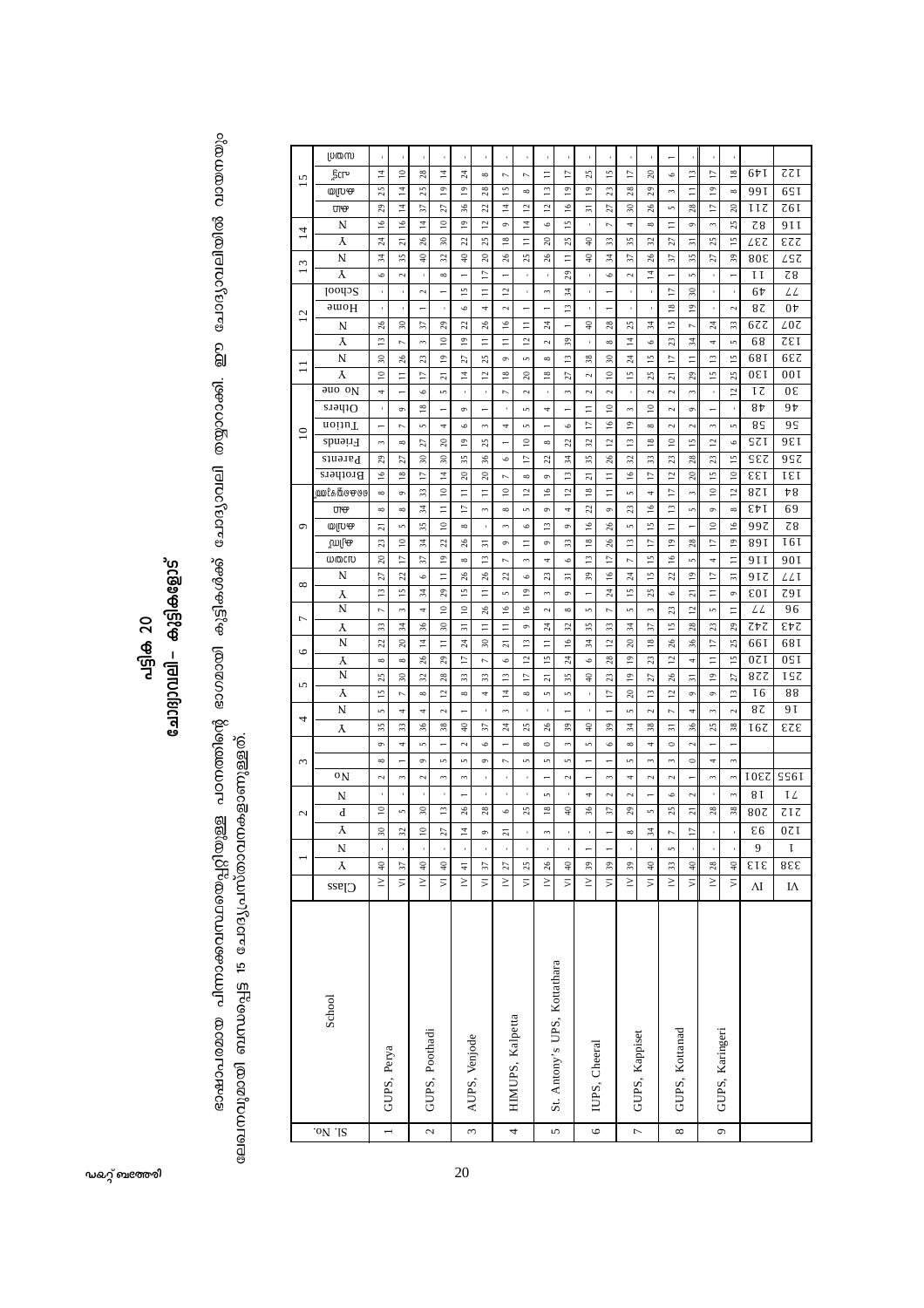ഓരോ ചോദ്യപ്രസ്താവനയ്ക്കും കുട്ടികളുടെ പ്രതികരണം താഴെ വിശദീകരിക്കുന്നു.

# ചോദൃനമ്പർ 1 ഭാഷാ പഠനക്ലാസ്സ് ഇഷ്ടമാണോ? എന്തുകൊണ്ട്?

പട്ടിക 21

| ക്ലാസ്സ് | കുട്ടികളുടെ എണ്ണം | ஹீ  | ഇല്ല | %     |
|----------|-------------------|-----|------|-------|
| ſV       | 319               | 313 |      | 98%   |
|          | 339               | 338 |      | 99.7% |

നാലാം ക്ലാസ്സിൽ പഠിക്കുന്ന കുട്ടികളിൽ 98.1% ഭാഷാപഠനക്ലാസ്സ് ഇഷ്ടമാണ്. മലയാളം മാതൃഭാഷയായതുകൊണ്ടും മലയാളം വേഗത്തിൽ പഠിക്കാൻ കഴിയുന്നതുകൊണ്ടും. ധാരാളം പാട്ടുകളും കവിതകളും കഥകളും ക്ലാസ്സിൽ പഠി പ്പിക്കാനുള്ളതുകൊണ്ടാണെന്നാണ് ഭാഷാപഠനക്ലാസ്സ് ഇഷ്ടമായതെന്ന് കുട്ടികൾ പ്രതികരിച്ചു.

ക്ലാസ്സിൽ വേണ്ടത്ര അനുഭവങ്ങളില്ലാത്തതുകൊണ്ടാണ് 190 കുട്ടികൾക്ക് ഭാഷാപഠനക്ലാസ്സിലുൾപ്പെടാത്തത് എന്ന് കണ്ടെത്താൻ സാധിച്ചു.

### ചോദൃനമ്പർ 2

#### ലൈബ്രറി പുസ്തകങ്ങൾ സ്കൂളിൽനിന്ന് വായിക്കാൻ കിട്ടുന്നുണ്ട്.

| ക്ലാസ്സ് | കുട്ടികളും | വല്ലപ്പോഴും | %    | ആവശ്യ<br>മുള്ള | %    | ഇല്ല | %    |
|----------|------------|-------------|------|----------------|------|------|------|
| IV       | 319        | 93          | 29   | 208            | 65.2 | 18   | 5.6  |
| VI       | 339        | 20          | 35.3 | 212            | 62.5 | ┍    | 2.06 |

പട്ടിക 22

നാലാം ക്ലാസ്സിൽ പഠിക്കുന്ന കുട്ടികൾക്ക് ലൈബ്രറി പുസ്തകങ്ങൾ സ്കൂളിൽനിന്ന് വായിക്കാൻ കിട്ടുന്നത് വല്ല പ്പോഴും 29% വും ആറാം ക്ലാസ്സിൽ 35.3% വുമാണ്. ആവശ്യമുള്ളപ്പോഴൊക്കെ കിട്ടുന്നത് നാലാം ക്ലാസ്സിലെ കുട്ടി കളിൽ 65.2% വും ആറാം ക്ലാസ്സിലെ കുട്ടികളിൽ 62.5% വുമാണ്. നാലാം ക്ലാസ്സിൽ 5.6% ആറാം ക്ലാസ്സിൽ 2.06 % കുട്ടി കൾക്ക് ലൈബ്രറി പുസ്തകം ലഭ്യമല്ല.

### ചോദൃനമ്പർ 3

#### ഈ വർഷം ( 2007–2008) എത്ര പുസ്തകങ്ങൾ വായിച്ചു?

പടിക 23

| ക്ലാസ്സ് | പുസ്തകങ്ങളുടെ<br>കുട്ടികളുടെ എണ്ണം<br>എണ്ണം |      | ശരാശരി |
|----------|---------------------------------------------|------|--------|
|          | 319                                         | 2301 |        |
|          | 339                                         | 1955 |        |

നാലാംക്ലാസ്സിലെ ഒരു കുട്ടി ഈ വർഷത്തിൽ ശരാശരി 7 പുസ്തകങ്ങൾ ആറാം ക്ലാസ്സിലെ ഒരു കുട്ടി 5 പുസ്ത കങ്ങളാണ് വായിക്കുന്നത്. വായിക്കുന്ന പുസ്തകങ്ങളിൽ അധികവും ബാലപ്രസിദ്ധീകരണങ്ങളെല്ലാം വിജ്ഞാ നവിഭാഗത്തിലുള്ള പുസ്തകങ്ങളും വായന വളരെക്കുറവാണ്. കുട്ടികൾക്ക് വായനയോടുള്ള താൽപര്യം മെച്ചപ്പെ ടുത്തുന്നതിനുള്ള അന്തരീക്ഷം സജ്ജീകരിക്കുന്നതിൽ വിദ്യാലയത്തിലും ക്ലാസ്സു മുറിയിലും കുറവാണ്. രക്ഷിതാ ക്കളുടെ ഭാഗത്തുനിന്നുള്ള പിന്തുണയും കുറവാണ്. ഓരോ ക്ലാസ്സിൽനിന്ന് ഉയർന്ന ക്ലാസ്സിൽ എത്തുമ്പോൾ വായിക്കുന്ന പുസ്തകങ്ങളുടെ എണ്ണം കുറവാണെന്നാണ് മനസ്സിലാക്കേണ്ടത്.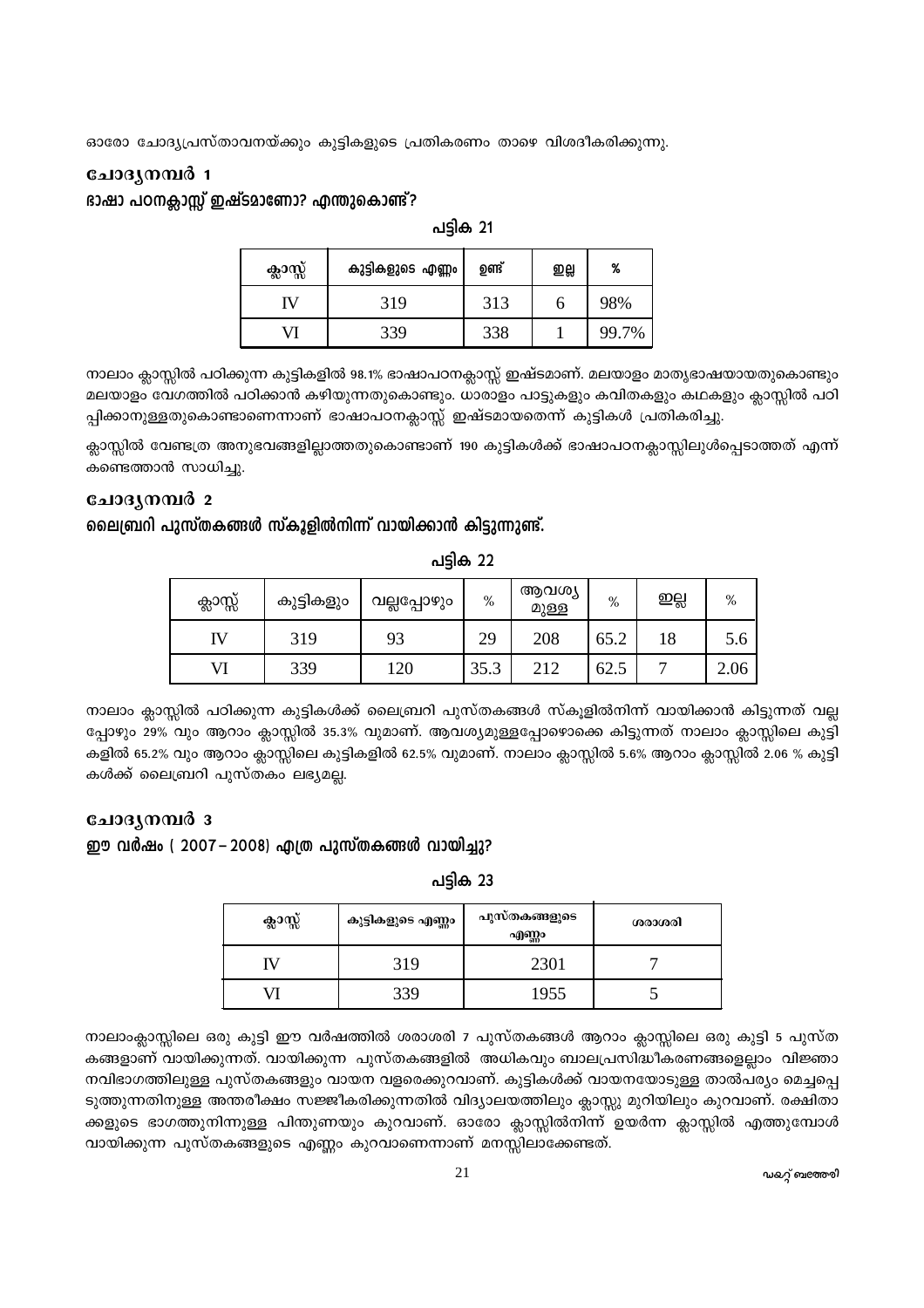# ചോദൃനമ്പർ 4 വീട്ടിൽ വച്ച് പഠനപ്രവർത്തനത്തിൽ ഏർപ്പെടാറുണ്ടോ?

|          |       | — J···· — · |     |    |     |
|----------|-------|-------------|-----|----|-----|
| ക്ലാസ്സ് | എണ്ണം | ഉണ്ട്       | %   | ஐ  | %   |
| IV       | 319   | 291         | 91  | 28 | 8.7 |
| VI       | 339   | 323         | 952 | 16 | —.  |

പടിക 24

നാലാംക്ലാസ്സിൽ പഠിക്കുന്ന കുട്ടികളിൽ വീട്ടിൽവച്ച് പഠനപ്രവർത്തനങ്ങൾ ഏർപ്പെടുന്നതിൽ 91 % ആറാം ക്ലാസ്സിൽ 95% ആണ്. ഏതെല്ലാം പഠനപ്രവർത്തനങ്ങളിൽ എന്ന പ്രശ്നത്തിന് കുട്ടികൾ പ്രതികരിച്ചത് വായനയിൽ മാത്ര മാണ്. പ്രോജക്ട്, സർവ്വേ തുടങ്ങിയ പഠനപ്രവർത്തനങ്ങൾ ഏർപ്പെടുന്നത് വളരെ കുറവാണ്.

### ചോദൃനമ്പർ 5

### പഠനാവസരങ്ങൾ കൂടുതലായി നഷ്ടപ്പെടാറുണ്ടോ ഉണ്ടെങ്കിൽ എന്തുകൊണ്ട്?

| ക്ലാസ്സ് | എണ്ണം | ഉണ്ട് | %   | ஐ்  | $\%$ |
|----------|-------|-------|-----|-----|------|
| īV       | 319   | 91    | 28  | 228 | 74.6 |
| VI       | 339   | 88    | 251 | 251 | 74   |

പട്ടിക 25

നാലാം ക്ലാസ്സിലെ 28% ഉം, ആറാം ക്ലാസ്സിലെ 25.9% കുട്ടികൾക്കും പഠനാവസരങ്ങൾ കൂടുതൽ നഷ്ടപ്പെടുന്നുണ്ട്. വീട്ടിലെ പ്രശ്നങ്ങളാണ് മുഖ്യകാരണം.

### ചോദൃനമ്പർ 6

### എല്ലാ ദിവസവും പത്രം വായിക്കാറുണ്ടോ?

| ക്ലാസ്സ് | എണ്ണം | ഉണ്ട് | %    | ஐ   | %    |
|----------|-------|-------|------|-----|------|
| IV       | 219   | 120   | 37.6 | 199 | 62.3 |
| VI       | 339   | 150   | 44.2 | 189 | 55.7 |

പട്ടിക 26

എല്ലാ ദിവസവും പത്രം വായിക്കുന്ന കുട്ടികൾ 4,6 ക്ലാസ്സുകളിൽ യഥാക്രമം 37.6%, 44.2% ആണ്. പത്രം വായി ക്കാത്ത കുട്ടികൾ നാലാം ക്ലാസ്സിൽ 62.3% ആറാം ക്ലാസ്സിൽ 55.7% ആണ്.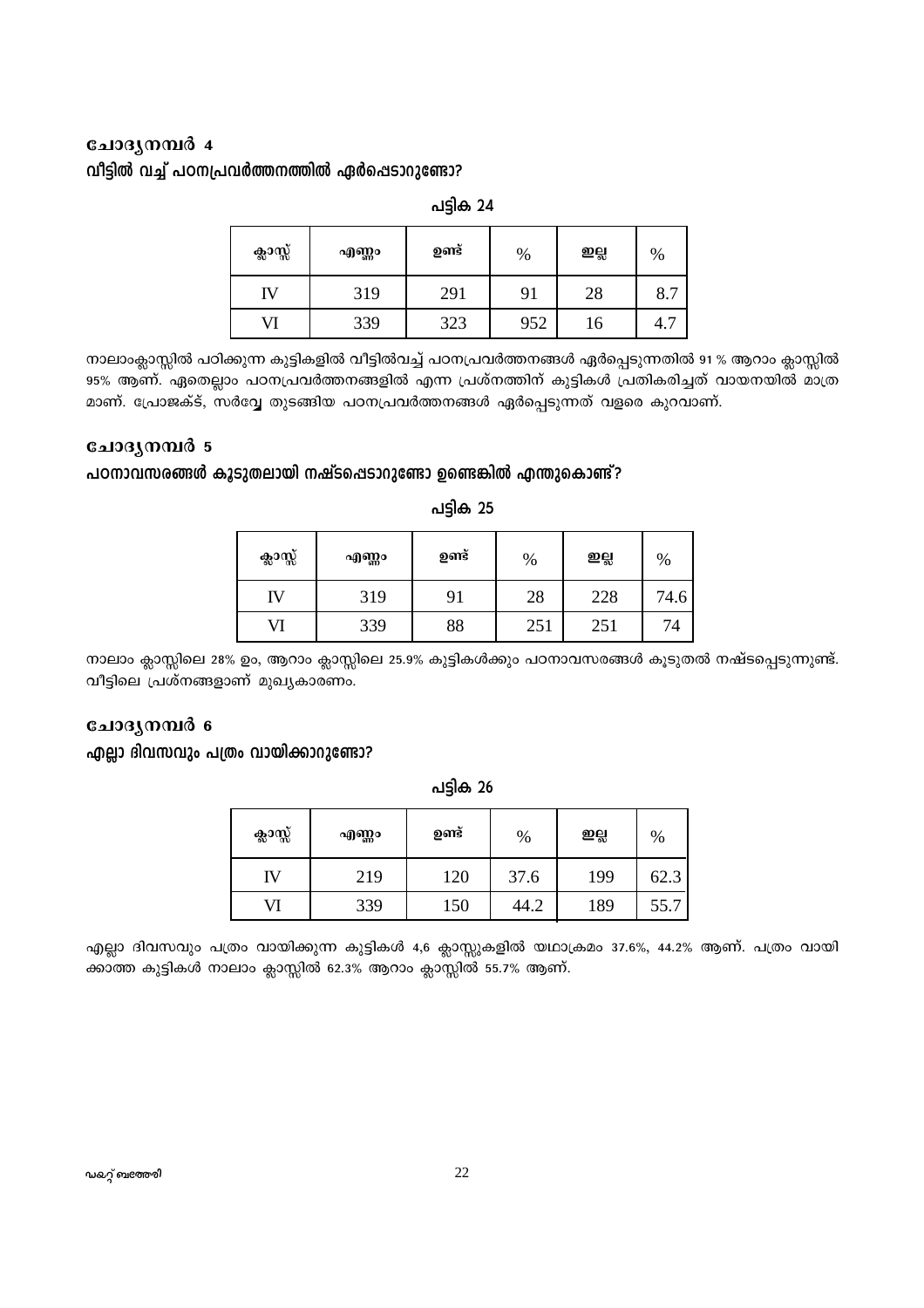### ചോദൃനമ്പർ 7

ദിനപത്രങ്ങൾ, ആനുകാലികങ്ങൾ എന്നിവയിൽനിന്നും പഠനപ്രവർത്തനങ്ങൾക്കാവശ്യമായ ശേഖരങ്ങൾ നടക്കാ റുണ്ടോ? ഉണ്ടെങ്കിൽ എന്തൊക്കെ?

| ക്ലാസ്സ് | എണ്ണം | ഉണ്ട് | %    | ஐ  | %    |
|----------|-------|-------|------|----|------|
| IV       | 319   | 242   | 75.8 | 97 | 30.4 |
| VI       | 339   | 243   | 71.6 | 96 | 28.3 |

പട്ടിക 27

വിവിധപഠനപ്രവർത്തനങ്ങളുടെ ഭാഗമായി ദിനപത്രങ്ങൾ,ആനുകാലികങ്ങൾ എന്നിവയിൽ നിന്നും ശേഖരണ ങ്ങൾ നടത്തുന്നത് 4,6 ക്ലാസ്സുകളിൽ ഉയർന്ന ശതമാനത്തിലാണ്. അവ യഥാക്രമം 75.8ഉം 71.6% ആണ്. 30.4% ഉം 28.3% ആണ് 4, 6 ക്ലാസ്സുകളിൽ കുറവ്.

കുട്ടികൾ പ്രധാനമായും പ്രോജക്ടിന്റെ ഭാഗങ്ങളാണ് ശേഖരണം നടത്തുന്നത്. വിവിധ ദിനപത്രങ്ങളിൽ കുട്ടിക ളുടെ വിഭാഗത്തിൽനിന്നാണ് ശേഖരണം നടത്തുന്നത്. വാരിക, മാസിക തുടങ്ങിയ ആനുകാലികങ്ങളിൽനിന്ന് ശേഖരണം 3% മാത്രമാണ് ഉള്ളത്. അതുതന്നെ രക്ഷിതാക്കളുടെ സഹായത്തോടെയാണ്.

### ചോദൃനമ്പർ 8

എന്റെ മരം ഡയറി/ദൈനംദിന ഡയറി ഞാൻ ക്വത്വമായി എഴുതാറുണ്ട്.

| ക്ലാസ്സ് | എണ്ണം | ഉണ്ട് | $\%$ | ஐ்  | %    |
|----------|-------|-------|------|-----|------|
| IV       | 319   | 103   | 32.2 | 216 | 67.7 |
| VI       | 339   | 162   | 47.7 | 177 | 52.2 |

പടിക 28

എന്റെ മരം ഡയറി/ ദൈനംദിന ഡയറി കൃത്യമായി എഴുതുന്ന കൂട്ടികൾ നാലിൽ 32.2% ആറിൽ 47.7% ആണ്. എഴു താത്തവർ നാല്, ആറ് ക്ലാസ്സുകളിൽ 67.7% വും 52.2% ആണ്. കൂടുതൽ കുട്ടികളും എഴുതാത്തവരാണ്.

### ചോദൃനമ്പർ 9 ഞാൻ പങ്കെടുക്കുന്ന മത്സരങ്ങൾ

പട്ടിക 29

| ക്ലാസ്സ് | എണ്ണം | വായന | $\%$ | കിസ് | $\%$ | കവിത | %    | கம  | $\%$ | கல்<br>ഴുത്ത് | $\%$ |
|----------|-------|------|------|------|------|------|------|-----|------|---------------|------|
| IV       | 319   | 116  | 36.3 | 168  | 52.6 | 266  | 83.3 | 143 | 44.8 | 28            | 8.7  |
| VI       | 339   | 106  | 31.2 | 191  | 563  | 82   | 24.1 | 69  | 203  | 84            | 24.7 |

ഭാഷയുമായി ബന്ധപ്പെട്ട മത്സര ഇനങ്ങളിൽ നാലാം ക്ലാസ്സിലെ കുട്ടികൾ ഏറ്റവും കൂടുതൽ പങ്കെടുക്കുന്നത് കവി തയിലുണ്ട്. ഏറ്റവും കുറവ് കയ്യെഴുത്ത് മത്സരത്തിലാണ്. 8.7% മാത്രം. വായന, കഥ എന്നീ ഇനങ്ങളിൽ യഥാക്രമം 36.3%, 44.8% ആണ്.

ആറാം ക്ലാസ്സിലെ കുട്ടികൾ ഏറ്റവും കൂടുതൽ പങ്കെടുക്കുന്ന മത്സരഇനം പ്രശ്നോത്തരിയിലുണ്ട്. 56.3%, 20.3% കുട്ടികൾ പങ്കെടുക്കുന്ന കഥാമത്സര ഇനമാണ് കുറവ്. വായനയിലും കവിതയിലും കൈയ്യെഴുത്ത് മത്സരത്തിലും. 31.25 കുറവാണുള്ളത്.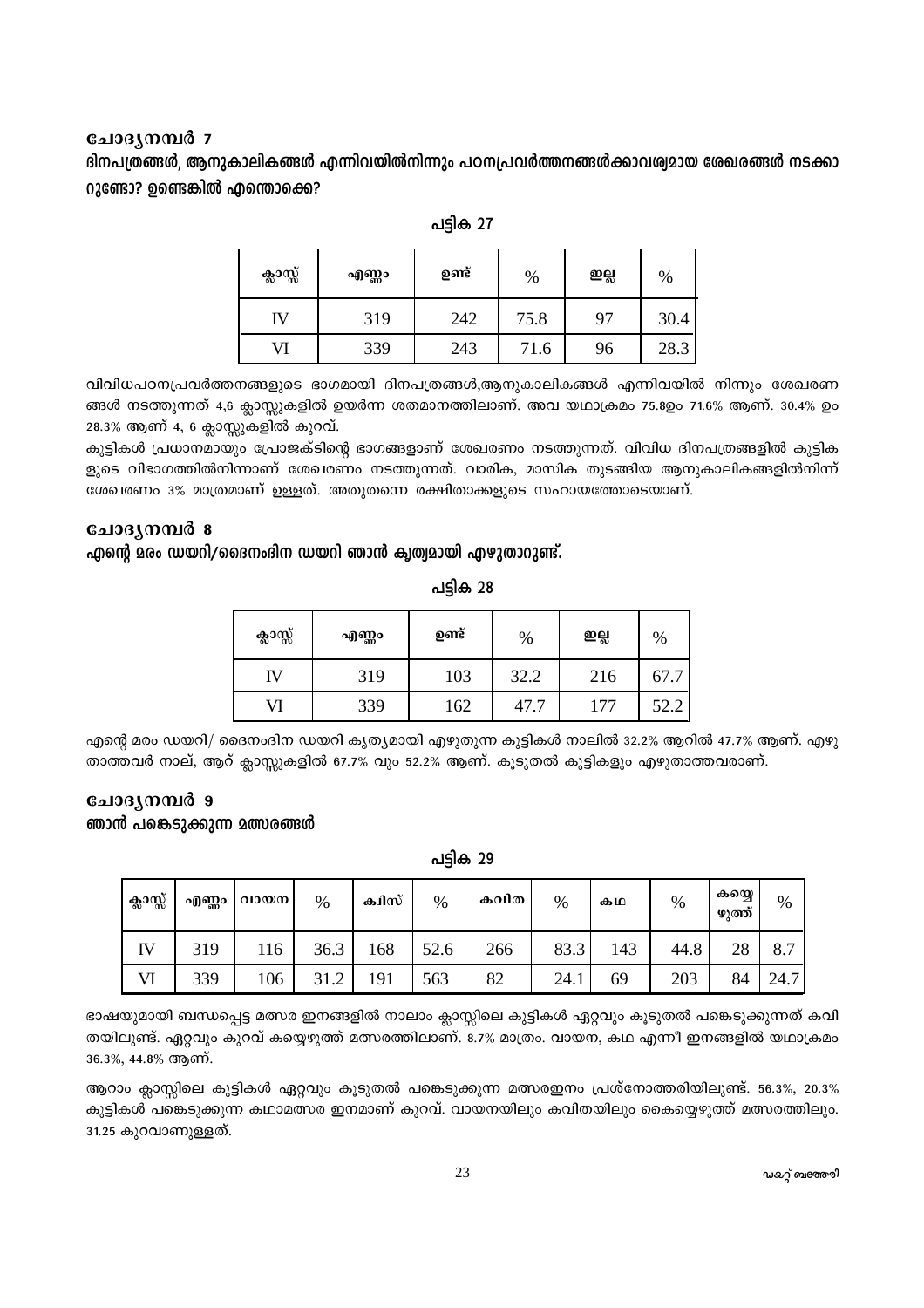# ചോദൃനമ്പർ 10 വീട്ടിൽനിന്ന് പഠനപ്രവർത്തനങ്ങളിൽ സഹായിക്കുന്നവർ

| ക്ലാസ്സ് | എണ്ണം      | സഹോ-<br>ദരൻ | %         | രക്ഷിതാവ് | %                   | സുഹൃത്തു<br>ക്കൾ                 | %    | ട്വൂഷൻ | %                      | മറ്റുള്ളവർ | %        | ആരും<br>உல | $\%$ |
|----------|------------|-------------|-----------|-----------|---------------------|----------------------------------|------|--------|------------------------|------------|----------|------------|------|
| IV       | Q<br>ر د ب | 133         | 41<br>. 0 | 235       | $\mathbf{z}$<br>3.0 | $\cap \subset$<br>$\overline{2}$ | 39.1 | 58     | $\Omega$<br>$\cdot$ 0. | 48         | ⊥J       | ∠⊥         | 6.5  |
| VI       | 339        | 131         | 38.6      | 256       | 75.5                | 36                               | 401  | 56     | $\overline{ }$<br>.6.J | 46         | ⌒<br>ن.ر | 30         | 8.8  |

പട്ടിക 30

വീട്ടിൽ നിന്ന് പഠനപ്രവർത്തനത്തിൽ കുട്ടികളെ സഹായിക്കുന്നവർ 4, 6 ക്ലാസ്റ്റുകളിൽ യഥാക്രമം 73.6%, 75.5% അച്ഛനമ്മമാർ ആണ്.

4,6 ക്ലാസ്സുകളിൽ യഥാക്രമം 6.5% , 8.8% കുട്ടികൾക്ക് ആരുമില്ല. ട്യൂഷൻ കിട്ടുന്നുണ്ട്. 4,6 ക്ലാസ്സുകളിൽ 18.1%, 16.5% അണ്

### ചോദൃനമ്പർ 11

ഞാൻ സ്ഥിരമായി ടെലിവിഷൻ കാണാറുണ്ട്

പട്ടിക 31

| ക്ലാസ്സ് | എണ്ണം | ഉണ്ട് | $\%$  | ஐ்  | %    |
|----------|-------|-------|-------|-----|------|
| IV       | 319   | 130   | 40.7% | 189 | 59.2 |
| VI       | 339   | 100   | 29.4% | 239 | 70.5 |

സ്ഥിരമായി ടി.വി. കാണാത്തവരാണ് കൂടുതൽ. 4,6 ക്ലാസ്റ്റുകളിൽ യഥാക്രമം 59.2%, 70.5% ആണ്. ഭൂരിപക്ഷം കുട്ടി കൾക്കും സ്ഥിരമായി ടി.വി കാണുന്ന പരിപാടി പ്രതികരിച്ചിട്ടില്ല.

### ചോദൃനമ്പർ 12

# ഭാഷാപഠനത്തിൽ (മലയാളം) എന്തെങ്കിലും പ്രയാസം നേരിടുന്നുണ്ടോ? എന്തുകൊണ്ട്? ഉണ്ടെങ്കിൽ നേരിടുന്ന പ്രശ്നങ്ങൾ

| ஓ்.<br>இ | എണ്ണം                                    | ഉണ്ട് | $\%$     | ഇല്ല | %                                          | വീട് | $\%$           | സ്കൂൾ | $\%$ |
|----------|------------------------------------------|-------|----------|------|--------------------------------------------|------|----------------|-------|------|
|          | IV 319                                   | 89    |          |      | $\left[27.8\right]230$ $\left[72.1\right]$ | 41   | $ 12.8\rangle$ |       |      |
| IV       | $\begin{array}{c} \n 339 \n \end{array}$ |       | 132 38.9 | 207  | 61                                         | 80   | 23.5           | 52    |      |

പട്ടിക 32

4, 6 ക്ലാസ്സുകളിൽ ഭാഷാപഠനത്തിൽ (മലയാളം) 27.8% വും 38.9% കുട്ടികൾക്ക് എന്തെങ്കിലും തരത്തിലുള്ളവയെ നേരിടുന്നുണ്ട്. നാലാംക്ലാസ്സിലെ 27.8% കുട്ടികളിൽ 12.8 വീട്ടിലും 15 വിദ്യാലയങ്ങളിലും ആണ് അനുഭവപ്പെടുന്ന ത്.ആറാം ക്ലാസ്സിലെ 38.9% കുട്ടികളിൽ 23.5% വീട്ടിലും 15.3% സ്കൂളിലുമാണ് അനുഭവപ്പെടുന്നത്. ഭാഷാഭേദങ്ങൾ കൂടുതലുള്ളതുകൊണ്ട് ഈ പ്രശ്നം അനുഭവപ്പെടുന്നത്.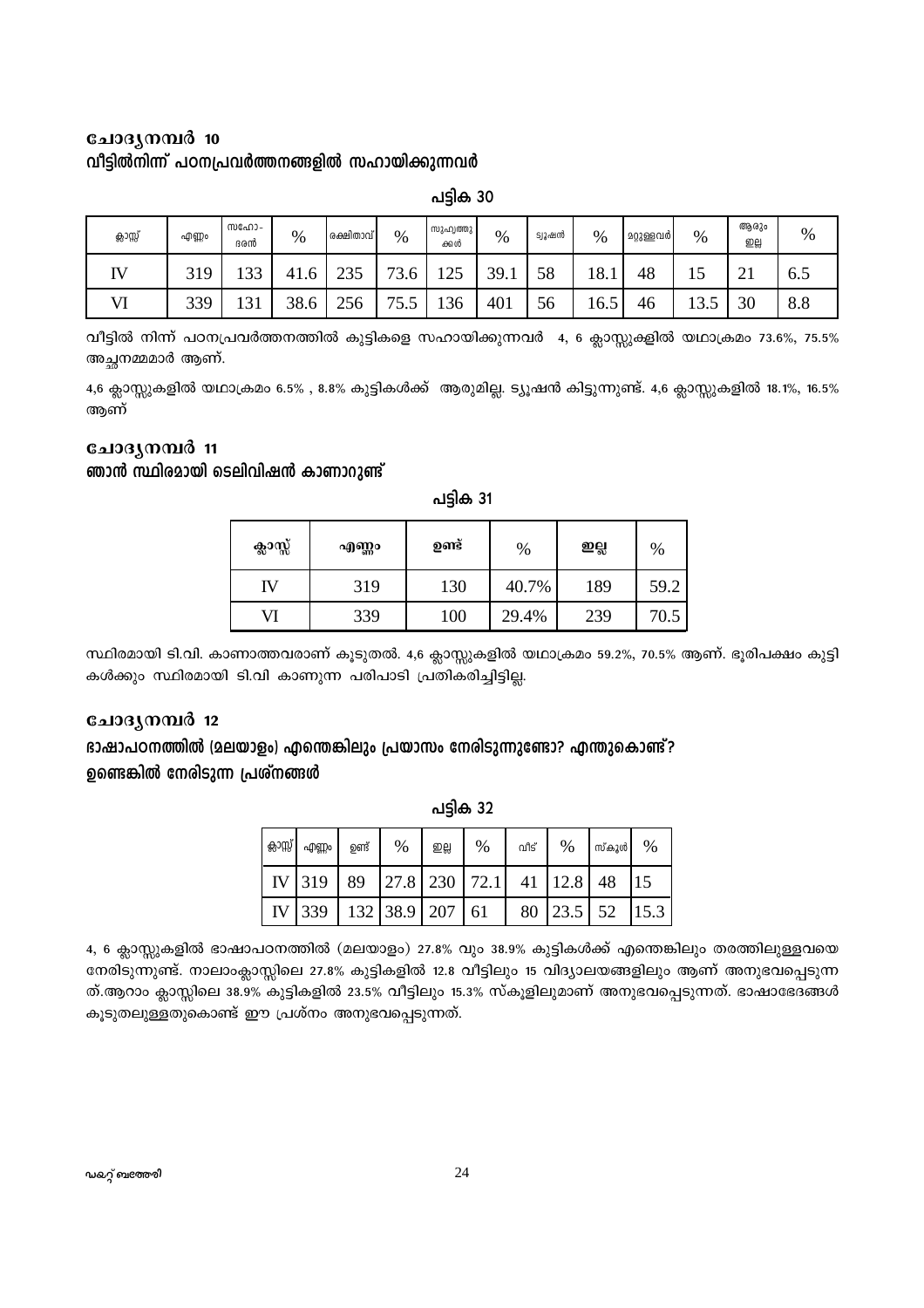# ചോദൃനമ്പർ 13 അസംബ്ലിയിൽ വാർത്താവായന പരിപാടികളിൽ പങ്കെടുക്കാറുണ്ടോ?

| ക്ലാസ്സ് | എണ്ണം | ഉണ്ട് | $\%$ | ஐ   | %    |
|----------|-------|-------|------|-----|------|
| IV       | 319   |       | 3.4  | 308 | 96.5 |
| VI       | 339   | 82    | 24   | 257 | 75.8 |

പട്ടിക 33

അസംബ്ലിയിൽ വാർത്താവായന പരിപാടികളിൽ പങ്കെടുക്കുന്ന കുട്ടികൾ നാലാംക്ലാസ്സിൽ 3.4% ആറാംക്ലാസ്സിൽ 24% മാത്രമാണ്. പങ്കെടുക്കാത്തവർ നാലിലും ആറിലും യഥാക്രമം 96.5% വും 75.8% വും ആണ്.

### ചോദൃനമ്പർ 14

# ഭാഷാക്ലാസ്സുകളിൽ പ്രവർത്തനങ്ങളിലേർപ്പെടുവാൻ എനിക്ക് മറ്റുള്ളവരെപ്പോലെ അവസരം ലഭിക്കുന്നുണ്ട്.

| ക്ലാസ്സ് | എണ്ണം | ഉണ്ട് | $\%$ | ஐ்  | %    |
|----------|-------|-------|------|-----|------|
| IV       | 319   | 237   | 74.2 | 82  | 25.7 |
| VI       | 339   | 223   | 65.7 | 116 |      |

പട്ടിക 34

ഭാഷാക്ലാസ്സുകളിൽ പ്രവർത്തനങ്ങളിലേർപ്പെടാൻ കുട്ടികൾക്കുള്ള അവസരം നാലാം ക്ലാസ്സിൽ 25.7%വും ആറാം ക്ലാസ്സിൽ 34.2% കിട്ടാത്തവരാണ്.

### ചോദൃനമ്പർ 15

### സ്വന്തമായി കഥ, കവിത,പാട്ട് എന്നിവ എഴുതാറുണ്ടോ?

പടിക 35

| ക്ലാസ്സ് | എണ്ണം | கம  | $\%$ | കവിത | $\%$ | പാട്ട് | %    | ഡയറി | $\%$ |
|----------|-------|-----|------|------|------|--------|------|------|------|
| IV       | 319   | 211 | 66.1 | 166  | 523  | 149    | 46.7 | -    |      |
| VI       | 339   | 192 | 60   | 159  | 46.9 | 122    | 35.9 | -    |      |

നാലാം ക്ലാസ്സിൽ സ്വന്തമായി കഥ എഴുതുന്നവർ 66.1% ഉം കവിത 52.% പാട്ട് 46.7% വും ആണ്. ആറാം ക്ലാസ്സിൽ കഥ എഴുതുന്നവർ 60% കവിത 46.9% പാട്ട് 35.9% ആണ്. ഡയറി സ്ഥിരമായി എഴുതുന്നവരില്ല.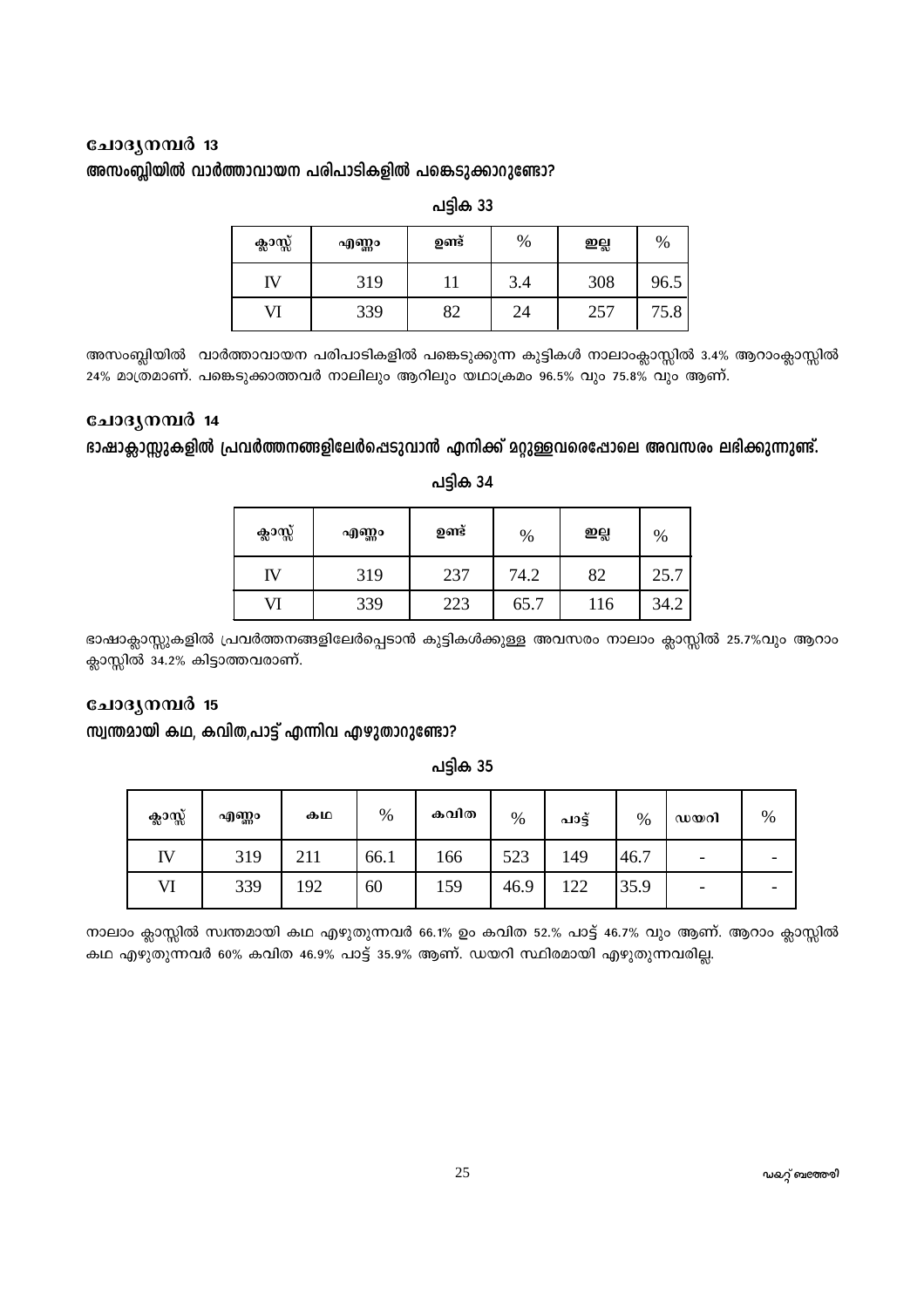# കണ്ടെത്തലുകൾ

- $\frac{1}{2}$ 4,6 കാസ്കുകളിൽ പഠിക്കുന്ന കുട്ടികൾക്ക് യഥാക്രമം 98.1%, 99.1% ഭാഷാപഠനകാസ് ഇഷ്ടമാണ്.
- $\frac{1}{2}$ 4,6 ക്ലാസ്റ്റുകളിൽ കുട്ടികൾക്ക് ലൈബ്രറി പുസ്തകങ്ങൾ സ്കുളിൽ നിന്ന് വായിക്കാൻ ആവശ്യമുള്ളപ്പോൾ കിട്ടുന്നത് യഥാക്രമം 65.2%, 62.5% ആണ്. വല്ലപ്പോഴും കിട്ടുന്നത് യഥാക്രമം 29%വും 35.3% ആണ്. കിട്ടാത്തത് യഥാക്രമം 18%, 2.06% ആണ്.
- $\frac{1}{2}$ ഈ വർഷം (2007–08) 4,6 ക്ലാസ്സുകളിൽ ഒരു കുട്ടി ശരാശരി വായിക്കുന്ന പുസ്തകങ്ങളുടെ എണ്ണം യഥാ ക്രമം 7, 5 ആണ്. ഓരോ ക്ലാസ്സിലും ഉയർന്നെത്തുമ്പോൾ വായിക്കുന്ന പുസ്തകങ്ങളുടെ എണ്ണം കൂട്ടുന്നില്ല. വായിക്കുന്ന പുസ്തകങ്ങൾ അധികവും ബാലപ്രസിദ്ധീകരണമാണ്.
- $\bullet^{\bullet}_{\bullet} \bullet$ റഫറൻസ് പുസ്തകങ്ങൾ വളരെ കുറവാണ്.
- $\frac{1}{2}$ വീട്ടിൽവച്ച് പഠനപ്രവർത്തനങ്ങളിൽ ഏർപ്പെടുന്നത് 4,6 ക്ലാസ്സുകളിൽ യഥാക്രമം 91%വും 95.2%വും ആണ്. ഏതെല്ലാം പഠനപ്രവർത്തനം എന്ന പ്രശ്നത്തിന് അധികവും വായനയിലാണെന്നാണ് പ്രതികരിച്ചത്. പ്രോജക്ട്, സർവ്വേ, ശേഖരണം തുടങ്ങിയ പ്രവർത്തനങ്ങളിൽ വളരെ കുറവാണ്.
- $\frac{1}{2}$ പഠനാവസരങ്ങൾ കൂടുതലായി നഷ്ടപ്പെടാത്തത് 4,6 ക്ലാസ്റ്റുകളിൽ യഥാക്രമം 74.6% വും 74% ആണ്. ബാക്കി യുള്ളവർക്ക് വീട്ടിലെ പ്രശ്നങ്ങളാണ് മുഖ്യമായും പഠനാവസരങ്ങൾ കുടുതലായി നഷ്ടപ്പെടുന്നത്.
- $\frac{1}{2}$ എല്ലാ ദിവസവും പത്രം വായിക്കാത്ത കുട്ടികൾ നാലാം ക്ലാസ്സിൽ താരതമ്യേന കുറവും ആറാം ക്ലാസ്സിൽ 55.7% അണ്.
- $\cdot$ വിവിധ പഠനപ്രവർത്തനങ്ങളുടെ ഭാഗമായി ദിനപത്രങ്ങൾ, ആനുകാലികങ്ങൾ എന്നിവയിൽ നിന്നും പഠ നപ്രവർത്തനങ്ങൾക്കാവശ്യമായ ശേഖരങ്ങളാണുള്ളത്. 4, 6 ക്ലാസ്സുകളിൽ യഥാക്രമം 75.8% 71.6% ആണ്. കുട്ടികൾ പ്രധാനമായും പ്രോജക്ടിന്റെ ഭാഗമായിട്ടാണ് ശേഖരണം നടത്തുന്നത്. വിവിധ ദിനപത്രങ്ങളിൽ കുട്ടികളുടെ പംക്തിയിൽനിന്നാണ് ശേഖരണം നടത്തുന്നത്. വാരിക, മാസിക തുടങ്ങിയ ആനുകാലികങ്ങ ളിൽനിന്നുള്ള ശേഖരണം വളരെ കുറവാണ്.
- $\frac{1}{2}$ എന്റെ മരം ഡയറി, ദൈനംദിന ഡയറി എഴുതാത്തവർ 4,6 ക്ലാസ്സുകളിൽ യഥാക്രമം 67.7%വും 52.2%വും ആണ്.
- $\frac{1}{2}$ ഭാഷയുമായി ബന്ധപ്പെട്ട മത്സരഇനങ്ങളിൽ നാലാം ക്ലാസ്സിൽ ഏറ്റവും കൂടുതൽ പങ്കെടുക്കുന്നത് കവിതയി ലാണ്, 83.3%. കുറവ് കഥയെഴുത്ത് മത്സരത്തിലാണ്ണ്, 8.7%. ആറാം ക്ലാസ്സിൽ ഏറ്റവും കൂടുതൽ പങ്കെടു ക്കുന്ന ഇനം പ്രശ്നോത്തരിയിലാണ്. 56.3% ഏറ്റവും കുറവ് കഥയിലാണ്. 20.3%.
- $\bullet^*_{\mathcal{A}}$ വീട്ടിൽനിന്ന് പഠനപ്രവർത്തനങ്ങളിൽ കുട്ടികളെ സഹായിക്കുന്നവർ 4,6 ക്ലാസ്സുകളിൽ അച്ഛനമ്മമാരാണ് 73.6% വും 75.5% വും ആണ്. 4,6 ക്ലാസ്സുകളിൽ യഥാക്രമം 6.5%വും 8.8% കുട്ടികൾക്ക് ആരുമില്ല. 18.1%വും 16.5% വും കൂട്ടികൾക്ക് ട്യൂഷൻ ലഭിക്കുന്നുണ്ട്.
- $\frac{1}{2}$ സ്ഥിരമായി ടെലിവിഷൻ കാണാത്ത കുട്ടികൾ 4,6 ക്ലാസ്സുകളിൽ യഥാക്രമം 59.2% വും 70.5%വും ആണ്.
- ❖ ഭാഷാപഠനത്തിൽ (മലയാളം) എന്തെങ്കിലും പ്രശ്നം നേരിടാത്ത കുട്ടികൾ, 4,6 ക്ലാസ്സുകളിൽ യഥാക്രമം 72.19% വും 61% വും ആണ്. നേരിടുന്ന കൂട്ടികൾ യഥാക്രമം 27.8% 38.7% വും ആണ്. ഇവരിൽതന്നെ നാലാം ക്ലാസ്സിൽ 12.8 % വീട്ടിലും 15% വിദ്യാലയത്തിലും ആറാം ക്ലാസ്സിൽ 23.5% വീട്ടിലും 15% വിദ്യാലയത്തിലും അണ്.
- $\frac{1}{2}$ അസംബ്ലിയിൽ വാർത്തവായന പരിപാടികൾക്ക് പങ്കെടുക്കാത്തവർ 4, 6 ക്ലാസ്സുകളിൽ യഥാക്രമം 96.5% വും 75.8% വും ആണ്.
- $\boldsymbol{\cdot}$ ഭാഷാക്ലാസ്സുകളിൽ പ്രവർത്തനങ്ങളിൽ ഏർപ്പെടാൻ അവസരം കിട്ടാത്തത് 4,6 ക്ലാസ്സുകളിൽ യഥാക്രമം 25.7% വും 34.2% വും ആണ്.
- $\frac{1}{2}$ നാലാം ക്ലാസ്സിൽ സ്ഥതമായി കഥ എഴുതുന്നവർ 66.1% വും കവിത 52% പാട്ട് 46.7% ആണ്. ആറാം ക്ലാസ്സിൽ കഥ എഴുതുന്നവർ 60% വും കവിത 46.9% പാട്ട് 35.9% ആണ്. ഡയറി ആരും കൃത്യമായി എഴുതുന്നില്ല.

**ഡ**കറ്റ് ബത്തേരി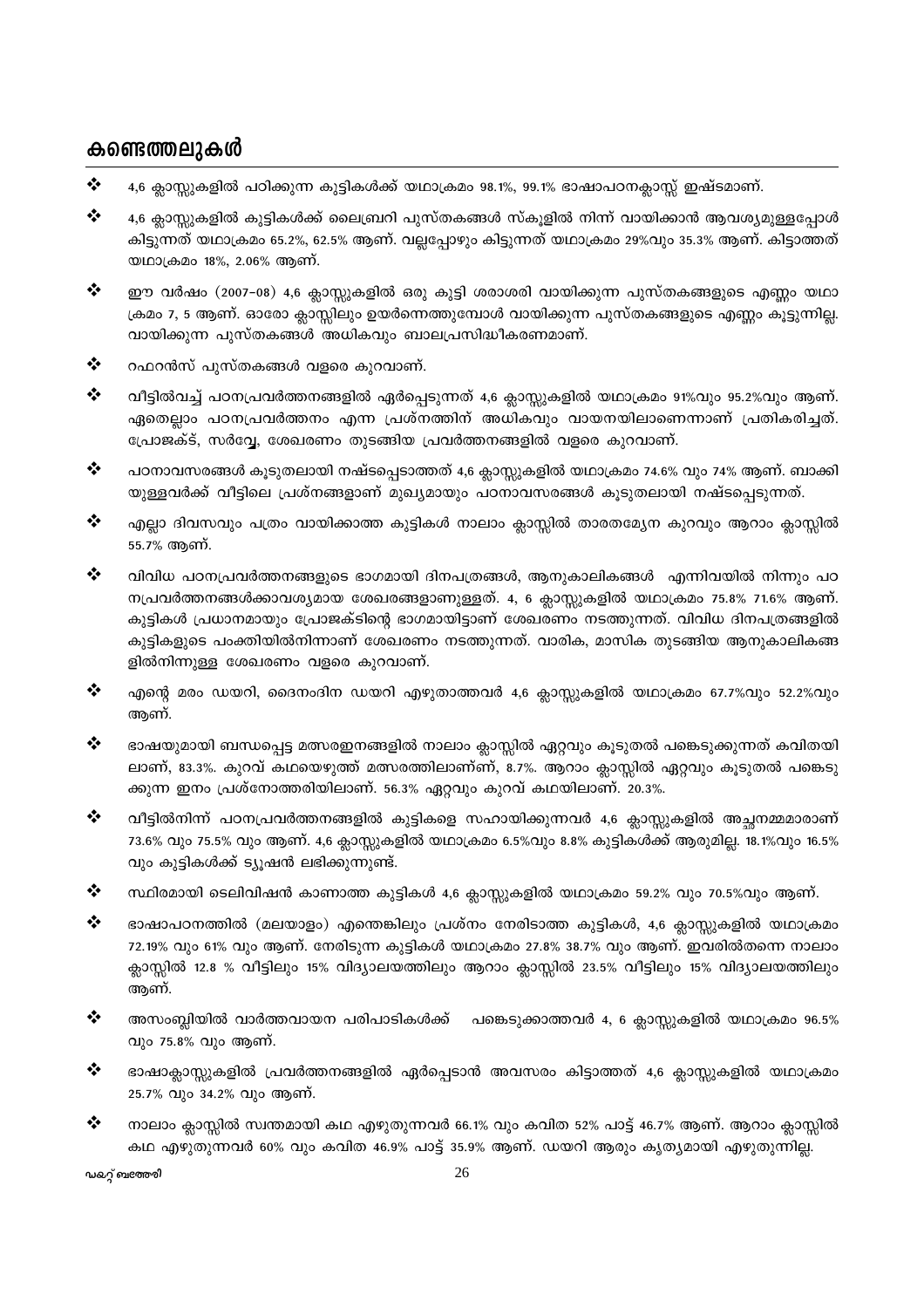# ്ചോദ്വാവലി പ്രധാന അദ്ധ്വാപകനോട്

പടിക 36

|                                                                                     |                                                                                                               |     | $\mathbf{1}$ |  |               | $\overline{2}$ |    |                | 3      |               |   | 4      |  |                      | 5            |                |                | 6      |               | $\boldsymbol{7}$ |                      | 8      |                         |               | 9            |           |   | 10           |                                                    |               | 11     |         |
|-------------------------------------------------------------------------------------|---------------------------------------------------------------------------------------------------------------|-----|--------------|--|---------------|----------------|----|----------------|--------|---------------|---|--------|--|----------------------|--------------|----------------|----------------|--------|---------------|------------------|----------------------|--------|-------------------------|---------------|--------------|-----------|---|--------------|----------------------------------------------------|---------------|--------|---------|
|                                                                                     |                                                                                                               | бщ  | ദാഗിക        |  | $\frac{1}{2}$ | ദാഗികം         | මූ | $\frac{1}{2}$  | ദാഗികം | $\frac{2}{2}$ |   | ദാഗികം |  | $\frac{2}{\sqrt{2}}$ | ദാഗികം       | $\boxplus$     | ഉണ്ട്          | ദാഗികം | $\frac{2}{2}$ | ദാഗികം           | $\frac{2}{\sqrt{2}}$ | ദാഗികം | $\overline{\mathbb{B}}$ | $\frac{1}{2}$ | ദാഗികം       | <b>as</b> |   | ദാഗികം       | $\begin{array}{ c } \hline \mathbb{B} \end{array}$ | $\frac{1}{2}$ | ദാഗികം | a<br> a |
|                                                                                     | പ്രതികരിച്ച<br>വരുടെ<br>എണ്ണം                                                                                 | 6 1 |              |  | 7             |                |    | $\overline{4}$ | 3      |               | 7 |        |  | 3                    | $\mathbf{1}$ | $\overline{3}$ | $\overline{7}$ |        | 7             |                  | 6                    |        | 1 6                     |               | $\mathbf{1}$ |           | 6 | $\mathbf{1}$ |                                                    | 6 1           |        |         |
|                                                                                     | ാ ചോദ്വപ്രസ്ഥാവനയ്ക്കും പ്രധാന അദ്ധ്വാപകരുടെ പ്രതികരണം വിരദീകരിക്കുന്നു.                                      |     |              |  |               |                |    |                |        |               |   |        |  |                      |              |                |                |        |               |                  |                      |        |                         |               |              |           |   |              |                                                    |               |        |         |
|                                                                                     | അധ്യാപകർക്ക് അക്കാദമിക പിന്തുണ                                                                                |     |              |  |               |                |    |                |        |               |   |        |  |                      |              |                |                |        |               |                  |                      |        |                         |               |              |           |   |              |                                                    |               |        |         |
|                                                                                     | ആറ് പ്രധാനാധ്യാപകർ മാത്രമാണ് അക്കാദമിക പിന്തുണയ്ക്ക് സമയം കണ്ടെത്തുന്നത്. 85.7% പേർ.                          |     |              |  |               |                |    |                |        |               |   |        |  |                      |              |                |                |        |               |                  |                      |        |                         |               |              |           |   |              |                                                    |               |        |         |
|                                                                                     | <mark>അക്കാദമിക പിന്തുണ ഭാഗികമായി മാത്രമേ ന</mark> ൽകുന്നുള്ളൂ.                                               |     |              |  |               |                |    |                |        |               |   |        |  |                      |              |                |                |        |               |                  |                      |        |                         |               |              |           |   |              |                                                    |               |        |         |
|                                                                                     | എസ്.എസ്.ജി. പ്രാദേശിക പ്രൈമറി പങ്കാളിത്തം                                                                     |     |              |  |               |                |    |                |        |               |   |        |  |                      |              |                |                |        |               |                  |                      |        |                         |               |              |           |   |              |                                                    |               |        |         |
|                                                                                     | മുഴുവൻ പേരും പങ്കെടുക്കുന്നുണ്ട്.<br>പിന്നാക്കക്കാർക്ക് പരിഹാര പ്രവർത്തനം                                     |     |              |  |               |                |    |                |        |               |   |        |  |                      |              |                |                |        |               |                  |                      |        |                         |               |              |           |   |              |                                                    |               |        |         |
|                                                                                     | 57.14% പ്രധാനാധ്യാപകർ എന്നും ഇത്തരം പ്രവർത്തനങ്ങളിൽ ഏർപ്പെടുന്നുണ്ട്. 42.5% പേർ അംഗീക                         |     |              |  |               |                |    |                |        |               |   |        |  |                      |              |                |                |        |               |                  |                      |        |                         |               |              |           |   |              |                                                    |               |        |         |
|                                                                                     |                                                                                                               |     |              |  |               |                |    |                |        |               |   |        |  |                      |              |                |                |        |               |                  |                      |        |                         |               |              |           |   |              |                                                    |               |        |         |
|                                                                                     | ദിനചര്യകൾ പഠനപ്രവർത്തനങ്ങളുമായി ബന്ധിപ്പിക്കാൻ നിർദ്ദേശം                                                      |     |              |  |               |                |    |                |        |               |   |        |  |                      |              |                |                |        |               |                  |                      |        |                         |               |              |           |   |              |                                                    |               |        |         |
| എല്ലാവരും ദിനാചരണങ്ങളെ പഠനപ്രവർത്തനങ്ങളുമായി ബന്ധിപ്പിക്കാൻ നിർദ്ദേശം നൽകുന്നുണ്ട്. |                                                                                                               |     |              |  |               |                |    |                |        |               |   |        |  |                      |              |                |                |        |               |                  |                      |        |                         |               |              |           |   |              |                                                    |               |        |         |
|                                                                                     | മ്പദൽ പഠനസാധ്യതകൾ പ്രയോജനപ്പെടുത്താൻ എസ്.എസ്.ജി ഉപയോഗിക്കുന്നു.                                               |     |              |  |               |                |    |                |        |               |   |        |  |                      |              |                |                |        |               |                  |                      |        |                         |               |              |           |   |              |                                                    |               |        |         |
|                                                                                     | i2.85% പേർ ഇത്തരം സാധ്യതകൾ പ്രയോജനപ്പെടുത്താനുള്ള സജ്ജീകരണങ്ങൾ നടത്തുന്നു. 14.28 േ                            |     |              |  |               |                |    |                |        |               |   |        |  |                      |              |                |                |        |               |                  |                      |        |                         |               |              |           |   |              |                                                    |               |        |         |
|                                                                                     | കമായി മാത്രമേ ഇത്തരം പ്രവർത്തനങ്ങളിൽ ഏർപ്പെടുന്നുള്ളൂ. 42.85% ഇത്തരം പ്രവർത്തനങ്ങളിൽ പ $\epsilon$             |     |              |  |               |                |    |                |        |               |   |        |  |                      |              |                |                |        |               |                  |                      |        |                         |               |              |           |   |              |                                                    |               |        |         |
| നില്ല.                                                                              |                                                                                                               |     |              |  |               |                |    |                |        |               |   |        |  |                      |              |                |                |        |               |                  |                      |        |                         |               |              |           |   |              |                                                    |               |        |         |
|                                                                                     | അക്കാദമിക പോരായ്മകൾ, കഴിവുകൾ ഇവ കണ്ടെത്തുന്നുണ്ട <mark>്</mark>                                               |     |              |  |               |                |    |                |        |               |   |        |  |                      |              |                |                |        |               |                  |                      |        |                         |               |              |           |   |              |                                                    |               |        |         |
|                                                                                     | എല്ലാ പ്രധാന അധ്യാപകരും അധ്യാപകരുടെ അക്കാദമിക് കഴിവുകൾ, പോരായ്മകൾ എന്ന <mark>ിവ</mark> കണ്ടെത് <mark>ന</mark> |     |              |  |               |                |    |                |        |               |   |        |  |                      |              |                |                |        |               |                  |                      |        |                         |               |              |           |   |              |                                                    |               |        |         |
|                                                                                     | ഭാഷാപഠനശേഷി ഉയർത്തുന്നതിനുള്ള നിർദ്ദേശങ്ങൾ നൽകുന്നു                                                           |     |              |  |               |                |    |                |        |               |   |        |  |                      |              |                |                |        |               |                  |                      |        |                         |               |              |           |   |              |                                                    |               |        |         |
|                                                                                     | എല്ലാ പ്രധാനാധ്യാപകരും കുട്ടികളുടെ ഭാഷാപഠനശേഷി ഉയർത്താനുള്ള നിർദ്ദേശങ്ങൾ നൽകുന്നു                             |     |              |  |               |                |    |                |        |               |   |        |  |                      |              |                |                |        |               |                  |                      |        |                         |               |              |           |   |              |                                                    |               |        |         |
|                                                                                     | മാതൃഭാഷ രണ്ടാം ഭാഷയായവർക്ക് ആവശ്യമായ പഠനപ്രവർത്തനങ്ങൾ                                                         |     |              |  |               |                |    |                |        |               |   |        |  |                      |              |                |                |        |               |                  |                      |        |                         |               |              |           |   |              |                                                    |               |        |         |
|                                                                                     | 85.71% പേർ ഇത്തരം പ്രവർത്തനങ്ങളിൽ ഏർപ്പെടുന്നു. 14.29% പേർ ഇത്തരം പ്രവർത്തനങ്ങളിൽ $\epsilon$                  |     |              |  |               |                |    |                |        |               |   |        |  |                      |              |                |                |        |               |                  |                      |        |                         |               |              |           |   |              |                                                    |               |        |         |
| ന്നില്ല.                                                                            |                                                                                                               |     |              |  |               |                |    |                |        |               |   |        |  |                      |              |                |                |        |               |                  |                      |        |                         |               |              |           |   |              |                                                    |               |        |         |
|                                                                                     | ഭാഷാധ്യാപകർക്ക് പിന്തുണസംവിധാനം                                                                               |     |              |  |               |                |    |                |        |               |   |        |  |                      |              |                |                |        |               |                  |                      |        |                         |               |              |           |   |              |                                                    |               |        |         |
|                                                                                     | 85.71 % പ്രധാനാധ്യാപകരും ഭാഷാധ്യാപകർക്ക് പിന്തുണാസംവിധാനം സജ്ജീകരിക്കാനുള്ള പ്രവർ                             |     |              |  |               |                |    |                |        |               |   |        |  |                      |              |                |                |        |               |                  |                      |        |                         |               |              |           |   |              |                                                    |               |        |         |
|                                                                                     | ളിൽ ഏർപ്പെടുന്നുണ്ട്. 14.29% അധ്യാപകർ ഇത്തരം പ്രവർത്തനങ്ങളിൽ ഏർപ്പെടുന്നില്ല.                                 |     |              |  |               |                |    |                |        |               |   |        |  |                      |              |                |                |        |               |                  |                      |        |                         |               |              |           |   |              |                                                    |               |        |         |
|                                                                                     | സി.ഇ. രേഖകൾ സൂക്ഷിക്കാൻ അദ്ധ്യാപകർക്ക് നിർദ്ദേശം നൽകുന്നു                                                     |     |              |  |               |                |    |                |        |               |   |        |  |                      |              |                |                |        |               |                  |                      |        |                         |               |              |           |   |              |                                                    |               |        |         |
|                                                                                     | സി.ഇ. രേഖകൾ സൂക്ഷിക്കാൻ അധ്യാപകർക്ക് നിർദ്ദേശം നൽകുന്നവർ 85.71% പേർ ആണ്. 14.2                                 |     |              |  |               |                |    |                |        |               |   |        |  |                      |              |                |                |        |               |                  |                      |        |                         |               |              |           |   |              |                                                    |               |        |         |
|                                                                                     | ഇത്തരം നിർദ്ദേശങ്ങൾ ഭാഗികമായേ നൽകുന്നുള്ളൂ.                                                                   |     |              |  |               |                |    |                |        |               |   |        |  |                      |              |                |                |        |               |                  |                      |        |                         |               |              |           |   |              |                                                    |               |        |         |
|                                                                                     | കുട്ടികളുടെ അവകാശ സംരക്ഷണം ഉറപ്പ് വരുത്തുന്നു.                                                                |     |              |  |               |                |    |                |        |               |   |        |  |                      |              |                |                |        |               |                  |                      |        |                         |               |              |           |   |              |                                                    |               |        |         |
|                                                                                     | 85.71% പ്രധാന അധ്യാപകനും കുട്ടികളുടെ അവകാശസംരക്ഷണം ഉറപ്പുവരുത്തുന്ന കാര്യത്തിൽ ശ്ര                            |     |              |  |               |                |    |                |        |               |   |        |  |                      |              |                |                |        |               |                  |                      |        |                         |               |              |           |   |              |                                                    |               |        |         |
|                                                                                     | പിക്കുന്നു. 14.29% പ്രധാന അധ്യാപകർ ഭാഗികമായി മാത്രമേ ശ്രദ്ധപതിപിക്കുന്നുള്ളു.                                 |     |              |  |               |                |    |                |        |               |   |        |  |                      |              |                |                |        |               |                  |                      |        |                         |               |              |           |   |              |                                                    |               |        |         |

### ്കാരോ ചോ<u>ദ്വപ്രസ്ഥാവനയ്ക്കും പ്ര</u>ധാന അദ്ധ്വാപകരുടെ പ്രതികരണം വിശദീകരിക്കുന്നു.

### 1. അധ്യാപകർക്ക് അക്കാദമിക പിന്തുണ

ആറ് പ്രധാനാധ്യാപകർ മാത്രമാണ് അക്കാദമിക പിന്തുണയ്ക്ക് സമയം കണ്ടെത്തുന്നത്. 85.7% പേർ. 14.2പേർ അക്കാദമിക പിന്തുണ ഭാഗികമായി മാത്രമേ നൽകുന്നുള്ളു.

- 2. എസ്.എസ്.ജി. പ്രാദേശിക പ്രൈമറി പങ്കാളിത്തം മുഴുവൻ പേരും പങ്കെടുക്കുന്നുണ്ട്.
- 3. പിന്നാക്കക്കാർക്ക് പരിഹാര പ്രവർത്തനം 57.14% പ്രധാനാധ്യാപകർ എന്നും ഇത്തരം പ്രവർത്തനങ്ങളിൽ ഏർപ്പെടുന്നുണ്ട്. 42.5% പേർ അംഗീകരിച്ചിട്ടില്ല.
- 4. ദിനചര്യകൾ പഠനപ്രവർത്തനങ്ങളുമായി ബന്ധിപ്പിക്കാൻ നിർദ്ദേശം എല്ലാവരും ദിനാചരണങ്ങളെ പഠനപ്രവർത്തനങ്ങളുമായി ബന്ധിപ്പിക്കാൻ നിർദ്ദേശം നൽകുന്നുണ്ട്.
- **5. \_Z¬ ]T-\-km-[y-X-Iƒ {]tbm-P-\-s∏-Sp-Øm≥ Fkv.Fkv.Pn D]-tbm-Kn-°p∂p.** 42.85% പേർ ഇത്തരം സാധ്യതകൾ പ്രയോജനപ്പെടുത്താനുള്ള സജ്ജീകരണങ്ങൾ നടത്തുന്നു. 14.28 പേർ ഭാഗി കമായി മാത്രമേ ഇത്തരം പ്രവർത്തനങ്ങളിൽ ഏർപ്പെടുന്നുള്ളൂ. 42.85% ഇത്തരം പ്രവർത്തനങ്ങളിൽ പങ്കെടുക്കു ന്നില്ല.
- 6. അക്കാദമിക പോരായ്മകൾ, കഴിവുകൾ ഇവ കണ്ടെത്തുന്നുണ്ട്

എല്ലാ പ്രധാന അധ്യാപകരും അധ്യാപകരുടെ അക്കാദമിക് കഴിവുകൾ, പോരായ്മകൾ എന്നിവ കണ്ടെത്തുന്നുണ്ട്. 7. ഭാഷാപഠനശേഷി ഉയർത്തുന്നതിനുള്ള നിർദ്ദേശങ്ങൾ നൽകുന്നു

എല്ലാ പ്രധാനാധ്യാപകരും കുട്ടികളുടെ ഭാഷാപഠനശേഷി ഉയർത്താനുള്ള നിർദ്ദേശങ്ങൾ നൽകുന്നുണ്ട്.

8. മാതൃഭാഷ രണ്ടാം ഭാഷയായവർക്ക് ആവശ്യമായ പഠനപ്രവർത്തനങ്ങൾ 85.71% പേർ ഇത്തരം പ്രവർത്തനങ്ങളിൽ ഏർപ്പെടുന്നു. 14.29% പേർ ഇത്തരം പ്രവർത്തനങ്ങളിൽ ഏർപ്പെടു ന്നില്ല.

9. ഭാഷാധ്യാപകർക്ക് പിന്തുണസംവിധാനം

85.71 % പ്രധാനാധ്യാപകരും ഭാഷാധ്യാപകർക്ക് പിന്തുണാസംവിധാനം സജ്ജീകരിക്കാനുള്ള പ്രവർത്തനങ്ങ ളിൽ ഏർപ്പെടുന്നുണ്ട്. 14.29% അധ്യാപകർ ഇത്തരം പ്രവർത്തനങ്ങളിൽ ഏർപ്പെടുന്നില്ല.

10. സി.ഇ. രേഖകൾ സൂക്ഷിക്കാൻ അദ്ധ്യാപകർക്ക് നിർദ്ദേശം നൽകുന്നു സി.ഇ. രേഖകൾ സൂക്ഷിക്കാൻ അധ്യാപകർക്ക് നിർദ്ദേശം നൽകുന്നവർ 85.71% പേർ ആണ്. 14.29% പേർ ഇത്തരം നിർദ്ദേശങ്ങൾ ഭാഗികമായേ നൽകുന്നുള്ളൂ.

11. കുട്ടികളുടെ അവകാശ സംരക്ഷണം ഉറപ്പ് വരുത്തുന്നു.

85.71% പ്രധാന അധ്യാപകനും കുട്ടികളുടെ അവകാശസംരക്ഷണം ഉറപ്പുവരുത്തുന്ന കാര്യത്തിൽ ശ്രദ്ധ പതി

### കണ്ടെത്തലുകൾ

- $\overline{\bf{3}}$  പ്രധാന അധ്യാപകർ അധ്യാപകർക്ക് അക്കാദമിക പിന്തുണ നൽകുന്നുണ്ട്
- ❖ ബദൽ പഠനസാധൃതപ്രയോജനപ്പെടുത്തുന്നതിൽ എസ്.എസ്.ജി. പോലുള്ള പിന്തുണാസംവിധാനങ്ങളെ ഉപ യോഗപ്പെടുത്തുന്നതിൽ ഭൂരിപക്ഷം പ്രധാനഅധ്യാപകർക്കും കഴിയുന്നില്ല.
- $\boldsymbol{\hat{\cdot}}$  മാതൃഭാഷ രണ്ടാം ഭാഷയായവർക്ക് വേണ്ടിയുള്ള ബദൽപ്രവർത്തനങ്ങൾ വിദ്യാലയങ്ങളിൽ സംഘടിപ്പിക്കുന്നു.
- � അക്കാദമിക് പോരായ്മകൾ, കഴിവുകൾ ഇവ കണ്ടെത്തുന്നതിന് പ്രധാന അധ്യാപകർക്ക് കഴിയുന്നുണ്ട്.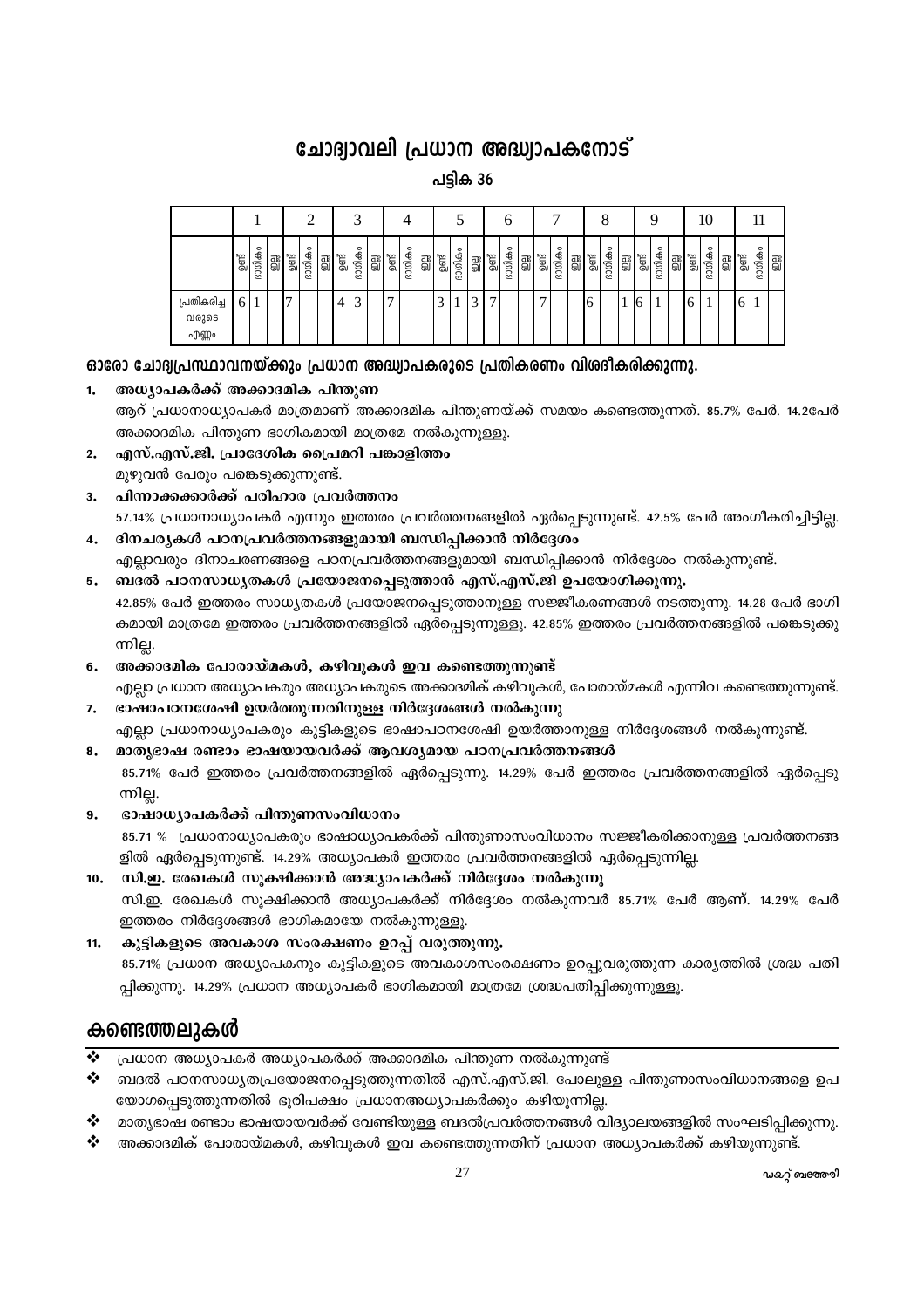# അധ്വാപകരോടുള്ള ചോദ്വാവലി

### പട്ടിക 37

|                                        |            |         |                |    |     |    |            |    |             |         | O           |    |      |           |  |         |    | 10          |        | 11    |    |      | ി<br>∸   |                | 13                | 14          |    |          | 15 | 16          |     | $\overline{ }$ |        | 18 |   |
|----------------------------------------|------------|---------|----------------|----|-----|----|------------|----|-------------|---------|-------------|----|------|-----------|--|---------|----|-------------|--------|-------|----|------|----------|----------------|-------------------|-------------|----|----------|----|-------------|-----|----------------|--------|----|---|
|                                        | <b>BEL</b> | $\circ$ | <b>goarg</b>   | ෂී |     | ෂී | <b> </b> 篙 | ෂූ | <b>ging</b> | eg<br>M | <b>gons</b> | ෂී | 9005 | ඹී        |  | ଭୂଗନ୍ତି | සු | <b>gons</b> | 8      | ഉണ്ട് | සී | parš | ee<br>Si | <b>SOCIA</b>   | $\frac{80}{1000}$ | <b>ging</b> | සී |          |    |             | l 歌 |                |        |    | 鷗 |
| പ്രതികരി<br>ച്ചവരുടെ<br>എണ്ണം<br>എണ്ണം |            | 5       | $\cdot$ $\sim$ |    | 13' |    | $\sim$     | -  | 13.         |         | 12          |    | 3    | 1 0 1 1 1 |  | 8       | J  | 1           | ⌒<br>∸ | 13    |    | 9    | 4        | $\overline{ }$ | $\leq$ 1          | 8           | 5  | $\gamma$ |    | $\sim$<br>∸ |     | 8              | 4   11 |    | 2 |

#### ഓരോ ചോദ്വപ്രസ്ഥാവനയ്ക്കും അദ്ധ്വാപകരുടെ പ്രതികരണം വിശദീകരിക്കുന്നു.

#### $\mathbf{1}$ ഗാർഹിക അന്തരീക്ഷം

13 അദ്ധ്യാപകരിൽ ചോദ്യാവലി കൊടുത്തപ്പോൾ ഗാർഹിക അന്തരീക്ഷം ശരിയായ ധാരണയുള്ളവർ 8 പേരും ഭാഗികമായി അറിയുന്നവർ 5 പേരും ആണ്. 61.5% നയധാരണയുള്ളവരും. 38.46% പേർ ഭാഗികമായി ധാരണയുള്ളവരും ആണ്.

#### $\overline{2}$ പഠനപ്രക്രിയ ആസുത്രണം

92% പേർ പഠനപ്രക്രിയ ആസൂത്രണം ചെയ്യുന്നവർ ആണ് എന്നാണ് ചോദ്യാവലി പ്രതികരണത്തിലൂടെ കണ്ടെത്താൻ കഴിയുന്നത്. 7.69% പേർ ഭാഗികമായ ആസുത്രണം മാത്രമേ നടത്തുന്നുള്ളു.

#### 3 ആവശ്യമായ ക്രമീകരണം

100% പേരും ആവശ്യമായ ക്രമീകരണങ്ങൾ നടത്താറുണ്ട്

#### $\overline{\mathbf{4}}$ C.R.C, SRG പരിഹാരമാർഗ്ഗങ്ങൾ

92.3% പേർ SRG, CRC കളിൽ പ്രശ്നങ്ങൾ ചർച്ച ചെയ്ത് പരിഹാരങ്ങൾ തേടാറുണ്ട്. 7.6% പേർ ഇത്തരം പ്രക്രിയകളിലൂടെ കടന്നുപോവില്ല എന്നവിധത്തിൽ പ്രതികരിച്ചത്.

#### 5 CPTA പ്രക്രിയാബന്ധിതം

100% പേർ CPTAയിൽ പ്രക്രിയാബന്ധിത രീതിയിൽ കടന്നുപോവുന്നുണ്ട്.

#### 6 ആദിവാസി ഭാഷാതടസ്സം

23% പേർ ആദിവാസി ഭാഷാപഠനത്തിന് തടസ്സമാവുന്നതിന് പ്രതികരിച്ചു. 69% പേർ ഭാഗികമായി തടസ്സമാ കുന്നു എന്നറിയുന്നതിൽ പ്രതികരിച്ചു.

69.23% ആദിവാസിഭാഷ ഭാഷാപഠനത്തിന് തടസ്സമാവുന്നില്ല എന്നറിയുന്നതിൽ പ്രതികരിച്ചു.

#### $\overline{7}$ സാമൂഹികനിലവാരം

ഭാഷാപഠനത്തിന് സാമൂഹികനിലവാരം കാരണമാവുന്നു എന്ന രീതിയിൽ 100% പേർ പ്രതികരിച്ചു.

#### 8 സ്വതന്ത്രഭാഷ തുലൃഅവസരം

സ്വതന്ത്രമായ ഭാഷാപഠനത്തിന് കുട്ടികൾക്ക് തുലൃഅവസരം നൽകുന്നത് 92.3% പേർ പ്രതികരിച്ചു. തുലൃഅ വസരം നൽകാൻ കഴിയുന്നില്ല എന്ന രീതിയിൽ പ്രതികരിച്ചത് 7.69% പേർ ആണ്.

#### 9 ദിനപത്രം, ആനുകാലികം ക്ലാസ്സിൽ സജ്ജമാക്കുന്നു

61.53% പേർ ദിനപത്രം, ആനുകാലികം ക്ലാസ്സ് റൂമിൽ സജ്ജമാക്കുന്നുണ്ട്. 38.46% പേർ പ്രതികരിച്ചത് ക്ലാസ്സ് റൂമിൽ ദിനപത്രം, ആനുകാലികം എന്നിവ ക്ലാസ്സ് റൂമിൽ സജ്ജമാക്കാൻ കഴിയുന്നില്ല.

#### 10 വായനാസാമഗ്രി ഒരുക്കൽ

92.3% പേർ വായനാസാമഗ്രി ഒരുക്കുന്നതിൽ വായനാസാമഗ്രി പരിചയപ്പെടുന്നതിൽ അവസരങ്ങൾ പ്രയോ ഗിക്കുകയും ചെയ്യുന്നുണ്ട്. 7.6% പേർ നൂതനരീതി പ്രയോഗിക്കാൻ കഴിയുന്നില്ല.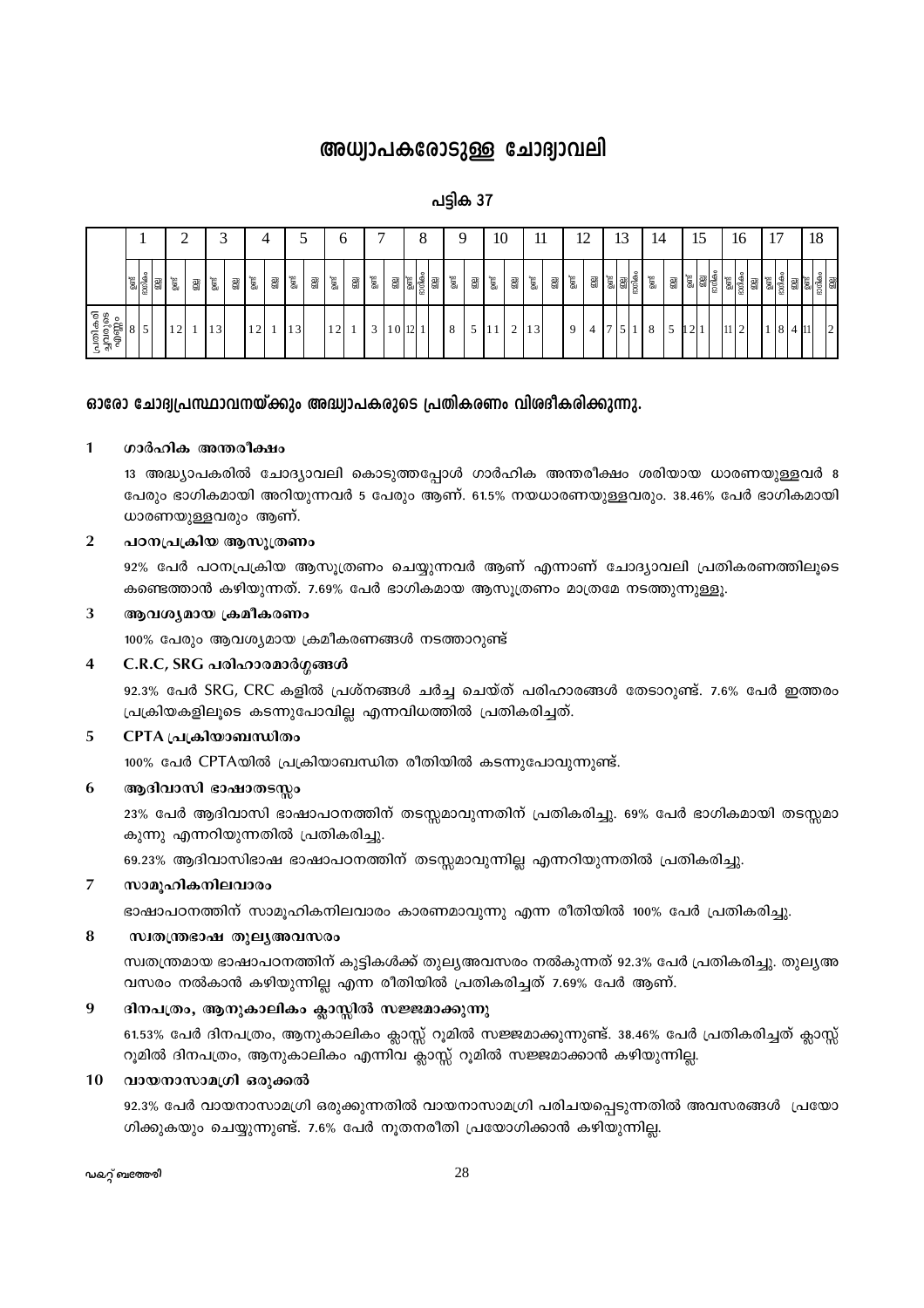#### 11 **ംതറ്റ് തിരുത്തൽ കൂട്ടികളുടെ പങ്കാളി**ത്തം

100% പേർ തെറ്റ് തിരുത്തൽപ്രക്രിയ കുട്ടികളുടെ പങ്കാളിത്തത്തോടെയാണ് ക്ലാസ്സ് റൂമിൽ നടക്കുന്നത് എന്ന രീതിയിൽ ആണ് പ്രതികരിച്ചത്.

#### 12 **പരിഹാരമാർഗ്ഗം കുട്ടിയിൽ മാറ്റം**

തെറ്റ് തിരുത്തൽ പ്രക്രിയ കുട്ടിയിൽ മാറ്റം ഉണ്ടാക്കിയിട്ടുണ്ട് എന്ന രീതിയിൽ 69.23% പേർ പ്രതികരിച്ചു. ഇല്ല എന്ന രീതിയിൽ 23.76% പേർ പ്രതികരിച്ചു.

#### 13 യൂണിറ്റുമായി ബന്ധപ്പെട്ട വായനാസാമഗ്രികൾ ക്ലാസ്സിൽ അവതരണം

യൂണിറ്റുമായി ബന്ധപ്പെട്ട പഠനസാമഗ്രികൾ ക്ലാസ്സിൽ അവതരിപ്പിക്കുന്നത് 53.4% പേർക്കാണ്. 38.46%പേർ ഭാഗികമായി മാത്രമാണ് അവതരിപ്പിക്കുന്നത്. 69% പേർ ഇത്തരമൊരു പ്രക്രിയ ക്ലാസ്സിൽ നടത്തുന്നില്ല.

#### 14 **സി.പി.ടി.എ പ്രദർശനം- രക്ഷിതാക്കൾക്ക്** അവസരം

61.5% പേർ ക്ലാസ്സ് ഉൽപ്പന്നങ്ങൾ സി.പി.ടി.എ.യിൽ പ്രദർശിപ്പിച്ചിരുന്നു. 38.46% പേർ ക്ലാസ്സ് ഉൽപ്പന്ന ങ്ങൾ പ്രദർശിപ്പിക്കാറില്ല.

#### 15 ക്ലാസ്സിന് പുറത്ത് സർഗ്ഗാത്മകപ്രവർത്തനം, പ്രോത്സാഹനം

92.3% പേർ ക്ലാസ്സിന് പുറത്ത് സർഗ്ഗാത്മകപ്രവർത്തനത്തിൽ കുട്ടികളെ സഹായിക്കുന്നവരാണ്. 7.69% പേർ ഇത്തരമൊരു പ്രക്രിയയിൽ ഭാഗികമായി മാത്രമേ പങ്കാളിയാവുന്നുള്ളൂ.

#### 16 ദിനാചരണം ഭാഷാക്ലാസ്സുകളെ ബന്ധിപ്പിച്ച് നടത്തുന്നു

34.61% പേർ ദിനാഘോഷങ്ങൾ ഭാഷാപഠനക്ലാസ്സുമായി ബന്ധിപ്പിച്ച് നടത്തുന്നു. 15.39 % പേർ ഭാഗികമായി മാത്രമേ ബന്ധിച്ചിരുന്നുള്ളൂ.

#### 17 *കു***ട്ടികളുടെ ഡയറി വായന, വിലയിരുത്തൽ,നിർദ്ദേശങ്ങൾ നൽകുന്നു**

7.69% പേർ മാത്രമാണ് കുട്ടികളുടെ ഡയറിവായന, വിലയിരുത്തൽ എന്നിവ കൃത്യമായി നടത്തുന്നത്. 61.53% പേർ ഭാഗികമായി മാത്രമേ ഇത്തരം പ്രവർത്തനങ്ങളിൽ ഏർപ്പെടുന്നുള്ളൂ. 30.76% പേർ ഇത്തരം പ്രവർത്ത നങ്ങളിൽ തീരെ ഏർപ്പെടുന്നില്ല.

#### 18 **പിന്തുണ, സംവിധാനം യഥാസമയം**

പിന്തുണാസംവിധാനം യഥാസമയം ലഭിക്കുന്നു എന്ന് പ്രതികരിച്ചത്. 84.61% പേർ ആണ്. 15.38% പേർ പിന്തു ണാസംവിധാനം ലഭിക്കുന്നില്ല എന്ന് പ്രതികരിച്ചു.

### കണ്ടെത്തലുകൾ

- $\bm{\dot{\ast}}$  കുട്ടികളുടെ ഗാർഹിക അന്തരീക്ഷം അധ്യാപകന് ധാരണയുണ്ടെങ്കിൽ മാത്രമേ പഠനപ്രവർത്തനങ്ങൾ എങ്ങനെയെന്ന് അധ്യാപകന് നിശ്ചയിക്കാനാവൂ. കുട്ടിയുടെ ഗാർഹികാന്തരീക്ഷത്തെക്കുറിച്ചുള്ള അറിവും അധ്യാപകന് കുറവാണ്.
- $\dots$  സാമൂഹികനിലവാരം ഭാഷാപഠനത്തിന്റെ പിന്നാക്കാവസ്ഥയ്ക്ക് കാരണമാവുന്നു.
- $\clubsuit$  ദിനപത്രം, ആനുകാലികങ്ങൾ, ബാലപ്രസിദ്ധീകരണങ്ങൾ വേണ്ടവിധത്തിൽ ക്ലാസ്സിൽ സജ്ജമാക്കാൻ കഴി യുന്നില്ല.
- � യൂണിറ്റുമായി ബന്ധപ്പെട്ട വായനാസാമഗ്രികൾ കുട്ടികളുടെ മുന്നിൽ അവതരിപ്പിക്കുന്നതിൽ അധ്യാപകർ പിന്നാക്കാവസ്ഥയിലാണ്. സി.പി.ടി.എ.യിൽ പ്രക്രിയാബന്ധിതമായി കാര്യങ്ങൾ അവതരിപ്പിക്കുന്നതിൽ അധ്യാപകന് കഴിയുന്നില്ല.
- ❖ കുട്ടികളുടെ ഡയറി വിലയിരുത്തൽ പ്രവർത്തനങ്ങൾ കൃത്യമായി ക്ലാസ്സിൽ നടക്കുന്നില്ല.
- ❖ ആദിവാസിഭാഷ, ഭാഷാപഠനപ്രവർത്തനങ്ങൾക്ക് തടസ്സമാവുന്നില്ല എന്നതാണ് ഭൂരിപക്ഷം പ്രതികരിച്ചത്.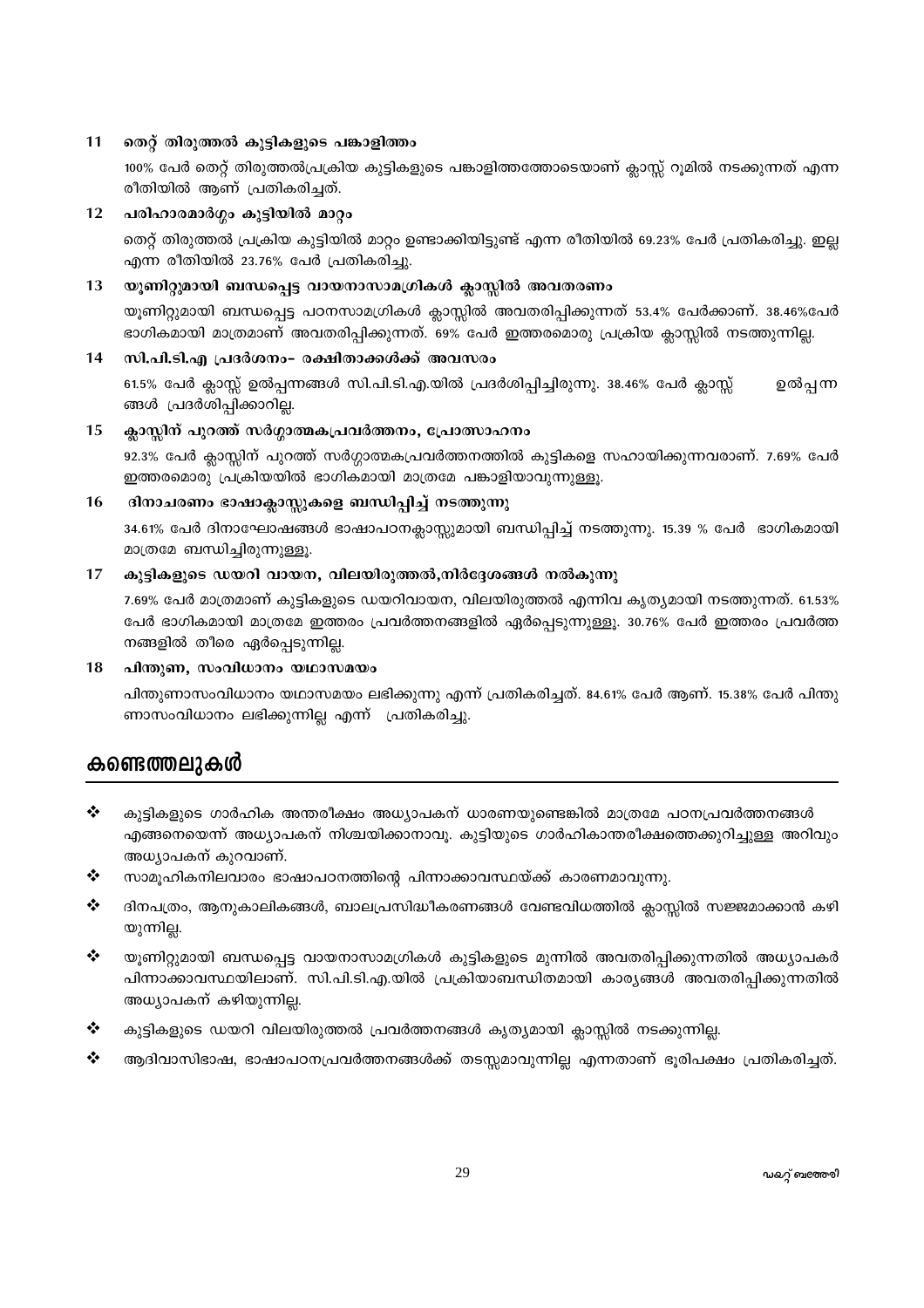# രക്ഷിതാക്കളോടുള്ള ചോദ്വാവലി

പടിക 38

|                        |     |   | ⌒     |    |              | ⌒           |          |     | 4                         |       |    |       | 6  | −     |          |     | O        | Q              |    | 10    |    |     |                | റ<br>⊥∠ |    |                       | 13                                        |          | 14                        |                |                  |       |           |
|------------------------|-----|---|-------|----|--------------|-------------|----------|-----|---------------------------|-------|----|-------|----|-------|----------|-----|----------|----------------|----|-------|----|-----|----------------|---------|----|-----------------------|-------------------------------------------|----------|---------------------------|----------------|------------------|-------|-----------|
|                        | eag | 8 | ഉണ്ട് | ඹු | സാധിക്കുന്നു | വല്ലപ്പോഴും | <b>B</b> | இள் | ය<br>මූ<br>യിയികതലെ<br>ඹු | ഉണ്ട് | මූ | ഉണ്ട് | ඹී | ഉണ്ട് | as<br>al | இள் | ee<br>ee | ഉണ്ട്          | ඹු | ഉണ്ട് | මූ | இள் | මු             | ഉണ്ട്   | මු | ഛേത്തത്<br><b>GCG</b> | ഛേത്തത്<br>$\frac{1}{\cos \theta}$<br>ືຂີ |          | $\frac{1}{2}$<br>പ്രത്വേക |                | ഉയർന്നത്<br>വളരെ | രോശരി | താഴ്ന്നത് |
| ം<br>അയേപ്പം<br>ഉഴിയാല | 30  |   | 29    |    |              | 28          |          | 125 | 5                         | 30    |    | 29    |    | 11    | 19       | 13  | 17       | 2 <sup>1</sup> | 9  | 10    | 20 | 26  | $\overline{4}$ | 17      | 13 | 20                    | 6                                         | 24 <br>4 | 3                         | 3 <sup>1</sup> | 3                | 4 23  |           |

#### ഓരോ ചോദ്വപ്രസ്ഥാവനയ്ക്കും രക്ഷിതാക്കളുടെ പ്രതികരണം വിശദീകരിക്കുന്നു.

#### 1. പഠനപ്രവർത്തനങ്ങളിൽ ശ്രദ്ധിക്കാറുണ്ട്

30 രക്ഷിതാക്കളിൽ മുഴുവൻ പേരും കുട്ടികളുടെ പഠനപ്രവർത്തനങ്ങളിൽ ശ്രദ്ധിക്കുന്നു. 100%

#### 2. പഠനകാര്യങ്ങൾ അധ്യാപകനുമായി ചർച്ചചെയ്യുന്നു

96.66% രക്ഷിതാക്കൾ പഠനകാര്യങ്ങൾ അധ്യാപകനുമായി ചർച്ച ചെയ്യുന്നു. 3.33% രക്ഷിതാക്കൾ കുട്ടികളുടെ പഠനകാര്യങ്ങൾ അധ്യാപകരുമായി ചർച്ച ചെയ്യുന്നില്ല.

#### 3. പഠനസാമഗ്രികൾ യഥാസമയം ലഭ്യമാക്കുന്നു

93,33% രക്ഷിതാക്കളും പഠനസാമഗ്രികൾ കൂട്ടികൾക്ക് യഥാസമയം ലഭ്യമാക്കുന്നുണ്ട്. 3,33% രക്ഷിതാക്കൾക്ക് വല്ലപ്പോഴുമേ സാധിക്കുന്നുള്ളൂ, 3.33% രക്ഷിതാക്കൾ പഠനസാമഗ്രികൾക്ക് കുട്ടികൾക്ക് യഥാസമയം ലഭ്യമാ ക്കുന്നില്ല.

#### 4. നിശ്ചിതസമയം പഠനത്തിനായി നീക്കിവെയ്ക്കുന്നു

83.33% കുട്ടികളും നിശ്ചിതസമയം പഠനത്തിനായി നീക്കിവെയ്ക്കുന്നു. 16.67% കുട്ടികളും കൃതൃസമയം എടു ത്തിട്ടില്ല.

#### 5. പതിവായി സ്കൂളിൽ അയയ്ക്കുന്നു

മുഴുവൻ രക്ഷിതാക്കളും കുട്ടികളെ പതിവായി സ്കൂളിലേയ്ക്ക് അയയ്ക്കുന്നു (100%).

#### 6. ഉൽപന്നങ്ങൾ വീട്ടിൽ പരിശോധിക്കുന്നു

96.67% രക്ഷിതാക്കളും കുട്ടികളുടെ ഉൽപ്പന്നങ്ങൾ വീട്ടിൽ പരിശോധിക്കുന്നുണ്ട്. 3.33% രക്ഷിതാക്കൾ കുട്ടിക ളുടെ ഉൽപ്പന്നങ്ങൾ വീട്ടിൽ പരിശോധിക്കുന്നില്ല.

#### 7. വീട്ടിൽ പത്രം വരുത്തുന്നു

36.67% രക്ഷിതാക്കളുടെ വീട്ടിൽ മാത്രമേ പത്രം വരുത്തുന്നുള്ളു. 63.33% വീട്ടിൽ പത്രം വരുത്തുന്നില്ല.

#### 8. ആഴ്ചപതിപ്പ് / മാസിക/ ബാലപ്രസിദ്ധീകരണങ്ങൾ

#### 9. ദൃശ്യശ്രാവ്യോപകരണങ്ങൾ

43.3% വീടുകളിൽ ദൃശ്യശ്രാവ്യോപകരണങ്ങൾ ഉണ്ട്. 56.67% വീടുകളിലും ദൃശ്യശ്രാവ്യോപകരണ ങ്ങൾ ഇല്ല.

#### 10. വായനശാല ഉപയോഗിക്കാൻ കുട്ടികളെ സഹായിക്കുന്നു

33.33% രക്ഷിതാക്കൾ സഹായിക്കുന്നു. 66.67% ഇത്തരത്തിലുള്ള സഹായങ്ങൾ ചെയ്യുന്നില്ല.

#### 11. വീട് വൈദ്യുതീകരണം

86.66% പേരുടെ വീട്ടിൽ വൈദ്യുതി ഉണ്ട്. 13.33% പേരുടെ വീട്ടിൽ വൈദ്യുതി ഇല്ല.

#### 12. പഠനത്തിനാവശ്യമായ ഫർണീച്ചർ

56.67% കുട്ടികളുടെ വീട്ടിൽ പഠനത്തിനാവശ്യമായ ഫർണീച്ചർ ഉണ്ട്. 43.33% കുട്ടികളുടെ വീട്ടിൽ പഠനത്തിനാ വശ്യമായ ഫർണീച്ചർ ഇല്ല.

#### **ഡ**കറ്റ് ബത്തേരി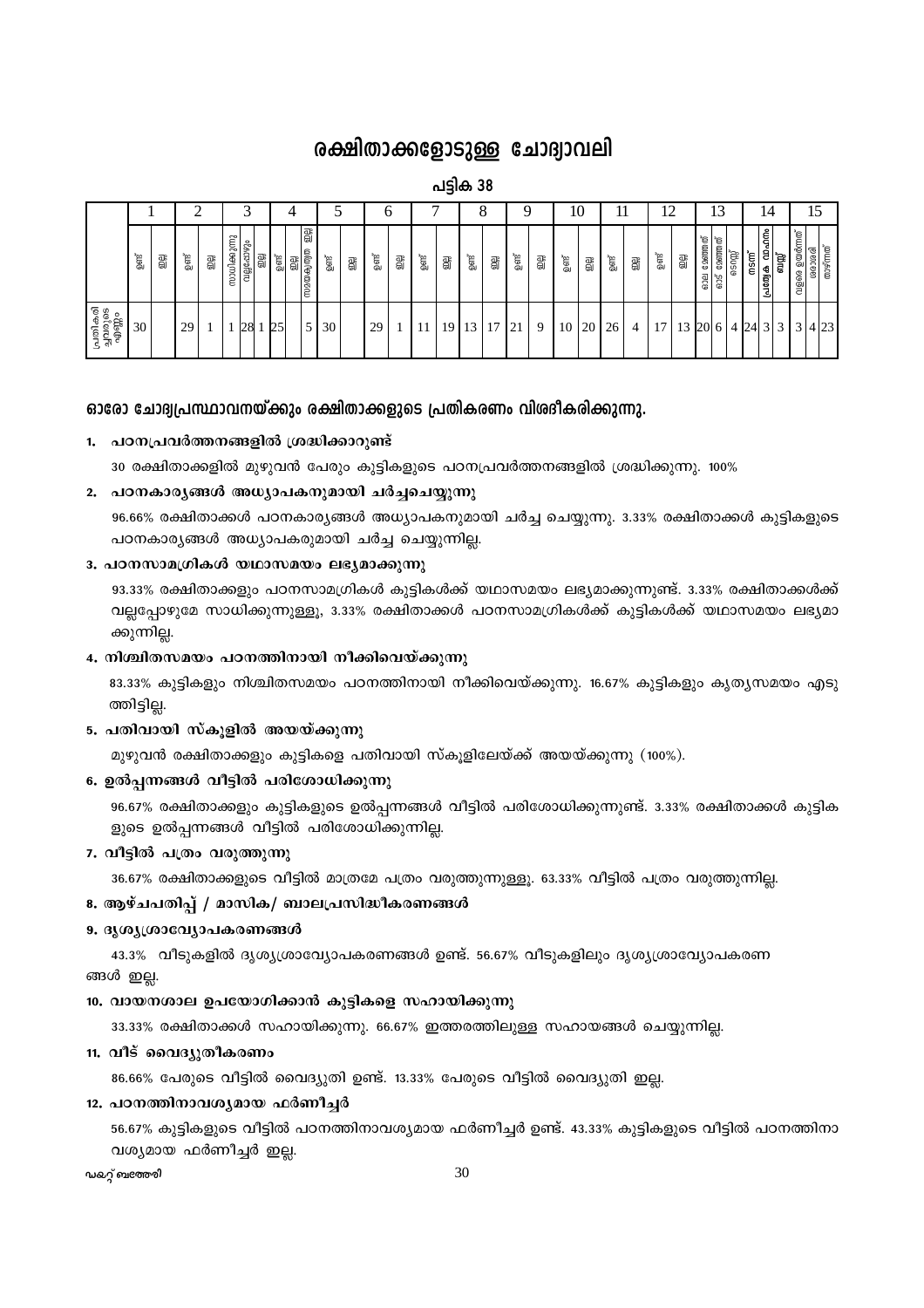#### 13. വീട് അവസ്ഥ

66.67% വീട് ഓട് മേഞ്ഞത്. 20% വീട് ടെറസ്. 13.33% വീട് ഓല മേഞ്ഞത്.

#### 14. സ്കൂളിലേയ്ക്കുള്ള യാത്ര

80% കുട്ടികളും നടന്നാണ് വരുന്നത്. 10% കുട്ടികൾ സ്പെഷ്യൽ വാഹനത്തിലും 10% കുട്ടികൾ ബസ്സിലുമാണ് വരുന്നത്.

#### 15. കൂട്ടിയുടെ നിലവാരം

10% കുട്ടികൾ വളരെ ഉയർന്ന നിലവാരത്തിൽ 13.33% കുട്ടികൾ ഉയർന്ന നിലവാരത്തിൽ 76.67% കുട്ടികൾ ശരാ ശരി നിലവാരത്തിൽ നിൽക്കുന്നു.

# കണ്ടെത്തലുകൾ

- $\bm{\hat{X}}$  ഭൂരിഭാഗം രക്ഷിതാക്കളും കുട്ടികളുടെ പഠനകാര്യങ്ങളിൽ ശ്രദ്ധ പതിപ്പിക്കുന്നു.
- ❖ ഭൂരിപക്ഷം വീടുകളിലും കുട്ടികൾക്ക് വായിക്കാനുള്ള പത്രം, ആനുകാലിക പ്രസിദ്ധീകരണങ്ങൾ എന്നിവ ലഭിക്കുന്നില്ല.
- $\boldsymbol{\cdot}$  ഭൂരിഭാഗം കുട്ടികളുടെ വീടുകളിലും ദൃശ്യശ്രാവ്യോപകരണങ്ങൾ ഇല്ല
- ❖ പുറമെയുള്ള വായനശാലകളുടെ ഉപയോഗം കുട്ടികൾക്ക് ലഭ്യമാക്കാൻ ഭൂരിഭാഗം രക്ഷിതാക്കൾക്കും കഴിയു ന്നില്ല.
- ❖ 43.33% കുട്ടികൾക്കും വീട്ടിൽ പഠനത്തിനാവശ്യമായ ഫർണീച്ചർ സൗകര്യം ലഭ്യമല്ല.
- $\bm{\dot{\cdot}}$  കിലോമീറ്ററുകൾ നടന്നാണ് ഭൂരിഭാഗം കുട്ടികളും സ്കൂളിൽ എത്തുന്നത്.
- $\clubsuit$  76.67% കുട്ടികളും ശരാശരി നിലവാരത്തിൽ ആണ്.
- $\boldsymbol{\dot{\cdot}}$  വൈദ്യുതി സൗകര്യങ്ങൾ ഇല്ലാത്ത വീടുകളും ഉണ്ട്.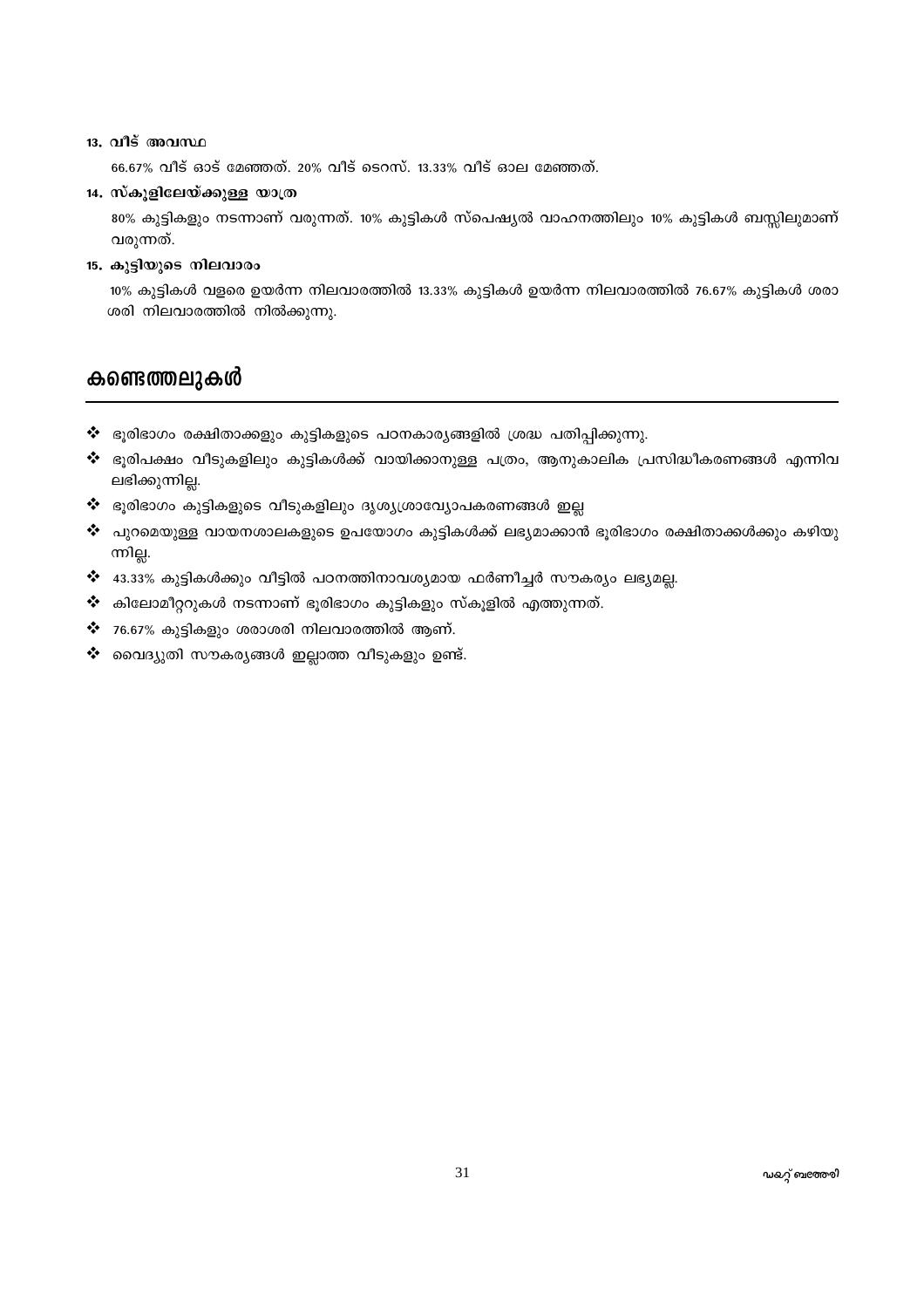### ക്ലാസ് മോണിറ്ററിംഗ്

| മേഖല     |                                               | സജ്ജീകരണം                         |                                               |                     | ആസൂത്രണം                          |                        |                                         | നിർവ്വഹണം                     |                                    |                                              | മെറ്റീരിയലുകൾ                                   |           |
|----------|-----------------------------------------------|-----------------------------------|-----------------------------------------------|---------------------|-----------------------------------|------------------------|-----------------------------------------|-------------------------------|------------------------------------|----------------------------------------------|-------------------------------------------------|-----------|
| സൂചകങ്ങൾ | ā<br>ആക്ഷൻ<br>ദ്വാർത്ഥി<br>അദ്ധ്യാപക<br>ഇന്റർ | സംഘപ്രവർത്തിന്<br>സഹായം<br>ത്തിന് | യന്നാന്<br>നത്താസ്ല<br>രീതി<br>ගැහු<br>ത്തിന് | അടിസ്ഥാനമാക്കി<br>8 | <b>s</b> mm<br>endents<br>പരിശേധന | ചിന്താശേഷി<br>വളർത്തുക | അവശ്വബോധം<br>കുട്ടികളുടെ<br>പങ്കാളിത്തം | ഉപയോഗിക്കുന്ന<br><b>B</b> 0c8 | <b>Fete</b><br>നിർണ്ണയം<br>നിരന്തര | പങ്കാളിത്തത്തോടെ<br>കുട്ടികളുടെ<br>നിർമ്മാണം | സ്വയംപ്രവർത്തന<br>ഉതകുന്ന<br>$\omega$<br>ത്തിന് | അനുയോജ്വത |
| സ്കോർ    | 40                                            | 35                                |                                               | 33                  | 32                                | 30                     | 34                                      | 34                            | 35                                 | 27                                           | 29                                              | 33        |
| ത്രേഡ്   | A                                             | B                                 | B                                             | B                   | B                                 | B                      | B                                       | B                             | B                                  | B                                            | B                                               | B         |
| ശതമാനം   | 74                                            | 64.8                              | 61                                            | 61.1                | 59                                | 55.5                   | 62.1                                    | 62.1                          | 64.8                               | 50                                           | 53.7                                            | 61.1      |

പട്ടിക 39

#### മേഖല 1 : സജ്ജീകരണം

ഈ മേഖലയിൽ 3 സൂചകങ്ങളാണുള്ളത്. അധ്യാപക-വിദ്യാർത്ഥി ബന്ധത്തിനുള്ള അവസരങ്ങൾ നൽകൽ 74 ശതമാനമാണുള്ളത്. സംഘപ്രവർത്തനങ്ങൾക്കുള്ള അവസരങ്ങൾ നൽകുന്നതിൽ 64.8 ശതമാനവും. വിവിധ പഠ നപ്രവർത്തനങ്ങളുടെ ഫലമായുണ്ടാകുന്ന ഉല്പന്നങ്ങളുടെ പുനരുപയോഗസാധ്യതകളും വായനപ്പെട്ടി തുടങ്ങി യവ ഉപയോഗപ്പെടുത്തി പഠനാന്തരീക്ഷം മെച്ചപ്പെടുത്തുന്നതിൽ 61 ശതമാനമാണുള്ളത്.

കുട്ടികളുടെ ഭാഷാപരമായ പിന്നാക്കാവസ്ഥയ്ക്ക് കാരണമായുള്ളത് അധ്യാപകരുടെ സജ്ജീകരണ കുറവാണ്. ഈ മേഖലയിൽ ഏറ്റവും പിന്നാക്കാവസ്ഥ കാണുന്നത് കുട്ടികളുടെ ഉൽപ്പന്നങ്ങൾ പുനരുപയോഗസാധ്യമാകുന്നവിധ ത്തിൽ സജ്ജീകരണത്തിലുണ്ട്.

#### മേഖല 2 : ആസൂത്രണം

ഈ മേഖലയിൽ 3 സുചകങ്ങളാണുള്ളത്

- ❖ C.O. based B
- $\mathbf{\hat{P}}$  ഭിന്നനിലവാര പരിഗണന  $\, {\bf B} \,$
- $\clubsuit$  ചിന്താശേഷി വളർച്ചയ്ക്ക്  $\,$  B

ഭാഷാസമീപനമനുസരിച്ചുള്ള ആസൂത്രണത്തിൽ അധ്യാപകർ പിന്നാക്കാവസ്ഥയിലാണ്. C.O അടിസ്ഥാനത്തി ലുള്ള ആസൂത്രണം നടക്കുന്നില്ല. പൊതുവെ ഭിന്നനിലവാരമനുസരിച്ചുള്ള ആസൂത്രണവും കുട്ടികളിൽ ചിന്താ ശേഷി വളർത്തുന്നതിനുള്ള പ്രവർത്തനങ്ങൾക്കുള്ള അവസരവും കുറവാണ്.

ആസുത്രണത്തിൽ CO കളുടെ വ്യാപ്തി എത്ര മാത്രമെന്ന് പരിഗണിക്കുന്നില്ല. എല്ലാ പ്രവർത്തനങ്ങളും ലേഖന ത്തിൽ അവസാനിപ്പിക്കുന്നില്ല.

#### മേഖല 3 : നിർവ്വഹണം

ഈ മേഖലയിൽ 3 സുചകങ്ങളാണുള്ളത്

- $\clubsuit$  ആവശ്യബോധം  $\overline{B}$
- ❖ ഉപയോഗിക്കുന്ന ഭാഷ B
- $\mathbf{\hat{P}}$  നിരന്തരമുല്യനിർണയം  $\mathbf B$

#### **ഡ**കറ്റ് ബത്തേരി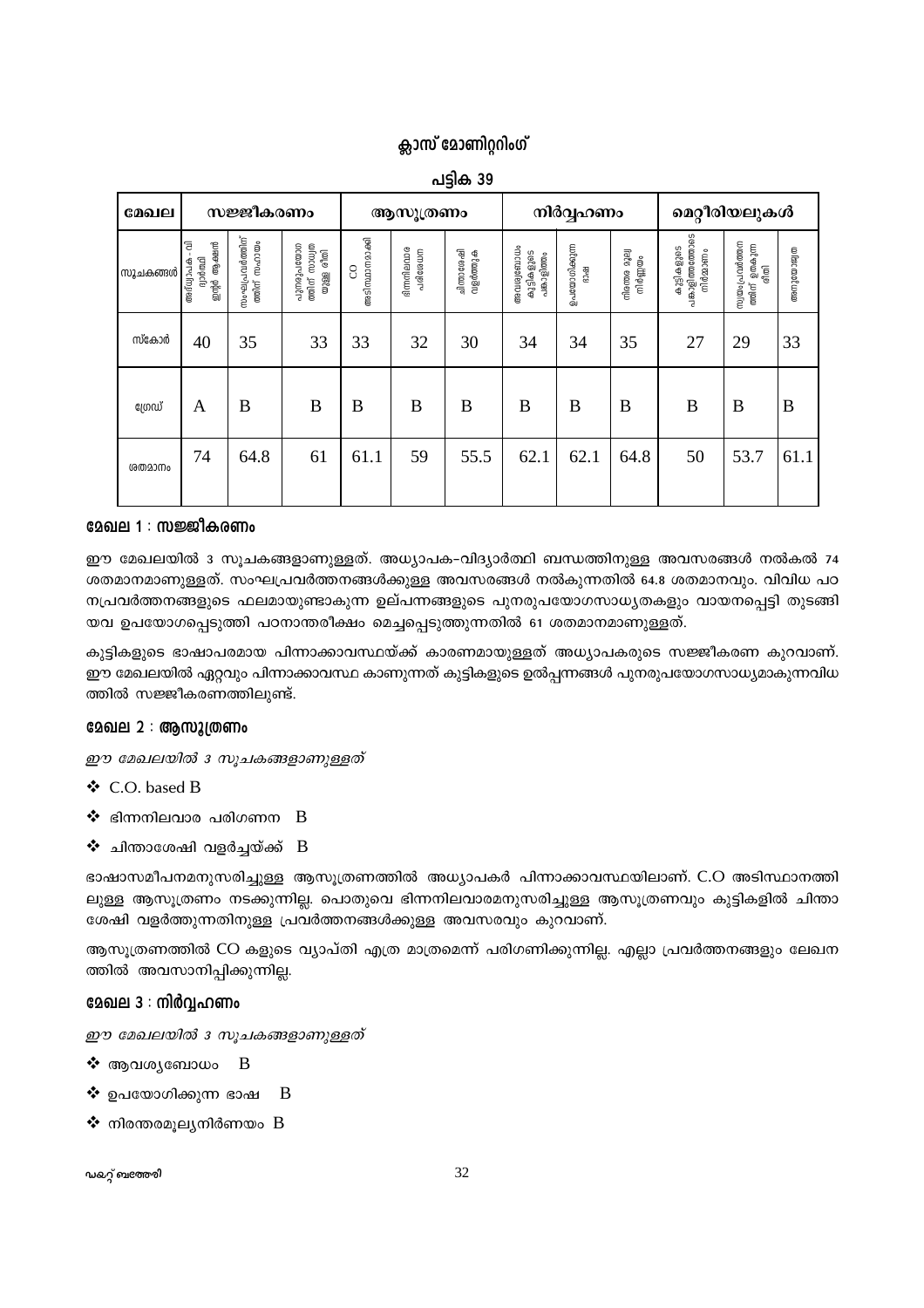ആവശ്യബോധം ഉതകുന്ന തരത്തിൽ പഠനപ്രവർത്തനങ്ങൾ മുന്നോട്ട് പോകുവാൻ കഴിയുന്നില്ല. നിര ന്തര മൂല്യനിർണ്ണയം സ്വാഭാവികരീതിയിൽ നടക്കുന്നില്ല. പ്രവർത്തനങ്ങളുടെ സ്വഭാവത്തിനനുസരിച്ചുള്ള സ്വാഭാ വികമായ ഗ്രൂപ്പിംഗ് തന്ത്രം പരാജയമാണ്. ഭാഷാസമീപനമനുസരിച്ച് നിർവ്വഹണം നടക്കുന്നില്ല.

### മേഖല 4 : മെറ്റീരിയൽസ്

ഈ മേഖലയിൽ 3 സൂചകങ്ങളാണുള്ളത്.

|  |  | $\boldsymbol{\cdot}$ കുട്ടികളുടെ പങ്കാളിത്തത്തോടുള്ള മെറ്റീരിയൽ നിർമ്മാണം $\boldsymbol{\mathrm{B}}$ |  |  |  |
|--|--|-----------------------------------------------------------------------------------------------------|--|--|--|
|--|--|-----------------------------------------------------------------------------------------------------|--|--|--|

|  |  | $\boldsymbol{\dot{\cdot}}$ സ്വയം പഠനത്തിനുണ്ടാകുന്ന രീതി |  |  |
|--|--|----------------------------------------------------------|--|--|
|--|--|----------------------------------------------------------|--|--|

❖ അനുയോജൃത

മെറ്റീരിയൽ ഉപയോഗം കുറവാണ്. ഭാഷാക്ലാസ്സുകളിൽ നേരിടുന്ന പ്രതിസന്ധി. മെറ്റീരിയൽ നിർമ്മാണത്തിൽ കുട്ടികളുടെ പങ്കാളിത്തകുറവാണ്. പുനരുപയോഗസാധ്യതയുള്ള മെറ്റീരിയൽ കുറവ്, മെറ്റീരിയൽ പ്രദർശനം കാര്യ ക്ഷമമല്ല.

 $\overline{B}$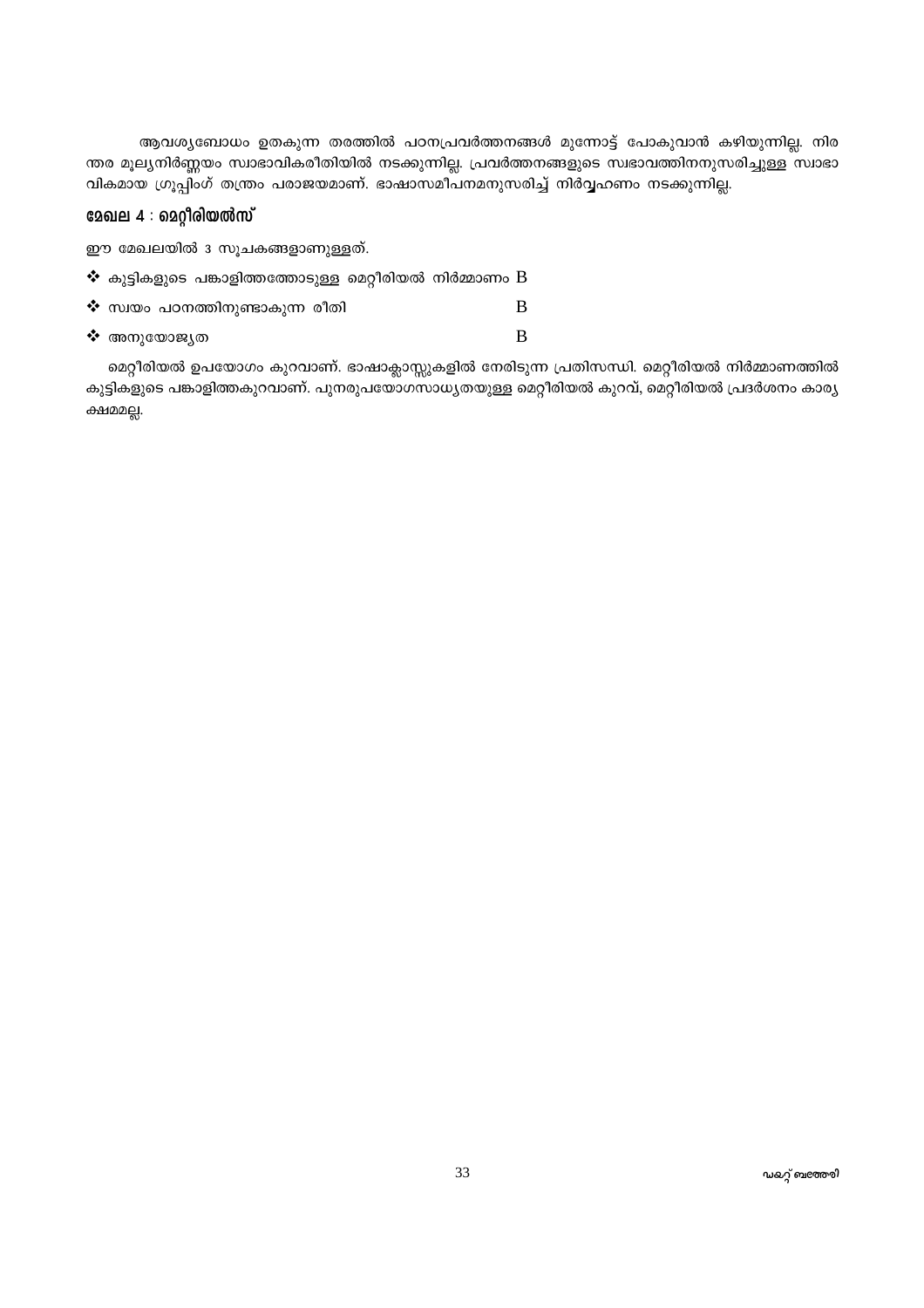# സാമൂഹ്വ സാമ്പത്തിക സർവ്വേ പട്ടിക 40

|          | വിദ്വാഭ്വാസനിലവാരം |      |       | തൊഴിൽ   | വാർഷികവരുമാനം      |                          |                  |                   |                     |
|----------|--------------------|------|-------|---------|--------------------|--------------------------|------------------|-------------------|---------------------|
| നിരക്ഷരർ | സാക്ഷരർ            | കൂലി | ക്വഷി | സർക്കാർ | <b>മറ്റ് തൊഴിൽ</b> | 400 <sub>0</sub><br>താഴെ | $4000 -$<br>6000 | $6000 -$<br>12000 | 12000ന് ।<br>മുകളിൽ |
| ∠        | 88                 | 56   | 16    | ت       | 15                 | 14                       | 30               | 19                | 27                  |

#### അപഗ്രഥനം

വിവിധ വിദ്യാലയങ്ങളിലെ 90 കുട്ടികളുടെ സാമ്പത്തിക സാമുഹൃസ്ഥിതി വിവരങ്ങളാണ് വിശകലനം ചെയ്തത്

- $\frac{1}{2}$ 43% കുട്ടികളും സെക്കണ്ടറി വിദ്യാഭ്യാസത്തിന് മുകളിൽ വിദ്യാഭ്യാസ നിലവാരമുള്ള രക്ഷിതാക്കളോ അംഗ ങ്ങളോ ഉള്ള വീടുകളിൽ നിന്ന് വരുന്നവരാണ്.
- $\bm{\hat{P}}$  55% കുട്ടികളുടെയും വീട്ടിൽ പ്രൈമറി മുതൽ സെക്കണ്ടറി വരെ വിദ്യാഭ്യാസമുള്ള അംഗങ്ങൾ ഉണ്ട്.
- ❖ കേവലം 2% മാത്രമാണ്. തീരെ നിരക്ഷരരായ കുടുംബാംഗങ്ങളുള്ള വീടുകളിൽനിന്നും വരുന്നത്.
- $\mathbf{\hat{*}}$  62% കുട്ടികളുടെ രക്ഷിതാക്കൾ കൂലിപണിക്കാരും 17% പേരുടെ രക്ഷിതാക്കൾ കൃഷിക്കാരുമാണ്.
- $\bm{\hat{P}}$  സർക്കാർ / സേവന മേഖലയിൽ ജോലിനോക്കുന്ന രക്ഷിതാക്കൾ തുലോം കുറവാണ്. കേവലം 3% മാത്രം.
- $\mathbf{r}^{\star}_{\bullet}$ വാർഷിക കുടുംബവരുമാനം 12000ന് മുകളിലുള്ളവരാണ് 30% കുട്ടികളും
- ❖ 4000 % താഴെ വാർഷിക വരുമാനമുള്ളവർ 16%ത്തോളമുണ്ട്.

# കണ്ടെത്തലുകൾ

- $\bm{\cdot}$  പഠനവിധേയമാക്കിയ സാമ്പിളുകൾ പരിശോധിച്ചപ്പോൾ സാമൂഹ്യസാമ്പത്തികമായ അവസ്ഥകൾ പഠനത്തെ കാര്യമായി സ്വാധീനിക്കുന്നില്ല.
- ❖ ഉയർന്ന അക്കാദമി നിലവാരമുള്ള കുടുംബാംഗങ്ങളിൽനിന്നുള്ള സഹായം കുട്ടികളുടെ പഠനകാരൃങ്ങളിൽ സഹായകമാകുന്നില്ല.
- $\boldsymbol{\hat{\cdot}}$  നിരക്ഷരരായ കുടുംബങ്ങളിൽനിന്നും വരുന്ന കുട്ടികൾ തുലോം കുറവാണ്.
- ❖ സർക്കാർ മേഖലകളിൽ സേവനമനുഷ്ഠിക്കുന്ന രക്ഷിതാക്കളുടെ കുട്ടികൾ ലഭ്യമായ സാമ്പിളുകളിൽ പൊതു വിദ്യാലയങ്ങളിൽ വളരെ കുറവാണ്.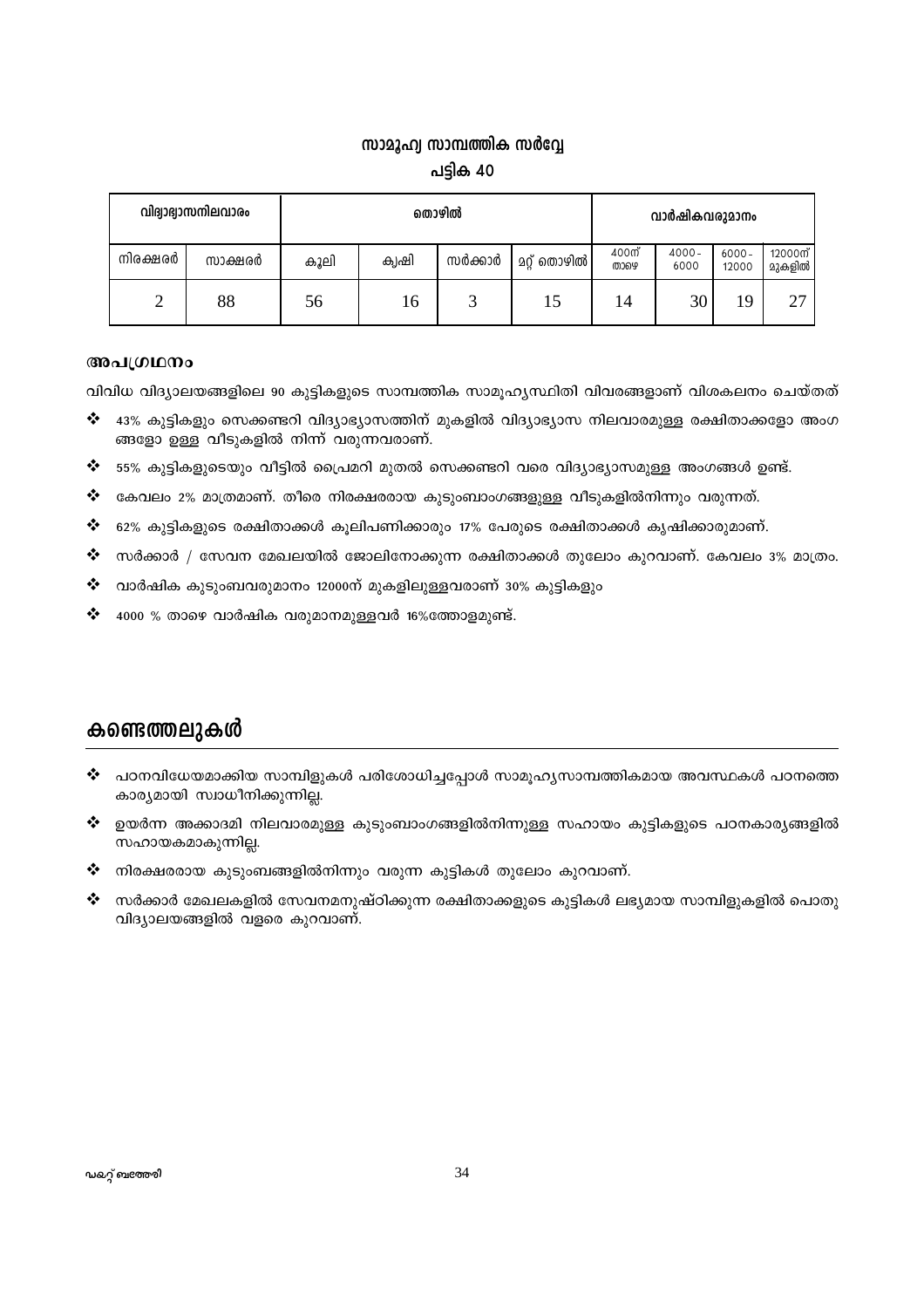# ഫോക്കസ് ഗ്രൂഷ് ചർച്ച: പ്രതികരണം

### വായന

#### അധ്വാപകർ

#### മികവുകൾ

- $\frac{1}{2}$ വായന, ലേഖനം എന്നിവയിൽ കൂട്ടികൾക്ക് ധാരാളം അവസരങ്ങൾ ലഭിക്കുന്നുണ്ട്.
- $\ddot{\bullet}$ നന്നായി വായിക്കുന്ന കൂട്ടികൾക്ക് നന്നായി എഴുതാൻ സാധിക്കുന്നുണ്ട്.
- $\frac{1}{2}$ ആനുകാലികങ്ങൾ, ബാലപ്രസിദ്ധീകരണങ്ങൾ എന്നിവയുടെ വായന ധാരാളം വർധിച്ചിട്ടുണ്ട്.
- $\frac{1}{2}$ വായനയിലേക്ക് നയിക്കാനുള്ള ധാരാളം സന്ദർഭങ്ങൾ സൃഷ്ടിക്കാൻ അധ്യാപകർക്ക് കഴിയുന്നുണ്ട്.
- ❖ ഭാഷാസമീപനം വിഭാവനം ചെയ്ത വായനമുല, ദിനാചരണങ്ങൾ തുടങ്ങിയവ വായനയെ പ്രോത്സാ ഹിപ്പിക്കുന്നുണ്ട്

#### പ്രശ്നങ്ങൾ

- $\bullet$ പഠന, ബോധനസമയം ആവശ്യത്തിന് ലഭ്യമാകാത്തത് വായനയെ പ്രതികൂലമായി ബാധിക്കുന്നു.
- $\cdot$ മനഃപാഠവായന നടക്കുന്നു. ആശയഗ്രഹണം, അക്ഷരങ്ങൾ തിരിച്ചറിയൽ എന്നിവ നടക്കുന്നില്ല.
- ❖ ശ്രാവ്യവായനയ്ക്ക് അവസരങ്ങൾ കുറവാണ്
- $\ddot{\bullet}$ മറ്റു ഭാഷകൾ (ഉദാ. പണിയഭാഷ) വീട്ടിൽ സംസാരിക്കുന്ന കൂട്ടികൾക്ക് വായനയിൽ ബുദ്ധിമുട്ട് നേരി ടുന്നു.
- $\ddot{\cdot}$ വായനസാമഗ്രികൾ, വായനാവസരങ്ങൾ ഇവ ലഭ്യമാകാത്ത സ്ഥലങ്ങളിൽ വായന പിറകോട്ട് പോകുന്നു.

#### രക്ഷിതാക്കൾ

#### മികവുകൾ

- $\bullet^{\bullet}_{\bullet^{\bullet}}$ വായനാശീലം വർധിച്ചിട്ടുണ്ട്
- $\frac{1}{2}$ ബാലപ്രസിദ്ധീകരണങ്ങൾ, ആനുകാലികങ്ങൾ ഇവ കുട്ടികൾ ധാരാളമായി വായിക്കുന്നുണ്ട്.

### പ്രശ്നങ്ങൾ

- $\cdot$ ശ്രാവ്യവായന അവഗണിക്കപ്പെടുന്നു
- $\cdot$ ആശയഗ്രഹണവായന വേണ്ടത്ര നടക്കുന്നില്ല
- $\frac{1}{2}$ കുട്ടികളുടെ നിലവാരത്തിലുള്ള പ്രസിദ്ധീകരണങ്ങൾ ലഭ്യമാകുന്നില്ല. ലഭ്യമായവ കുട്ടികളുടെ കൈക ളിൽ എത്തുന്നുമില്ല.
- $\frac{1}{2}$ ഉച്ചാരണശുദ്ധിയില്ല.

# കൂട്ടികൾ

#### മികവുകൾ

- $\cdot$ വായനയ്ക്ക് ധാരാളം അവസരം ലഭിക്കുന്നു
- ❖ ഇഷ്ടപ്പെട്ടത് വായിക്കാനുള്ള സ്വാതന്ത്ര്യം ലഭിക്കുന്നു
- $\frac{1}{2}$ സംസാരഭാഷ എന്ന നിലയിൽ മലയാളഭാഷ ഇഷ്ടമാണ്.

#### പ്രശ്നങ്ങൾ

- $\frac{1}{2}$ ശ്രാവ്യവായനയ്ക്ക് എല്ലാവർക്കും അവസരം ലഭിക്കുന്നില്ല
- ÷ ഇഷ്ടപ്പെട്ട പുസ്തകങ്ങൾ ലഭ്യമാകുന്നില്ല
- $\mathbf{r}^{\star}_{\mathbf{r}^{\star}}$ കുട്ടികളുടെ സംസാരഭാഷ, അധ്യാപകരുടെ ഭാഷ, ഇവയിലെ പൊരുത്തക്കേടുകൾ
- $\frac{1}{2}$ അധ്യാപകന്റെ മാതൃകാവായനയില്ല. ഉച്ചാരണശുദ്ധി വരുത്താൻ അവസരം ലഭിക്കുന്നില്ല.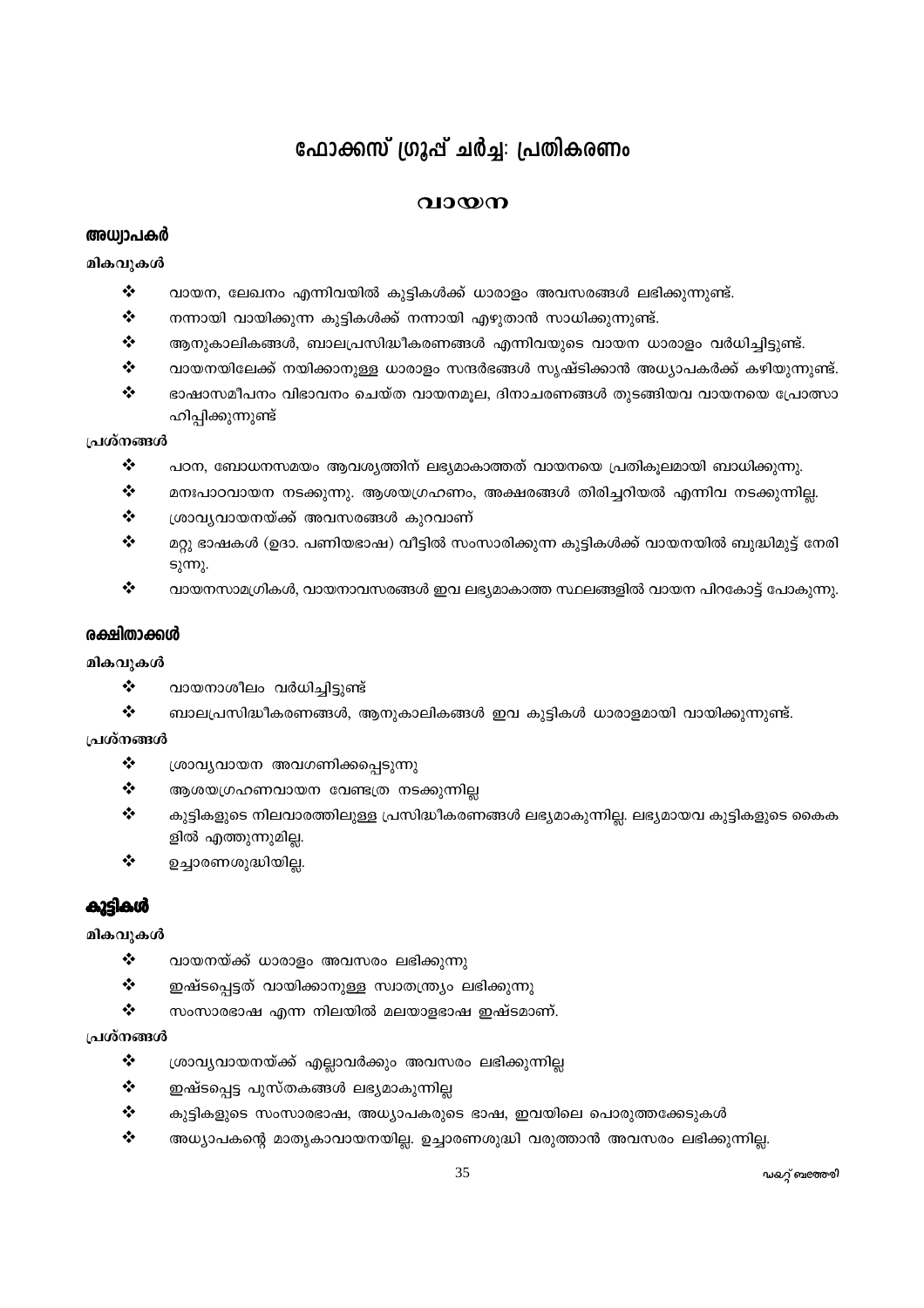#### ലേഖനം

#### അധ്വാപകൻ

മികവുകൾ

- ❖ ആവശ്യബോധം സൃഷ്ടിച്ചുകൊണ്ട് ലേഖനസന്ദർഭങ്ങൾ ഒരുക്കുന്നതുകൊണ്ട് സ്വന്തമായ ആശയ ങ്ങൾ എഴുതി പ്രകടിപ്പിക്കാനുള്ള കഴിവ് വർദ്ധിച്ചിട്ടുണ്ട്.
- $\frac{1}{2}$ എഡിറ്റിങ്ങിലൂടെ തെറ്റുകൾ സ്വയം തിരുത്താനും പരസ്പരം തിരുത്താനും അവസരം ലഭിക്കുന്നുണ്ട്.

പ്രശ്നങ്ങൾ

- $\frac{1}{2}$ ചിഹ്നങ്ങൾ വേണ്ടിടത്ത് പ്രയോഗിക്കാത്തത് മൂലം ധാരാളം അക്ഷരത്തെറ്റുകൾ വരുത്തുന്നു.
- $\frac{1}{2}$ വായനയുടെ കുറവ് ലേഖനത്തെ ബാധിക്കുന്നു.
- $\frac{1}{2}$ ആശയപരമായ തെറ്റുകൾ ധാരാളം കടന്നുവരുന്നു.
- $\cdot$ സംസാരഭാഷയിൽ എഴുതുന്നു.
- $\cdot$ അധ്യാപകന് വ്യക്തിഗതമായി കുട്ടികളെ ലേഖനപ്രവർത്തത്തിൽ സഹായിക്കാൻ കഴിയുന്നില്ല.

#### രക്ഷിതാക്കൾ

#### മികവുകൾ

- $\frac{1}{2}$ ധാരാളം എഴുതാനുള്ള അവസരങ്ങൾ ലഭിക്കുന്നുണ്ട്
- $\frac{1}{2}$ വൈവിധ്യമുള്ള ലേഖനപ്രവർത്തനങ്ങളിൽ കുട്ടികൾ ഏർപ്പെടുന്നു.

#### പോരായ്മകൾ

- $\cdot$ ലേഖനപ്രവർത്തനങ്ങളിൽ ധാരാളം തെറ്റുകൾ കടന്നുവരുന്നു
- $\ddot{\cdot}$ തെറ്റുകൾ ബോധ്യപ്പെടുത്താനും തിരുത്താനുമുള്ള അവസരങ്ങൾ വേണ്ടത്രയില്ല.
- $\frac{1}{2}$ വാകൃഘടനാക്രമം പാലിക്കുന്നില്ല. രക്ഷിതാക്കൾക്ക് കുട്ടികളെ സഹായിക്കാൻ വേണ്ടത്ര സാഹചര്യ മില്ല.
- ❖ എന്ത് സഹായം എപ്പോൾ നല്കണം എന്ന് അറിയില്ല.

### കുട്ടികൾ

### മികവുകൾ

- $\frac{1}{2}$ ഗ്രൂപ്പ് പ്രവർത്തനങ്ങളിലൂടെ ലേഖനത്തിലെ തെറ്റുകൾ തിരുത്താനും നിലവാരം മെച്ചപ്പെടുത്താനും കഴിയുന്നു.
- ❖ സർഗ്ഗാത്മക രചനകൾ നടത്താനും രചനകൾക്ക് അംഗീകാരം ലഭിക്കാനും ധാരാളം അവസരങ്ങൾ ലഭിക്കുന്നു.

#### പോരായ്മകൾ

- $\frac{1}{2}$ ലേഖനത്തിന്റെ നല്ല മാതൃകകൾ ലഭിക്കുന്ന അവസരങ്ങൾ വിരളമാണ്.
- $\frac{1}{2}$ ബ്ലാക്ബോർഡിന്റെ ഉപയോഗം കുറവായതിനാൽ നല്ല മാതൃകകൾ ലഭിക്കാൻ അവസരമില്ല.
- $\frac{1}{2}$ ധാരാളം ആശയങ്ങൾ ഉണ്ടെങ്കിലും ശരിയായി എഴുതി ഫലിപ്പിക്കാൻ കഴിയുന്നില്ല.
- $\bullet$ എല്ലാ അക്ഷരങ്ങളെയും ശരിയായി തിരിച്ചറിയാൻ കഴിയുന്നില്ല. സ്വരങ്ങളും അവയുടെ ചിഹ്നങ്ങളും തമ്മിലുള്ള ബന്ധം മനസ്സിലാക്കാൻ കഴിയുന്നില്ല.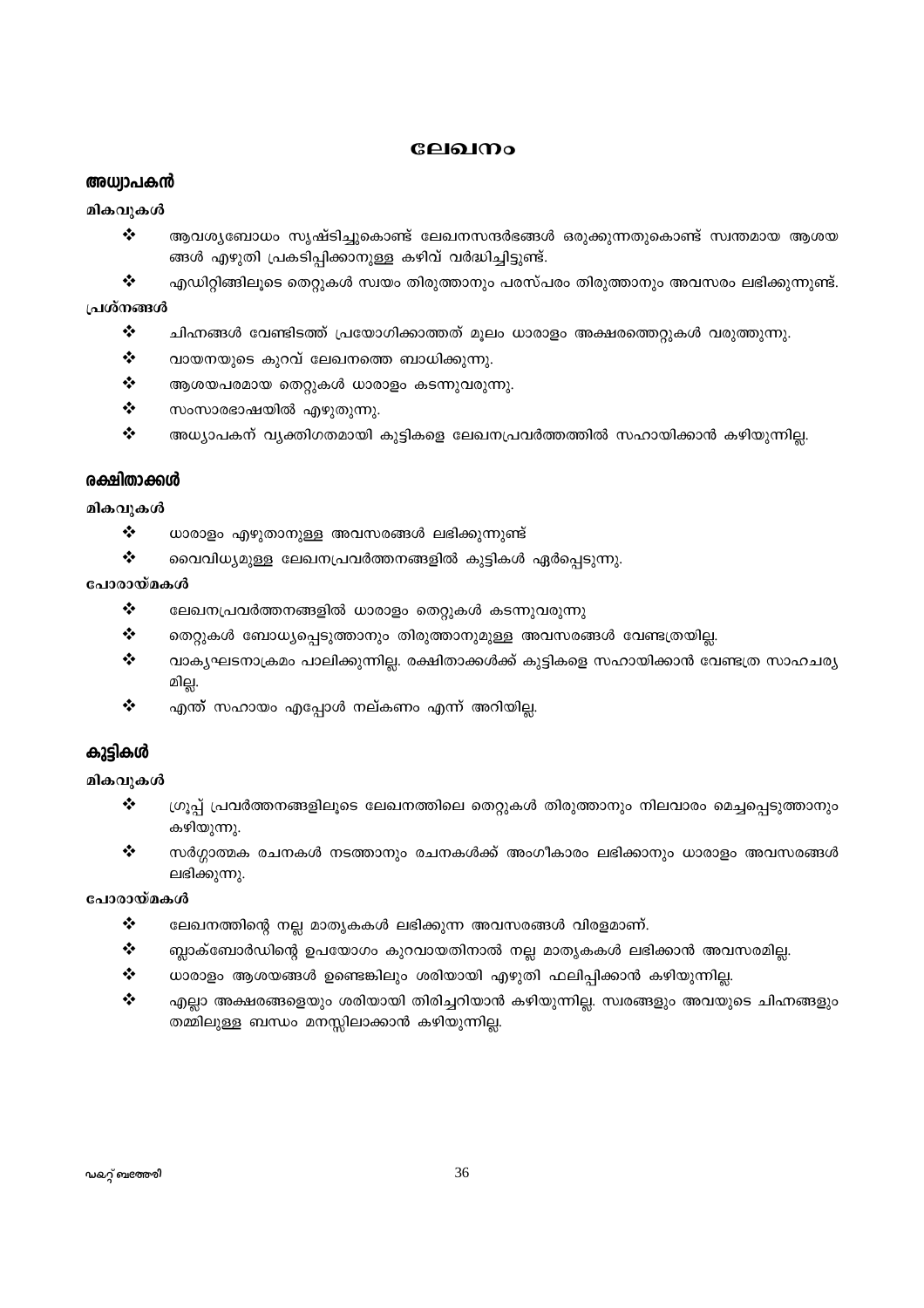# നിർദേശങ്ങൾ

- $\mathbf{I}$ അധ്യാപകപരിശീലനങ്ങളിൽ താഴെ പറയുന്ന മേഖലകൾക്ക് ഊന്നൽ നൽകണം
	- വായനാമേഖലയിലെ സൂചകങ്ങൾക്കനുസരിച്ചുള്ള പ്രവർത്തനങ്ങളുടെ ആസൂത്രണവും സംഘാടനവും  $\mathbf{1}$
	- കരിക്കുലർ ഒബ്ജക്ടീവിന്റെ വ്യാപ്തി, വളർച്ച, തുടർപ്രവർത്തനങ്ങൾ സംഘടിപ്പിക്കൽ  $\overline{2}$
	- എഡിറ്റിംഗ് പ്രക്രിയ 3.
	- C.O.കൾക്കനുസരിച്ച് ലൈബ്രറി പുസ്തകങ്ങളുടെയും സി.ഡി.കളുടെയും തെരഞ്ഞെടുപ്പും  $\boldsymbol{4}$ ഉപയോഗവും
- $\mathbf{H}$ മലയാളം രണ്ടാം ഭാഷയായവർക്ക് അവരവരുടെ പ്രാദേശിക ഭാഷയിൽ കളികളും പ്രവർത്തനങ്ങളും നൽകണം
- $III$ ആനുകാലിക പ്രസിദ്ധീകരണങ്ങൾ, പത്രങ്ങൾ ഇവ ക്ലാസ്മുറിയിൽ സജ്ജമാക്കണം.
- IV ദിനാചരണങ്ങൾ ഭാഷാപ്രവർത്തനങ്ങളുമായി ബന്ധിപ്പിച്ച് നടത്തണം
- V കുട്ടികൾക്ക് മാതൃകകൾ കാണുവാനുള്ള അവസരം ക്ലാസ്സിൽ ഉറപ്പാക്കണം
- $VI$ ഭാഷാപ്രവർത്തനകൾ മറ്റു വിഷയങ്ങളുമായി പരമാവധി ഉദ്ഗ്രഥിച്ച് നടപ്പാക്കുക.
- VII ക്ലാസ്സ് പി.ടി.എ.കളിൽ കുട്ടികളുടെ ഉത്പന്നങ്ങൾ പ്രദർശിപ്പിക്കുകയും മികവുകളും പ്രശ്നങ്ങളും ചർച്ച ചെയ്യുകയും വേണം
- VIII ക്ലാസ്സ് മാഗസിനുകൾ, സ്കൂൾ മാഗസിനുകൾ എന്നിവ ചിട്ടയോടെ ആസുത്രണം ചെയ്ത് പ്രസിദ്ധീകരി ക്കേണ്ടതാണ്.
- $IX$ ഭാഷാപ്രവർത്തനങ്ങൾ ആസ്ഥാദ്യകരമാക്കാൻ സി.ഡി.കൾ, ഡോക്യുമെന്ററികൾ എന്നിവ സ്കൂളിൽ ലഭ്യമാ ക്കണം.
- $\mathsf{X}$ കവികൾ, സാഹിത്യകാരന്മാർ തുടങ്ങിയവരെ പങ്കെടുപ്പിച്ചുകൊണ്ടുള്ള സാഹിത്യസദസ്സുകൾ സ്കൂളുക ളിൽ സംഘടിപ്പിക്കൽ.
- $XI$ സാംസ്കാരിക പ്രാധാന്യമുള്ള സ്ഥലങ്ങൾ സന്ദർശിച്ച് കവികൾ, സാഹിത്യകാരന്മാർ തുടങ്ങിയവരെക്കു റിച്ച് കുറിപ്പുകൾ തയ്യാറാക്കൽ.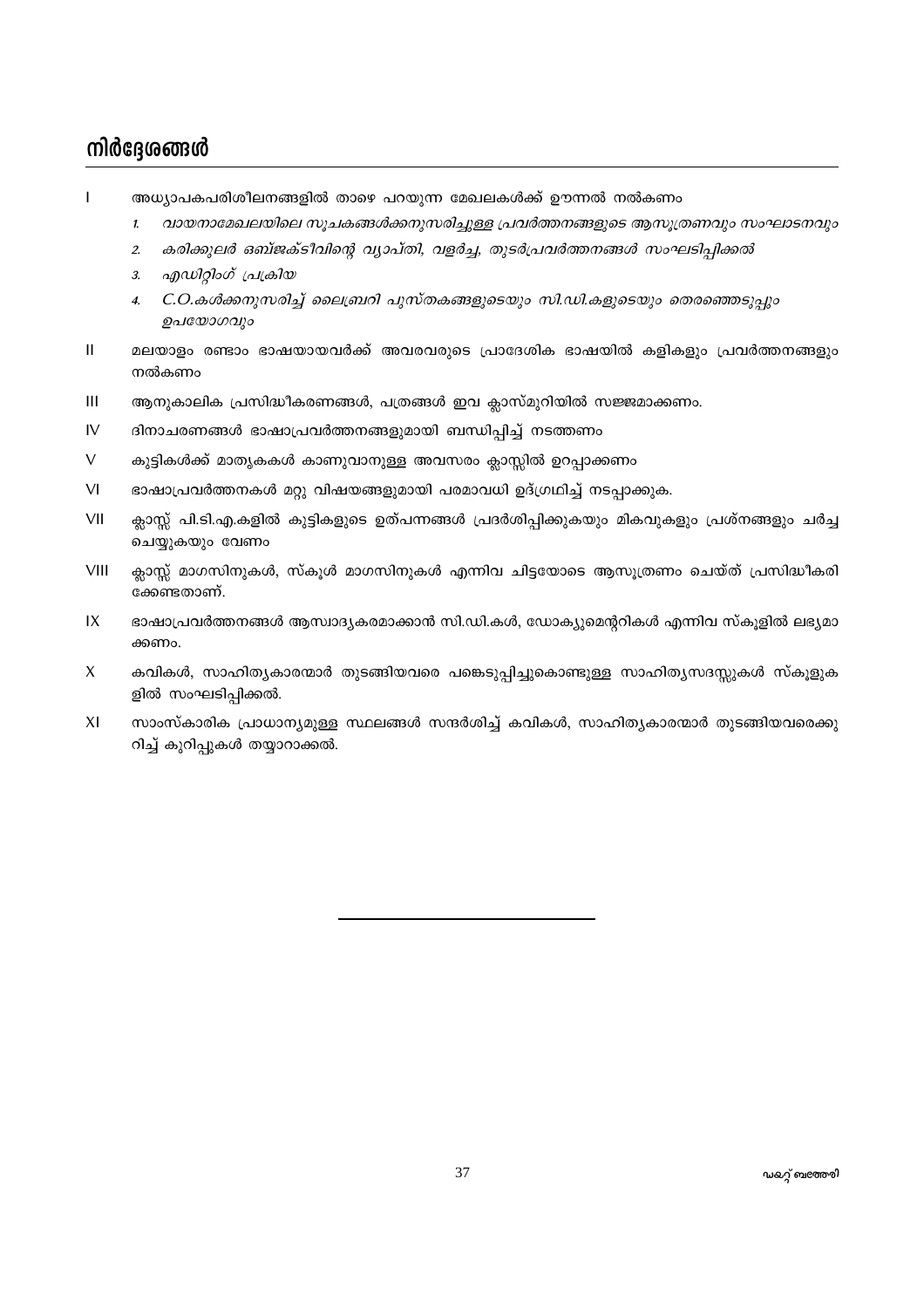#### അനുബന്ധം

### ക്ലാസ് IV വായന/ ലേഖനം മൂല്യനിർണ്ണയോപാധി ടീച്ചർക്കുള്ള നിർദ്ദേശങ്ങൾ

#### പ്രവർത്തനം 1

- $\bullet^*_{\bullet}$ പരിചയപ്പെടൽ (15 മിനിറ്റ്)
- $\frac{1}{2}$ യാത്ര (സ്വതന്ത്ര ചർച്ച)
- ❖ (കുട്ടികൾ അവരുടെ ഏറ്റവും ഇഷ്ടപ്പെട്ട യാത്രയുടെ അനുഭവങ്ങൾ പങ്കുവയ്ക്കട്ടെ. സ്വതന്ത്രഭാഷണത്തിനുള്ള അവസരം നൽകണം)
- ❖ ടീച്ചറുടെ കുട്ടിക്കാലത്തെ യാത്രാനുഭവം പങ്കുവയ്ക്കാം
- ❖ മണിക്കുട്ടിയെ പരിയചപ്പെടാം. (നിങ്ങളുടെ പ്രായമാണ്; നാലിൽ പഠിക്കുന്നു)
- $\star^*$ മണിക്കുട്ടിക്കും മറക്കാനാവാത്ത ഒരു യാത്രയുണ്ട്. അത് എങ്ങോട്ടായിരുന്നു എന്ന് നിങ്ങൾക്ക് അറിയേണ്ടേ?
- ❖ വായനാസാമഗ്രി നൽകുന്നു
- $\frac{1}{2}$ വ്യക്തിവായന (15 മിനിറ്റ്)
- ചോദ്യാവലി നൽകുന്നു. ഉത്തരങ്ങൾ കണ്ടെത്തി എഴുതട്ടെ (15 മിനിറ്റ്) ❖
- $\bullet^*_{\mathcal{A}}$ അനുയോജ്യവും വസ്തുനിഷ്ഠവുമായ ചോദ്യങ്ങൾ തയ്യാറാക്കുന്നതിനായി ഉത്തരങ്ങൾ എഴുതിയ പേപ്പർ നൽകുന്നു  $(15 \n  $\Omega$$
- ആശയം സംഗ്രഹിക്കാം (15 മിനിറ്റ്) ❖

#### പ്രവർത്തനം 2

#### ഉണർത്തു പ്രവർത്തനം : പാട്ടുപാടാം ( 15 മിനിറ്റ്)

ആന വരുന്നുണ്ടയുയു

- കാണാൻ എന്തൊരു ചേലയ്യ
- കാലുകൾ നാലും തുണാണേ
- ചെവികൾ രണ്ടും മുറമാണേ
- കൊമ്പുകൾ രണ്ടും പല്ലാണേ

കണ്ണുകളയ്യോ ചെറുതാണേ

അടിവച്ചടിവെച്ചടിവെച്ചാ

- വരവൊരു രസമാണയയാ (സംഘമായി പാടാം)
- $\frac{1}{2}$ പാട് അരെക്കുറിചാണ്?
- ❖ ആന-സ്വതന്ത്രചർച്ച

(സംസ്ഥാനമൃഗം; കരയിലെ ഏറ്റവും വലിയജീവി; വാരിക്കുഴി; താപ്പാനകളെ ഉപയോഗിച്ച് നൽകുന്ന പരിശീലനം; ഉത്സവം,ഘോഷയാത്ര എന്നിവയിലെ പ്രാതിനിധ്യം; ആനയെക്കൊണ്ടുള്ള പ്രയോജനങ്ങൾ– തടി പിടിക്കാൻ; വിനോദസഞ്ചാരം; ആനക്കൊമ്പ്–കരകൗശലവസ്തു ക്കൾ; ഭക്ഷണം; ആനയുടെ നിറം, ആകാരസവിശേഷതകൾ etc.)

- $\ddot{\cdot}$ പദസുര്യൻ ആവശ്യമെങ്കിൽ തയ്യാറാക്കാം (കുട്ടി സ്വയം/ടീച്ചർ)
- $\frac{1}{2}$ ആവശ്യമായ പേപ്പർ വിതരണം ചെയ്യുന്നു
- $\frac{1}{2}$ വിവരണം എഴുതട്ടെ (30 മിനിറ്റ്) (maximum 2 hours)

#### മണിക്കുട്ടിയുടെ യാത്ര

ഇന്നലെയായിരുന്നു ഞങ്ങളുടെ വിനോദയാത്ര. വയനാട് ജില്ലയിലെ പ്രധാന സ്ഥലങ്ങളാണ് സന്ദർശിച്ചത്. കോഴിക്കോട്ടു നിന്നും അതിരാവിലെ തന്നെ പുറപ്പെട്ടു. ചുരത്തിലുടെയുള്ള യാത്രയും മുടൽമഞ്ഞും പുതിയ അനുഭവമായിരുന്നു. വളഞ്ഞു പുളഞ്ഞ മലമ്പാതകൾ പിന്നിട്ട് ഞങ്ങൾ വയനാടിന്റെ കവാടമായ ലക്കിടിയിലെത്തി. എവിടെ നോക്കിയാലും പച്ചപ്പു തന്നെ

**ഡ**കറ്റ് ബത്തേരി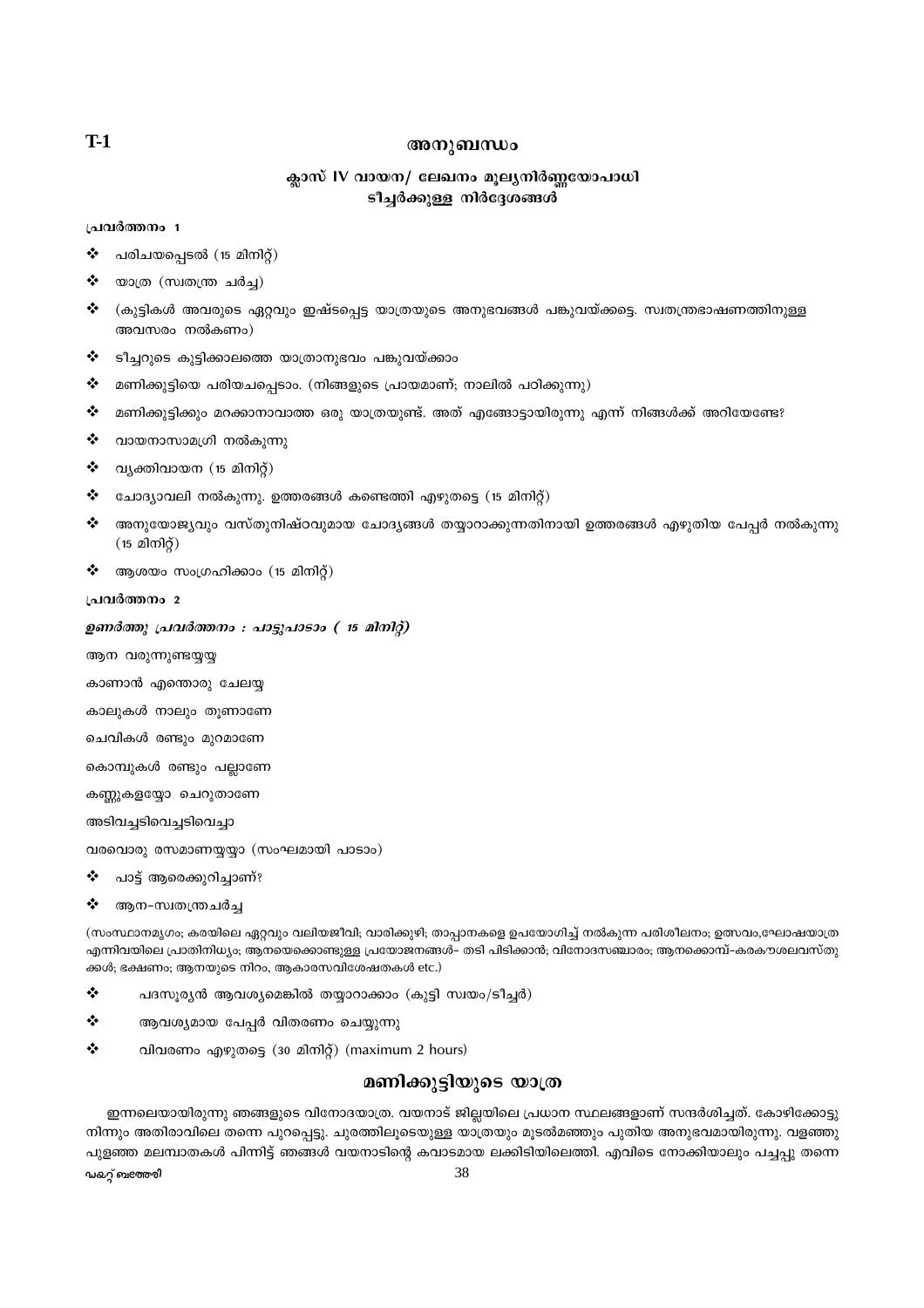കുന്നുകളും മലകളും പാറക്കെട്ടുകളും പുഴകളും നിറഞ്ഞ് മനോഹരമായ പ്രദേശം. വിനോദസഞ്ചാരികൾക്ക് ഏറെ പ്രിയ പ്പെട്ട നാടാണിത്.

ചുരത്തിന്റെ ഓർമ്മകളുമായി നിലകൊള്ളുന്ന ചങ്ങലമരമാണ് ലക്കിടിയിലെ പ്രധാന കാഴ്ച. പുക്കോട് തടാകത്തിലേ ക്കാണ് പിന്നെ ഞങ്ങൾ പോയത്. പുത്തുലഞ്ഞു നിൽക്കുന്ന മരങ്ങൾക്കും വള്ളിപ്പടർപ്പുകൾക്കുമിടയിൽ ശാന്തമായ പ്രദേശം. തടാകത്തിലൂടെയുള്ള ബോട്ട് യാത്രയും ചുറ്റുമുള്ള കുതിരസവാരിയും ഞങ്ങൾ ആസ്വദിച്ചു.

തുടർന്ന് ചരിത്രപ്രാധാന്യമുള്ള എടയ്ക്കൽ ഗുഹയിലേക്കായിരുന്നു യാത്ര. പ്രാചീന ലിപികളും ചിത്രങ്ങളും ഗുഹയിൽ കാണാൻ കഴിഞ്ഞു. മല ഇറങ്ങിയപ്പോഴേക്കും ഞങ്ങളെല്ലാവരും വല്ലാതെ ക്ഷീണിച്ചിരുന്നു. വയനാട്ടിലെ വന്യജീവിസങ്കേ തമായ മുത്തങ്ങയിലേക്കാണ് പിന്നീട് പോയത്. ആന, മാൻ, കാട്ടുപോത്ത്, മലയണ്ണാൻ, മയിൽ , ഉടുമ്പ് തുടങ്ങി ധാരാളം ജീവികളെ ഞങ്ങൾ അവിടെ കണ്ടു. കാട്ടിലുടെയുള്ള യാത്ര രസകരം തന്നെ. പേര് പോലെതന്നെ വയലുകൾ നിറഞ്ഞ നാടാണിത്. കാഴ്ചകളെല്ലാം കണ്ട് തിരിച്ച് ചുരത്തിലെത്തിയപ്പോഴേക്കും സന്ധ്യ കഴിഞ്ഞിരുന്നു. ചുരത്തിൽ നിന്നും താഴേക്ക് നോക്കിയപ്പോൾ ഹായ് ! എന്തു രസം! ആകാശം താഴേക്കിറങ്ങിയതുപോലെ. കോടമഞ്ഞു പുതച്ച മലനിരകൾ പിന്നിട്ട് രാത്രി പത്തു മണിയോടെ ഞങ്ങൾ കോഴിക്കോട്ട് എത്തി.

#### ചോദൃങ്ങൾക്ക് ഉത്തരമെഴുതുക

1. പുക്കോട് തടാകത്തിലെ പ്രത്യേകതകൾ ഏവ?

### വായനാ സാമഗ്രി : ക്ലാസ് VI

 $T-2$ 

#### മേഖല: വായനാശേഷി പരിശോധന

പ്രവർത്തനം; ചുവടെ കൊടുത്തിരിക്കുന്ന സ്വാമി വിവേകാനന്ദന്റെ ബാല്യകാലം സംബന്ധിച്ച ജീവചരിത്രക്കുറിപ് വായി ക്കുക. പ്രധാനാശായങ്ങൾ ഉത്തരമായി വരുന്ന അഞ്ചു ചോദ്യങ്ങളെങ്കിലും നിർമ്മിക്കുക.

÷ ചർച്ച / Interaction -ൽ കൂടി അധ്യാപകൻ അനുകൂല അന്തരീക്ഷം സൃഷ്ടിക്കുന്നു.

#### സ്വാമി വിവേകാനന്ദന്റെ ബാല്യകാലം

നരേന്ദ്രന്റെ കുട്ടിക്കാലത്ത് അവൻ അമ്മയെ വളരെയധികം ഉപദ്രവിച്ചിരുന്നു. എന്നാൽ അവനൊരു ദഃസ്വഭാവിയായിരു ന്നില്ല. പക്ഷെ അവൻ വലിയ കുസൃതിക്കാരനും വികടനുമായിരുന്നു. നരേന്ദ്രനെ നന്നായി വളർത്തുവാൻ രണ്ടു സ്ത്രീകളെ അവന്റെ അമ്മ നിയമിച്ചിരുന്നു. എന്നാൽ അവർക്കുപോലും നരേന്ദ്രന്റെ വികൃതി തടയുവാൻ കഴിഞ്ഞില്ല. അവൻ കൗശല പ്രയോഗങ്ങൾ കൊണ്ട് അമ്മയെ നിരന്തരം ബുദ്ധിമുട്ടിച്ചുകൊണ്ടിരുന്നു.

പുരാണേതിഹാസങ്ങളിൽ പണ്ഡിതയായിരുന്ന ഭുവനേശ്വരിയായിരുന്നു നരേന്ദ്രന്റെ അമ്മ. അമ്മയുടെ മടിയിലിരുന്ന് കേട്ട പുരാണകഥകളിൽ കൂടിയായിരുന്നു അവന്റെ ആദ്യവിദ്യാഭ്യാസം. ഇതിനു പുറമെ ഇംഗ്ലീഷ് ഭാഷയിലെ സാധാരണ പദങ്ങളും മാതൃഭാഷയായ ബംഗാളിയും അമ്മ നരേന്ദ്രനെ പഠിപ്പിച്ചു.

യാചകരോടും സന്യാസിമാരോടും വളരെ ചെറുപ്പത്തിൽ തന്നെ നരേന്ദ്രൻ പ്രത്യേക താൽപര്യം കാണിച്ചു. വീട്ടിലുള്ള തെന്തും അവർക്കു കൊടുക്കുന്നതിന് അവന് യാതൊരു മടിയുമുണ്ടായിരുന്നില്ല. ഇക്കാരണത്താൽത്തന്നെ അവനെ മുറി ക്കുള്ളിലിട്ട് പുട്ടേണ്ടതായിപ്പോലും വന്നിട്ടുണ്ട്.

നരേന്ദ്രൻ മിക്കവാറും വീട്ടിലെ വേലക്കാരോടൊപ്പമായിരുന്നു. അവരായിരുന്നു അവന്റെ പ്രധാന കൂട്ടൂകാർ. അവൻ ഏറ്റവും കൂടുതൽ ഇഷ്ടപ്പെട്ടിരുന്നത് കുതിരവണ്ടിക്കാരനെയാണ്. തലയിൽ മലപോലുള്ള തലപ്പാവു ധരിച്ചിരുന്ന അയാ ളുടെ കയ്യിൽ നിളം കൂടിയ ചമ്മട്ടി ഉണ്ടായിരുന്നു. കുതിരകളെക്കൊണ്ട് അയാൾ പലവിധ അഭ്യാസങ്ങളും കാണിച്ചു. ഗംഭീ രഭാവത്തിൽ വണ്ടിയിലിരുന്ന് കുതിരകളെ തെളിക്കുന്ന അയാളെ കാണുമ്പോൾ ഒരു വലിയ ജന്മിയാണെന്ന് നരേന്ദ്രനു ഭതാന്നി

ആരാണീ നരേന്ദ്രൻ എന്നറിയേണ്ടേ? പിൽക്കാലത്ത് ലോകമെങ്ങും അറിയപ്പെട്ട സ്വാമി വിവേകാനന്ദൻ...!

#### മേഖല : വായനശേഷി പരിശോധന

#### അധ്യാപകർക്കുള്ള നിർദ്ദേശങ്ങൾ

- $\boldsymbol{\hat{\cdot}}$  കൂട്ടികളുടെ വായനശേഷി പരിശോധനയ്ക്കാണ് 'സ്വാമി വിവേകാനന്ദന്റെ ബാല്യകാലം' എന്ന ജീവചരിത്രക്കുറിപ് നൽകിയിരിക്കുന്നത്.
- ❖ സ്ഥാഭാവിക പഠനപ്രവർത്തനാന്തരീക്ഷത്തിലേക്ക് എത്തുന്നതിനായി അധ്യാപകർ സ്വന്തം കുട്ടിക്കാലത്തെക്കുറിച്ച് പറ ഞ്ഞുകൊണ്ട്/ കുട്ടികളെ അവരുടെ കുട്ടിക്കാലത്തെക്കുറിച്ച് ഓർമ്മിപ്പിച്ചുകൊണ്ട് ഈ വായനാസാമഗ്രി അവതരിപ്പി ക്കേണ്ടതാണ്.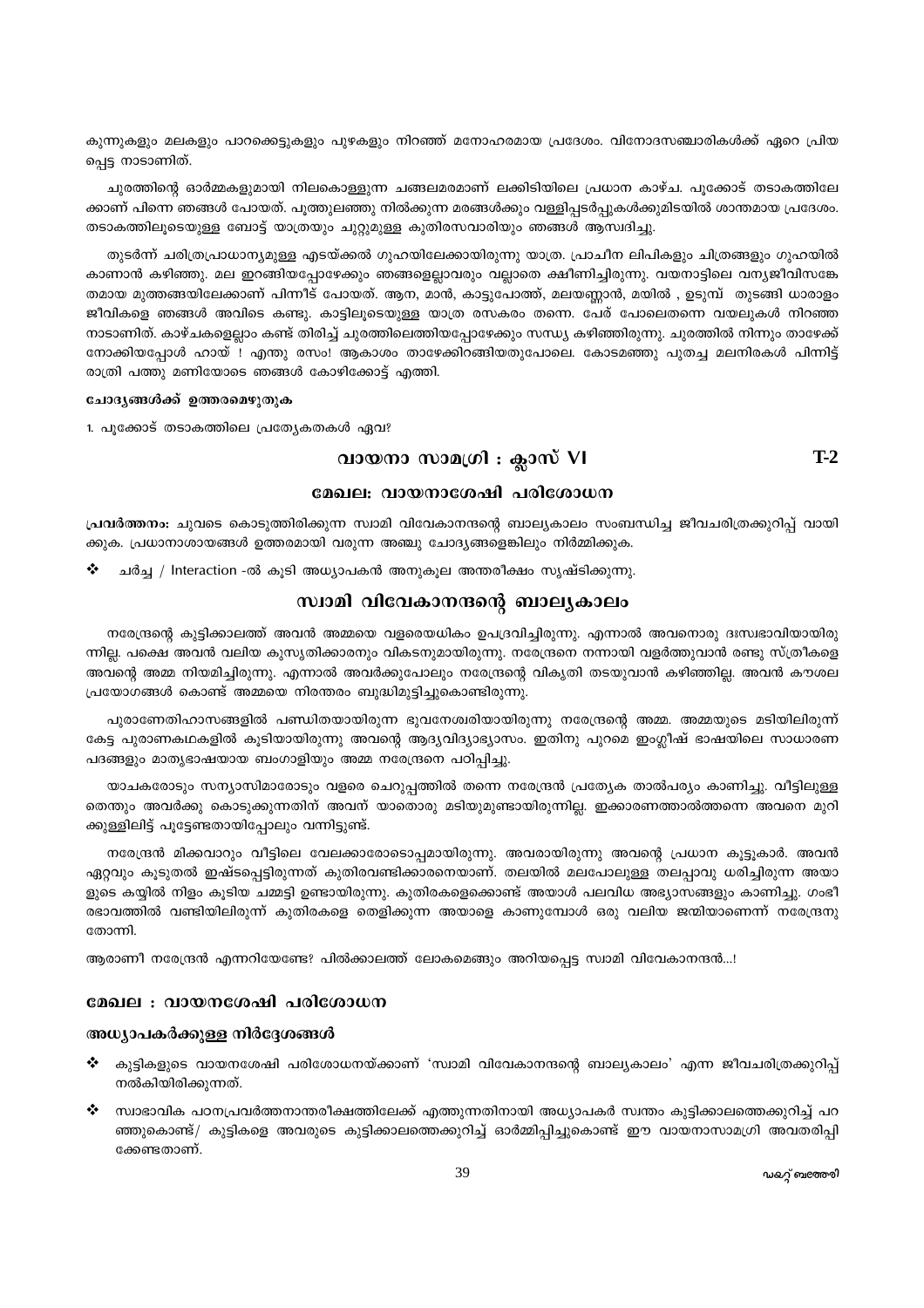40

ചർച്ചാ സുചകങ്ങൾക്കനുസരിച്ച് വസ്തുനിഷ്ഠമായി രേഖപ്പെടുത്തുന്നു.

#### വിവരണശേഖരണം / രേഖപ്പെടുത്തൽ എങ്ങനെ?

യാഥാർത്ഥ്യങ്ങൾ വേർതിരിച്ചെടുത്ത് വസ്തുനിഷ്ഠാറിപ്പോർട്ട് തയ്യാറാക്കുന്നു.

3. കുട്ടികൾ : ക്ലാസ്സിൽ ലഭ്യമായ കുട്ടികളിൽ നിന്നും random selection-ൽ തെരഞ്ഞെടുക്കുന്ന കുട്ടികൾ  $(\text{mI}\omega\text{II}\omega\text{m})$ ന്യാ $(\text{mI}\omega\text{m})$ 

# 2. രക്ഷിതാക്കൾ : അന്നത്തെ ദിവസം ലഭ്യമായ രക്ഷിതാക്കൾ (എൽ.പി./യു.പി. പ്രത്യേകം ഇല്ല)

പ്രധാനാധ്യാപകർ

1. അധ്യാപകർ : എൽ.പി.സ്കൂളിലെ എല്ലാ മലയാള അധ്യാപകരും യു. പി. സ്കൂളിലെ മലയാള ഭാഷാധ്യാപകർ,

#### ❖ ഫോക്കസ് ഗ്രൂപ്പുക് ഏതൊക്കെ?

# ഫോക്കസ് ഗ്രൂപ്പ് ചർച്ച

1. അനുയോജ്യമായ ഭാഷ 2. ആശയക്രമീകരണം 3. സംക്ഷിപ്ത അവതരണം 4. ഭാഷാശൈലി/ പദപ്രയോഗം

HB-(31): സ്വാനുഭവങ്ങളെ അടിസ്ഥാനമാക്കി ഡയറിക്കുറിപ്പുകൾ, അനുഭവക്കുറിപ്പുകൾ എന്നിവ തയ്യാറാക്കുന്നതിന് മൂല്യനിർണ്ണയ സൂചകങ്ങൾ

### ❖ അനുഭവക്കുറിപ്പെഴുതുന്നതിന് 20 മിനിട്ട് നൽകാം

പാഠ്യപദ്ധതി ഉദ്ദേശ്യങ്ങൾ:

 $\clubsuit$  (പാരംഭ അവതരണത്തിന് 5-10 മിനിട്ട് ഉപയോഗിക്കാം

തിനും വിമർശനാത്മകമായി വിലയിരുത്തുന്നതിനും.

2. ചോദ്യങ്ങളുടെ പ്രസക്തി

- 豪。 തന്നെ ഏറ്റവുമധികം സ്പർശിച്ച അനുഭവം അധ്യാപകൻ വിവരിക്കണം. ഏതാനും കുട്ടികൾക്കും അവസരം നൽകണം.
- വായനാശേഷി പ്രവർത്തനത്തിന്റെ തുടർച്ചയെന്ന നിലയിൽ ഈ പ്രവർത്തനം അവതരിപ്പിക്കേണ്ടതാണ്.

#### ❖

### അധ്യാപകർക്കുള്ള നിർദ്ദേശങ്ങൾ

❖

❖

പാഠ്യപദ്ധതി ഉദ്ദേശങ്ങൾ

മൂല്യനിർണ്ണയ സൂചകങ്ങൾ

1. ആശയവ്യക്തത

പ്രവർത്തനം

 $\mathbf{A}$ 

**T-3** 

ഓരോരുത്തരും സ്വന്തം അനുഭവം വിവരിക്കാനുള്ള മാനസികാവസ്ഥയിലെത്തട്ടെ.

ഓരോ കുട്ടിയും വ്യക്തിഗത അനുഭവക്കുറിപ്പെഴുതുന്നുവെന്ന് ഉറപ്പുവരുത്തണം.

### $\ddot{\cdot}$

 $\bm{\hat{B}}$  വാചികമായി അനുഭവം പങ്കുവയ്ക്കാൻ കഴിയുന്ന ഒന്നു രണ്ടു കുട്ടികളെക്കൊണ്ട് പറയിക്കുന്നു.

അധ്യാപകൻ ആകർഷകമായ രീതിയിൽ സ്വന്തം ബാല്യകാലാനുഭവം വിവരിക്കുന്നു.

### $\mathbf{A}$

- 
- 

### $\bullet^{\bullet}_{\bullet}$

 $\bm{\hat{B}}$  വായനയ്ക്കു ശേഷം പ്രധാനാശയങ്ങൾ ഉത്തരമായി വരുന്ന 5 ചോദ്യങ്ങളെങ്കിലും കണ്ടെത്താനാവശ്യപ്പെടുന്നു.

HB-(32): വ്യത്യസ്ത രചനകളിലെ ആശയങ്ങൾ, പ്രയോഗങ്ങൾ തുടങ്ങിയവ വ്യാഖ്യാനിക്കുന്നതിനും പ്രതികരിക്കുന്ന

3. പദവിന്യാസം / അവതരണരീതി

- 
- 

#### നിങ്ങളെ ഏറ്റവും സ്പർശിച്ച ഒരു ബാല്യകാലാനുഭവം എഴുതി തയ്യാറാക്കാമോ?

വായന/ പുനർവായനയ്ക്ക് ആവശ്യമായ സമയം അനുവദിക്കേണ്ടതാണ്.

 $\mathbf{\hat{\cdot}}$  HB-(12): ഉചിതമായ ചോദ്യങ്ങൾ രൂപപെടുത്തി ആശയം ക്രോഡീകരിക്കുന്നതിന്

### ❖

വായനയ്ക്ക് പരമാവധി 5–10 മിനിട്ടും ചോദ്യനിർമ്മാണത്തിന് 20 മിനിട്ടും അനുവദിക്കാം.

### വായനാശേഷി പരിശോധന പ്രവർത്തനത്തിന്റെ തുടർച്ചയായി നരേന്ദ്രന്റെ കൂട്ടിക്കാലം ഓർത്തെടുക്കുന്നു.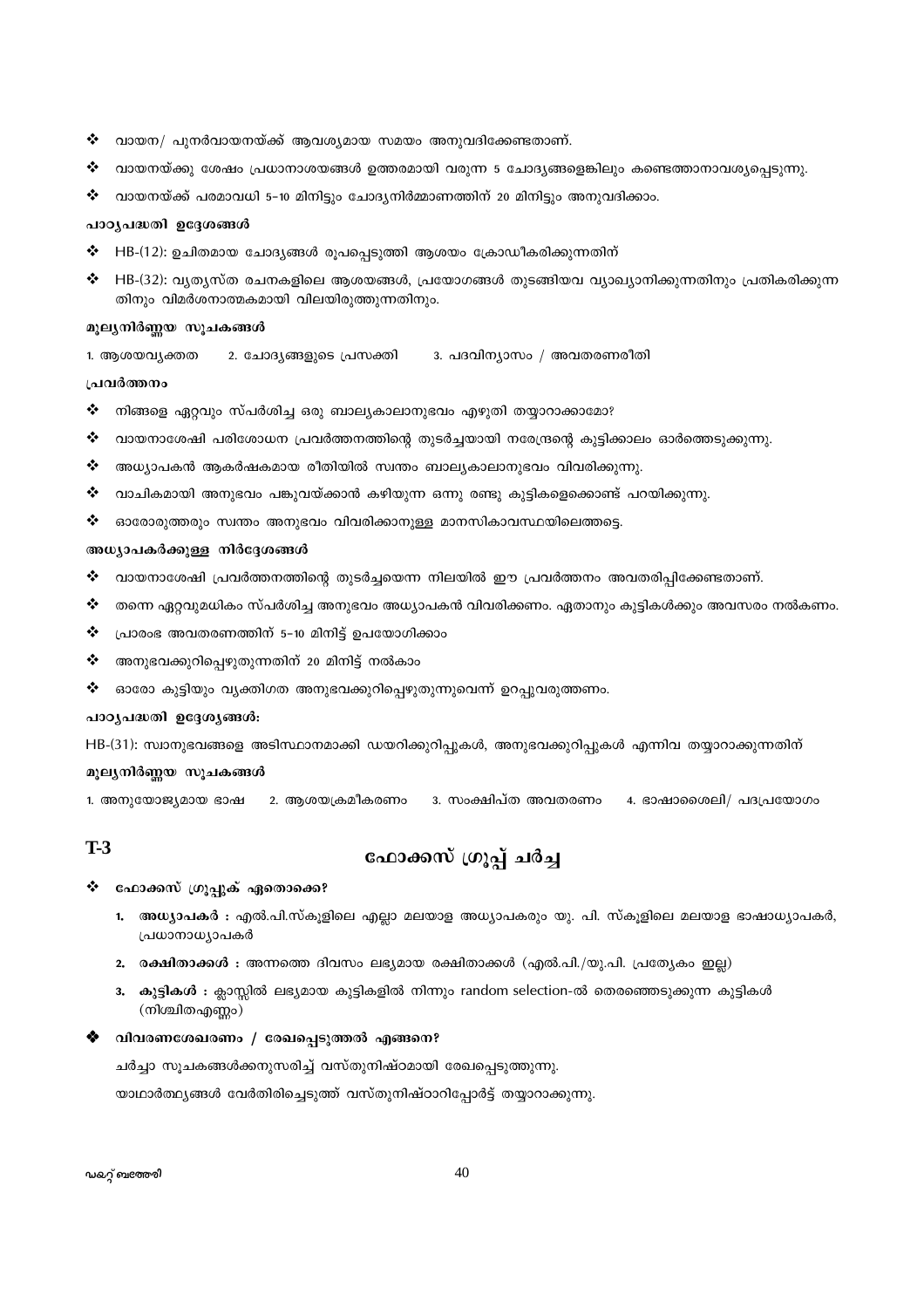#### ചർച്ചാസൂചകങ്ങൾ -(1) അധ്യാപകർ

#### മേഖല : വായന

സൂചകം –1 : നിങ്ങൾ കൈകാര്യം ചെയ്യുന്ന ക്ലാസ്സിലെ വായനയുടെ പൊതുവായ അവസ്ഥ ഉപസൂചകങ്ങൾ : മികവുകൾ, പോരായ്മകൾ സുചകം-2: വായനയിൽ പൊതുവായി നേരിടുന്ന പ്രശ്നങ്ങൾ ഉപസൂചകങ്ങൾ: ആശയഗ്രഹണ വായന, ഉച്ചത്തിലുള്ള വായന/ഉച്ചാരണം, മറ്റുള്ളവ സൂചകം-3 : താങ്കളുടെ അഭിപ്രായത്തിനുള്ള യഥാർത്ഥ കാരണം ഉപസൂചകങ്ങൾ : ആശയഗ്രഹണ വായന, ഉച്ചത്തിലുള്ള വായന/ ഉച്ചാരണം, മറ്റുള്ളവ സൂചകം-4: ക്ലാസ്സ് റൂം വായനാപ്രവർത്തനങ്ങൾ ഉപസൂചകങ്ങൾ: തന്ത്രങ്ങൾ കണ്ടെത്തൽ/നടപ്പാക്കൽ, വിനിമയം ഫലപ്രദമാണോ?, വിനിമയത്തിൽ നേരിടുന്ന പ്രശ്ന ങ്ങൾ (ഭൗതികം....) സൂചകം-5: വയനാസാമഗ്രികളുടെ ലഭ്യത, അധികവായന ഉപസൂചകങ്ങൾ: ലൈബ്രറി ഉപയോഗം, മറ്റു പ്രസിദ്ധീകരണങ്ങൾ/പത്രം, ക്ലാസ് റൂം ഉൽപന്നങ്ങൾ-എന്നിവയുടെ ലഭ്യത, ഉപയോഗം സൂചകം - 6 : വായനാപ്രവർത്തനങ്ങൾ - എങ്ങനെ സ്കൂളിൽ, വീട്ടിൽ ഉപസുചകങ്ങൾ: വായനാക്കുറിപ്പ്, റിപ്പോർട്ടുകൾ, ദിനചരണങ്ങൾ, സാമൂഹൃബന്ധമുള്ള മറ്റു പ്രവർത്തനങ്ങൾ സൂചകം −7: വായനാശേഷി മെച്ചപ്പെടുത്തൽ-തനത് പ്രവർത്തനങ്ങൾ ഉപസൂചകങ്ങൾ : സൂചകം-8: വായനാശേഷി മെച്ചപ്പെടുത്തൽ-നിർദ്ദേശങ്ങൾ ഉപസൂചകങ്ങൾ : മേഖല: ലേഖനം

സൂചകം-1 : ലേഖനശേഷി- പൊതു അവസ്ഥ എന്ത്? ഉപസുചകങ്ങൾ: മികവുകൾ, പോരായ്മകൾ സൂചകം–2 : ലേഖനത്തിൽ നേരിടുന്ന പ്രധാന പ്രശ്നങ്ങൾ ഉപസുചകങ്ങൾ: ചിഹ്നങ്ങൾ, അക്ഷരങ്ങൾ, ഘടനാപരം/ ആശയപരം സുചകം - 3 : ലേഖന പിന്നാക്കാവസ്ഥ-കാരണം എന്താവാം? ഉപസൂചകങ്ങൾ: അവസരങ്ങൾ, ഭൗതികം/ശാരീരികം/മാനസികം, പുതിയ സമീപനം/രീതി സൂചകം–4: സാധാരണ ക്ലാസ് റൂം ലേഖനപ്രവർത്തനങ്ങൾ, എന്തൊക്കെ, തന്ത്രങ്ങൾ, ക്ലാസ് റൂം അഡീഷണൽ സൂചകം–5: ലേഖനപ്രക്രിയ -ക്ലാസ് റൂം, ഘട്ടങ്ങൾ-ധാരണ/പാലിക്കൽ, തിരുത്തൽ/എഡിറ്റിംഗ് സൂചകം-6: പ്രശ്നപരിഹാരം-തനത് ശ്രമങ്ങൾ സൂചകം-7 : ലേഖനശേഷി മെച്ചപ്പെടുത്തൽ - പൊതുനിർദ്ദേശങ്ങൾ ചർച്ചാ സുചകങ്ങൾ: രക്ഷിതാക്കൾ സുചകം – 1 : വായന/ ലേഖനം – നിങ്ങളുടെ കുട്ടിയുടെ നിലവാരം വായന/ ലേഖനരീതി, മികവ്/പോരായ്മ  $\omega$ ുചകം – 2 : പ്രശ്നമുണ്ടെങ്കിൽ എവിടെ?

സുചകം – 3 : പ്രശ്നകാരണങ്ങൾ എന്താവാം?, വീട്ടിൽ, സ്കൂളിൽ, രീതി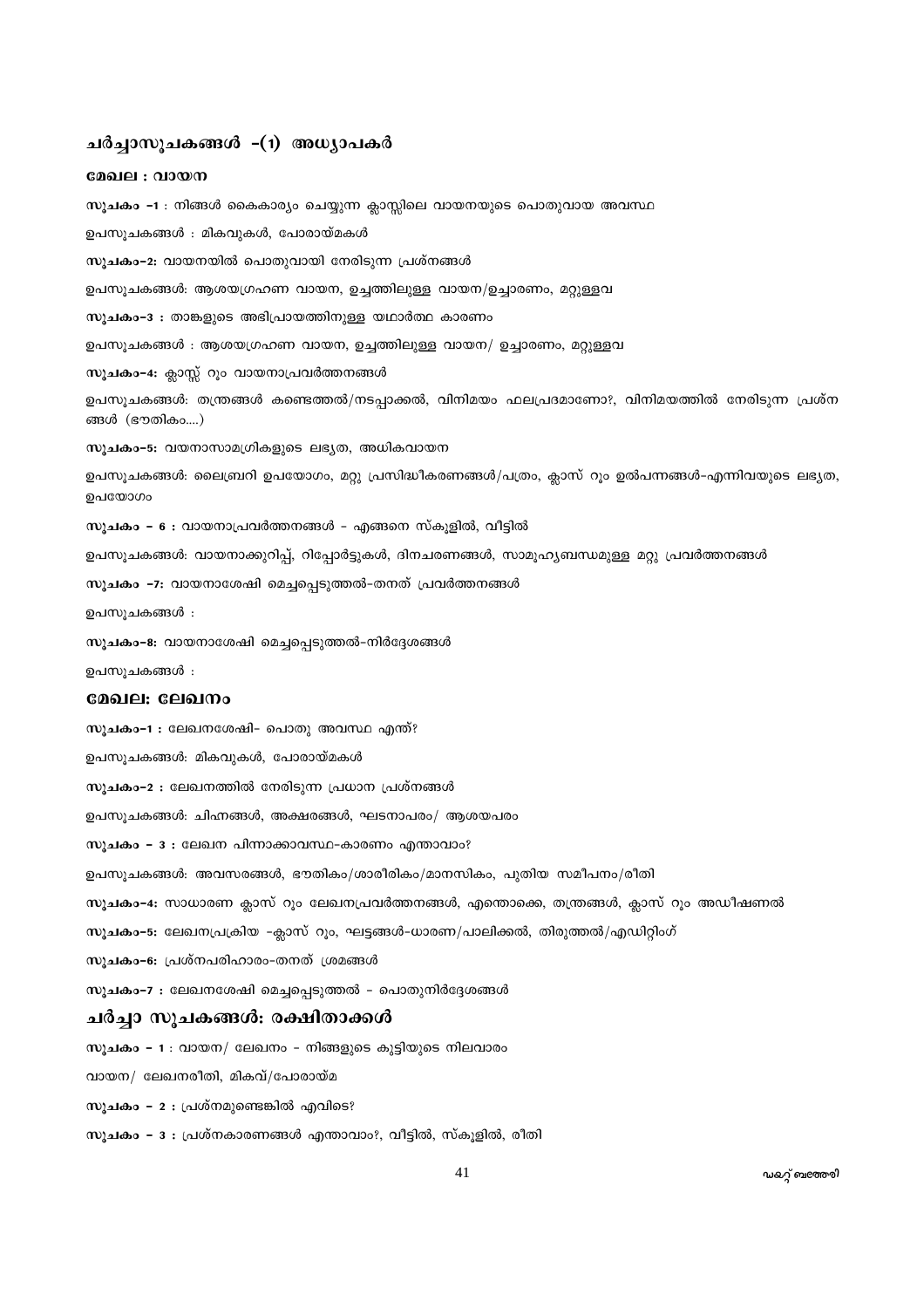സൂചകം – 4 : വായന-ലേഖനം. വീട്ടിൽ നിന്ന് ചെയ്യുന്ന കാര്യങ്ങൾ, എന്തൊക്കെ? സഹായം?, രക്ഷിതാവിന്റെ ശ്രദ്ധ

സൂചകം - 5 : വായന-ലേഖനസാമഗ്രികൾ ലഭ്യമാക്കൽ, തടസ്സങ്ങൾ, മറ്റുള്ളവ

### ചർച്ചാ സുചകങ്ങൾ : കുട്ടികൾ

സൂചകം – 1 : മലയാളം പഠിക്കുന്നത് ഇഷ്ടമാണോ?

സൂചകം – 2 : സാധാരണ വായന എന്തൊക്കെ? സാധ്യതാരീതി, ക്ലാസ്സിൽ, വീട്ടിൽ

സൂചകം - 3 : ലൈബ്രറി ഉപയോഗം- അധികവായന, ഇഷ്ടങ്ങൾ, ലഭൃത എങ്ങനെ?

സൂചകം – 4 : വായന തുടർപ്രവർത്തനങ്ങൾ, എന്തൊക്കെ? വായനക്കുറിപ്പുകൾ, മത്സരപങ്കാളിത്തം

സൂചകം – 5 : ക്ലാസ്സിൽ സാധാരണയായുള്ള ലേഖനപ്രവർത്തനങ്ങൾ, ചെയ്യാൻ കഴിയുന്നവ, കഴിയാത്തവ, Hints/Listing

സൂചകം – 6 : സ്വന്തമായി എഴുതാറുള്ള കാര്യങ്ങൾ, വായനക്കുറിപ്പ്, കത്തുകൾ, ഗ്രൂപ്പിൽ/മറ്റുള്ളവ, ഡയറി

സൂചകം - 7 : കാരണം-നിർദ്ദേശം

#### $T-4$

### IV ചോദ്യാവലി

#### പ്രധാനാധ്യാപകനോട്

- അധ്യാപകർക്ക് ആവശ്യമായ അക്കാദമിക പിന്തുണ നൽകാൻ സമയം കണ്ടെത്താറുണ്ട്  $1<sup>1</sup>$
- കുട്ടികളുടെ വായനാനിലവാരം മെച്ചപ്പെടുത്തുന്നതിന് സ്കൂൾ ലൈബ്രറി, പ്രാദേശിക ലൈബ്രറി, SSG ഇവയുടെ  $2.$ പങ്കാളിത്തം ഉറപ്പ് വരുത്തുന്നുണ്ട്.
- 3. വിഷയാടിസ്ഥാനത്തിൽ SRGയിൽ ചർച്ചകൾ നടത്തി.വായന, ലേഖനം ഇവയിൽ പിന്നാക്കക്കാരെ കണ്ടെത്താനും പരി ഹാരപ്രവർത്തനങ്ങൾ നടത്താനും കഴിഞ്ഞിട്ടുണ്ട്.
- 4. ദിനാചരണങ്ങളെയും ആഘോഷങ്ങളെയും പഠനപ്രവർത്തനങ്ങളുമായി ബന്ധിപ്പിക്കാൻ അധ്യാപകർക്ക് നിർദ്ദേശം നൽകാറുണ്ട്.
- അധ്യാപകർ അവധിയുള്ള ദിനങ്ങളിൽ ബദൽ പഠനസാധ്യതകൾ പ്രയോജനപെടുത്താൻ SSGയെ ഉപയോഗിക്കുന്നു. 5
- അധ്യാപകരുടെ വ്യക്തിഗതമായ അക്കാദമിക കഴിവുകൾ, പോരായ്മകൾ ഇവ കണ്ടെത്താൻ കഴിഞ്ഞിട്ടുണ്ട്. 6.
- ഭാഷാപഠനശേഷി ഉയർത്തുന്നതിനായുള്ള നിർദ്ദേശങ്ങൾ നൽകാറുണ്ട്.  $\overline{7}$ .
- മാതൃഭാഷ ഒന്നാം ഭാഷയല്ലാത്ത കുട്ടികൾക്ക് വായനലേഖനപ്രവർത്തനങ്ങളിൽ ആവശ്യമായ പഠനപ്രവർത്തനങ്ങൾ 8. ഉറപ്പുവരുത്തുന്നുണ്ട്.
- ഭാഷാധ്യാപകർക്ക് ആവശ്യമായ പിന്തുണാസംവിധാനം ഉറപ്പുവരുത്തുന്നുണ്ട്. 9.
- 10. C.E.രേഖപ്പെടുത്തലുമായി ബന്ധപ്പെട്ട രേഖകൾ സൂക്ഷിക്കാൻ അധ്യാപകർക്ക് നിർദ്ദേശം നൽകുകയും പരിശോധി ക്കുകയും ചെയ്യാറുണ്ട്.
- 11. വിദ്യാലയത്തിൽ കുട്ടികളുടെ അവകാശസംരക്ഷണം ഉറപ്പുവരുത്താൻ ശ്രമിക്കുന്നുണ്ട്.

### **T-5**

### $V$  ചോദ്യാവലി

#### അധ്യാപകനോട്

- എന്റെ ക്ലാസ്സിലെ എല്ലാ കുട്ടികളുടെയും ഗാർഹിക അന്തരീക്ഷം എന്തെന്ന് എനിക്ക് നല്ല ധാരണയുണ്ട്.  $1.$
- $\overline{2}$ പാഠ്യപദ്ധതി ഉദ്ദേശ്യങ്ങൾക്കനുസൃതമായാണ് പഠനപ്രക്രിയ ആസുത്രണം ചെയ്യാറുള്ളത്.
- ഭാഷാക്ലാസ്സുകളിൽ പഠനപ്രവർത്തനങ്ങൾ ഫലപ്രദമായി നടത്താൻ ആവശ്യമായ ക്രമീകരണങ്ങൾ നടത്താറുണ്ട്.  $\overline{3}$ .
- ക്ലാസ് റും പ്രവർത്തനത്തിലെ കാഠിനൃമേഖലകൾ CRCകളിലും SRGകളിലും ചർച്ച ചെയ്ത് പരിഹാരമാർഗ്ഗങ്ങൾ  $\mathbf{4}$ സ്വീകരിക്കാറുണ്ട്.
- ക്ലാസ് പി.ടി.എ വിളിക്കുമ്പോൾ കുട്ടികളുടെ വായനനിലവാരം, ലേഖനപ്രശ്നങ്ങൾ എന്നിവ രക്ഷിതാക്കളുമായി പങ്കു 5. വയ്ക്കുകയും പരിഹാരനിർദ്ദേശങ്ങൾ അവതരിപ്പിക്കുകയും ചെയ്യാറുണ്ട്.
- ഭാഷാക്ലാസ്സുകളിൽ മുന്നാക്കം നിൽക്കാൻ ഗോത്രഭാഷയായ ആദിവാസി ഭാഷ തടസ്സമാകുന്നുണ്ട്.

**ഡ**കറ്റ് ബത്തേരി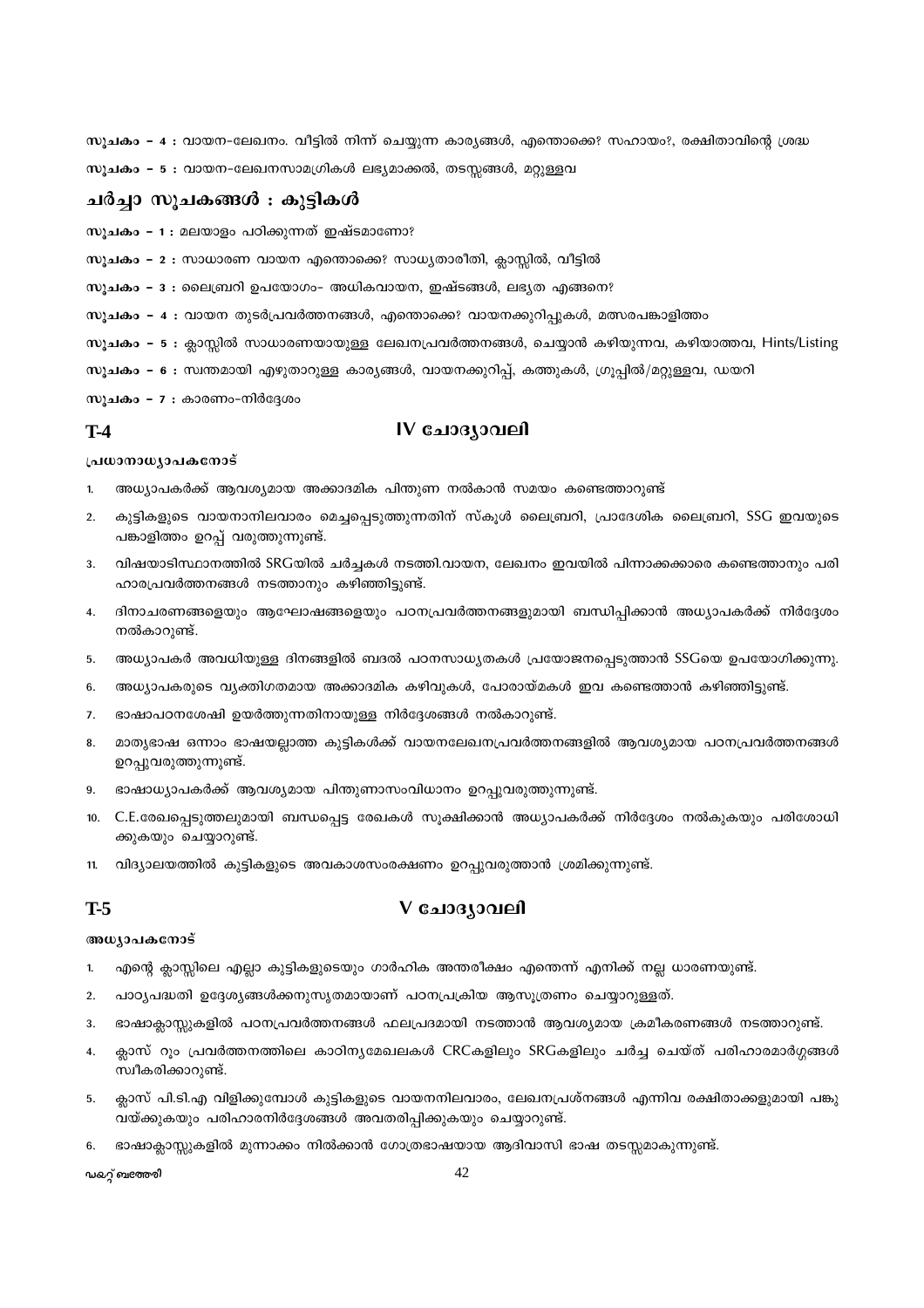- വായന, ലേഖനം പിന്നാക്കാവസ്ഥയ്ക്ക് സാമ്പത്തിക, സാമൂഹിക നിലവാരം കാരണമാകുന്നു.  $\overline{7}$ .
- സ്വതന്ത്രഭാഷണത്തിന് എല്ലാ കുട്ടികൾക്കും തുല്യ അവസരം ലഭിക്കുന്നുണ്ട്. 8.
- ദിനപത്രങ്ങൾ, ആനുകാലികങ്ങൾ എന്നിവ ഭാഷാക്ലാസ്സുകളിൽ ലഭ്യമാകുന്നുണ്ട്. 9.
- കുട്ടികളുടെ വായനയെ പ്രോത്സാഹിപ്പിക്കുന്നതിനായി വായനാസാമഗ്രികൾ പരിചയപ്പെടുത്തുന്നതിനുവേണ്ടി നൂതന  $10.$ രീതികൾ സ്ഥീകരിക്കുന്നുണ്ട്. കൂടാതെ, വായനാസാമഗ്രികളുടെ പ്രദർശനവും ഒരുക്കുന്നുണ്ട്.
- ലേഖനത്തിലെ തെറ്റുതിരുത്തൽ പ്രക്രിയ ക്ലാസ്സിൽ കുട്ടികളുടെ പങ്കാളിത്തത്തോടെ നടത്താറുണ്ട്.  $11.$
- തെറ്റുകൾ തിരുത്താനായി നടത്തിയ പരിഹാരമാർഗ്ഗങ്ങൾ കുട്ടിയിൽ മാറ്റങ്ങൾ ഉണ്ടാക്കിയിട്ടുണ്ട്.  $12.$
- 13. സമഗ്രാസൂത്രണം നടത്തുമ്പോൾ യൂണിറ്റുമായി ബന്ധപ്പെട്ട വായനാസാമഗ്രികൾ ലിസ്റ്റ് ചെയ്ത് ക്ലാസ്സിൽ അവതരി പ്പിക്കാറുണ്ട്.
- 14. കുട്ടികളുടെ ഉൽപ്പന്നങ്ങൾ CPTA യിൽ പ്രദർശിപ്പിക്കുകയും വിലയിരുത്താൻ രക്ഷിതാക്കൾക്ക് അവസരം നൽകു കയും ചെയ്യാറുണ്ട്.
- 15. ക്ലാസ് റുമിനു പുറത്ത് കുട്ടികളുടെ സർഗ്ഗാത്മകകഴിവുകൾ പ്രോത്സാഹിപ്പിക്കുവാൻ പ്രവർത്തനങ്ങൾ നൽകാറുണ്ട്.
- 16. ദിനാചരണങ്ങൾ നടത്തുമ്പോൾ ഭാഷാപഠനപ്രവർത്തനങ്ങളുമായി ബന്ധിപ്പിച്ച് പ്രവർത്തനങ്ങൾ ആസൂത്രണം ചെയ്യാറുണ്ട്.
- 17. കുട്ടികളുടെ ഡയറി എല്ലാ ദിവസവും വായിക്കുകയും വിലയിരുത്തുകയും ആവശ്യമായ നിർദ്ദേശങ്ങൾ നൽകുകയും ചെയ്യാറുണ്ട്.
- 18. പഠനപ്രവർത്തനങ്ങൾക്കാവശ്യമായ പിന്തുണാസംവിധാനങ്ങൾ യഥാസമയം ലഭ്യമാകുന്നുണ്ട്.

#### രക്ഷിതാക്കളോട്

**T-6** 

| 1.  | കുട്ടിയുടെ പഠനപ്രവർത്തനങ്ങളിൽ ശ്രദ്ധിക്കാറുണ്ട്                                                   | ഉണ്ട് $/$ ഇല്ല                                             |
|-----|---------------------------------------------------------------------------------------------------|------------------------------------------------------------|
| 2.  | കുട്ടിയുടെ പഠനകാര്യത്തിൽ അധ്യാപകരുമായി ചർച്ച ചെയ്യുന്നുണ്ട്                                       | ഉണ്ട്/ ഇല്ല                                                |
| 3.  | കുട്ടികൾക്കാവശ്യമായ പഠനസാമഗ്രികൾ (നോട്ട് ബുക്ക്, പേന etc.)<br>അവർക്ക് യഥാസമയം ലഭ്യമാകുന്നുണ്ട്.   | സാധിക്കുന്നു/വല്ലപ്പോഴും/ഇല്ല                              |
| 4.  | വീട്ടിൽ കുട്ടി നിശ്ചിതസമയം പഠനത്തിനായി നീക്കിവയ്ക്കുന്നു                                          | ഉണ്ട്/ ഇല്ല/സമയകൃത്യതയില്ല                                 |
| 5.  | കുട്ടിയെ പതിവായി സ്കൂളിൽ അയയ്ക്കാറുണ്ട്                                                           | ഉണ്ട്/ ഇല്ല                                                |
| 6.  | ക്ലാസ്സിൽ വച്ച് നിർമ്മിച്ച എന്റെ കഥാപുസ്തകം /<br>പാട്ടുപുസ്തകം/പതിപ്പുകൾ എന്നിവ പരിശോധിക്കാറുണ്ട് | ഉണ്ട് / ഇല്ല                                               |
| 7.  | വീട്ടിൽ പത്രം വരുത്തുന്നുണ്ട്                                                                     | ഉണ്ട് /ഇല്ല                                                |
| 8.  | ആഴ്ചപതിപ്പ്/മാസിക/ബാലപ്രസിദ്ധീകരണങ്ങൾ                                                             | ഉണ്ട്/ഇല്ല                                                 |
| 9.  | റേഡിയോ/ടി.വി./തുടങ്ങിയ ദൃശ്യോപകരണങ്ങൾ വീട്ടിലുണ്ട്.                                               | ഉണ്ട്/ഇല്ല                                                 |
| 10. | വീട്ടിനടുത്തുള്ള വായനശാല/ സാംസ്കാരികനിലയം ഉപയോഗിക്കാൻ<br>കുട്ടികളെ സഹായിക്കാറുണ്ട്.               | ഉണ്ട്/ഇല്ല                                                 |
| 11. | വീട് വൈദ്യുതീകരിച്ചതാണോ?                                                                          | ഉണ്ട്/ഇല്ല                                                 |
| 12. | കുട്ടിക്ക് സ്ഥതമായി വീട്ടിൽ പഠനത്തിനാവശ്യമായ ഫർണിച്ചറുകൾ ഉണ്ട്. ഉണ്ട്/ഇല്ല                        |                                                            |
| 13. | വീട് ഓലമേഞ്ഞത് /ഓട് മേഞ്ഞത്/ടെറസ്സ്                                                               |                                                            |
| 14. | സ്കൂളിലേക്കുള്ള ദൂരംകിമീ                                                                          | യാത്രാമാർഗ്ഗം നടന്ന്/<br>പ്രത്യേകവാഹനം/ ബസ്സ്              |
| 15. | ഭാഷയിൽ വായന, എഴുത്ത് എന്നിവയിൽ<br>താങ്കളുടെ കുട്ടിയുടെ നിലവാരം                                    | വളരെ ഉയർന്നത്/ഉയർന്നത്/<br>ശരാശരി/താഴ്ന്നത്/വളരെ താഴ്ന്നത് |

16. പിന്നാക്കാവസ്ഥ പരിഹരിക്കാൻ താങ്കളുടെ നിർദ്ദേശങ്ങൾ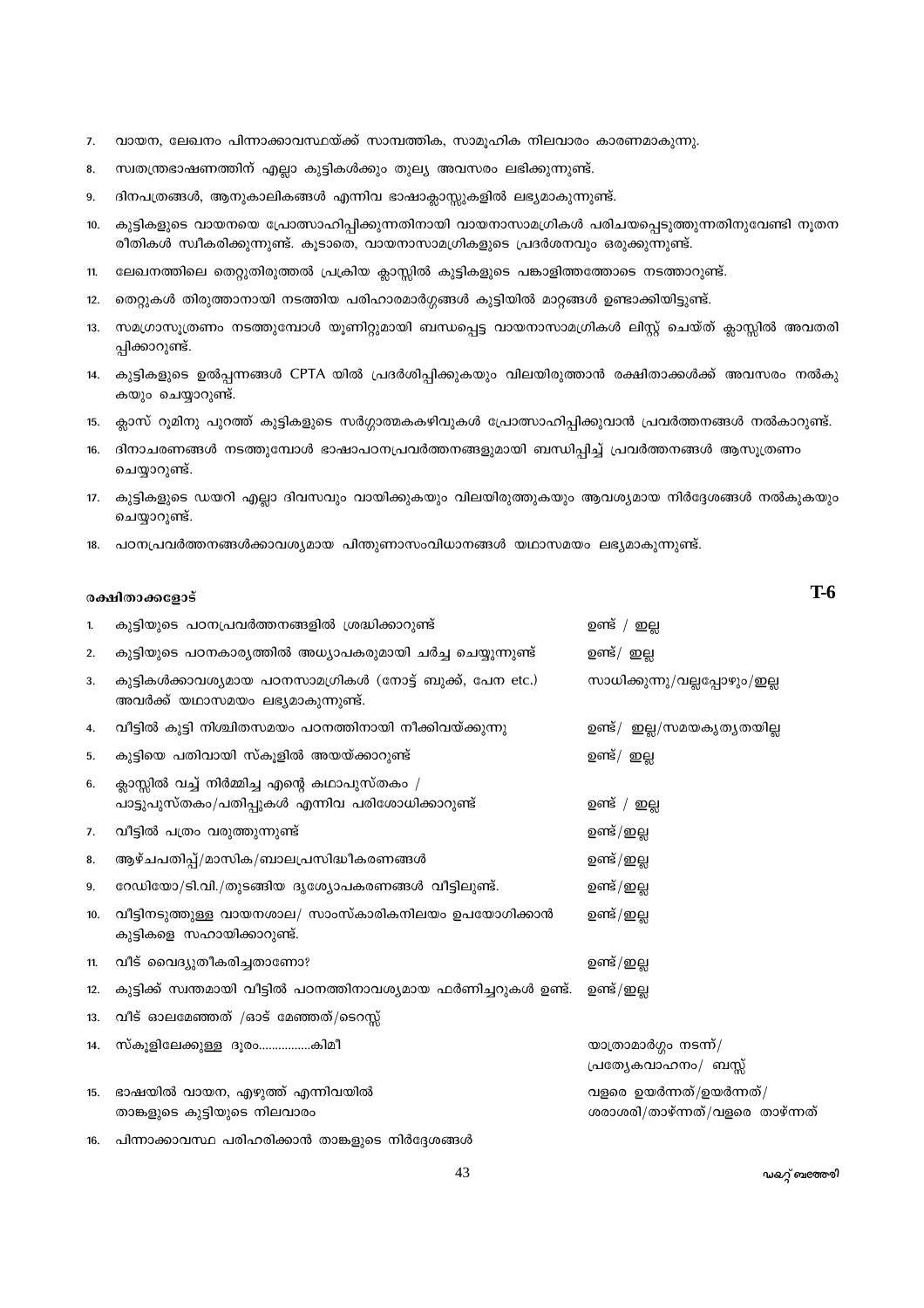$T-7$ 

# ചോദ്യാവലി

|     | കുട്ടികളോട്                                                                                      |                                                                          |
|-----|--------------------------------------------------------------------------------------------------|--------------------------------------------------------------------------|
| 1.  | മാതൃഭാഷാപഠനക്ലാസ്സ് ഇഷ്ടമാണോ? എന്തുകൊണ്ട്?                                                       | ഉണ്ട് /ഇല്ല                                                              |
| 2.  | ലൈബ്രറി പുസ്തകങ്ങൾ സ്കൂളിൽനിന്ന് വായിക്കാൻ കിട്ടുന്നുണ്ട്.                                       | വല്ലപ്പോഴും/ആവശ്യമുള്ളപ്പോഴൊക്കെ/<br>ഇല്ല                                |
| 3.  | ഈ വർഷം എത്ര പുസ്തകങ്ങൾ വായിച്ചു? 1/2/3/4/5                                                       | അവസാനം വായിച്ച പുസ്തകം                                                   |
| 4.  | വീട്ടിൽവെച്ച് പഠനപ്രവർത്തനങ്ങളിൽ ഏർപ്പെടാറുണ്ടോ?                                                 | ഉണ്ട്/ഇല്ല                                                               |
| 5.  | പഠനദിവസങ്ങൾ കൂടുതലായി നഷ്ടപ്പെടാറുണ്ടോ?<br>ഉണ്ടെങ്കിൽ എന്തുകൊണ്ട്?                               | ഉണ്ട് /ഇല്ല                                                              |
| 6.  | എല്ലാ ദിവസവും പത്രം വായിക്കാറുണ്ടോ?                                                              | ഉണ്ട് /ഇല്ല                                                              |
| 7.  | ദിനപത്രങ്ങൾ, ആനുകാലികങ്ങൾ എന്നിവയിൽനിന്നും<br>പഠനപ്രവർത്തനങ്ങൾക്കാവശ്യമായ ശേഖരങ്ങൾ നടത്താറുണ്ടോ? | ഉണ്ട്/ഇല്ല ഉണ്ടെങ്കിൽ എന്തൊക്കെ?                                         |
| 8.  | എന്റെ മരം ഡയറി/ദൈനംദിനഡയറി കൃത്യമായി എഴുതാറുണ്ട്.                                                | ഉണ്ട് /ഇല്ല                                                              |
| 9.  | ഞാൻ പങ്കെടുക്കുന്ന മത്സരങ്ങൾ                                                                     | ക്വിസ്/വായന/കയ്യെഴുത്ത്/<br>ചിത്രരചന/കവിത/കഥാരചന                         |
| 10. | വീട്ടിൽനിന്ന് പഠനപ്രവർത്തനങ്ങളിൽ സഹായിക്കുന്നവർ                                                  | സഹോദരങ്ങൾ/രക്ഷിതാക്കൾ/<br>കൂട്ടുകാർ/ട്യൂഷൻടീച്ചർ/മറ്റുള്ളവർ/<br>ആരുമില്ല |
| 11. | ഞാൻ സ്ഥിരമായി ടെലിവിഷൻ കാണാറുണ്ട്                                                                | ഉണ്ട്/ഇല്ല. എത്രസമയം?                                                    |
|     | ഏറ്റവും ഇഷ്ടപ്പെട്ട ടെലിവിഷൻ പരിപാടി                                                             |                                                                          |
| 12. | ഭാഷാപഠനത്തിൽ (മലയാളം) എന്തെങ്കിലും പ്രയാസം നേരിടുന്നുണ്ടോ?<br>എന്തുകൊണ്ട്?                       | ഉണ്ട് /ഇല്ല                                                              |
|     | ഉണ്ടെങ്കിൽ നേരിടുന്ന പ്രശ്നമേത്?                                                                 | സ്കൂളിൽ/വീട്ടിൽ                                                          |
| 13. | അസംബ്ലിയിൽ വാർത്താവായന പരിപാടികളിൽ പങ്കെടുക്കാറുണ്ടോ?                                            | ഉണ്ട് /ഇല്ല                                                              |
| 14. | ഭാഷാക്ലാസ്സുകളിൽ പ്രവർത്തനങ്ങളിലേർപ്പെടാൻ എനിക്ക്<br>മറ്റുള്ളവരെപ്പോലെ അവസരം ലഭിക്കാറുണ്ട്.      | ഉണ്ട്/ഇല്ല                                                               |
| 15. | സ്വന്തമായി കഥ, കവിത, പാട്ടു തുടങ്ങിയവ എഴുതാറുണ്ട്.                                               | ഉണ്ടെങ്കിൽ എന്തൊക്കെ?                                                    |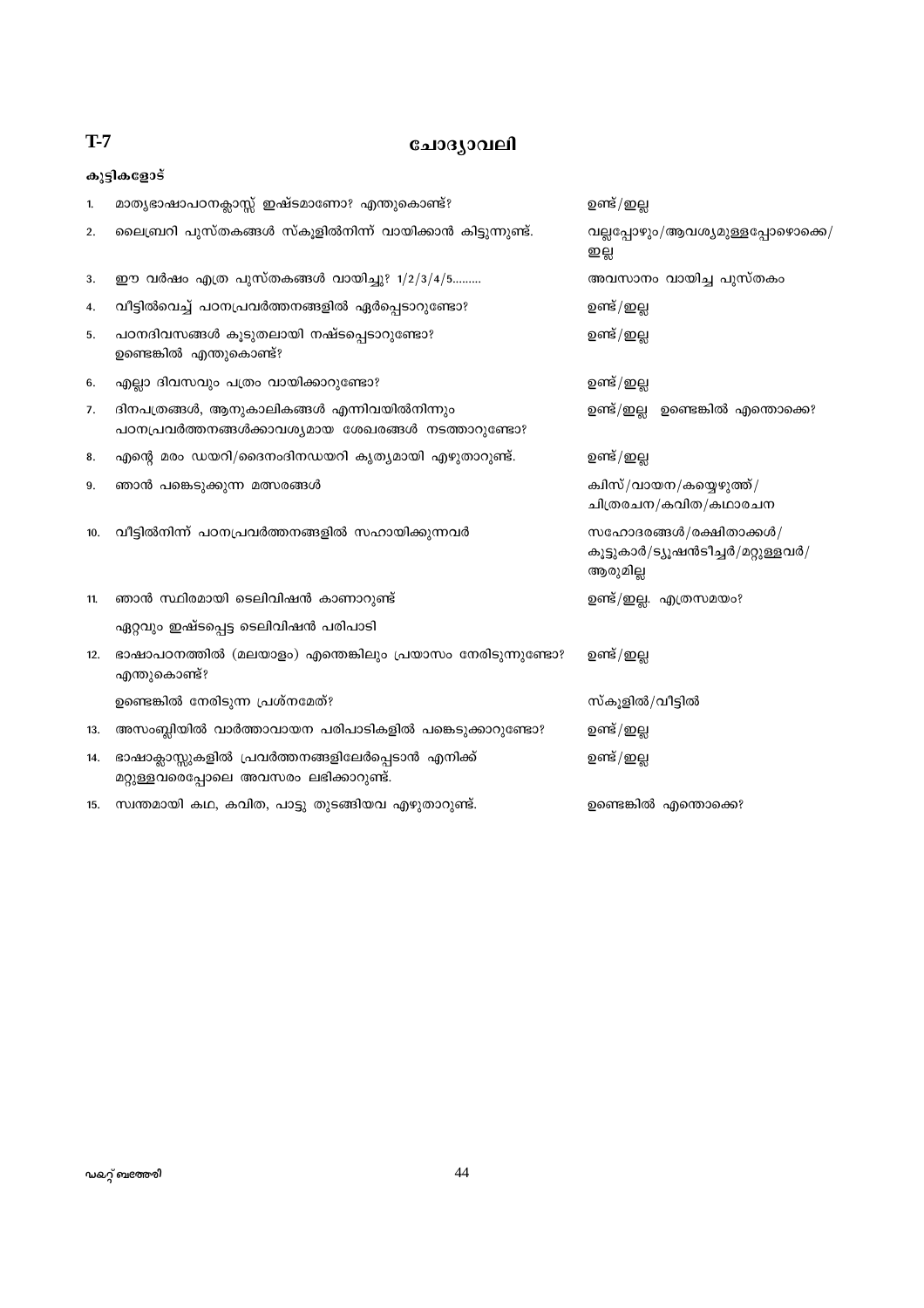# സാമൂഹിക - സാമ്പത്തിക സർവ്വേ

കുട്ടിയുടെ പേര് :

ആൺ  $/$  പെൺ  $\colon$ വിദ്യാലയം :

ക്ലാസ്സ് :

ജാതി / സമുദായം :

രക്ഷിതാവിന്റെ പേര് :

| ക്രമ<br>നമ്പർ | വീട്ടിലെ കുടുംബാംഗങ്ങൾ | കുട്ടിയുമായുള്ള ബന്ധം <mark> </mark> | വിദ്യാഭ്യാസ യോഗൃത | തൊഴിൽ | വാർഷിക<br>വരുമാനം |
|---------------|------------------------|--------------------------------------|-------------------|-------|-------------------|
|               |                        |                                      |                   |       |                   |
|               |                        |                                      |                   |       |                   |
|               |                        |                                      |                   |       |                   |
|               |                        |                                      |                   |       |                   |
|               |                        |                                      |                   |       |                   |
|               |                        |                                      |                   |       |                   |
|               |                        |                                      |                   |       |                   |
|               |                        |                                      |                   |       |                   |
|               |                        |                                      |                   |       |                   |
|               |                        |                                      |                   |       |                   |
|               |                        |                                      |                   |       |                   |
|               |                        |                                      |                   |       |                   |
|               |                        |                                      |                   |       |                   |
|               |                        |                                      |                   |       |                   |
|               |                        |                                      |                   |       |                   |
|               |                        |                                      |                   |       |                   |
|               |                        |                                      |                   |       |                   |
|               |                        |                                      |                   |       |                   |
|               |                        |                                      |                   |       |                   |
|               |                        |                                      |                   |       |                   |
|               |                        |                                      |                   |       |                   |
|               |                        |                                      |                   |       |                   |
|               |                        |                                      |                   |       |                   |
|               |                        |                                      |                   |       |                   |
|               |                        |                                      |                   |       |                   |
|               |                        |                                      |                   |       |                   |
|               |                        |                                      |                   |       |                   |
|               |                        |                                      |                   |       |                   |
|               |                        |                                      |                   |       |                   |
|               |                        |                                      |                   |       |                   |
|               |                        |                                      |                   |       |                   |
|               |                        |                                      |                   |       |                   |
|               |                        |                                      |                   |       |                   |

# **T-8**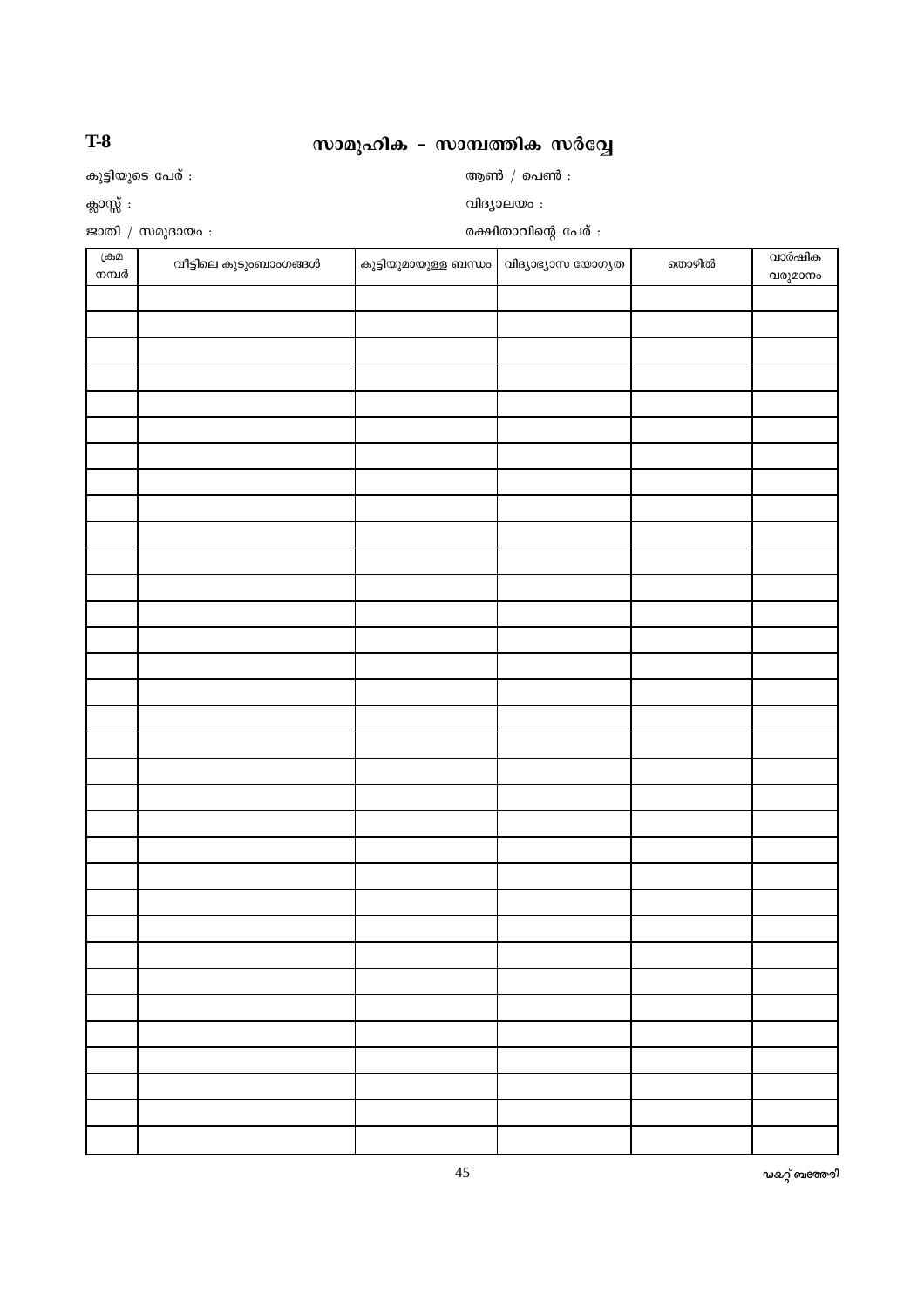# **DOCUMENT ANALYSIS**

#### l കുട്ടിയുടെ ലേഖനാനുബന്ധിയായി പരിശോധിക്കേണ്ട രേഖകൾ

- എന്റെ ഭാഷാപുസ്തകം  $\mathbf{1}$
- 2. C.E. പോർട്ട് ഫോളിയോ

എന്റെ കഥാപുസ്തകം, എന്റെ കവിതാപുസ്തകം എന്റെ ഡയറി, സെമിനാർ റിപ്പോർട്ട്, മറ്റു രചനാപതിപ്പുകൾ

(വ്യക്തിഗതമായി) തയ്യാറാക്കിയവ.

- II<sup>nd</sup> Term evaluation ന്റെ ഉത്തരപേപ്പർ  $3.$
- കുട്ടികൾക്ക് വായന, ലേഖനം ഇവയിൽ പിന്നാക്കാവസ്ഥയുണ്ടോ എന്നറിയാൻ ഉപയോഗിക്കുന്ന  $\overline{4}$ . മൂല്യനിർണ്ണയ പ്രവർത്തനത്തിലൂടെ ലഭിക്കുന്ന ഉത്തരപേപ്പർ.

#### II അധ്യാപിക

- $\mathbf{1}$ ടീച്ചിംഗ് മാന്വൽ
- 2. ടീച്ചിംഗ് ലേണിംഗ് മെറ്റീരിയൽസ്
- പിന്നാക്കക്കാർക്ക് പ്രത്യേക പരിശീലനത്തിന് അധികമായി ഉണ്ടാക്കിയ ശേഖരണങ്ങൾ,  $\mathbf{3}$ പഠനബോധനമന്ത്രങ്ങൾ, CPTA മിനിട്സ്

#### III ഹെഡ്മാസ്ര

- $\mathbf{1}$ നിരീക്ഷണ ഡയറി
- 2. വാർഷികപ്ലാൻ (വായന, ലേഖനം, പ്രത്യേക പ്രവർത്തനങ്ങൾ, SRG, SSG, Library Issue Register)
- പിന്നാക്കക്കാർക്ക് വേണ്ടി നടത്തുന്ന പ്രവർത്തന ചാർട്ട് (ആസുത്രണരേഖ)  $3.$

#### എങ്ങനെ വിലയിരുത്താം

- ടീം അടിസ്ഥാനത്തിൽ പരിശോധിക്കണം, വിലയിരുത്തണം.  $1.$
- വായന, ലേഖനം എന്നീ പ്രവർത്തനങ്ങളുടെ സൂചകങ്ങൾ അടിസ്ഥാനമാക്കി വിലയിരുത്തണം  $2.$
- തയ്യാറാക്കുന്ന ഫോർമാറ്റിൽ കണ്ടെത്തുന്നത് രേഖപ്പെടുത്തണം.  $\mathbf{3}$

#### IV സൂചകങ്ങൾ

വായന:

- സമയബന്ധിതമായി പ്രധാനാശയങ്ങൾ കണ്ടെത്താൻ കഴിയുന്നു  $\mathbf{1}$
- ആശയങ്ങൾ സംഗ്രഹിക്കാൻ കഴിയുന്നു  $2.$
- ആശയങ്ങളുടെ പരസ്പര ബന്ധം കണ്ടെത്തുന്നു.  $\overline{3}$ .

#### ലേഖനം

- ആശയപൂർണതയോടെ എഴുതുന്നു  $1.$
- വാക്യക്രമം, ആശയക്രമം ഇവ പാലിച്ച് എഴുതുന്നു  $2<sup>1</sup>$
- വസ്തുനിഷ്ഠമായ രചനാരീതി.  $\mathbf{R}$

 $T-9$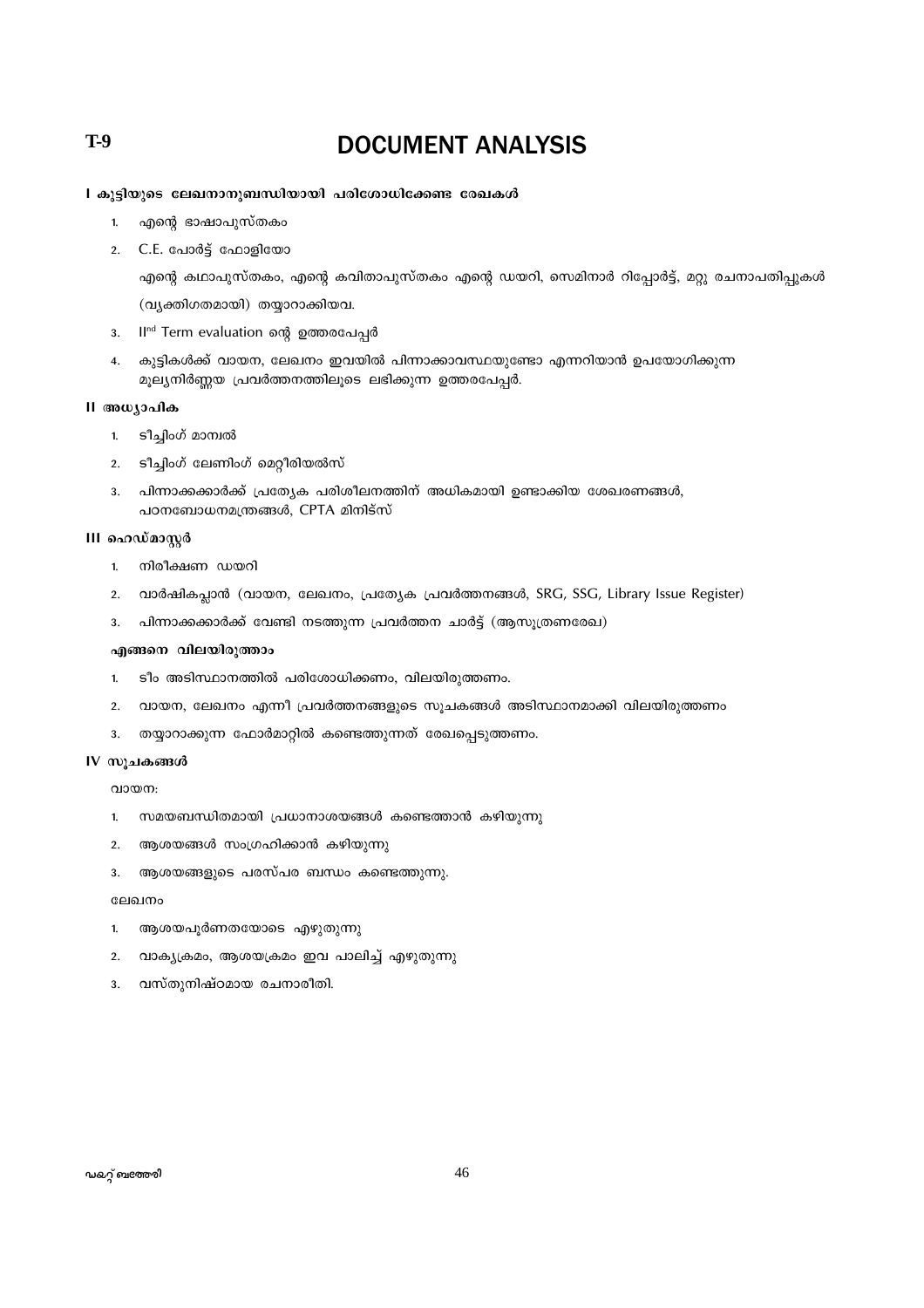|                | എന്റെ<br>ഭാഷ പുസ്തകം<br>കഥാപുസ്തകം |       | കവിതാപുസ്തകം |       | ഡയറി - എന്റെ മരം |       | പതിപ്പുകൾ -<br>വ്യക്തിഗതം |       | 2nd Term Ans. P. |       | Tool Ans. P. |       |        |       |    |
|----------------|------------------------------------|-------|--------------|-------|------------------|-------|---------------------------|-------|------------------|-------|--------------|-------|--------|-------|----|
| m <sub>0</sub> | കുട്ടിയുടെ പേര്                    | സ്കോർ | ഗ്രേഡ്       | സ്കോർ | ഗ്രേഡ്           | സ്കോർ | ഗ്രേഡ്                    | സ്കോർ | ഗ്രേഡ്           | സ്കോർ | ഗ്രേഡ്       | സ്കോർ | ഗ്രേഡ് | സ്കോർ | ൜൘ |
|                |                                    |       |              |       |                  |       |                           |       |                  |       |              |       |        |       |    |
|                |                                    |       |              |       |                  |       |                           |       |                  |       |              |       |        |       |    |
|                |                                    |       |              |       |                  |       |                           |       |                  |       |              |       |        |       |    |
|                |                                    |       |              |       |                  |       |                           |       |                  |       |              |       |        |       |    |
|                |                                    |       |              |       |                  |       |                           |       |                  |       |              |       |        |       |    |
|                |                                    |       |              |       |                  |       |                           |       |                  |       |              |       |        |       |    |
|                |                                    |       |              |       |                  |       |                           |       |                  |       |              |       |        |       |    |
|                |                                    |       |              |       |                  |       |                           |       |                  |       |              |       |        |       |    |
|                |                                    |       |              |       |                  |       |                           |       |                  |       |              |       |        |       |    |
|                |                                    |       |              |       |                  |       |                           |       |                  |       |              |       |        |       |    |
|                |                                    |       |              |       |                  |       |                           |       |                  |       |              |       |        |       |    |
|                |                                    |       |              |       |                  |       |                           |       |                  |       |              |       |        |       |    |
|                |                                    |       |              |       |                  |       |                           |       |                  |       |              |       |        |       |    |
|                |                                    |       |              |       |                  |       |                           |       |                  |       |              |       |        |       |    |
|                |                                    |       |              |       |                  |       |                           |       |                  |       |              |       |        |       |    |
|                |                                    |       |              |       |                  |       |                           |       |                  |       |              |       |        |       |    |
|                |                                    |       |              |       |                  |       |                           |       |                  |       |              |       |        |       |    |
|                |                                    |       |              |       |                  |       |                           |       |                  |       |              |       |        |       |    |
|                |                                    |       |              |       |                  |       |                           |       |                  |       |              |       |        |       |    |
|                |                                    |       |              |       |                  |       |                           |       |                  |       |              |       |        |       |    |
|                |                                    |       |              |       |                  |       |                           |       |                  |       |              |       |        |       |    |
|                |                                    |       |              |       |                  |       |                           |       |                  |       |              |       |        |       |    |
|                |                                    |       |              |       |                  |       |                           |       |                  |       |              |       |        |       |    |
|                |                                    |       |              |       |                  |       |                           |       |                  |       |              |       |        |       |    |
|                |                                    |       |              |       |                  |       |                           |       |                  |       |              |       |        |       |    |
|                |                                    |       |              |       |                  |       |                           |       |                  |       |              |       |        |       |    |
|                |                                    |       |              |       |                  |       |                           |       |                  |       |              |       |        |       |    |
|                |                                    |       |              |       |                  |       |                           |       |                  |       |              |       |        |       |    |
|                |                                    |       |              |       |                  |       |                           |       |                  |       |              |       |        |       |    |
|                |                                    |       |              |       |                  |       |                           |       |                  |       |              |       |        |       |    |
|                |                                    |       |              |       |                  |       |                           |       |                  |       |              |       |        |       |    |
|                |                                    |       |              |       |                  |       |                           |       |                  |       |              |       |        |       |    |
|                |                                    |       |              |       |                  |       |                           |       |                  |       |              |       |        |       |    |
|                |                                    |       |              |       |                  |       |                           |       |                  |       |              |       |        |       |    |
|                |                                    |       |              |       |                  |       |                           |       |                  |       |              |       |        |       |    |
|                |                                    |       |              |       |                  |       |                           |       |                  |       |              |       |        |       |    |
|                |                                    |       |              |       |                  |       |                           |       |                  |       |              |       |        |       |    |

**ഡ**കറ്റ് ബത്തേരി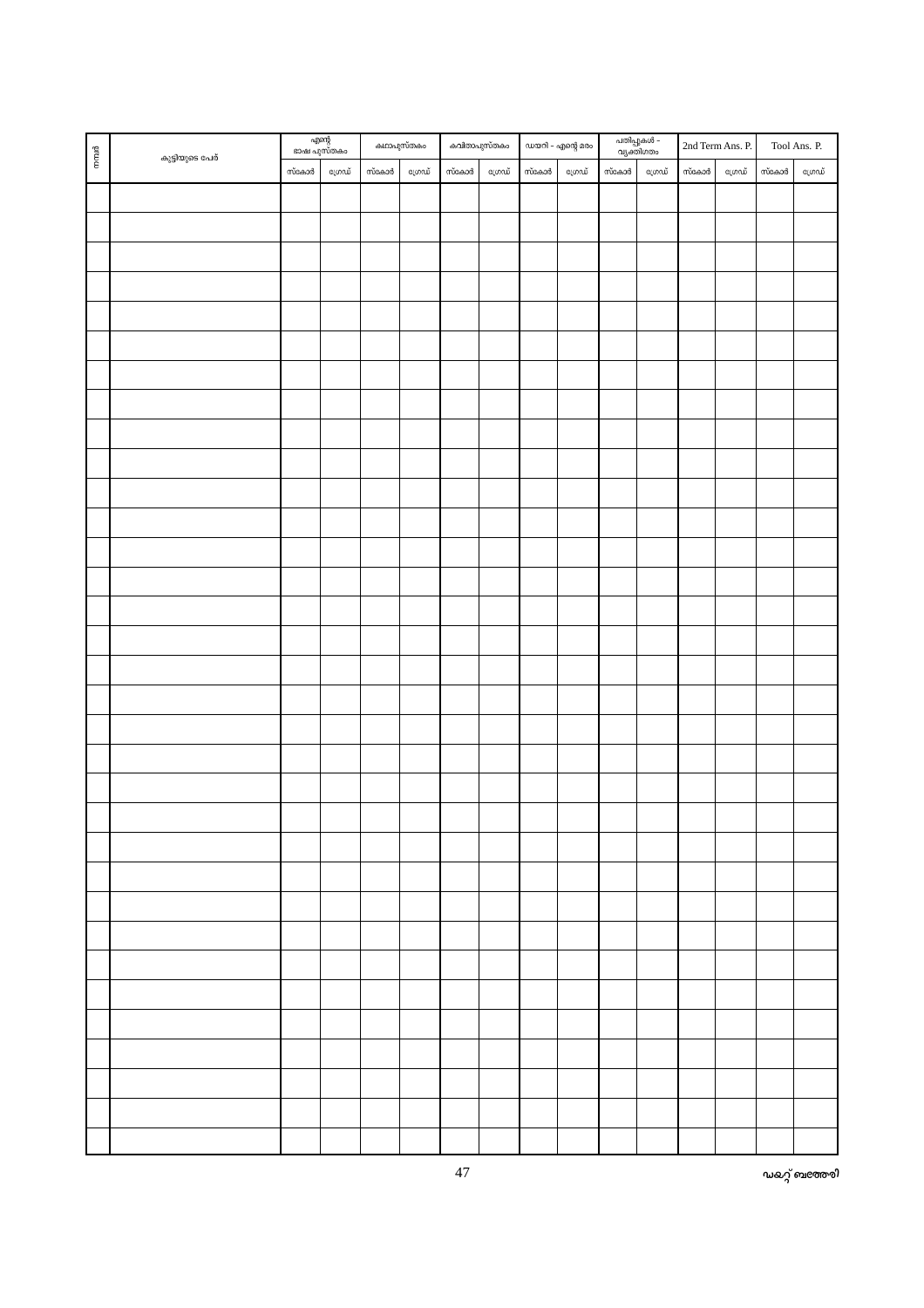### **CLASS OBSERVATION SCHEDULE**

| Name of School: | Name of Teacher: |
|-----------------|------------------|
| Class:          | Date:            |
| Unit:           | Period:          |

#### പറനാന്തരീക്ഷം

#### **CLASS ROOM ARRANGEMENT**

Teacher-Pupil Interaction klm-b-I-amtWm?

കുട്ടികളുടെ പഠനസാമഗ്രികൾ സൂക്ഷിക്കുന്നത് സൗകര്യപ്രദമായ രീതിയിലാണോ?

Pupil-pupil interaction - സാധ്യമാകുന്നുണ്ടോ?

സംഘപ്രവർത്തനങ്ങൾക്ക് അവസരം നൽകാറുണ്ടോ?

Black Board / Chart / Display കൾ കുട്ടികൾക്ക് ദൃശ്യയോഗ്യമായ രീതിയിലാണോ?

കുട്ടികളുടെ ഉൽപ്പന്നങ്ങൾ/സൃഷ്ടികൾ/ക്ലാസ്സിൽ രൂപപ്പെടുന്ന മറ്റു ഉൽപ്പന്നങ്ങൾ കുട്ടികൾക്ക് പുനരുപയോഗത്തിന് സാധൃമാകുന്നതാണോ?

#### ടീച്ചർ: ആസുത്രണം

#### COവിന് യോജിച്ച തരത്തിൽ ആസൂത്രണം ചെയ്തിട്ടുണ്ട്.

Process Oriented

TM ഭിന്നനിലവാരക്കാരെ പരിഗണിച്ചിട്ടുണ്ട്

 $TCM$  (സൂചന, ഉപയോഗം)

ആവശ്യമായ TLM, (സൂചന, ഉപയോഗം)

തുടർച്ച നിലനിർത്തിയിട്ടുണ്ട്

വായന, ലേഖനം എന്നീ മേഖലകൾക്കനുയോജ്യമായ പഠനപ്രവർത്തനങ്ങൾ ആസുത്രണത്തിൽ ഉണ്ടോ?

 $[$ ശാവ്യ വായനയ്ക്കുള്ള തന്ത്രങ്ങൾ രേഖപ്പെടുത്തിയിട്ടുണ്ടോ?

കുട്ടികളുടെ നിരവാരത്തിനനുസരിച്ചാണോ?

ലൈബ്രറി/വായന മൂല- ഉപയോഗപ്പെടുത്തൽ

വായനയ്ക്കുശേഷമുള്ള ചോദ്യങ്ങൾ ചിന്തനശേഷി വളർത്തുന്നതിനുതകുന്നതാണോ?

#### നിർവ്വഹണം

#### അധ്യാപകൻ

- ❖ ൈഖകാരികമായി പ്രചോദിപ്പിക്കുന്ന ഇടപെടൽ
- ❖ കുട്ടിക്ക് ചിന്തിക്കാനുള്ള കാലയളവ് (Time-span) നൽകുന്നുണ്ടോ?
- $\clubsuit$  വായനയ്ക്കുശേഷമുള്ള ചോദ്യങ്ങൾ വരികൾക്കിടയിലൂടെ വായിക്കാനും Interpret ചെയ്യാനും സഹായകമാണോ?
- $\clubsuit$  ഒാരോ പ്രവർത്തനങ്ങളും Need Bare ആണോ?

#### $\omega$ കറ്റ് ബത്തേരി സാധാന സാധാന  $48$